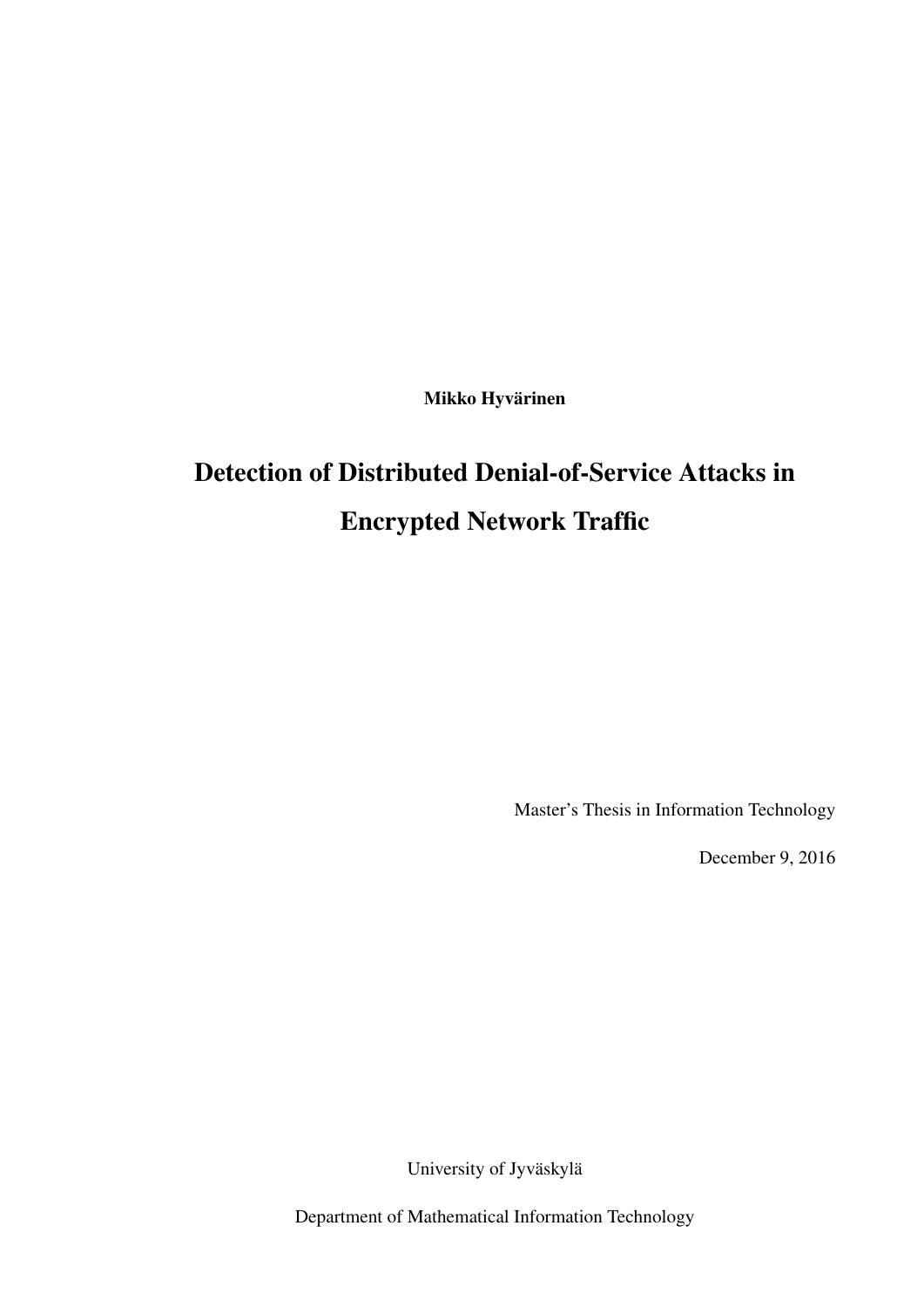Author: Mikko Hyvärinen

Contact information: hyvarinen.mikko@gmail.com

Supervisor: Timo Hämäläinen & Mikhail Zolotukhin

Title: Detection of Distributed Denial-of-Service Attacks in Encrypted Network Traffic

Työn nimi: Hajautettujen palvelunestohyökkäysten havainnointi salatussa verkkoliikenteessä

Project: Master's Thesis

Study line: Software Development

Page count: 122+9

Abstract: Context: Distributed denial-of-service attacks have existed for two decades. Various strategies have been developed to combat the increasing volume of attacks over the years. Application layer attacks are becoming more common, and they are harder to detect. Current detection methods analyze traffic features. The packet payload is encrypted in an SSL/TLS traffic, and it cannot be analyzed. Objective: The thesis studies the current situation of detection of DDoS attacks in an SSL/TLS encrypted traffic. Also, the thesis presents a K-means++ clustering-based detection method and comparable simulation results with the previous literature. Methods: The author conducted a light systematic mapping study by searching common computer science literature libraries. The author ran experiments with the clustering-based method in a virtual network. Results: The mapping study found that the detection methods concentrate on clustering and statistical anomaly detection methods. In the experiments, denial-of-service attack simulations revealed that the K-means++ clustering detects trivial DDoS attacks with near 100% accuracy. Datasets were found to be an important part when comparing results. Conclusion: The mapping study revealed encrypted denial-of-service research study areas where more research is needed when compared to the non-encrypted counterpart.

Keywords: DDoS, denial-of-service, encryption, network security, SSL, TLS, anomaly detection, systematic mapping study, simulation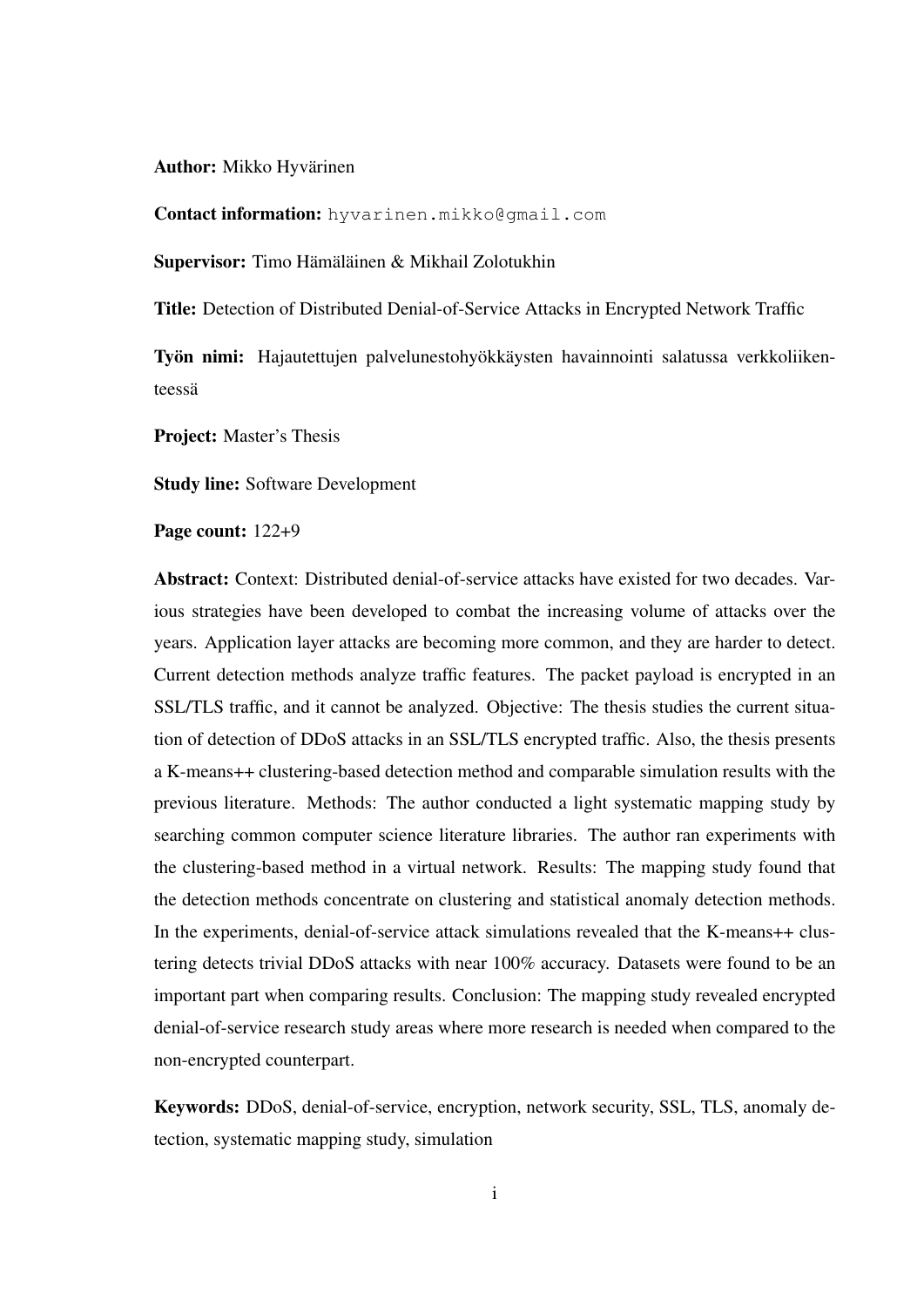Suomenkielinen tiivistelmä: Tausta: Hajautetut palvelunestohyökkäykset ovat jo kaksi vuosikymmentä vanhoja. Useita strategioita on kehitetty taistelemaan niiden kasvavaa määrää vastaan vuosien varrella. Sovelluskerroksen protokollien hyökkäykset yleistyvät, ja niitä on hankalampi havaita. Nykyiset havainnointimenetelmät analysoivat tietoliikenteen piirteitä. Paketin sisältö on salattua SSL/TLS liikenteessä, josta syystä sitä ei voida analysoida. Tavoitteet: Tutkielma tarkastelee salatun liikenteen palvelunestohyökkäysten havaintometodien nykyistä tilaa. Tutkielma esittelee myös klusterointiin perustuvan menetelmän ja aikaisemman tutkimuksen kanssa vertailtavissa olevia simulaatiotuloksia. Metodit: Kirjoittaja laati kevyen systemaattisen kirjallisuuskartoituksen etsien lähteitä tietotekniikan kirjallisuustietokannoista. Hän myös teki tutkimuksia klusterointimenetelmän (K-means++) kanssa käyttäen virtuaaliverkkoa. Tulokset: Kirjallisuuskartoitus löysi, että havainnointimenetelmät keskittyvät klusterointiin perustuviin ja tilastollisiin poikkeamienhavainnointimenetelmiin. Esitetty klusterointimenelmä havaitsi yksinkertaiset hyökkäykset lähes sadan prosentin tarkkuudella. Tietoaineiston laatu huomattiin tärkeäksi tulosten vertailun kannalta. Johtopäätökset: Kirjallisuuskartoitus havaitsi aukkoja tutkimuksessa verrattaessa sitä salaamattomien hyökkäysten havainnointiin. Näillä alueilla lisää tutkimusta tarvitaan.

Avainsanat: palvelunestohyökkäys, salaus, verkkoturvallisuus, SSL, TLS, poikkemien havainnointi, systemaattinen kirjallisuuskartoitus, simulaatio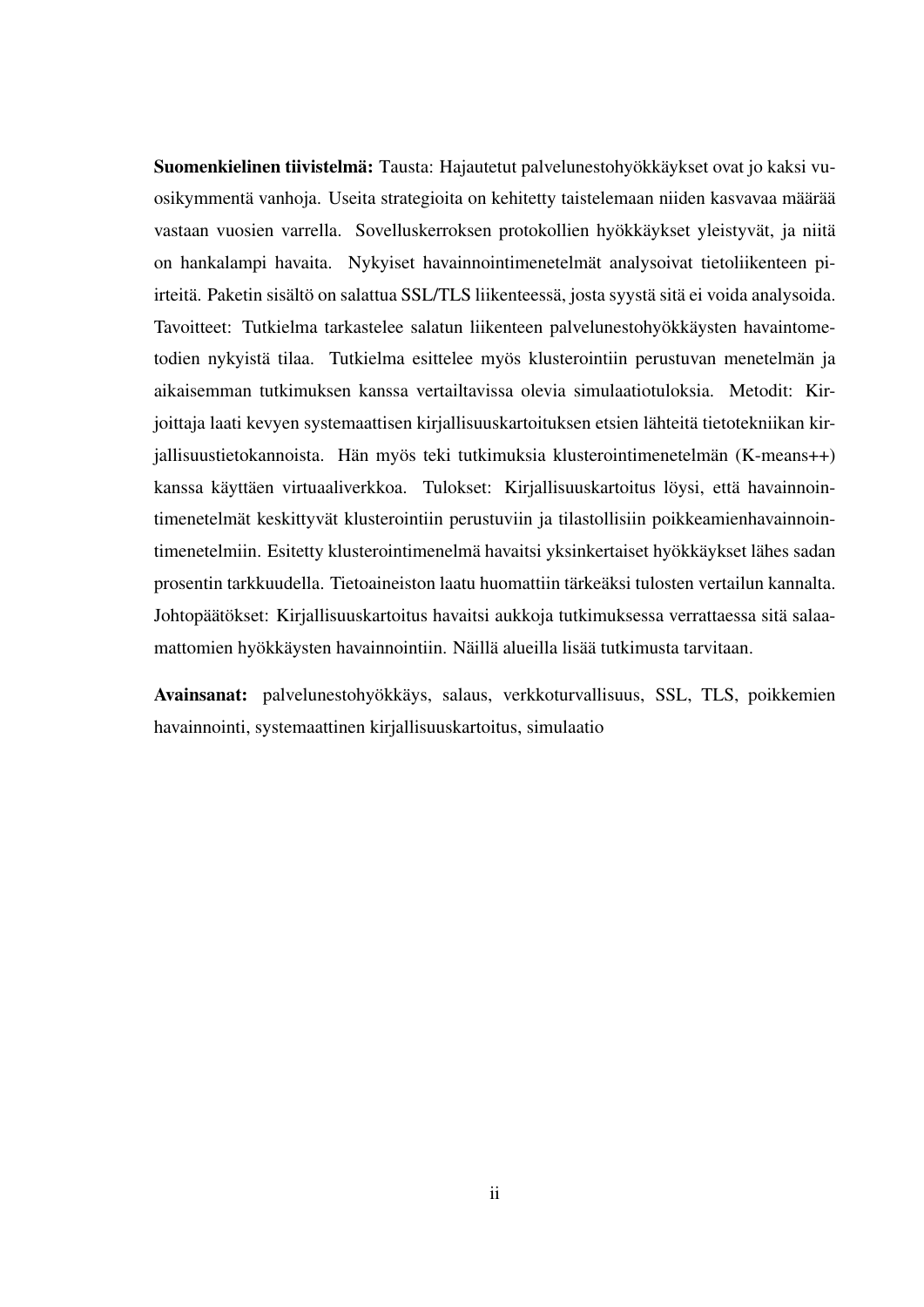## **Glossary**

| <b>ACI</b>                                                                   | Availability, integrity and confidentiality. See also CIA or AIC |  |
|------------------------------------------------------------------------------|------------------------------------------------------------------|--|
| <b>ACK</b>                                                                   | Acknowledgment-packet of the TCP handshake                       |  |
| <b>ACM DL</b>                                                                | The Association for Computing Machinery Digital Library          |  |
| <b>AIC</b>                                                                   | Availability, integrity and confidentiality. See also ACI or CIA |  |
| <b>ANOVA</b>                                                                 | Analysis of variance                                             |  |
| <b>ARPANET</b>                                                               | The ARPA (Advanced Research Projects Agency) Network             |  |
| <b>AUC</b>                                                                   | Area under the curve                                             |  |
| <b>AVG</b>                                                                   | Short for average                                                |  |
| C&C                                                                          | Short for command & control                                      |  |
| <b>CIA</b>                                                                   | Availability, integrity and confidentiality. See also AIC or ACI |  |
| <b>CNSS</b><br>The Committee on National Security Systems                    |                                                                  |  |
| <b>CPU</b><br>Central processing unit                                        |                                                                  |  |
| Cumulative sum<br><b>CUSUM</b>                                               |                                                                  |  |
| <b>DARPA</b>                                                                 | The Defense Advanced Research Projects Agency                    |  |
| <b>DBSCAN</b><br>Density-based spatial clustering of applications with noise |                                                                  |  |
| <b>DDoS</b>                                                                  | A distributed denial-of-service                                  |  |
| <b>DHCP</b>                                                                  | Dynamic host configuration protocol                              |  |
| DMZ                                                                          | Demilitarized zone, a network segment                            |  |
| <b>DNS</b>                                                                   | The domain name system                                           |  |
| <b>DOCSIS</b>                                                                | The data over cable service interface specification              |  |
| DoD                                                                          | The Department of Defense                                        |  |
| DoS                                                                          | A denial-of-service or a denial of service                       |  |
| EC                                                                           | Exclusion criteria, the mapping study                            |  |
| F <sub>5</sub>                                                               | A function 5 -button on a keyboard                               |  |
| <b>FN</b>                                                                    | False negative                                                   |  |
| FP                                                                           | False positive                                                   |  |
| <b>FPR</b>                                                                   | False positive rate                                              |  |
| <b>FSA</b>                                                                   | A finite state automata                                          |  |
| <b>GET</b>                                                                   | An HTTP GET-request                                              |  |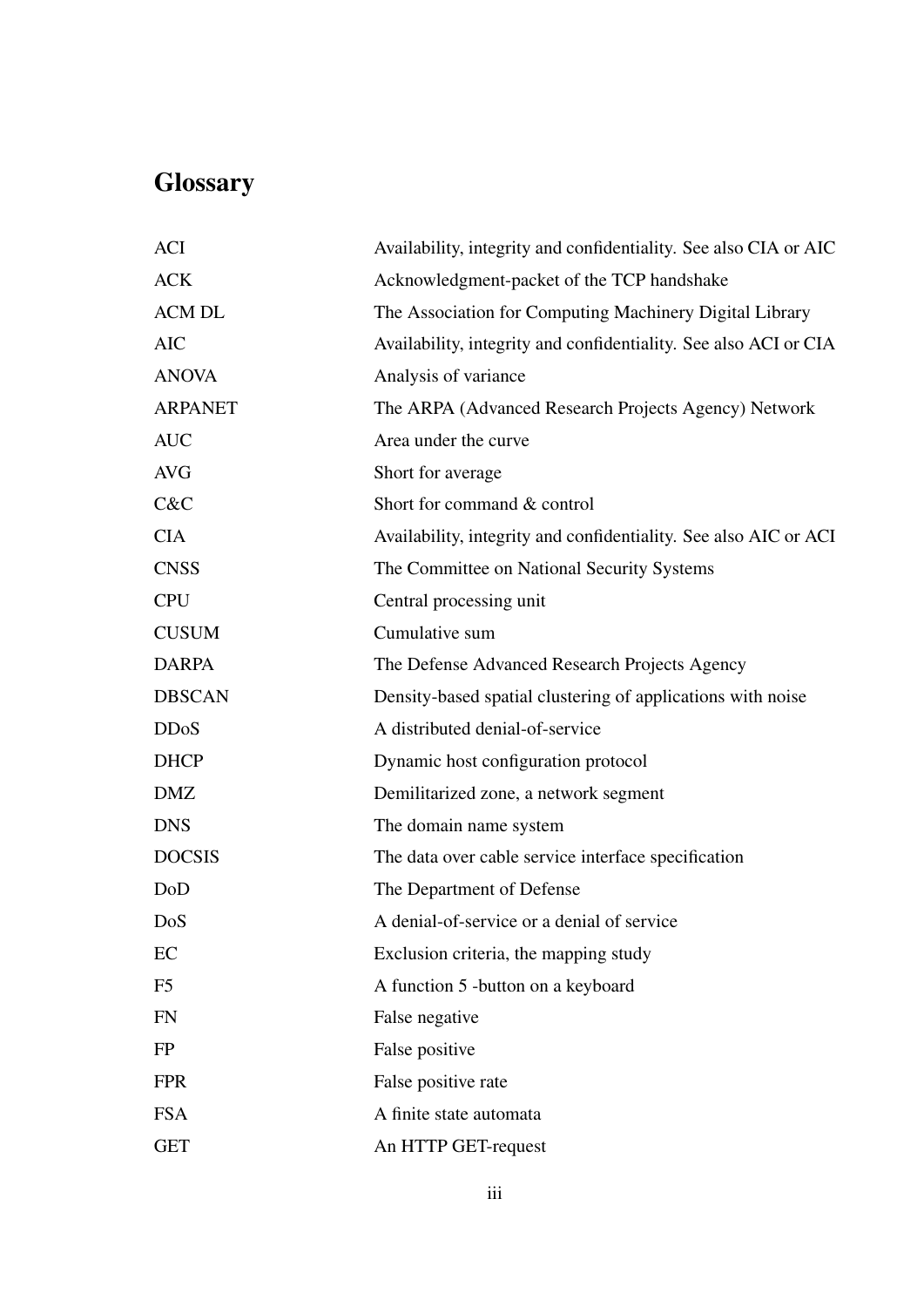| Gbps                                                       | Gigabits per second                                   |  |
|------------------------------------------------------------|-------------------------------------------------------|--|
| <b>HIDS</b>                                                | A host-based intrusion detection system               |  |
| <b>HTML</b>                                                | Hypertext markup language                             |  |
| HTTP(S)<br>Hypertext transfer protocol, HTTPS over SSL/TLS |                                                       |  |
| IC                                                         | Inclusion criteria, the mapping study                 |  |
| <b>ICMP</b>                                                | The internet control message protocol                 |  |
| <b>IDEVAL</b>                                              | <b>Intrusion Detection Evaluation</b>                 |  |
| <b>IDPS</b>                                                | Intrusion detection and prevention system             |  |
| <b>IDS</b>                                                 | An intrusion detection system                         |  |
| <b>IDSSD</b>                                               | An intrusion detection Scenario Specific Dataset      |  |
| <b>IEC</b>                                                 | <b>International Electrotechnical Commission</b>      |  |
| <b>IEEE</b>                                                | The Institute of Electrical and Electronics Engineers |  |
| <b>IETF</b>                                                | The Internet Engineering Task Force                   |  |
| <b>IGMP</b>                                                | The internet group management protocol                |  |
| <b>IMP</b><br>Interface message processor                  |                                                       |  |
| IP                                                         | Internet protocol, IPv4 and IPv6                      |  |
| <b>IPS</b>                                                 | Intrusion prevention system                           |  |
| <b>IRC</b>                                                 | Internet relay chat, an instant messaging service     |  |
| <b>ISBN</b>                                                | International standard book number                    |  |
| <b>ISO</b>                                                 | <b>International Standards Organization</b>           |  |
| <b>ITU-T</b>                                               | <b>International Telecommunications Union</b>         |  |
| <b>IoT</b>                                                 | Internet of things                                    |  |
| <b>JYU</b>                                                 | Acronym for University of Jyväskylä                   |  |
| <b>KDD</b>                                                 | Knowledge discovery from data                         |  |
| <b>LBNL</b>                                                | <b>Lawrence Berkeley National Laboratory</b>          |  |
| <b>LOIC</b>                                                | Low Orbit Ion Cannon                                  |  |
| <b>LTE</b>                                                 | Long-Term evolution network standard                  |  |
| <b>MANET</b>                                               | Mobile ad-hoc Networks                                |  |
| ML                                                         | Maximum likelihood                                    |  |
| <b>MLP</b>                                                 | Multilayer perceptron                                 |  |
| <b>MRI</b>                                                 | A magnetic resonance imaging -machine                 |  |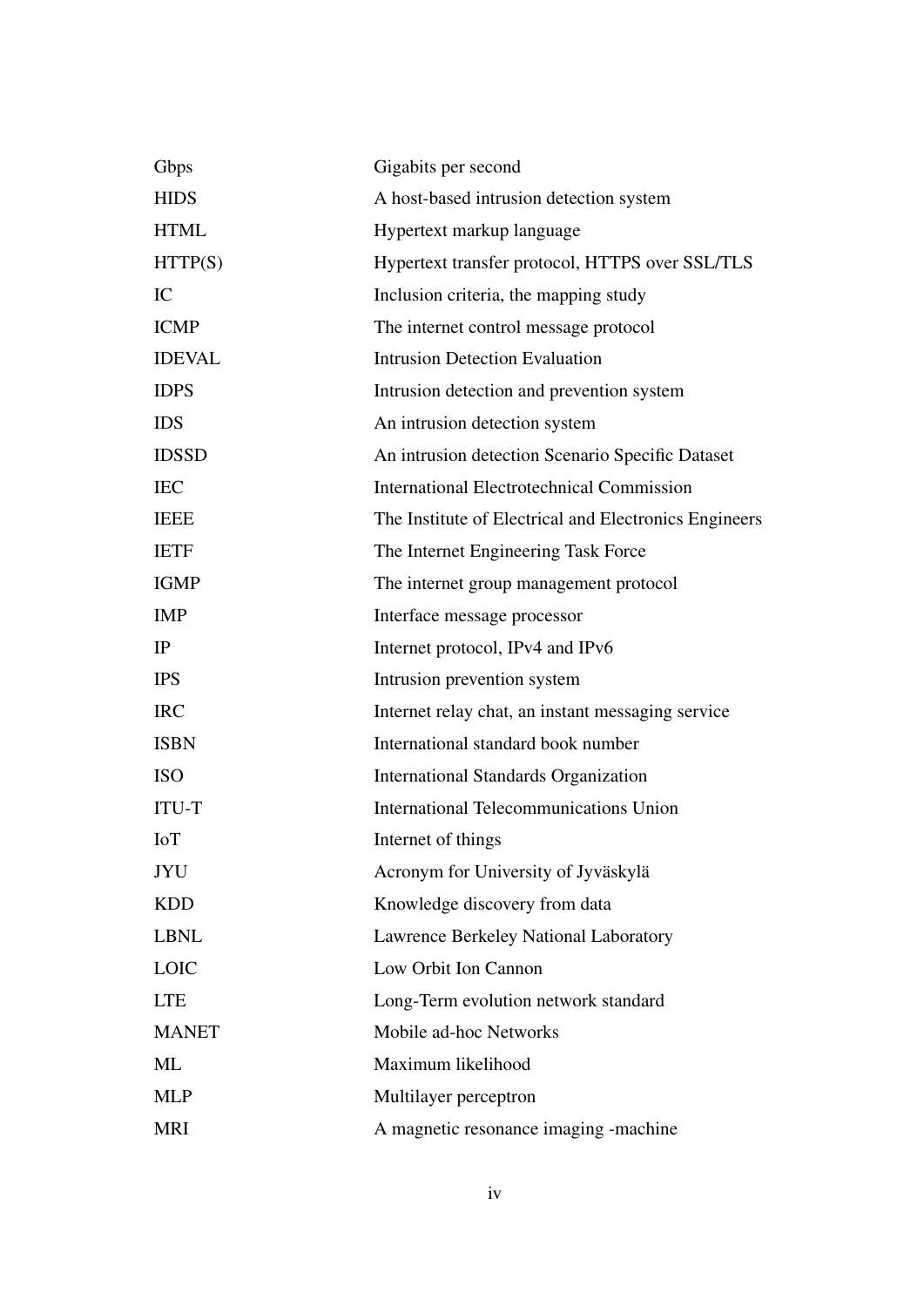| M.Sc.            | Master of Science                                   |  |
|------------------|-----------------------------------------------------|--|
| <b>NAT</b>       | Network address translation                         |  |
| <b>NCP</b>       | Network control protocol                            |  |
| <b>NIDPS</b>     | Network intrusion detection and prevention system   |  |
| <b>NIDS</b>      | Network intrusion detection system                  |  |
| <b>NN</b>        | Neural network                                      |  |
| OC               | Overall contribution                                |  |
| <b>OLAP</b>      | Online analytical processing                        |  |
| <b>OSI</b>       | <b>Open Standards Interconnection</b>               |  |
| OpNet            | Opportunistic networks                              |  |
| P <sub>2</sub> P | Peer to peer                                        |  |
| <b>PCA</b>       | Principal component analysis, Princ. Comp. An.      |  |
| <b>PCAP</b>      | Packet capture -file                                |  |
| <b>PICO</b>      | Population, intervention, control, and outcome      |  |
| <b>PLC</b>       | Programmable logic controller                       |  |
| <b>POST</b>      | An HTTP POST-request                                |  |
| Ph.D.            | A Doctor of Philosophy                              |  |
| QC               | Quality criteria                                    |  |
| <b>RAM</b>       | Random-access memory                                |  |
| <b>RFC</b>       | A request for comments -publication                 |  |
| <b>RGCE</b>      | Realistic Global Cyber Environment                  |  |
| <b>RNN</b>       | Replicator neural network                           |  |
| <b>ROC</b>       | Receiver operating characteristics                  |  |
| <b>RQ</b>        | Research question                                   |  |
| <b>RUDY</b>      | R-U-Dead-Yet, a DoS tool                            |  |
| <b>SAE</b>       | Stacked auto-encoder                                |  |
| <b>SDN</b>       | Software-defined network                            |  |
| <b>SMS</b>       | Short message service                               |  |
| SNA/IP           | Systems network architecture over internet protocol |  |
| <b>SOM</b>       | Self-organizing map                                 |  |
| SQL              | Structured query language                           |  |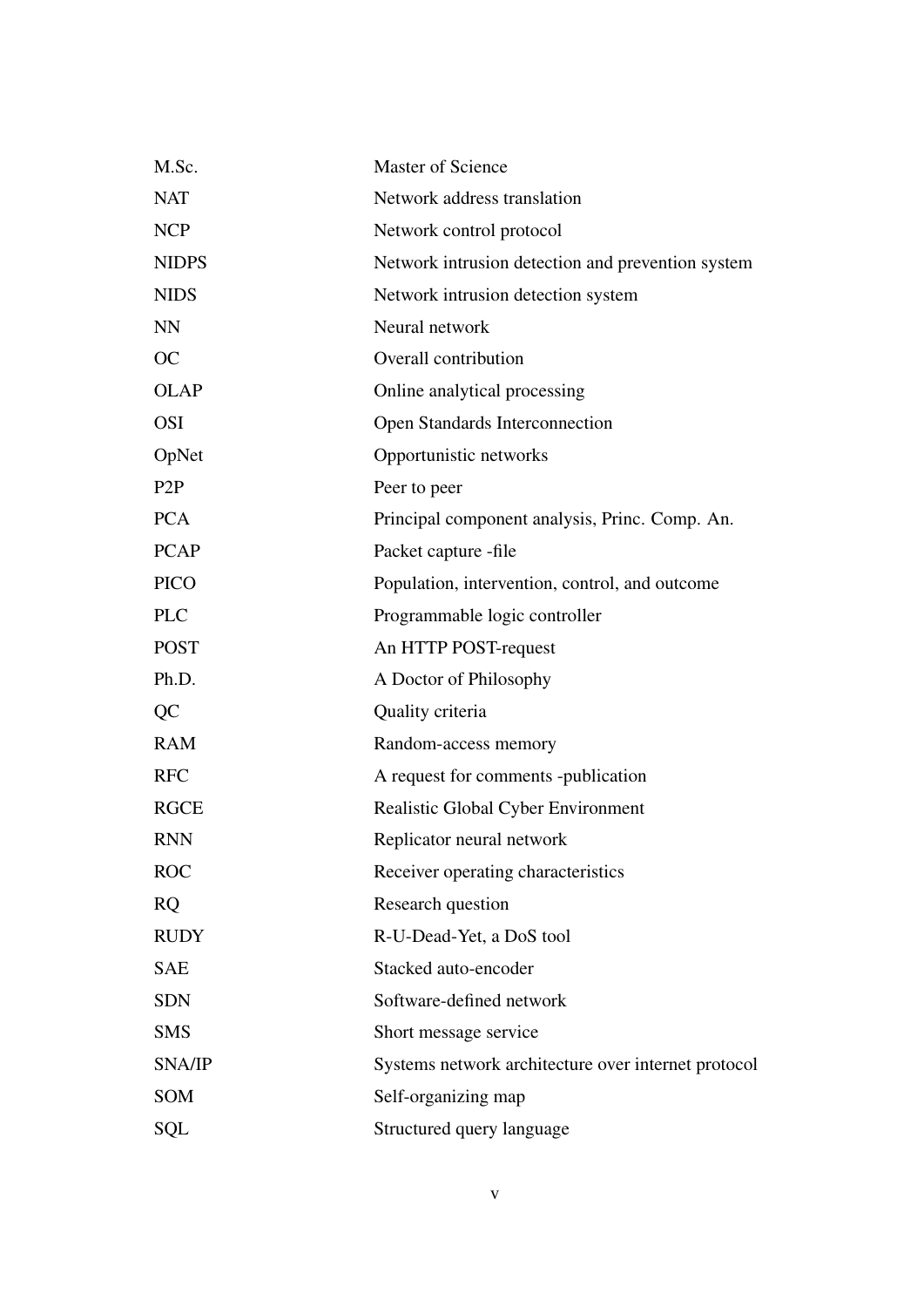| <b>SSH</b>      | Secure shell                                               |
|-----------------|------------------------------------------------------------|
| <b>SSL</b>      | Secure sockets layer                                       |
| <b>SVDD</b>     | Support vector data description                            |
| <b>SVM</b>      | Support vector machines                                    |
| <b>SYN</b>      | Synchronize-packet of the TCP handshake                    |
| <b>SYN-ACK</b>  | Synchronize-acknowledgment-packet of the TCP handshake     |
| <b>TCP</b>      | Transmission control protocol                              |
| <b>TCP/IP</b>   | Transmission control protocol over internet protocol       |
| TFN2K           | The Tribe Flood Network                                    |
| <b>TLS</b>      | Transport layer security                                   |
| <b>TN</b>       | True negative                                              |
| TP              | True positive                                              |
| <b>TPR</b>      | True positive rate                                         |
| <b>TTL</b>      | Time to live                                               |
| <b>UDP</b>      | The user datagram protocol                                 |
| <b>UNB ISCX</b> | University of New Brunswick Information Security Centre of |
|                 | Excellence                                                 |
| <b>US</b>       | The United States of America                               |
| <b>US-CERT</b>  | United States Computer Emergency Readiness Team            |
| <b>VPN</b>      | Virtual private network                                    |
| <b>WBAN</b>     | Wireless body area networks                                |
| <b>WSN</b>      | Wireless sensor network                                    |
| <b>XML</b>      | eXtensible markup language                                 |
| k-NN            | K-nearest neighbors                                        |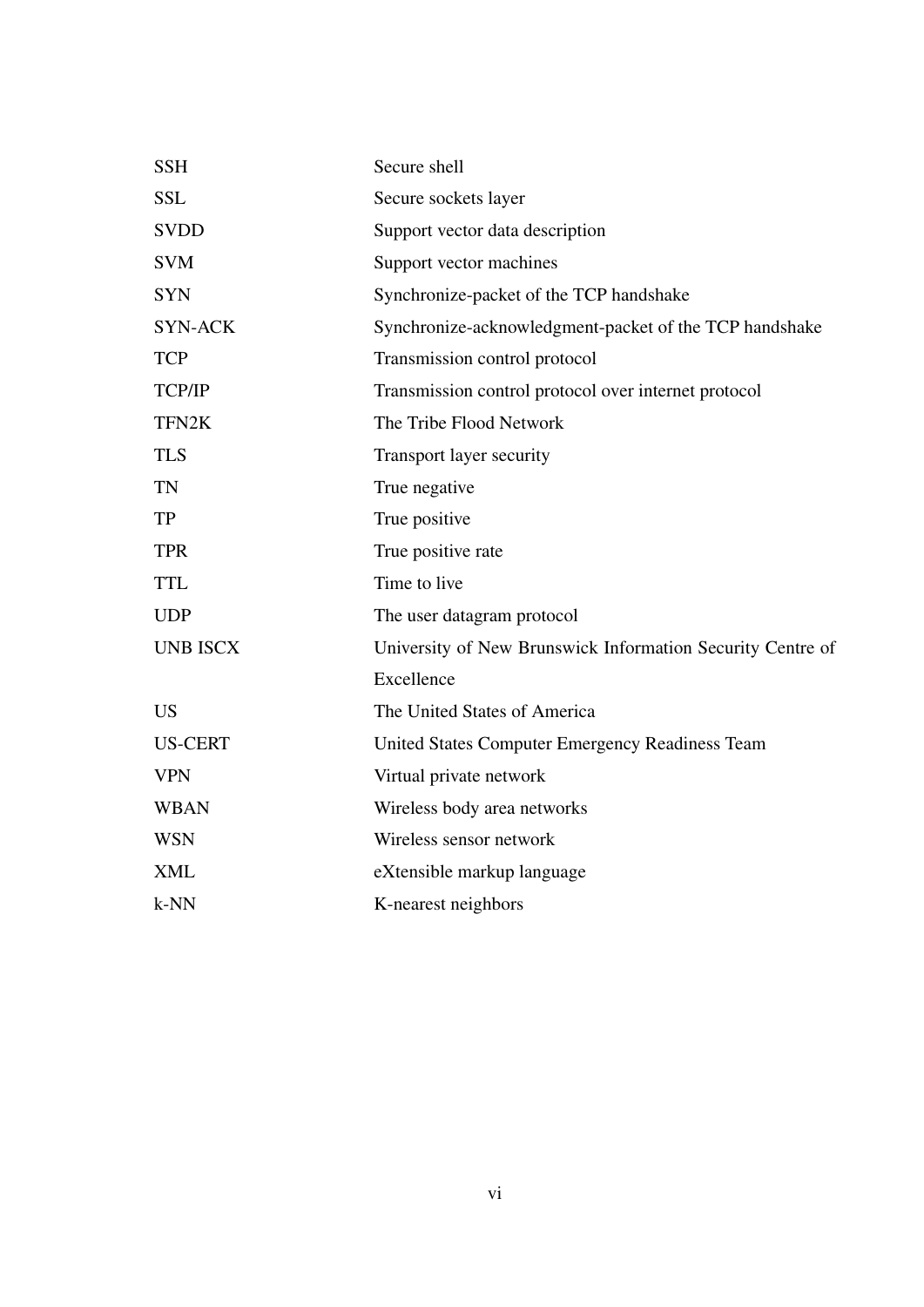# List of Figures

| Figure 4. Bandwidth of the volumetric attacks reported yearly since 2002 (Arbor Net-    |  |
|-----------------------------------------------------------------------------------------|--|
|                                                                                         |  |
| Figure 5. An example of an anomaly in clustered data in a 2-feature plane 33            |  |
|                                                                                         |  |
| Figure 7. Classification of intrusion detection and prevention systems and their de-    |  |
| tection methods (Mirkovic and Reiher 2004, 49.) (Whitman and Mattord 2011,              |  |
|                                                                                         |  |
| Figure 8. Classification of anomaly-based detection methods as extended by Patcha       |  |
| and Park (2007) and adopted hybrid methods from Tama and Rhee (2015, 3742.) . 49        |  |
|                                                                                         |  |
| Figure 10. The publication venue distribution of the included studies approximately  68 |  |
|                                                                                         |  |
|                                                                                         |  |
|                                                                                         |  |
|                                                                                         |  |
|                                                                                         |  |
|                                                                                         |  |
|                                                                                         |  |

## List of Tables

| Table 14. K-means# & K-means++ detection accuracy comparison with other attacks  89 |  |
|-------------------------------------------------------------------------------------|--|
|                                                                                     |  |
|                                                                                     |  |
|                                                                                     |  |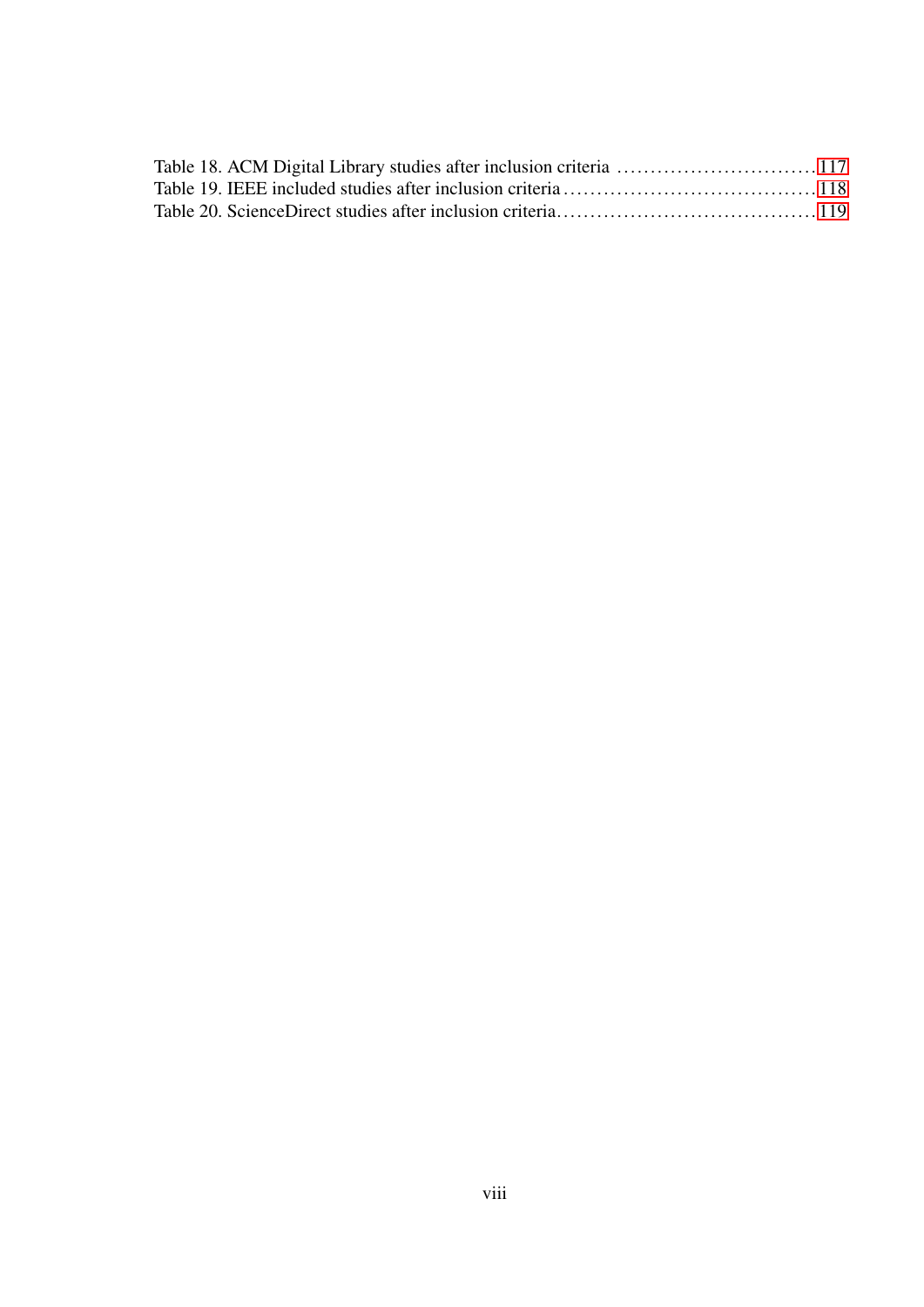## **Contents**

| 1              |     |                                                              |  |
|----------------|-----|--------------------------------------------------------------|--|
|                | 1.1 |                                                              |  |
|                | 1.2 |                                                              |  |
|                | 1.3 |                                                              |  |
|                | 1.4 |                                                              |  |
|                | 1.5 |                                                              |  |
| $\overline{2}$ |     |                                                              |  |
|                | 2.1 |                                                              |  |
|                | 2.2 |                                                              |  |
| 3              |     |                                                              |  |
|                | 3.1 |                                                              |  |
|                | 3.2 |                                                              |  |
|                | 3.3 |                                                              |  |
|                | 3.4 |                                                              |  |
| $\overline{4}$ |     |                                                              |  |
|                | 4.1 |                                                              |  |
|                |     |                                                              |  |
|                |     |                                                              |  |
|                | 4.2 |                                                              |  |
|                |     |                                                              |  |
|                |     |                                                              |  |
|                |     |                                                              |  |
|                |     |                                                              |  |
|                | 4.3 |                                                              |  |
|                |     |                                                              |  |
|                |     |                                                              |  |
|                |     |                                                              |  |
|                | 4.4 |                                                              |  |
| 5              |     |                                                              |  |
|                | 5.1 |                                                              |  |
|                |     |                                                              |  |
|                |     |                                                              |  |
|                | 5.2 |                                                              |  |
|                |     |                                                              |  |
|                |     |                                                              |  |
|                |     |                                                              |  |
|                |     |                                                              |  |
|                |     |                                                              |  |
|                |     | 5.2.6 Statistical, information theory and spectral methods38 |  |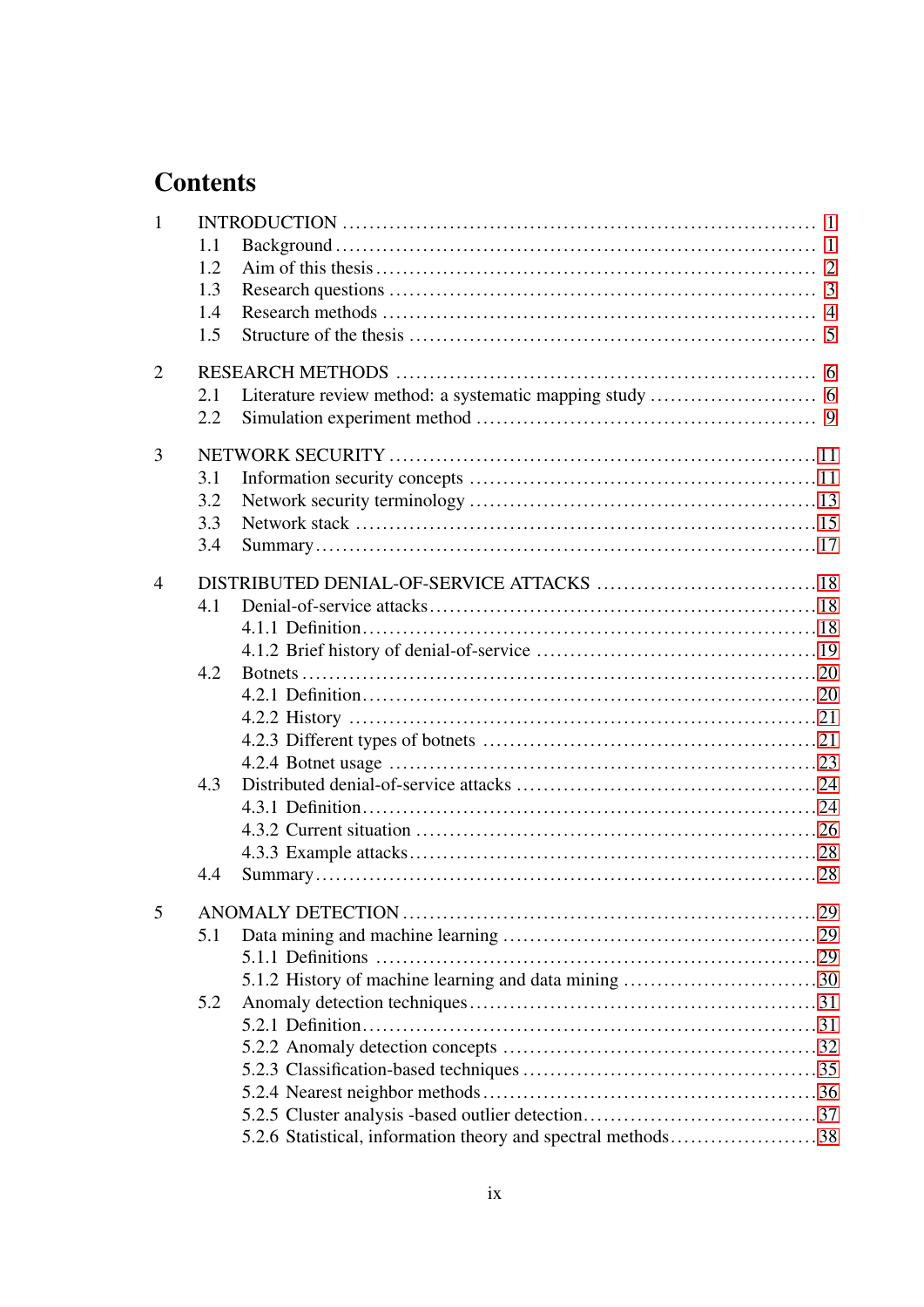|   | 5.3 |                                                       |  |
|---|-----|-------------------------------------------------------|--|
|   | 5.4 |                                                       |  |
|   |     |                                                       |  |
| 6 | 6.1 | DETECTION OF DISTRIBUTED DENIAL-OF-SERVICE ATTACKS 44 |  |
|   |     |                                                       |  |
|   | 6.2 |                                                       |  |
|   | 6.3 |                                                       |  |
|   |     |                                                       |  |
|   |     |                                                       |  |
|   |     |                                                       |  |
|   |     |                                                       |  |
|   |     |                                                       |  |
|   |     |                                                       |  |
|   | 6.4 |                                                       |  |
|   |     |                                                       |  |
|   |     |                                                       |  |
|   |     |                                                       |  |
|   | 6.5 |                                                       |  |
|   | 6.6 |                                                       |  |
| 7 |     |                                                       |  |
|   | 7.1 |                                                       |  |
|   |     |                                                       |  |
|   |     |                                                       |  |
|   |     |                                                       |  |
|   |     |                                                       |  |
|   |     |                                                       |  |
|   | 7.2 |                                                       |  |
|   |     |                                                       |  |
|   |     |                                                       |  |
|   |     |                                                       |  |
|   | 7.3 |                                                       |  |
|   | 7.4 |                                                       |  |
|   | 7.5 |                                                       |  |
|   |     |                                                       |  |
| 8 |     |                                                       |  |
|   | 8.1 |                                                       |  |
|   |     |                                                       |  |
|   |     |                                                       |  |
|   |     |                                                       |  |
|   |     |                                                       |  |
|   |     |                                                       |  |
|   |     |                                                       |  |
|   | 8.2 |                                                       |  |
|   |     |                                                       |  |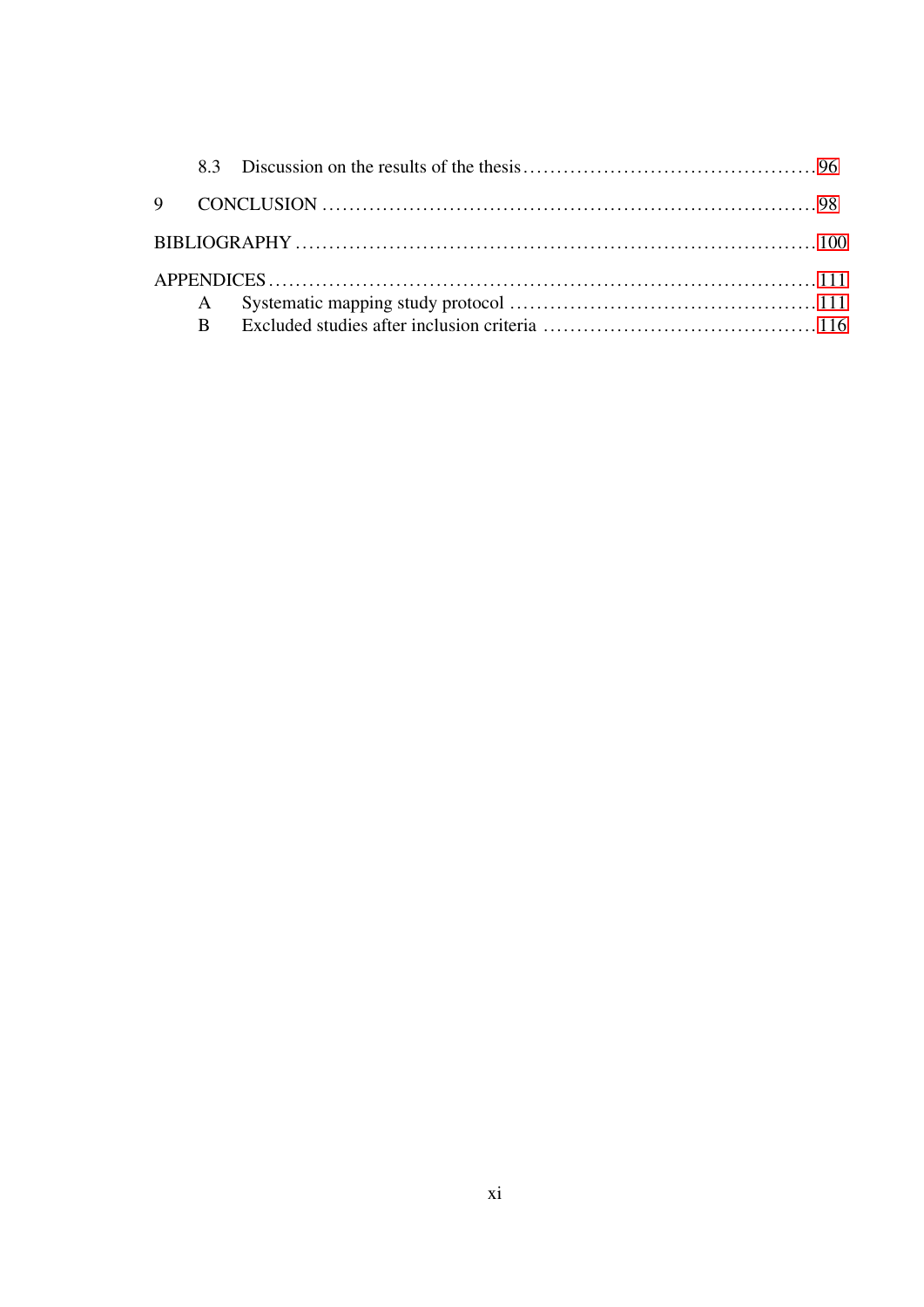### <span id="page-12-0"></span>1 Introduction

The introduction briefly explains the background of distributed denial-of-service attacks and the motivation to research the field. Next, it presents the research questions, the methods and finally outlines the structure of the thesis.

#### <span id="page-12-1"></span>1.1 Background

Denial-of-service (DoS) events have been recognized as a threat since there have been connections between computer systems (Birrell [1985\)](#page-112-2) (928 F.2d 504 [1991\)](#page-111-3). A denial-of-service means denying or obstructing the proper access to the service and harming the availability of the service (Raghavan and Dawson [2011,](#page-118-1) 10). Later, these threats turned out to be real as they were used on purpose against organizations and businesses. The size of the bandwidth of the attacks is increasing year by year, and the types of attacks are becoming more varied (Arbor Networks [2016,](#page-111-1) 12). Current research focuses on countering various DoS attacks by developing mechanisms to prevent and detect malicious traffic. Instruments such as intrusion detection and prevention systems (IDPS) are being deployed to combat the attacks.

A particular kind of denial-of-service attack is a distributed denial-of-service (DDoS) attack, where a group of individual systems is coordinated to attack the target system at the same time, with the same goal to deny proper access to the service from its legitimate users. (Mirkovic and Reiher [2004,](#page-117-1) 1.) The aim of the DoS/DDoS attack is not to steal or compromise information. Many early attacks were flood attacks (i.e. a bandwidth saturation attack). Detection methods and countermeasures to these attacks have become widely studied and used in action. Attackers are turning to the application layer attacks that utilize botnets to send seemingly harmless packets that consume CPU cycles, memory or other resources in the target system. (Durcekova, Schwartz, and Shahmehri [2012,](#page-113-0) 1.)

Secure Socket Layer (SSL) is a protocol for negotiating encryption methods between a client and a server. It was designed to protect HTTP (Hypertext Transfer Protocol) traffic and allow sensitive information to be transported securely over the network. The TLS (Transport Layer Security) is the successor of the SSL. (Levillain et al. [2012,](#page-117-2) 11.) Since the traffic is encrypted,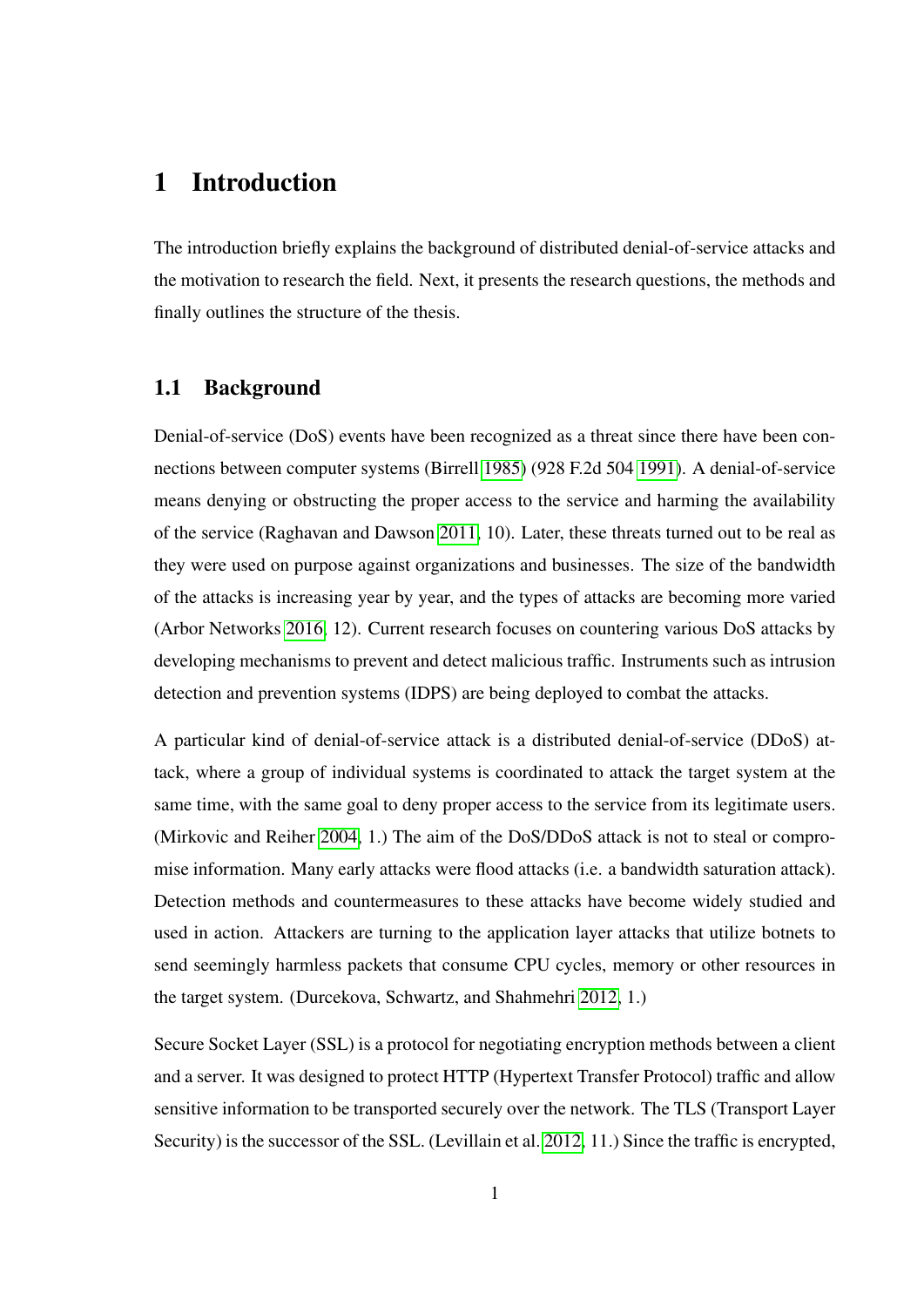a network intrusion detection system (NIDS) cannot analyze the content of the packets to determine whether it is sent by a bot or it belongs to an actual human user.

To evade the countermeasures deployed by the system administrators, attackers have increasingly turned to using encrypted connections to deliver the attack. Arbor Networks [\(2013,](#page-111-4) 25) announced that encrypted application layer attacks have risen since 2012. Because of the increase in incidents and the use of encryption, research in this field is needed.

There is a substantial amount of research on the detection of DoS/DDoS attacks. Zolotukhin et al. [\(2015\)](#page-121-1) pointed out that much of the research on detection methods of DoS/DDoS attacks concentrates on the HTTP and other plaintext protocols. Thus, it is likely that the pool of methods to detect DDoS attacks in encrypted traffic is smaller and understudied. This thesis researches the state of denial-of-service attack detection methods in encrypted network traffic.

When traffic is encrypted, and the payload is unreadable, several other features can be extracted from the traffic. For instance, in the case of a "slow" distributed denial-of-service attacks on a secure network, where the disturbance in the network traffic is low and packets are sparse (Aiello et al. [2014\)](#page-111-5), the number of open connections or packet arrival times can be analyzed. The papers by Zolotukhin et al. [\(2015\)](#page-121-1) and Aiello et al. [\(2014\)](#page-111-5) suggest methods for detecting such attacks. A method that uses clustering to analyze these kinds of metrics is presented as an example in the second part of the thesis.

#### <span id="page-13-0"></span>1.2 Aim of this thesis

Zolotukhin et al. [\(2015,](#page-121-1) 275) conducted a literature review of methods for detecting DDoS attacks and noted that a majority of studies focus on detecting attacks with non-encrypted HTTP traffic. The aim of the thesis is to determine how DDoS attacks are detected in encrypted (e.g. SSL/TLS) network traffic and run experiments with a method to find out the major issues regarding the detection of DDoS attacks.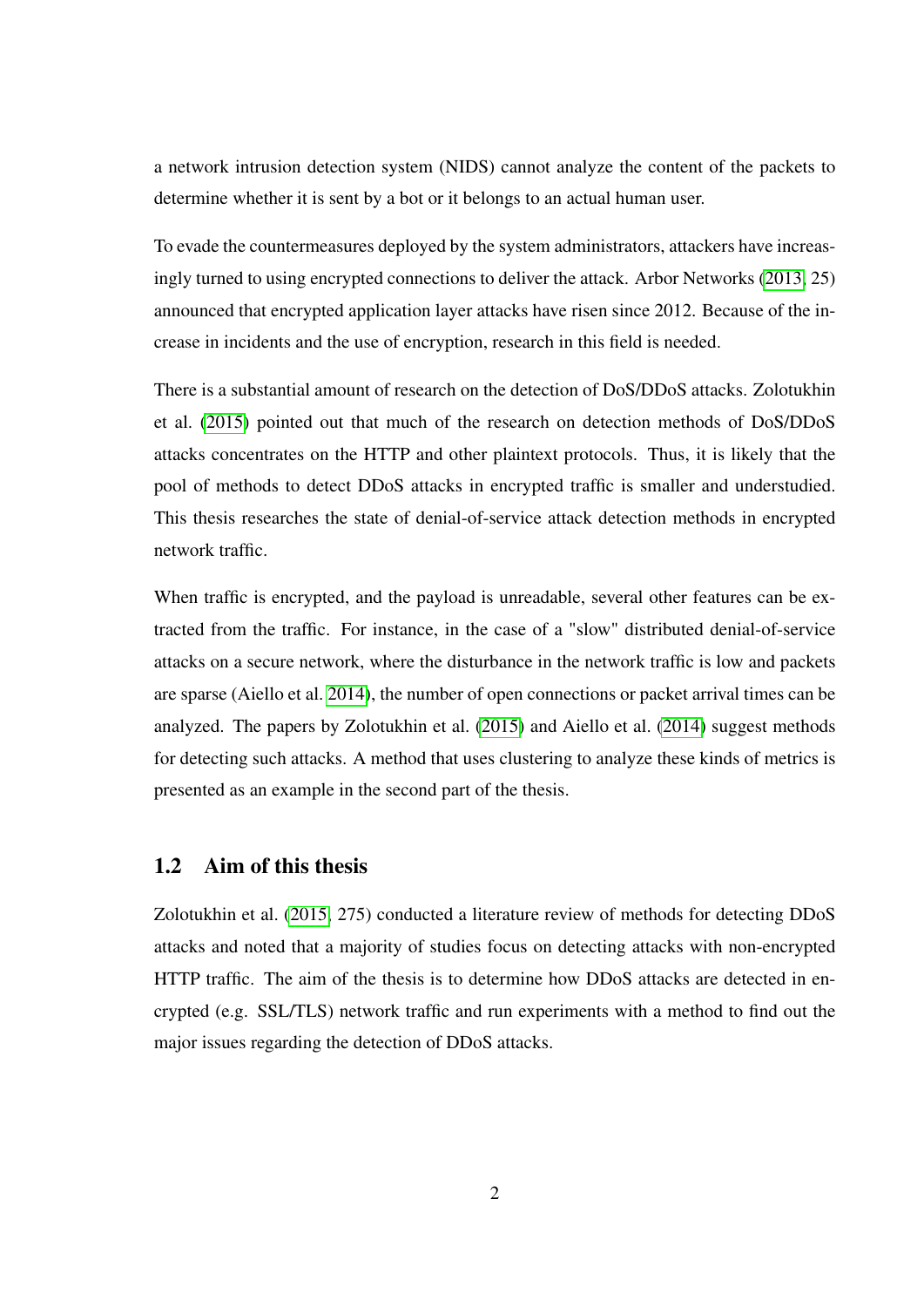#### <span id="page-14-0"></span>1.3 Research questions

The following research questions (RQ) are derived from the aim of the thesis. The RQ1 is necessary for the first part of the objective of the thesis. The purpose of the RQ2 is to present how one detection method works and gather results that are comparable with the current literature.

*RQ1*: What methods for detecting encrypted DDoS attacks are presented in the scientific literature?

*RQ2:* How do DDoS attack anomaly detection methods work and what are the main issues regarding their performance?

The method proposed by Zolotukhin et al. [\(2015\)](#page-121-1) is based on the analysis of packet headers to form a baseline of the normal traffic in a network. The method uses algorithms such as K-means or DBSCAN to cluster vectors generated from the traffic. K-means is commonly mentioned as Lloyd's algorithm (Braverman et al. [2011,](#page-112-3) 2). DBSCAN is a clustering technique for spatial data, which compares the distance of a vector to its neighbors (He et al. [2013,](#page-115-0) 83). If a new traffic item does not belong to a cluster, it is flagged as an anomaly. Anomalies may or may not be DDoS attacks. This thesis builds on the work of Zolotukhin et al. [\(2015\)](#page-121-1) by using the method presented in the paper as a basis and running experiments with an improved version of the method.

Based on the current research on detection methods in both encrypted and non-encrypted network traffic, new knowledge of the present state of methods and new research areas in this unexplored area would be welcomed. Tama and Rhee [\(2015\)](#page-120-0) did a literature review of DDoS attack detection methods on data mining -based techniques, which did not take encryption into account. Also, their study only used automatic search from two online article databases. This thesis presents methods for detecting encrypted DDoS attacks by conducting a literature review. Based on the starting point method proposed by Zolotukhin et al. [\(2015\)](#page-121-1), which is also based on a data mining technique, it is safe to assume many of the methods would be usable also in the case of encrypted traffic. Thus, this thesis identifies gaps in the scientific knowledge about methods that can be used in the detection of DDoS attacks in encrypted traffic.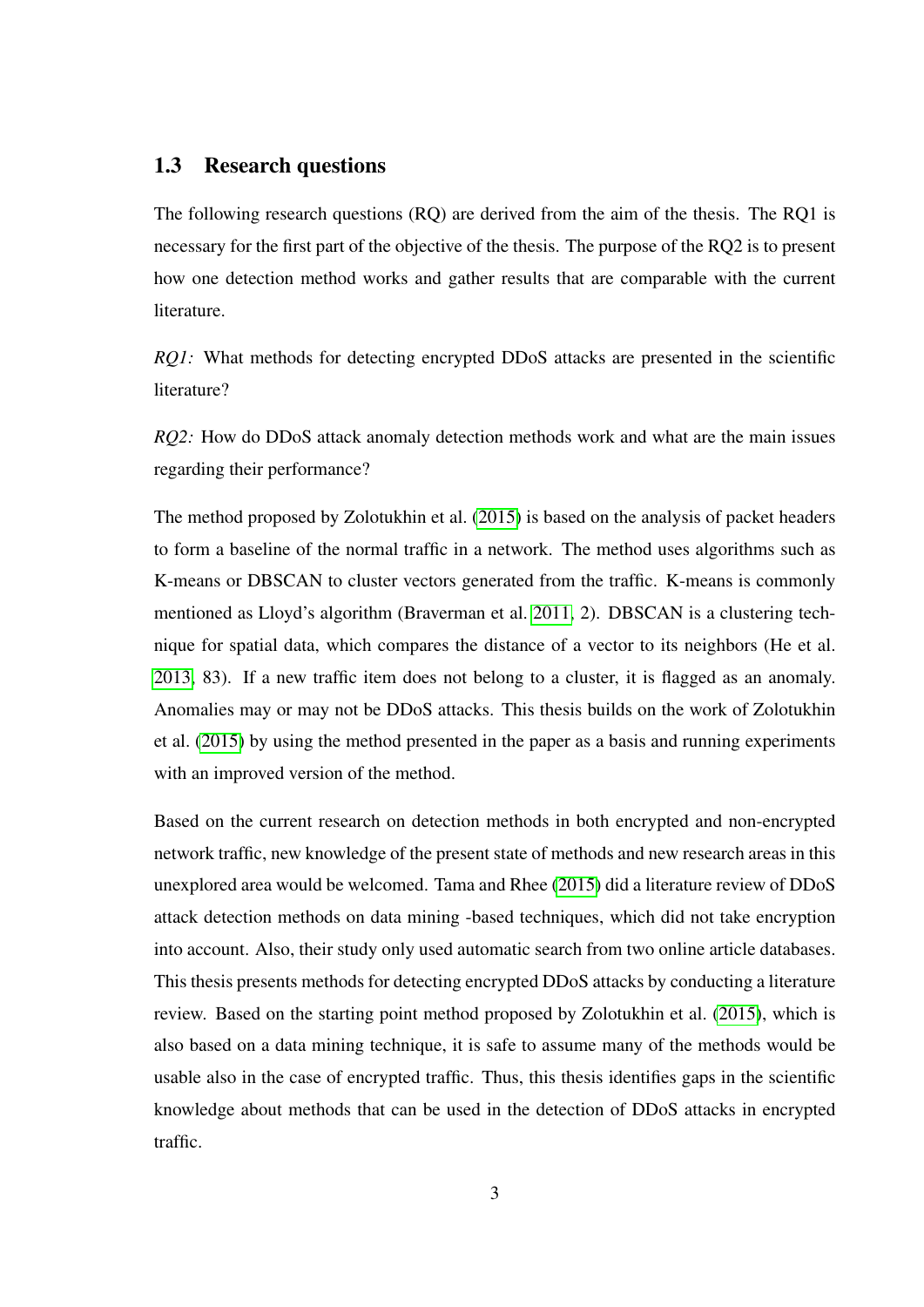I have a keen interest in network and information security. Research about novel detection methods of DDoS attacks and their applications are important. I chose this path to explore and develop professionally in the area of network security and especially denial-of-service attacks.

#### <span id="page-15-0"></span>1.4 Research methods

The thesis research is divided into two parts: a secondary study and an empirical laboratory simulation of a detection method.

As a way to answer the RQ1, I conduct a light systematic mapping study using automatic search from multiple online research databases, including IEEE Explore, ACM Digital Library, Scopus, and ScienceDirect. I use the methods proposed by Petersen, Vakkalanka, and Kuzniarz [\(2015\)](#page-118-2). The paper by Petersen, Vakkalanka, and Kuzniarz [\(2015\)](#page-118-2) is an update to guidelines for mapping studies in software engineering field by Petersen et al. [\(2008\)](#page-118-3). I used a Ph.D. thesis by Kaijanaho [\(2015\)](#page-116-0) as a reference, as the author conducted a similar but more comprehensive systematic mapping study on programming language design.

A systematic mapping investigates the current state of detection methods in a systematic and reproducible way. Because of the lack of research reported by Zolotukhin et al. [\(2015,](#page-121-1) 275), I chose a systematic mapping study as the method because of its compliance in this case. That is when an overview of a research area is needed, and a shortage of primary studies exists (Petersen et al. [2008,](#page-118-3) 9).

Detection methods in the literature do not always state that they study detection in encrypted traffic. I decided to include few studies that could be applied to encrypted traffic by using an idea that if only packet headers are involved, the method could theoretically detect encrypted DDoS attacks as well.

I present the protocol, the inclusion criteria, and the data extraction process in Section [6.3.](#page-60-1) The results of the study are shown in Section [6.4.1.](#page-73-1) I discuss the validity of the process in Section [8.1.](#page-103-1)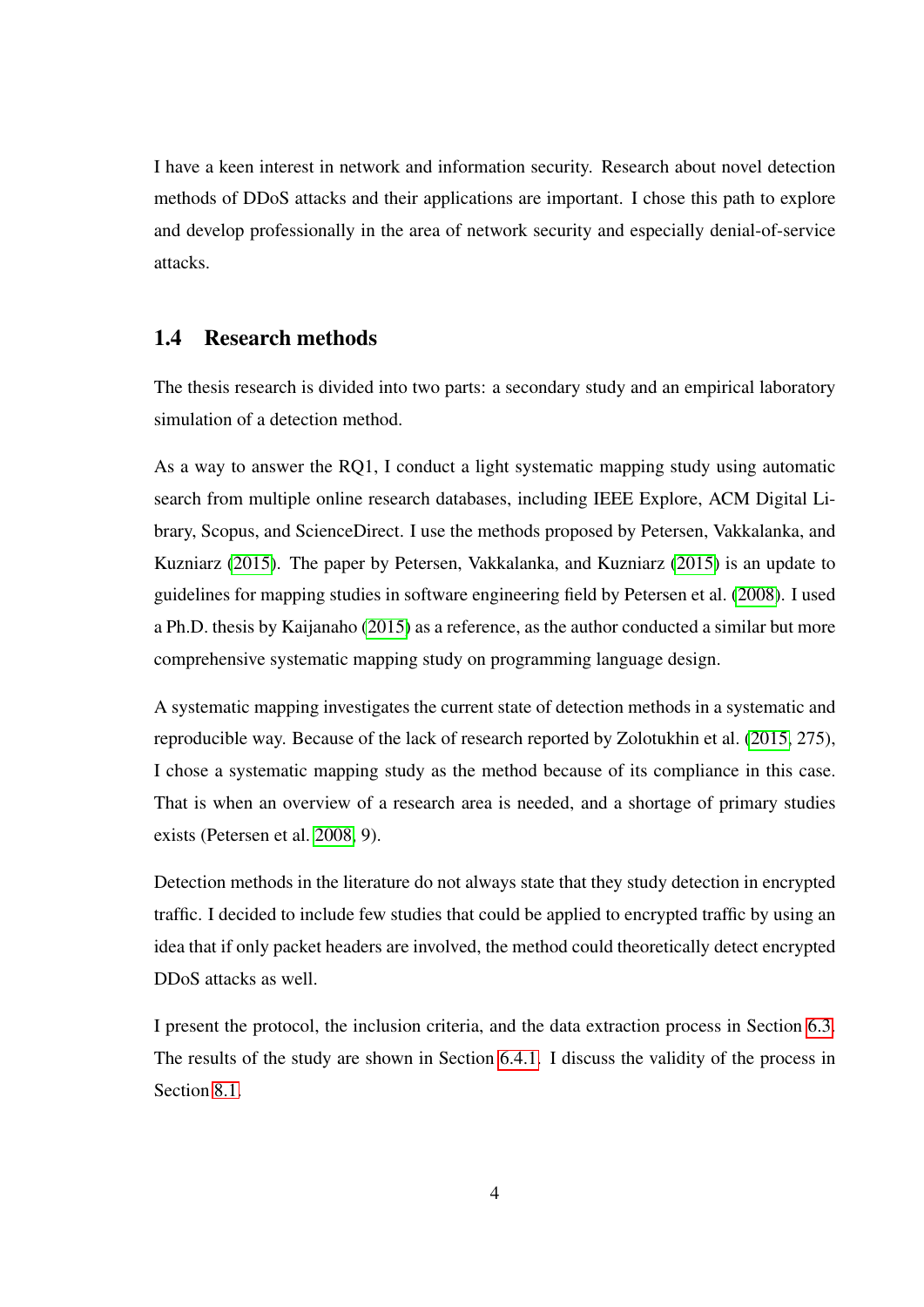#### <span id="page-16-0"></span>1.5 Structure of the thesis

The background theory is divided into chapters [3,](#page-22-0) [4,](#page-29-0) and [5](#page-40-0) and partially at the beginning of [6.](#page-55-0) Chapter [2](#page-17-0) presents the research methods. Chapter [3](#page-22-0) discusses network security and sets the terminology. Chapter [4](#page-29-0) introduces distributed denial service attacks. Chapter [5](#page-40-0) explains the background and theory of anomaly detection, machine learning, and data mining. Chapter [6](#page-55-0) answers to the first research question by explaining how existing detection methods work and presenting the systematic mapping study with its results. Chapter [7](#page-90-0) includes the simulation experiments, including the test environment, experiments, and results of detecting DDoS attacks with the method. Chapter [8](#page-103-0) discusses the validity of the thesis and its results. Chapter [9](#page-109-0) concludes the thesis findings and discusses the future.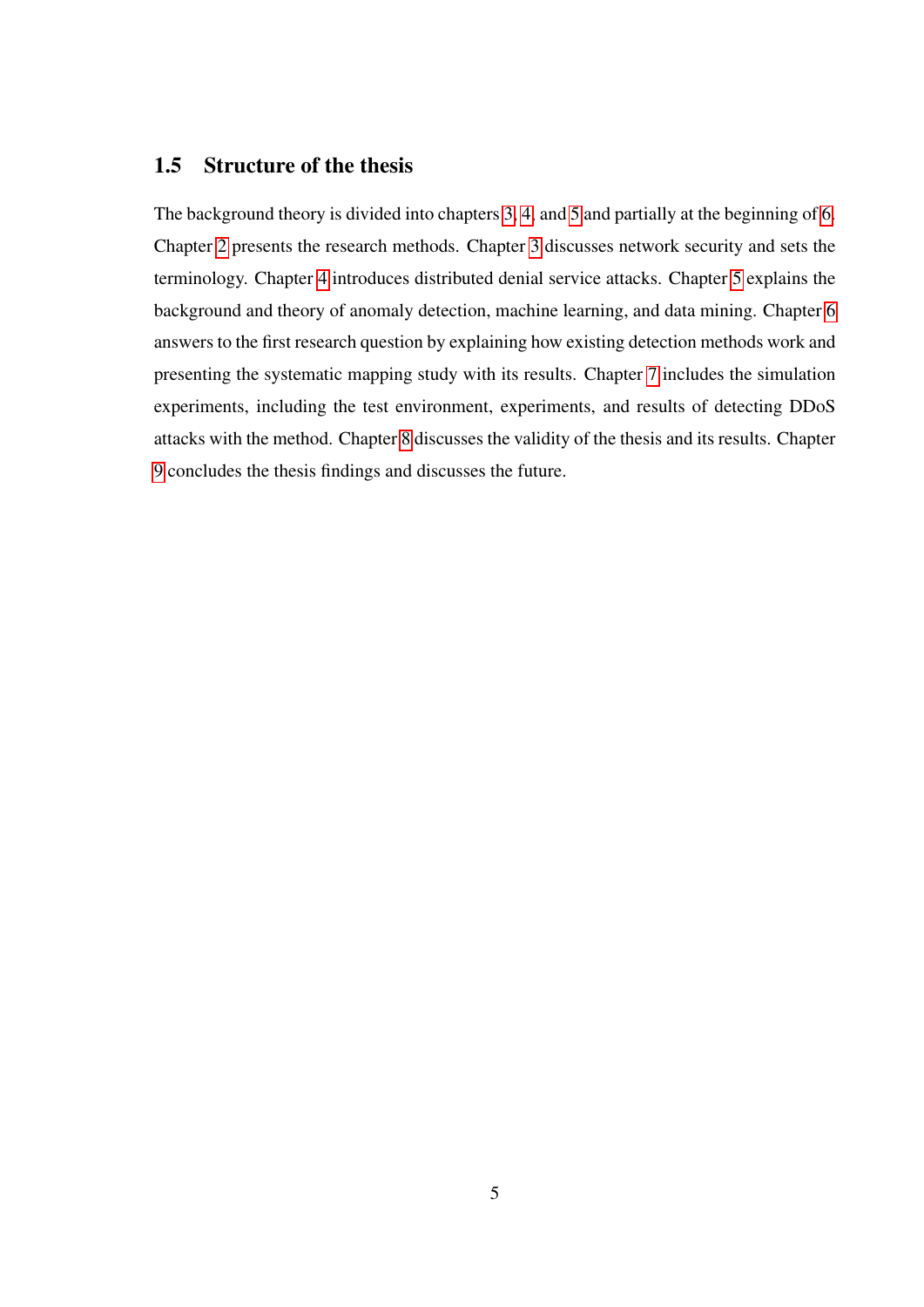## <span id="page-17-1"></span><span id="page-17-0"></span>2 Research methods

#### 2.1 Literature review method: a systematic mapping study

There are three kinds of systematic secondary studies: systematic literature reviews or metaanalyses, systematic mapping studies, and tertiary studies. A primary study investigates a phenomenon that the secondary studies aim to investigate. The purpose of secondary studies is to provide a synopsis of the current research or investigate possible gaps in knowledge by examining the research itself. A tertiary study is a survey of systematic reviews, where the aim is to answer even larger areas. (Kitchenham and Charters [2007,](#page-116-1) 3.) A systematic literature reviews and mapping studies differ from a regular literature review in the fundamental way the literature is acquired and what search methods are used (Dybå, Dingsøyr, and Hanssen [2007,](#page-114-0) 228).

Systematic review studies aim to answer research questions about a particular field of research by going through the literature in a systematic way documenting the process all the time to ensure reproducibility and validity. The literature can be found by using electronic search engines, manually going through the relevant journals or looking through the references list of related articles, at all times recording how the search is done. Once they have acquired a list of related papers, a screening process for articles to be included in the study starts. The inclusion has to be done systematically and by recording all the decisions that were made during the process. Finally, by similar methods, the researchers conclude from the selected studies and form an answer to their research question based on them. (Kaijanaho [2015,](#page-116-0) 82.)

Ideally, two or more researchers do the work to avoid mistakes and remain unbiased. The whole idea is that the process is as transparent as possible to let the reader assess the study, and possibly redo the same review to come to the same conclusions. (Kaijanaho [2015,](#page-116-0) 82.)

Systematic mapping studies are meant for getting an idea of the current research in a given field of research. To get the final overview of the area, a map or a listing of the studies are collected together. (Petersen et al. [2008,](#page-118-3) 2.) The idea is not to give an answer to a specific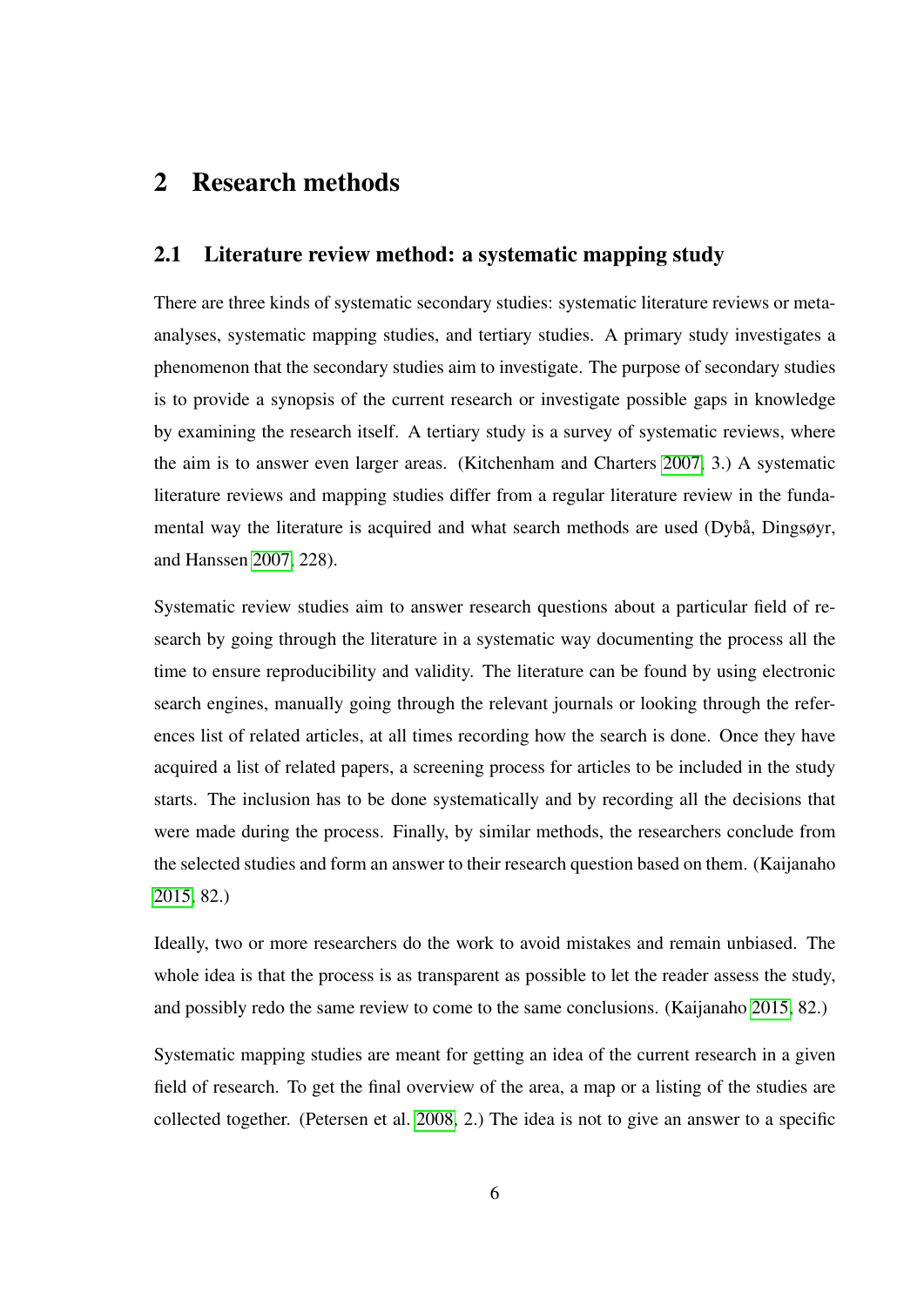question about details but rather what exists in the literature, where it has been published and when. The size of the set of studies does not necessarily have to be exhaustive if it is representative of the research field. (Petersen, Vakkalanka, and Kuzniarz [2015,](#page-118-2) 1.)

The primary process of the systematic mapping study is a 5-step process, which is summarized in this list below (Petersen et al. [2008,](#page-118-3) 2):

- 1. Definition of  $RQs \rightarrow$  Scope of the review
- 2. Carrying out the search  $\rightarrow$  Obtained literature
- 3. Vetting of found research  $\rightarrow$  Applicable papers for the study after evaluation
- 4. Keywording from the metadata of the papers  $\rightarrow$  Scheme of categorized articles
- 5. Extraction of information and mapping  $\rightarrow$  Systematic map of the literature

The outcomes of each stage are shown in the list after the arrow. The planning phase should be documented and done carefully before the actual study begins. A protocol document should be created and maintained throughout the process. In the planning phase, the scope of the study should be defined along with the used databases, manual search methods and other ways to acquire literature. The underlying research question guides the search and determines the search terms. Often a broad question has to be divided into smaller sub-questions. (Petersen, Vakkalanka, and Kuzniarz [2015,](#page-118-2) 8-9.) Kitchenham and Charters [\(2007,](#page-116-1) 13) suggest for individual researchers that the protocol document should be shown to a supervisor. This way, any inherent flaws can be spotted before the search starts.

The databases and starting articles should be chosen from various sources and publication venues. Dybå, Dingsøyr, and Hanssen [\(2007,](#page-114-0) 228) list ACM DL, Compendex, IEEE Xplore, Web of Science, Kluwer Online, ScienceDirect, SpringerLink, Wiley Inter Science Journal Finder as well suited for software engineering research. Kitchenham and Charters [\(2007,](#page-116-1) 17) enumerate the same sources and add Google Scholar, Inspec, and Scopus to the list. These are some of the sources online that majority of the computer science literature can be found in.

The initial collection of papers should be as large as possible if the size of the selection is unknown. The search should not be limited only to some years or researchers, but it should be restricted to known years, considering what the aims of the study are. (Petersen, Vakkalanka,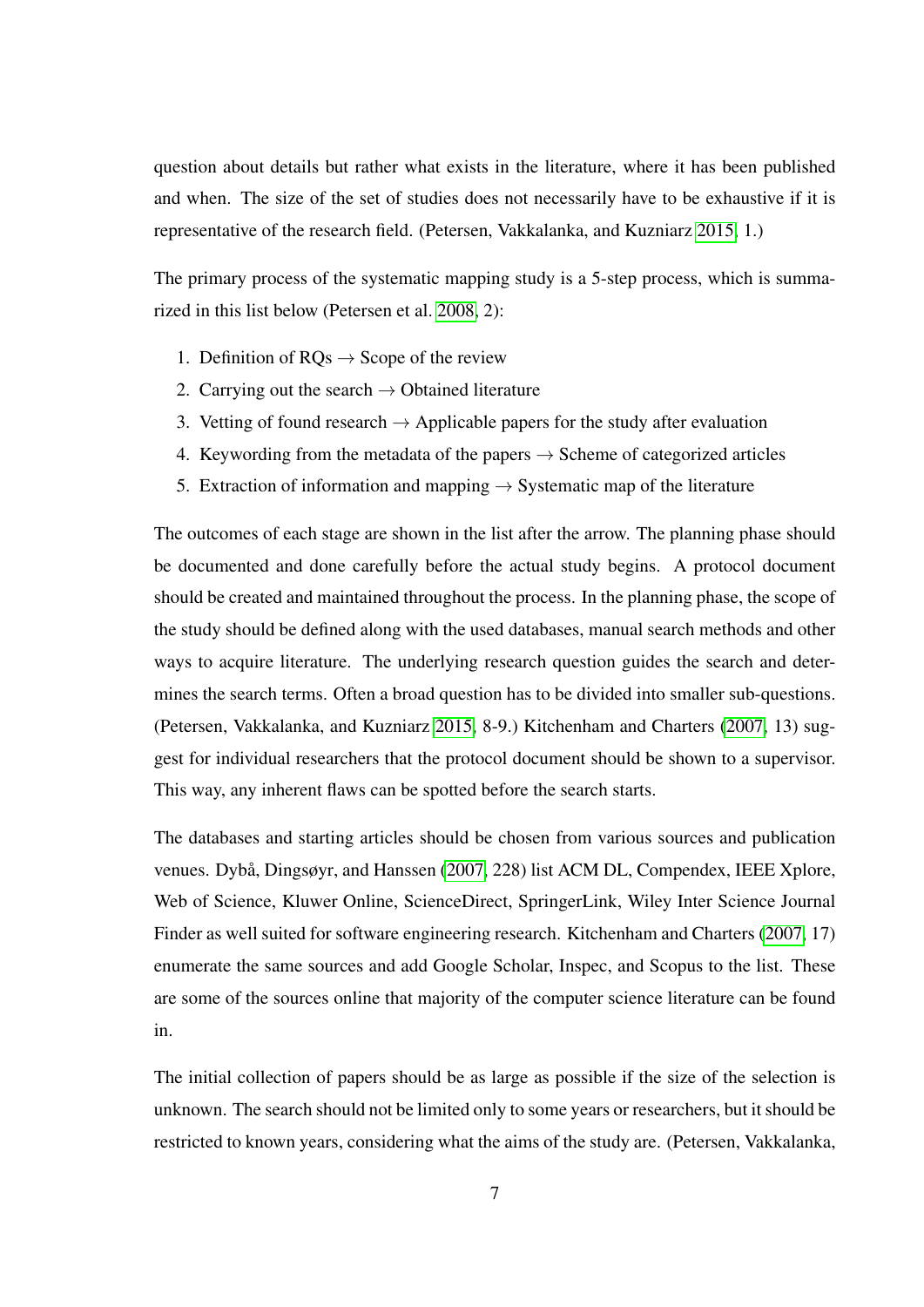and Kuzniarz [2015,](#page-118-2) 10.) As an example, there is no point in including studies before a year when the studied phenomenon was introduced to the field. That simply adds to the number of papers to go through, i.e. noise. Every limitation of the scope and conscious decision to limit the search should be documented.

The search, including manual, electronic or automatic and snowball search, should be well documented. Meaning disclosing the full search terms, times and results of the searches in the reporting phase. (Kaijanaho [2015,](#page-116-0) 86.) Keeping track of the variables and results is crucial for the credibility of the study. Kitchenham and Charters [\(2007,](#page-116-1) 16) also advise asking the current researchers in the field for comments on the search terms and any gray literature they may be aware. It helps if the researchers know what kind of papers to expect, thus defining some of the papers as examples work as a validation method for the search itself.

Other metrics proposed by Chen, Ali Babar, and Zhang [\(2010,](#page-113-1) 2) are an overall contribution, overlap of results across sources and exclusive contribution of each source metrics. The overlap is simply the number of papers included from two or more sources. The overall contribution (*OC*) is simply the measure of how many studies were included from that source (*I*), and the percentage is simply that divided by all the included studies (*A*) after the exclusion criteria:  $OC = I/A$ . Furthermore, the exclusive contribution is the number of studies that were not found by any other source, i.e. sum of overlaps with other sources. Thus, the percentage is the ratio of articles to all the included studies *A*.

Sensitivity and specificity of all the sources also help to determine the validity of the study. Sensitivity can be calculated *sen*. =  $|F \cap A|/|A|$ , where *A* is the set of all relevant studies. Specificity may be estimated by using formula  $sp. = |F \cap A|/|F|$ . In both equations,  $F \cap A$ is the set of found studies from the set of all studies. The size of set *A* is impossible to know without comprehensive knowledge of the research field, but it can be estimated. (Kaijanaho [2015,](#page-116-0) 87.)

Snowball or backward searching means that the researchers take the reference lists of the studies that they know should be included in the study and see if more papers should be included. Furthermore, these studies are then evaluated in a similar manner to get a list of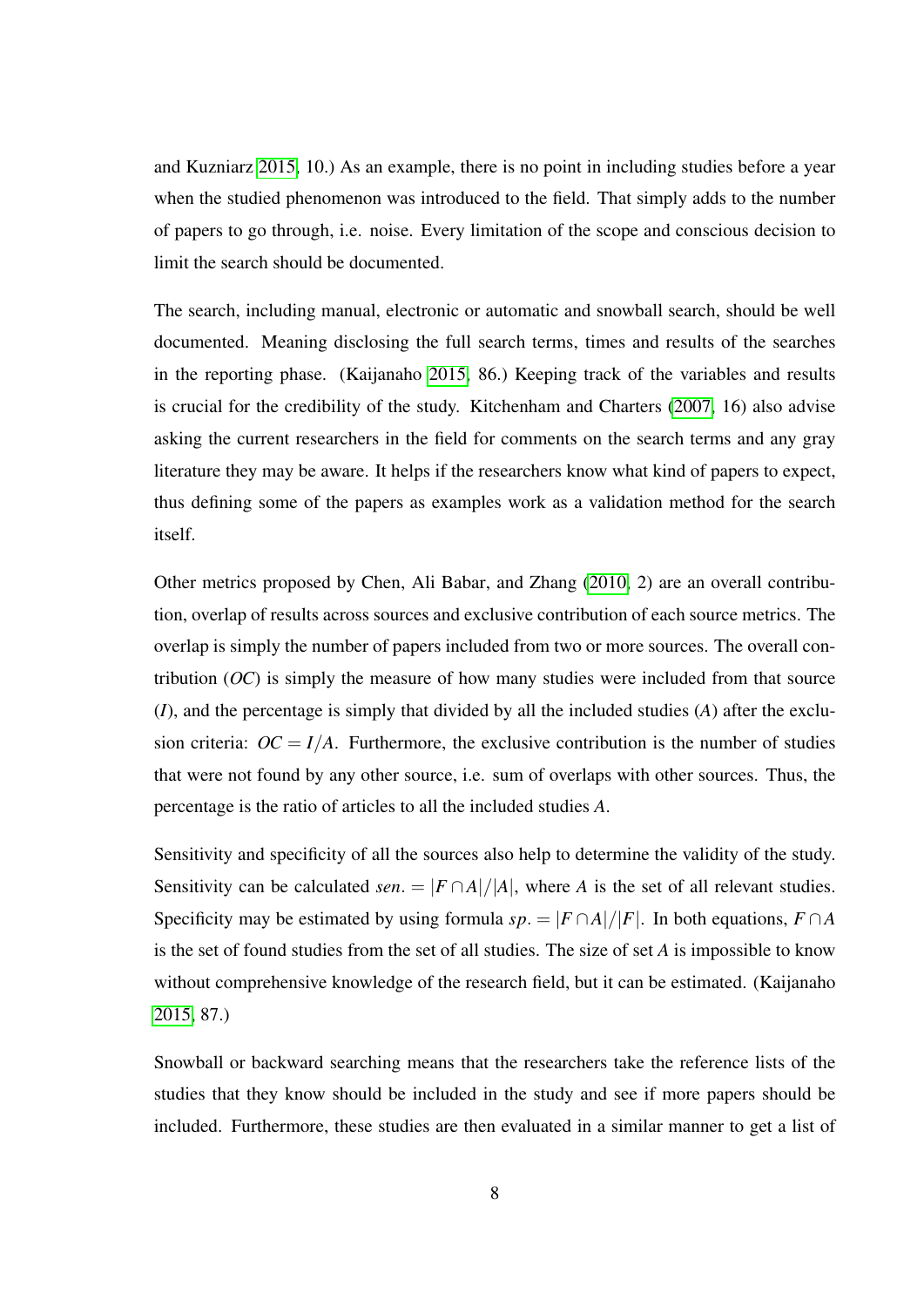publications going backward in the references of each paper. (Kaijanaho [2015,](#page-116-0) 88.)

More than one person should make the selection of papers as well as extraction of the methods and details from the papers or at least checked by someone else (Petersen, Vakkalanka, and Kuzniarz [2015,](#page-118-2) 4). This way the mistakes in evaluating the content in unclear cases and be minimized and the synthesis of the mapping study becomes more reliable. However, in a case a single researcher is working alone, a random retest of a sample or discussing the decisions with a supervisor are enough to ensure some degree of credibility in the findings (Kitchenham and Charters [2007,](#page-116-1) 20).

The actual thematic map and the synthesis of the findings can be done in many ways. Petersen et al. [\(2008\)](#page-118-3) suggest that for mapping studies the number of publications per year at least in a bar chart. They continue, however, that bubble plot with more aspects than simply the year of publication is more interesting. They encourage the researchers to explore how to best represent the data and the included trends in the data.

Reporting phase, according to Kitchenham and Charters [\(2007\)](#page-116-1), should be done in both journal or conference proceeding and a thesis or technical report because of the article length limitations of many journals. In the reporting phase, the authors are advised to evaluate the validity of their study. During reporting, several validity measures should be taken into consideration. According to Petersen, Vakkalanka, and Kuzniarz [\(2015\)](#page-118-2) the author of a mapping study should discuss at least: (1.) the validity of the description of the findings, (2.) theoretical validity of the mapping method, (3.) generalizability of the results, (4.) validity of the explanations and the synthesis of the extracted data, and (5.) repeatability of the study.

#### <span id="page-20-0"></span>2.2 Simulation experiment method

The second part of the research of this thesis, to answer the RQ2, is done by applying a simulation experiment method. A simulation is a controlled experimentation method in which a hypothesis is tested against artificial data. The main fault of this approach is that the experiments might not apply to the real world. However, the experiments can be done in a controlled and safe setting. (Zelkowitz and Wallace [1998,](#page-121-2) 24-25.) Jarvinen [\(2000\)](#page-116-2) categorizes the method as empirical studies' theory testing approach.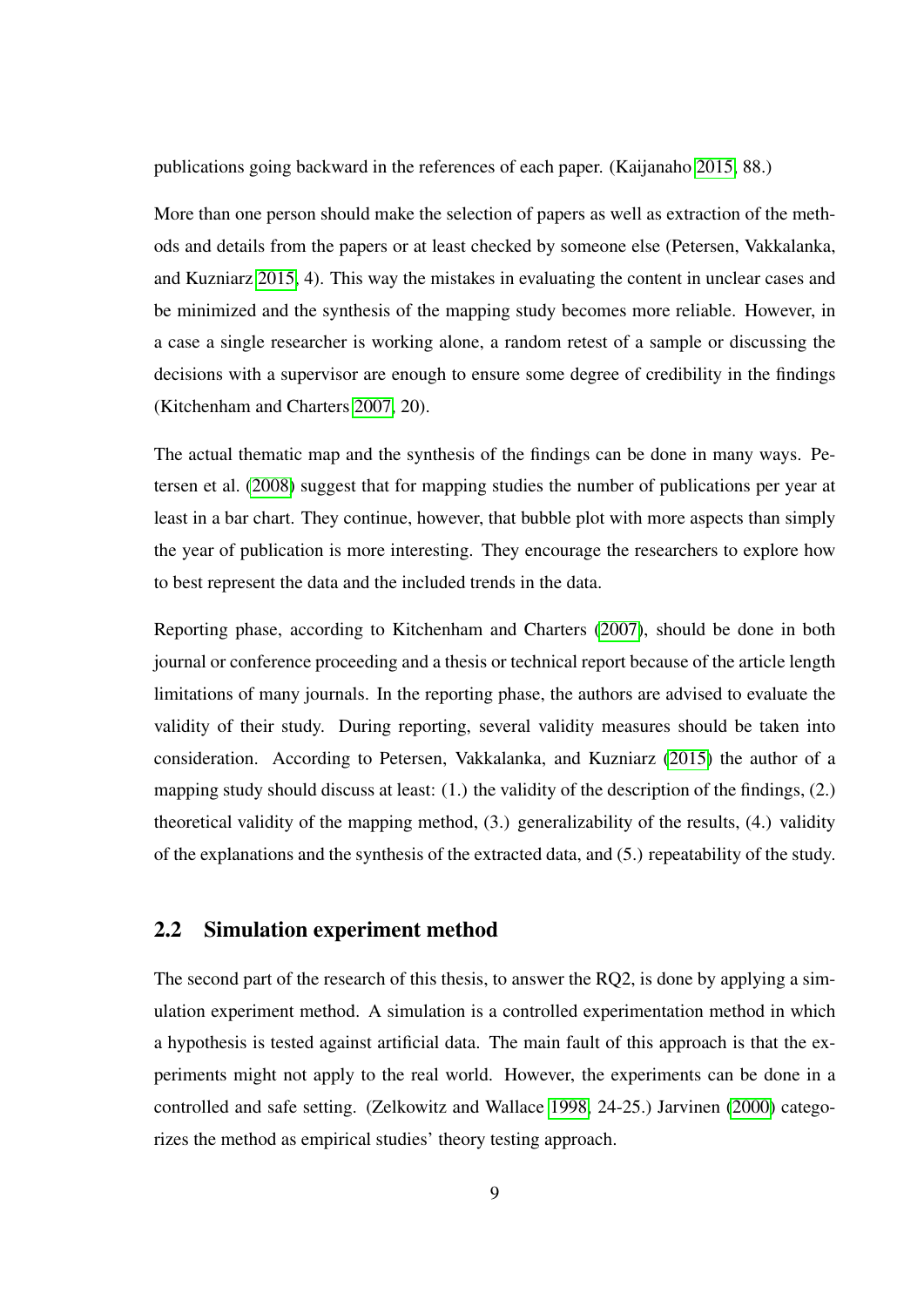In the simulation method, a model of the actual situation or scenario is constructed to gather data. Depending on the accuracy of the model, the researchers can hypothesize how the method works in reality. The simulation method is cheaper than running experiments in a production environment, and it is used especially for new methods that are presented. (Zelkowitz and Wallace [1998,](#page-121-2) 28.)

In this thesis, the simulation is conducted by setting up a virtual network of Linux machines, where normal and malicious network data are simulated. The network works as a test bed for various scenarios of denial-of-service attacks. The setup consists of a small botnet and a webserver. Both the legitimate and the malicious traffic use SSL/TLS encryption to communicate with the webserver. The attacking bots IP (Internet Protocol) addresses are known in this simulation, thus creating an identified set of malicious connections. The detection method evaluates the dataset to detect malicious traffic. The thesis presents a theoretical background of a method, the simulation environment and the results in detail in Chapter [7.](#page-90-0)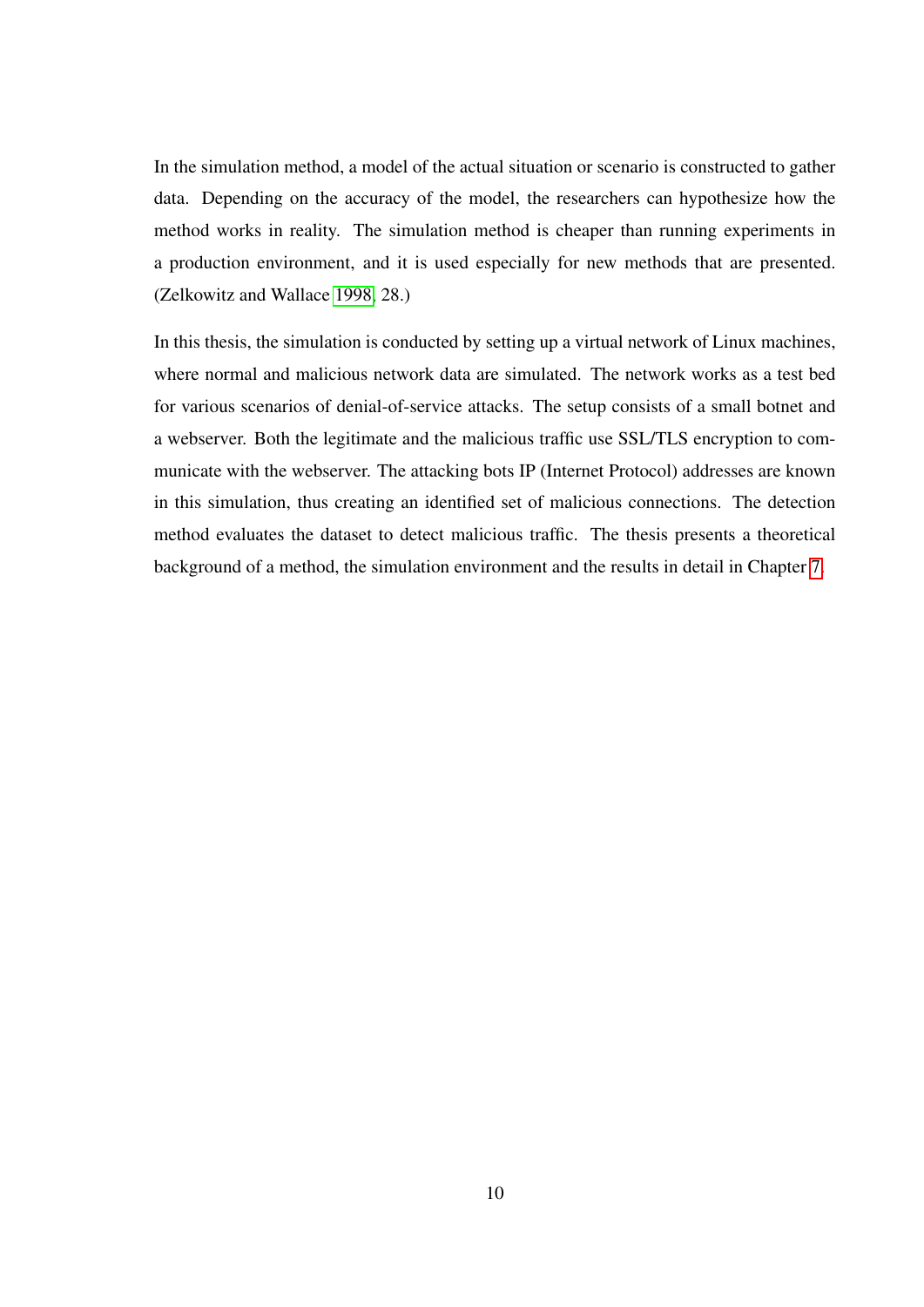### <span id="page-22-0"></span>3 Network security

This chapter describes the background terminology of network and information security. DDoS attacks are a threat to network security. The chapter also explains network stacks, which are related to the types of DDoS attacks.

#### <span id="page-22-1"></span>3.1 Information security concepts

In an organizational context, different security has to be implemented in many layers. These are physical, personnel, operations, communications, network and information security. Physical security refers to the implementations of physical access control barriers. Personnel should be guarded against physical or digital harm. Operations of the organization are to be kept safe from outsiders to combat espionage. Communication and networks should be kept secure to transfer information securely. Information security means the safekeeping of information resources in all stages. Network security is, therefore, part of information security, as it involves the guarding the safe transfer of information over networks. Information security can be described as a combination of policies, network, computer and data security as well as management of information security. (Whitman and Mattord [2011,](#page-121-0) 8-9.)

Common information security goals are availability, integrity and confidentiality, and information security can be seen as the conservation of these (ISO/IEC 27000 [2016\)](#page-115-1). These terms have been identified by Saltzer and Schroeder [\(1975\)](#page-119-0) and for many years being used as a basis for understanding information security. They are referred as a so-called AIC triad, a CIA triad (Cherdantseva and Hilton [2013,](#page-113-2) 547) or an ACI triad (Tirthani and R [2013,](#page-120-1) 1). The concept is the same, regardless of the order of the goals. Problems in any one of the corners of the triangle reduces security as a whole in the case of a secret document for example. A user of such a document should be able to access the information, be sure that it has not been altered and confirm that no one without proper access rights can view the it. A public document should be accessible by the public. The confidentiality, however, is less important than the availability and the integrity of a public document. (von Solms and van Niekerk [2013,](#page-120-2) 3).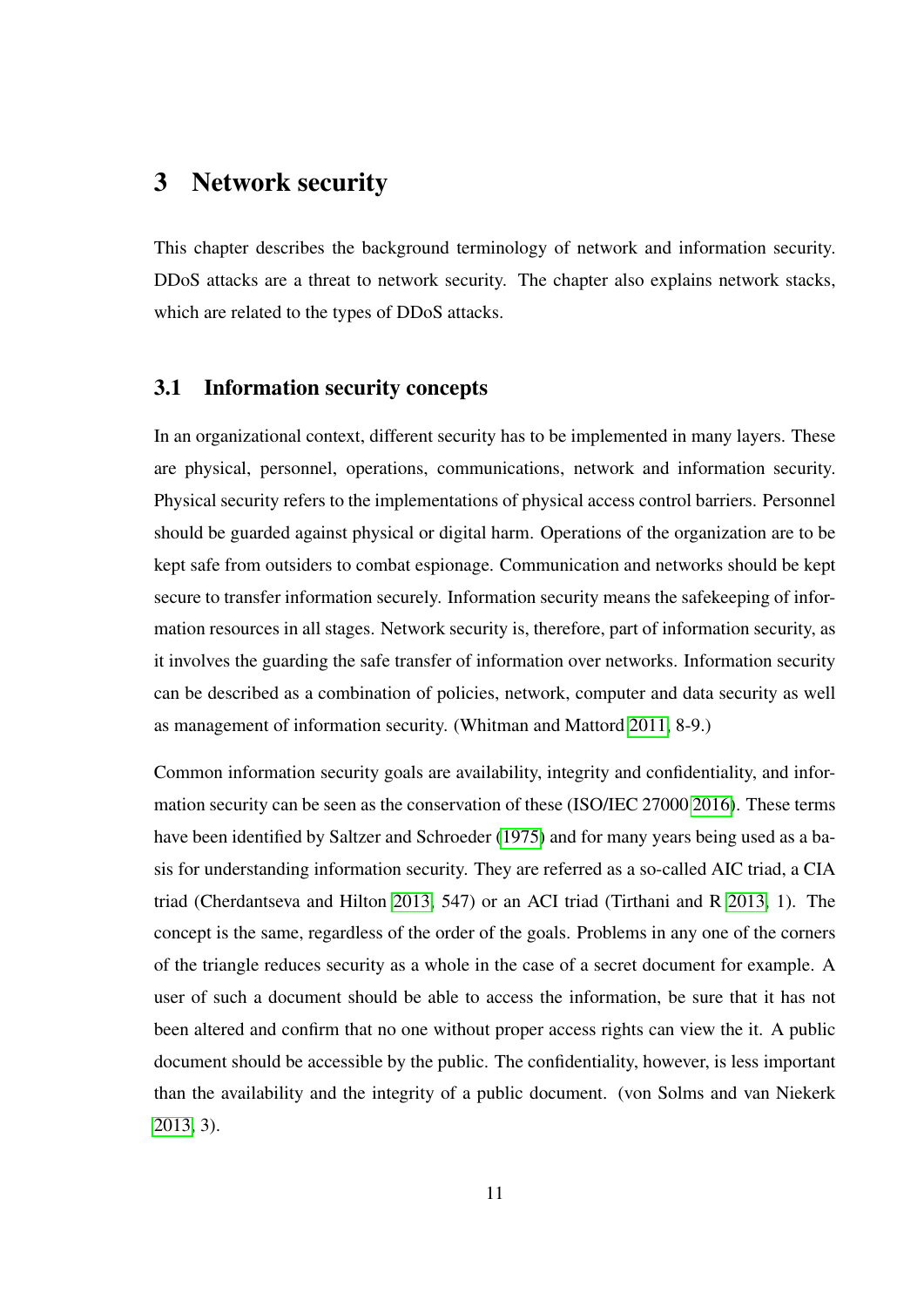Depending on the definition, the list may also include accuracy, accountability, authentication, authenticity, non-repudiation, possession, reliability, and utility (Whitman and Mattord [2011,](#page-121-0) 12) (ISO/IEC 27000 [2016\)](#page-115-1) (Cherdantseva and Hilton [2013,](#page-113-2) 548). Whitman and Mattord [\(2011\)](#page-121-0) point out that the AIC model is does not address the information security in a satisfactory level in today's fast paced world. However, in the context of this thesis, the model offers a way to discuss the effects of DDoS attacks. Information security consists of various concepts related to securing the use of information. These include encryption and authentication to ensure the confidentiality, calculating hashes to ensure the integrity and implementing fault tolerant data storage or intrusion detection and prevention systems to ensure the availability (Tirthani and R [2013,](#page-120-1) 1).

Attacks against information systems target various aspects of information security at different stages in the lifetime of information. Information can be transported, persisted onto a data storage, being created, being handled by an operator or being erased completely (Cherdantseva and Hilton [2013,](#page-113-2) 550). Information can be seen as any information, whether it is written, printed, bits on a magnetic disc, being sent by an electronic or physical ways or a spoken word. (ISO/IEC 27002 [2013\)](#page-115-2). DDoS attacks target the transfer of information from the server to the client within a network, thus damaging the availability of the information. Motives denying access to certain information resources may vary from monetary gains to an urge to show-off.

Cybersecurity, according to the ISO/IEC 27032 [\(2012\)](#page-116-3) standard, is a synonym for information security. von Solms and van Niekerk [\(2013,](#page-120-2) 2) argue that cybersecurity, although used interchangeably with information security, does not equate with information security. They conclude that a cyberattack may hurt individuals or societies, contrary to most information security threats whose only secondary effect can cause injury to the victim. (von Solms and van Niekerk [2013,](#page-120-2) 2). Few examples of cyberattacks that do not cause unavailability integrity problems or confidentiality issues are cyberbullying, home automation attacks, illegal sharing of digital media and cyberterrorism (von Solms and van Niekerk [2013,](#page-120-2) 3). ISO/IEC 27032 [\(2012\)](#page-116-3) standard defines another term called cybersafety, which includes psychological effects of bullying, physical effects of home automation attacks, financial harm caused by sharing of intellectual property and political aspects of cyberterrorism, in conjunction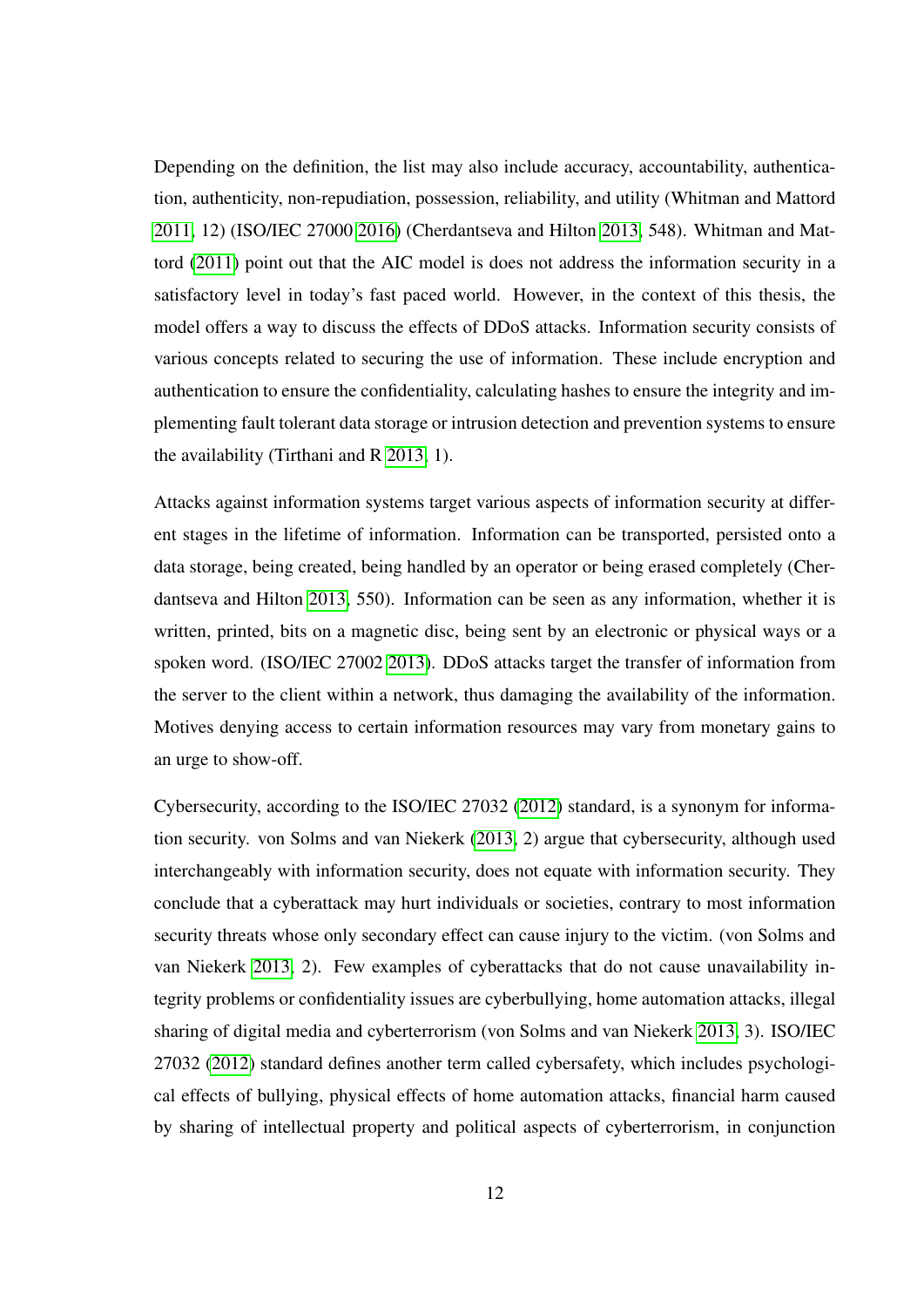with many more consequences of attacks. Although the definitions may vary, they help us to understand complex motives of DDoS attacks and the cyberspace in which they happen.

#### <span id="page-24-0"></span>3.2 Network security terminology

Network security, such as physical security, is about making calculated risks based on threats and vulnerability. One can never be completely safe on the Internet nor at home. (Krawetz [2007,](#page-116-4) 3.) Such as a crowbar can be used for both good and bad, a network analysis tools can be utilized for debugging for mistakes in configuration, or for comprising identities of others (Krawetz [2007,](#page-116-4) 31). Krawetz [\(2007\)](#page-116-4) continues that ethics have a lot to do with the security education and tools available nowadays. Depending on the purpose of the action, sniffing other peoples' network traffic with a tool can be considered legal, illegal, ethical or unethical. The tool is the same, regardless of the use. This section defines the terms most commonly used in the Internet security literature and research papers.

According to Schneider [\(1999\)](#page-119-1) and Krawetz [\(2007\)](#page-116-4) terms in Internet security research are: a vulnerability, a threat, an attack, an attacker, an exploit, a target, an attack vector, a defender, a compromise, a risk. Following paragraphs explain the terms shortly.

A vulnerability translates to a flaw in some of the aspects of an application or organization. These aspects can be design, code, servicing or general management (Krawetz [2007,](#page-116-4) 4). For instance, passwords may be stored in the database without encryption or the encryption method is so old that it has been known for years to be vulnerable. The latter is a case of poor management and maintenance. There is no system which could be immune to any attack, but in normal conditions, all the vulnerabilities should be mitigated by knowing the threats associated with that vulnerability.

A threat is someone or something which has the ability and a reason to use a vulnerability. Identified threats may be attackers or events that might lead to an adverse outcome for the system. (Krawetz [2007,](#page-116-4) 4.) To illustrate, a natural disaster might cause loss of data or even breach of the physical security of the servers. A threat from the inside of the company might be an uneducated employee. To give an example of a physical threat, such a threat to security are rodents that cause up to 25% of failures cell and energy networks (Krawetz [2007,](#page-116-4) 106).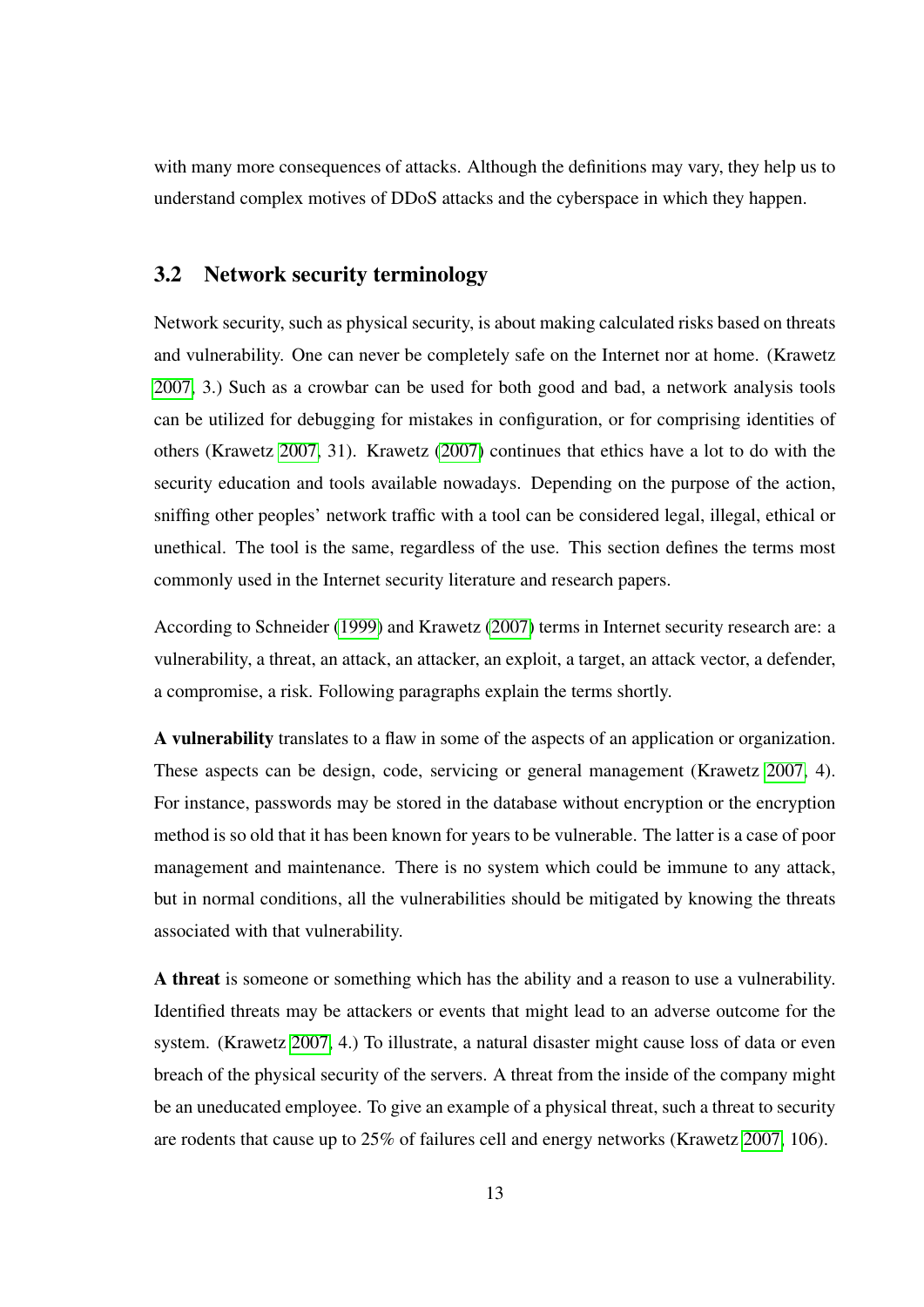An attack is an act of taking advantage of the vulnerability, and an attacker (i.e. threat) is a something or someone who starts the attack (Krawetz [2007,](#page-116-4) 5). Whether the company has taken preventative measures and the vulnerability and the threat associated with that vulnerability have been identified, an attack is taking advantage and the threat has been realized. An attack starts when the attacker has identified the vulnerability, chosen the tools and acts.

An exploit is a tool with what the vulnerability can be attacked. There may be several exploits to a single vulnerability (Krawetz [2007,](#page-116-4) 5). An exploit can be simply a program designed to open a backdoor to a system, and deploying the exploit successfully to the target system can be considered as the start of the attack. A target means the individual, corporate actor or an application who suffer from the exploit being attacked. There may be prime and consequential targets, depending on the exploit. A compromise happens when an exploit has been used effectively on a target. (Krawetz [2007,](#page-116-4) 5.)

An attack vector refers to the approach taken by the attacker including the exploits and ways or procedures to reach the target (Krawetz [2007,](#page-116-4) 5). Many companies require a high level of security with passwords (i.e. requiring people to use lower case, upper case, numeric and special characters), making them difficult to remember. Therefore, many people write their passwords on a piece of paper, exposing an alternative attack vector to acquire a password to the system (Krawetz [2007,](#page-116-4) 74).

A defender is an actor who tries to lessen the effects or inhibit an attack in the first place (Krawetz [2007,](#page-116-4) 5). A security professional at the IT department might have installed various methods for detecting attacks and preventing large scale compromise of corporate data. These measures might include implementing intrusion detection systems (IDS), and intrusion prevention systems (IPS) and other measures such as secure protocols (e.g. Knockknock protocols, SSH or SSL/TLS) to create a defense-in-depth system to combat the weaknesses of any security layer. (Krawetz [2007,](#page-116-4) 498-500.) The level of security measures is usually defined concerning usability, convenience, threat and available resources in the form of risk analysis.

A risk is an evaluation of the probability that an attacker can go around the defender utilizing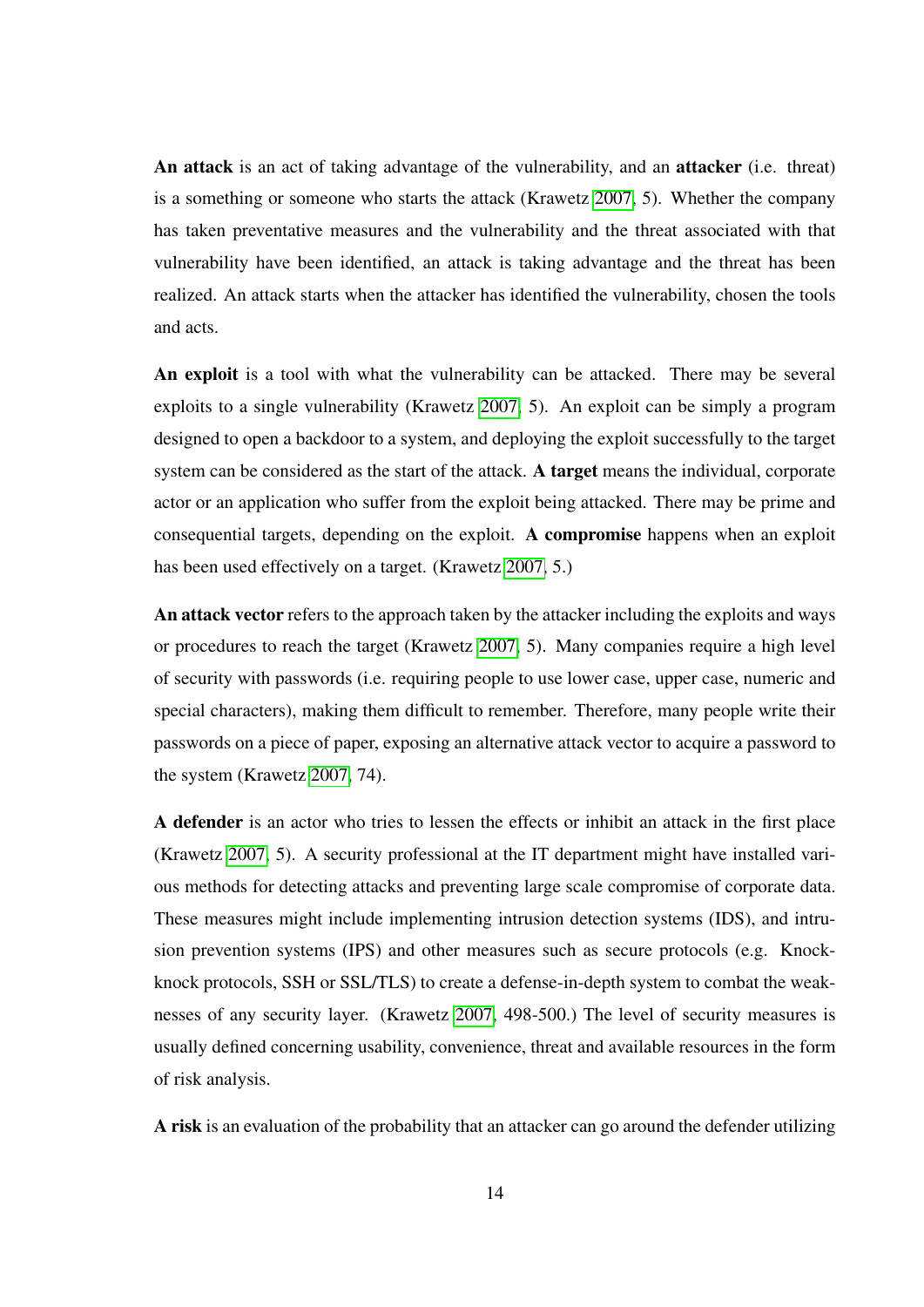an exploit to attack the target with compromising it (Krawetz [2007,](#page-116-4) 5). Krawetz [\(2007\)](#page-116-4) presents one way of determining the risk for a given vulnerability, which uses score between one and three (one being the lowest) to five different metrics. These variables include ease of exploitation (*E*), scope of affected systems (*S*), impact in case of an attack (*I*), future ramifications if left untreated (*F*) and actions taken to mitigate already (*M*). The *M* value should be assigned a value of zero if countermeasures have been taken. The risk factor can be calculated be summing  $E$ ,  $S$ ,  $I$  and  $F$ , and then reducing the  $M$  value from the sum. (Krawetz [2007,](#page-116-4) 518.)

#### <span id="page-26-0"></span>3.3 Network stack

When talking about networks and communication, it is convenient to divide the actions that are needed in the communication between systems into groups. These groups of specified problems along the way to a successful communication to happen are easier to manage. These groups are called layers and the model that combines protocols that work together is known as a network stack or a network suite. (Blank [2006,](#page-112-0) 2,18.) The layers may be seen as concepts, and the stack is a representation of the layers. In principle, the layers are independent and switching the protocols in a layer does not affect the other layers and their protocols. For instance, two routers from two different vendors can easily talk to each other since their network stacks have the same protocols, even if they have no common hardware or software. (Krawetz [2007,](#page-116-4) 51.)

The purpose of each layer is to offer services to the upper layer and protect it from what takes place underneath the layer. The layers near the top are not required to be aware of where the data came from and how it reached the top layers. (Blank [2006,](#page-112-0) 19.) Because of the modularity and independence of layers, many of the protocols implement their own error correction mechanisms. This might seem unnecessary, but this increases the reliability of the whole stack, since one layer only needs to take care of errors that might occur on that layer, and a possibly malicious connection needs to pass through several layers of checks before reaching the target. Advanced protocols take advantage of encryption where as lower lever protocols simply use checksums to approve packets. Some errors are intentional. The data may be modified on purpose to cause loss of data or connectivity, resulting in denial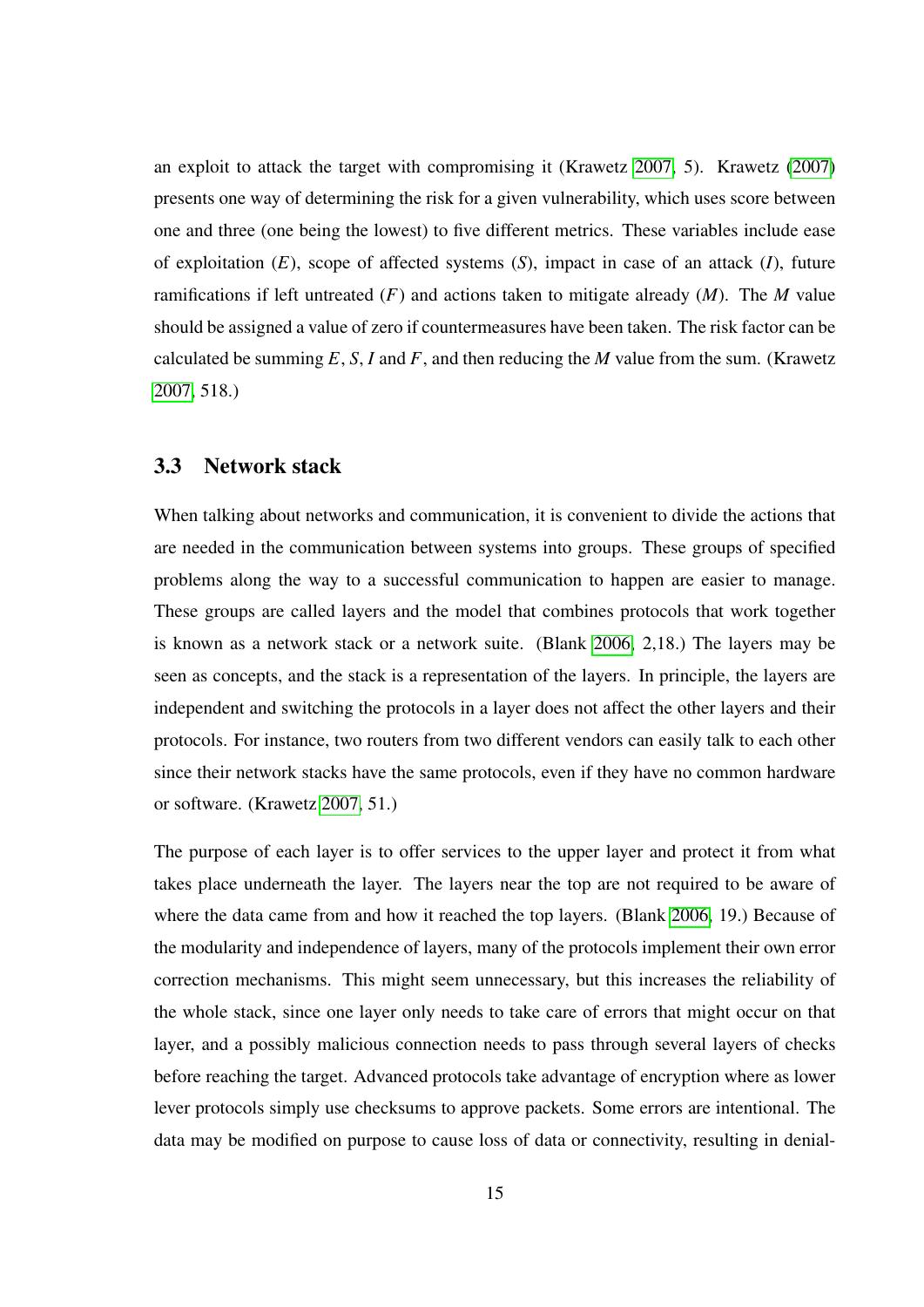of-service. (Krawetz [2007,](#page-116-4) 52-53.) Usually, it is only one protocol that has to deal with the attack, as the packets seem normal to the others.

Several network stacks exist, but a TCP/IP (Transmission Control Protocol over Internet Protocol) stack is the most common as it is the standard for the Internet. OSI (Open Standards Interconnection) reference model is most widespread network stack comparison model in literature. The TCP/IP has been developed by the US Department of Defense (DoD) and the OSI reference model by the International Standards Organization (ISO). (Blank [2006,](#page-112-0) 18.) Each of the stacks describes functions, standards, protocols and agreements of their layers. Other stacks include e.g. SNA and SNA/IP developed by IBM, DOCSIS developed by Cable Television Laboratories or Network Control Protocol (NCP) developed by DoD before the TCP/IP (Ferguson, Clouston, and Talerico [2003,](#page-114-1) 2) (Fellows and Jones [2001,](#page-114-2) 202) (Blank [2006,](#page-112-0) 4). In many stacks, the communication may also be described as stacks in succession or nested within each other. (Krawetz [2007,](#page-116-4) 51.)

The TCP/IP stack part are named Network interface, Internet layer, Transport layer and Application layer. For reference, the seven layers of the OSI model are Application, Presentation, Session, Transport, Network, Data-link and Physical layers. Application layer contains the protocols that are used to communicate from one application to another. The Presentation layer makes sure that the syntax of the message is understandable by the recipient and possibly adds encryption to the message. The Session layer administers sessions during multiple consecutive connections. Transport layer takes care of starting, preserving and ending the connections as well as keeps track of all the packets received and sent. The Network layer takes care of the routing of packets and sending them to the correct logical address. The Data-link layer finally prepares the packages or frames of ones and zeroes from the packets from above and sends them to the physical medium. The Physical layer is the network and the movement of bits across the cable as pulses of electricity or through the air as radio waves. (Blank [2006,](#page-112-0) 19-24.)

This thesis focuses on attacks which target the application layer, e.g. a slow HTTP GET DDoS attack. Therefore, knowledge of the different layers and the protocols that are related to which layer is crucial to talk about the effects and classification of various malicious traffic. The layers of the OSI model and the TCP/IP stack are shown in Table [1.](#page-28-0) Arbor Networks has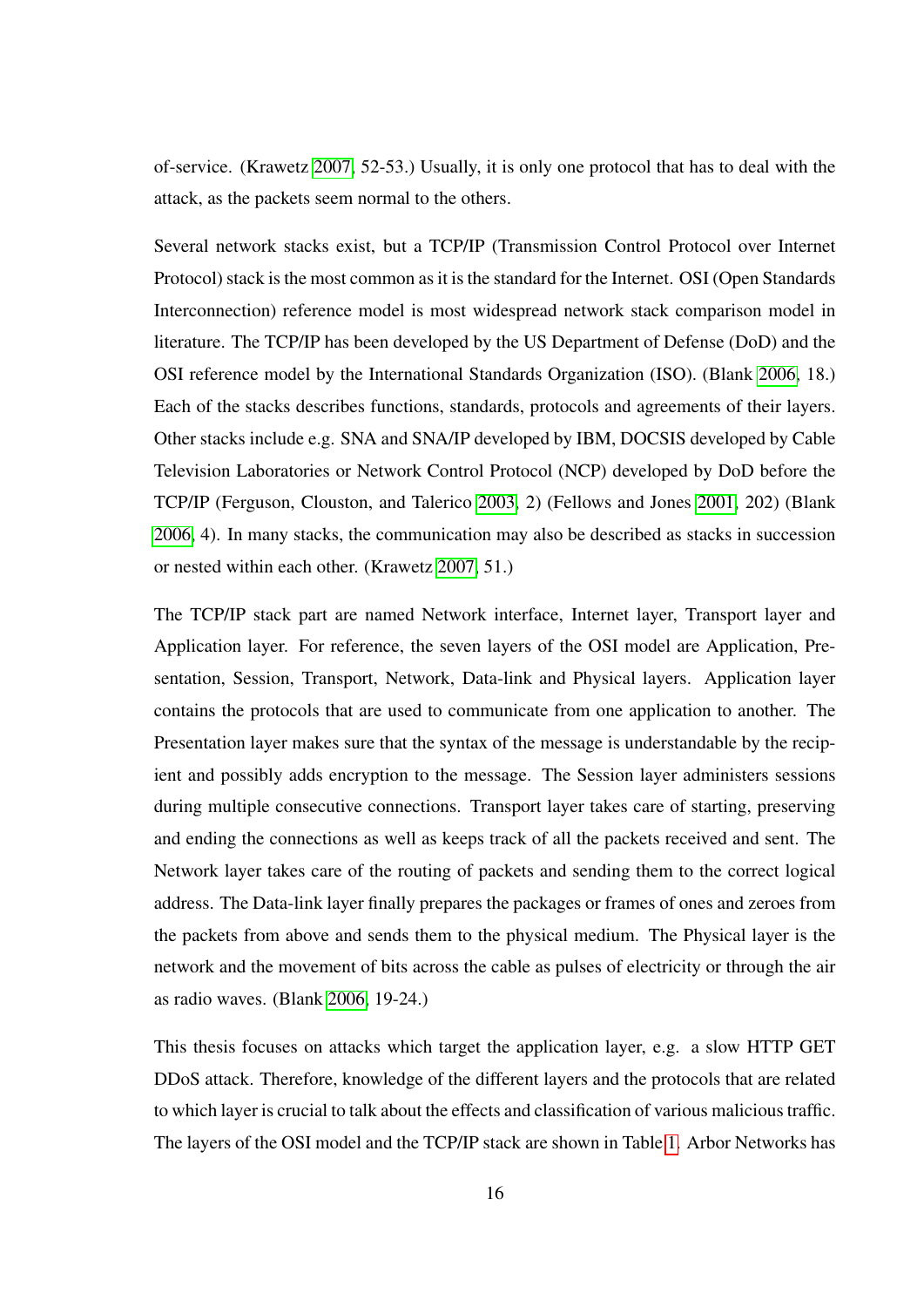| The OSI model      | The TCP/IP model        |  |
|--------------------|-------------------------|--|
| Application layer  |                         |  |
| Presentation layer | Application layer       |  |
| Session layer      |                         |  |
| Transport layer    | Transport layer         |  |
| Network layer      | Internet layer          |  |
| Data-link layer    |                         |  |
| Physical layer     | Network interface layer |  |

<span id="page-28-0"></span>Table 1. Comparison of the OSI and the TCP/IP models (Blank [2006,](#page-112-0) 24.)

published statistics about denial-of-service attacks for more than a decade, and the majority of attacks are still targeted to the transport layer of the OSI model (Arbor Networks [2016\)](#page-111-1). OSI reference model is commonly used in DoS literature to classify attacks. The TCP/IP stack is used as an example because of its commonality in the Internet-based communication and many attack vectors target features of the TCP/IP stack protocols.

#### <span id="page-28-1"></span>3.4 Summary

This chapter presented the context of network security, including the terms, concepts, and insights. Then it explained the network stack. These security terms and definitions are used in the DDoS literature. Next chapter describes denial-of-service attacks and the current state from a network security stand point.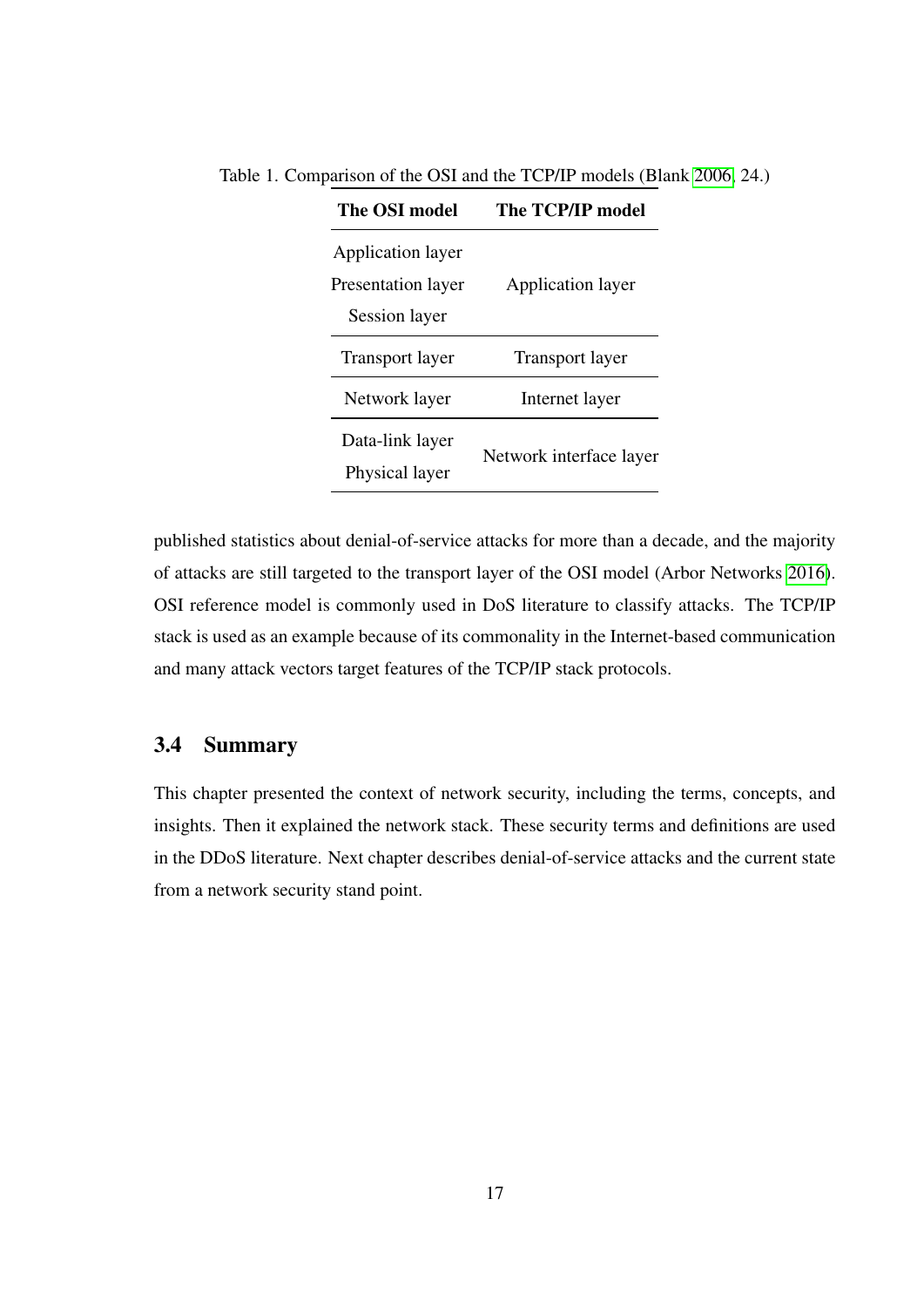### <span id="page-29-0"></span>4 Distributed denial-of-service attacks

The purpose of this chapter is to familiarize the reader with the definition, history and types of denial-of-service attacks. This chapter explains the relation between denial-of-service and distributed denial-of-service attacks and shortly discusses the enabling technology for DDoS, botnets.

#### <span id="page-29-2"></span><span id="page-29-1"></span>4.1 Denial-of-service attacks

#### 4.1.1 Definition

A normal user uses services from the Internet constantly and even a short loss of connection to a service may have tremendous effects if it happens in the right moment. This disruption may be an accident of one or more natural causes. However, when a service is unreachable to the real users because of a intentional attack against the availability of the service, denialof-service or DoS attack is taking place. (Raghavan and Dawson [2011,](#page-118-1) 1.) How the regular user usually sees this type of attack is a problem in the connection to their favorite service or website. In this thesis, attacks to the availability of the service caused by an attack through the network is a sufficient definition to denial-of-service.

One of the proposals of the Finnish government states: *"Denial-of-service attack means intentional complete denial or limiting of the operation of the target system such as an email server* [\("HE 153/2006" 2006,](#page-118-4) my translation)"

United States Computer Emergency Readiness Team (US-CERT) defines: *"In a denial-ofservice (DoS) attack, an attacker attempts to prevent legitimate users from accessing information or services* (US-CERT [2013\)](#page-112-4)."

Many other organizations such as the International Telecommunications Union (ITU-T) and the Committee on National Security Systems (CNSS) have also defined denial-of-service attacks, and the definitions follow the same pattern. The main idea is that there are legitimate authorized users who are unable to access a service under attack and complete a task promptly because deliberate actions taken by the attacker. Multiple attack vectors exist tar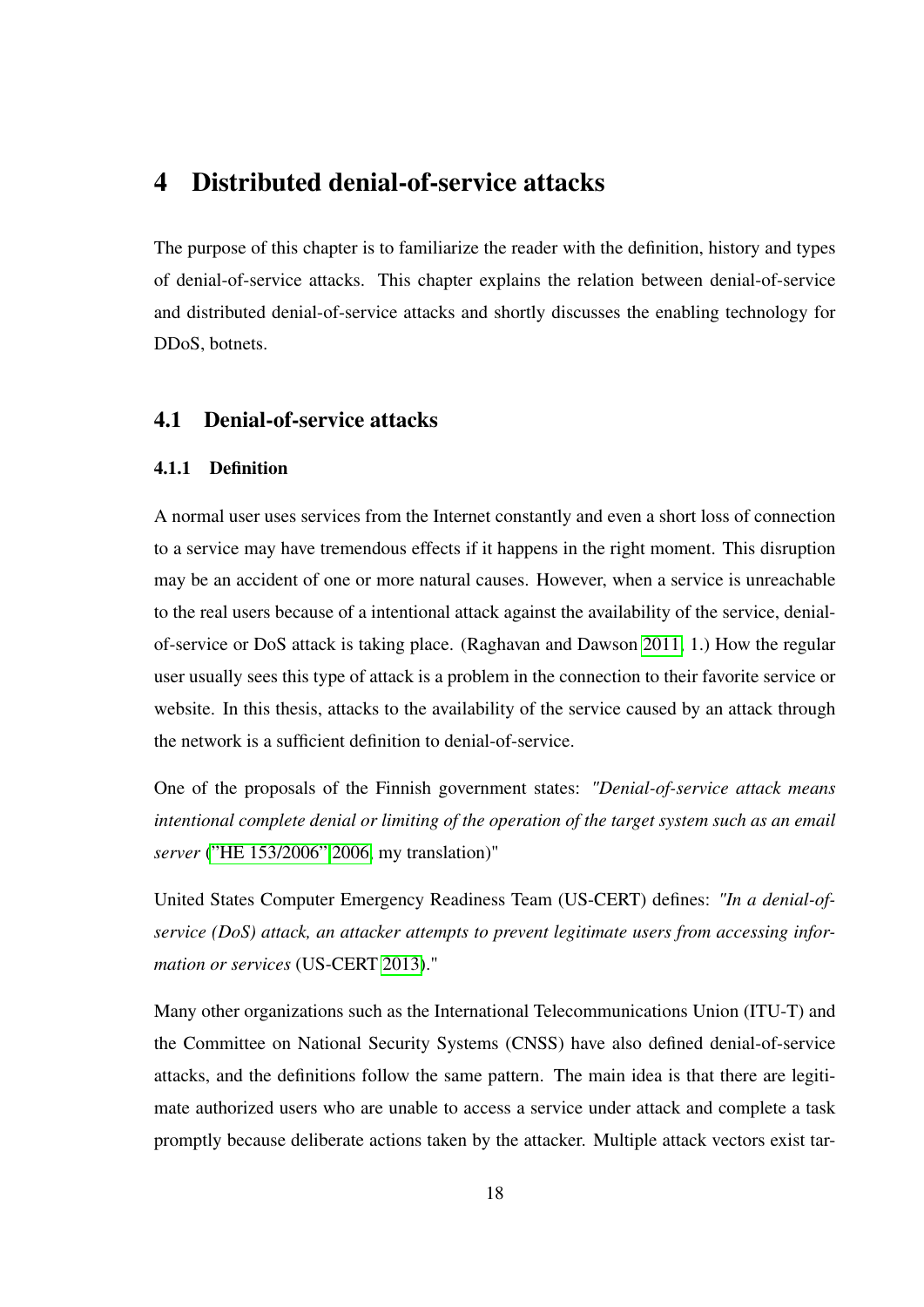geting the bandwidth, the CPU, various packet buffers, features of protocols or business logic to render the service incapable of continuing regular service. (Raghavan and Dawson [2011,](#page-118-1) 10.)

Motives to carry out a denial-of-service attack vary from personal to political causes or from reputation for a successful attack to financial reasons. Sometimes the main target of the attack may be the user of the service being attacked, not the service itself. (Mirkovic and Reiher [2004,](#page-117-1) 41.)

Three categories of denial-of-service attacks exist based on the attack vector: volumetric (or bandwidth saturation), protocol related or application layer attacks. Volumetric attack consumes the physical capacity of the network to deliver packages, thus preventing the legitimate users' connections. Protocols are susceptible to attacks that exploit the features of the protocol such as connection tables or wait timeouts when the connection is open. When the underlying network infrastructure and protocols are working well, the final attack vector lies in the applications such as the webserver or the website itself. These attacks exploit the vulnerabilities that cause the application to run out of resources such as CPU cycles or RAM. (Petiz et al. [2014,](#page-118-5) 1.)

#### <span id="page-30-0"></span>4.1.2 Brief history of denial-of-service

Even during the times of the ARPANET, the issues in the protocols were acknowledged and the likelihood of a denial-of-service attack was raised. Namely, the RFC706 [\(1975\)](#page-119-2) points out a potential problem with the Host/IMP interface protocol. A mere 10 years later Birrell [\(1985\)](#page-112-2) mentions the risk of intentional denial-of-service in his paper about a secure communication protocol.

As the ARPANET was used mainly by professionals, there were only accidental denial-ofservice attacks in the network. In late 1988, one such incident brought the ARPANET to its knees. In November 2nd, 1988, a Ph.D. candidate at Cornell University, Robert Morris developed a computer worm whose purpose was to show how poor the security of the network was. The worm ended up crashing several computers across the country and jamming the whole network. Costs of cleaning the worm were from \$200 up to \$50,000 depending on the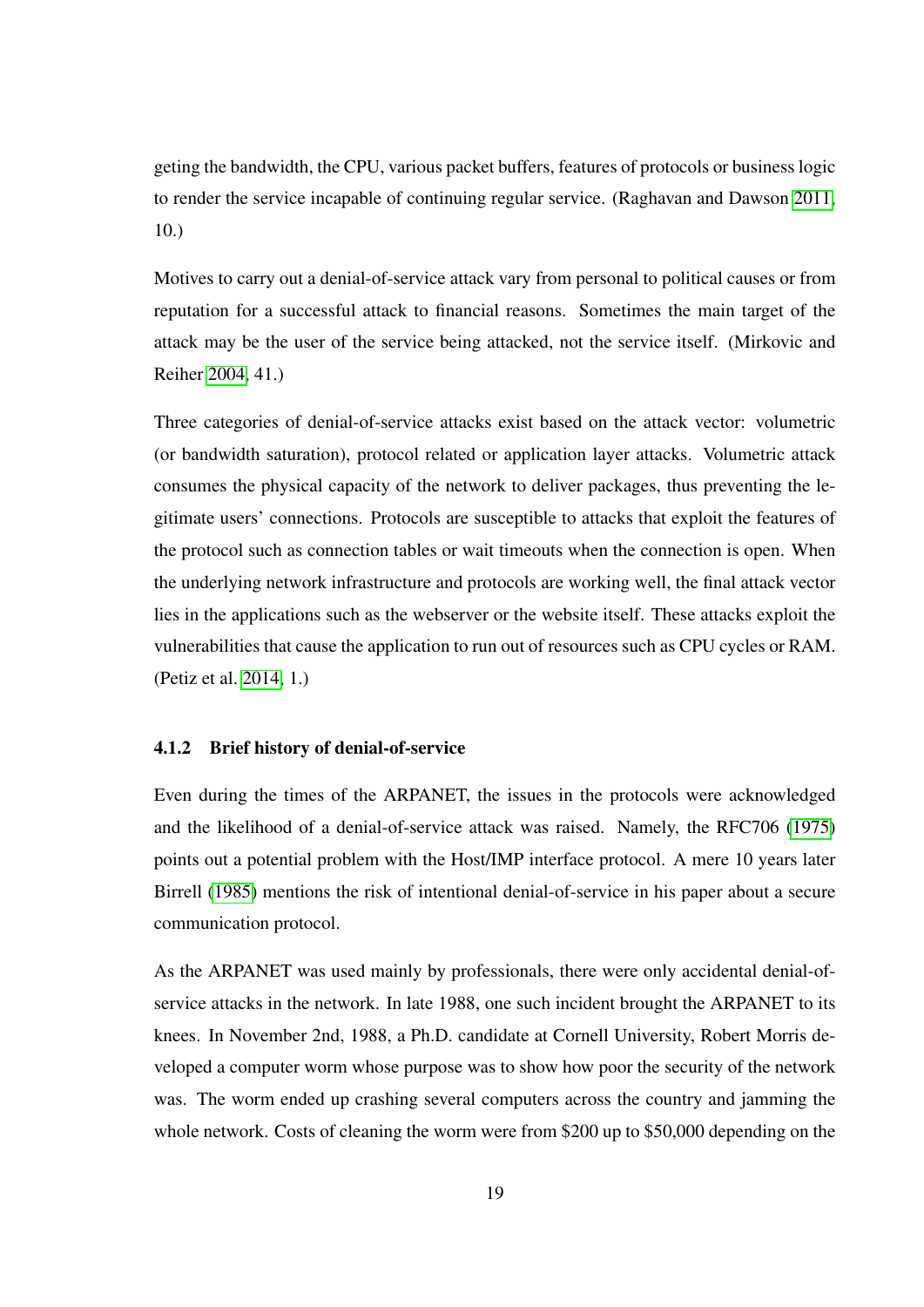affected machine. Morris was convicted of computer fraud. (928 F.2d 504 [1991\)](#page-111-3)

Lin and Tseng [\(2004\)](#page-117-3) say the first event happened in the summer of 1998 and Garber [\(2000\)](#page-114-3) tells a story of the first DDoS attack in the US which took place in August of 1999 against the University of Minnesota. The first DDoS attack happened around that time.

By the change of the millennium, attacks had gotten more sophisticated, and botnets were starting to appear in the attacks, making them distributed denial-of-service attacks rather than works of individual agents. Many companies such as Amazon or Yahoo had experienced a distributed denial-of-service attack. (Garber [2000,](#page-114-3) 12.) (Raghavan and Dawson [2011,](#page-118-1) 10.)

#### <span id="page-31-1"></span><span id="page-31-0"></span>4.2 Botnets

#### 4.2.1 Definition

Botnet is a network of malicious software (malware) that have taken over the host machine and execute the orders that so-called botmasters send them. Most of the time they are used to carry out fraudulent actions that benefit the botmasters' aims (Silva et al. [2013,](#page-119-3) 380). There are other kinds of malware, and the most predominant distinction them and bots is the socalled C&C (short for Command & Control) channel to the malware (Shanthi and Seenivasan [2015,](#page-119-4) 1). If the bot does not receive commands, it simply sits still and keeps out of way of the legitimate user of the machine.

Botnets are increasing in size and numbers. They have become a major problem on the Internet, and it has estimated that the number of bots or zombie machines connected to the Internet is already 15-25% of all devices, of which very few people know that the device they own is a member of a botnet (AsSadhan et al. [2009,](#page-112-5) 156). The malware tries to hide from anti-virus software and the user. For example, Srizbi trojan bot halted its transmission if the person sitting at the computer touched any controls, to minimize the effects of the spamming to the compromised machine (Stern [2009\)](#page-120-3). If the bot does not send large amounts of data, the ISP might also not suspect anything.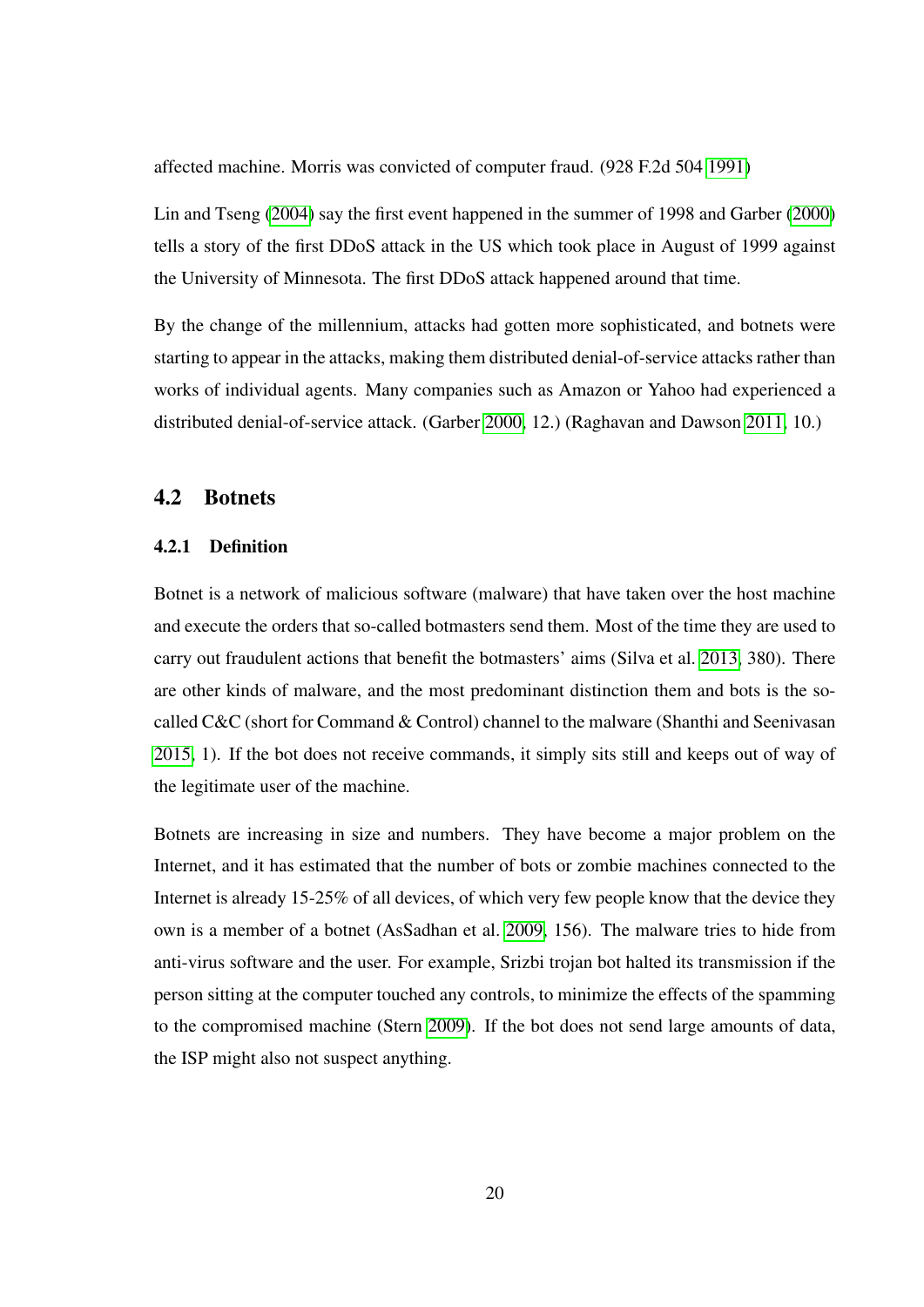#### <span id="page-32-0"></span>4.2.2 History

First botnets used IRC (Internet Relay Chat, an instant messaging service) channels as C&C channels. The purpose of the first botnets was to have an overview and manage the chats (i.e. channels) and private messages. Some of the services the botnets offered were commands to administer the channels, amuse the users with text-based games and query meta data about the system, usernames or email addresses. (Silva et al. [2013,](#page-119-3) 380.)

The earliest identified bot was Eggdrop 1993, and the next bots were based on Eggdrop, but their purpose was to attack other users. At that point they got functions such as a DDoS attack. The next generation bot software had more sophisticated means of communication, stay undetected in the host and launch more state of the art attacks. AgoBot is seen as the change when the botnets changed to a more dangerous type from a mere helper network. (Silva et al. [2013,](#page-119-3) 380.)

Nowadays bot malware is distributed via email, downloaded files, torrents or websites infected with malicious JavaScript code. Communication methods have become more sophisticated as well, and they are using HTTPS and P2P (Peer to peer), although IRC is still used today. (Silva et al. [2013,](#page-119-3) 381.)

#### <span id="page-32-1"></span>4.2.3 Different types of botnets

The topology of a botnet can be centralized or distributed. That means the commands to execute a task are either sent from a centralized C&C server or bots distribute them from one to another. In both cases, the communication tries to stay hidden in normal requests and blend in with regular traffic. Figure [1](#page-33-0) depicts a centralized botnet and Figure [2](#page-33-1) a decentralized botnet. In a decentralized version, the botmaster does not have a full control of the message distribution to the bots. In general, there are five type of botnets based on their communication channel and platform: IRC-, HTTP-, P2P-, cloud- and mobile-based botnets. (Shanthi and Seenivasan [2015,](#page-119-4) 1-2.)

IRC-botnets still use IRC channels or protocols to communicate with their botmasters. The botmaster can send a command to the bots in the same channel the bots are, which is socalled push-mechanism. HTTP-bots use and common-looking HTTP HTML -requests to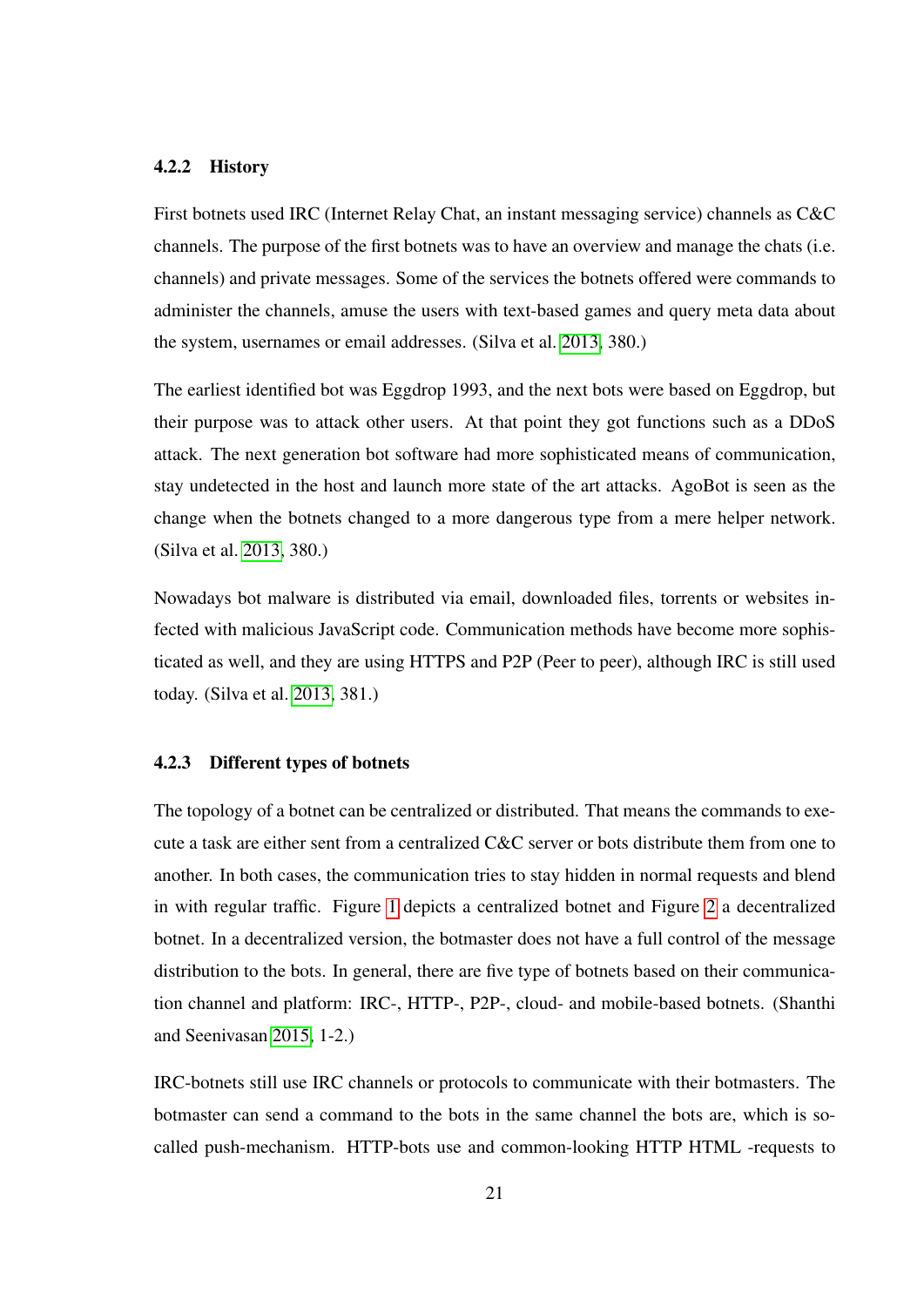

<span id="page-33-0"></span>Figure 1. Centralized botnet



<span id="page-33-1"></span>Figure 2. Decentralized botnet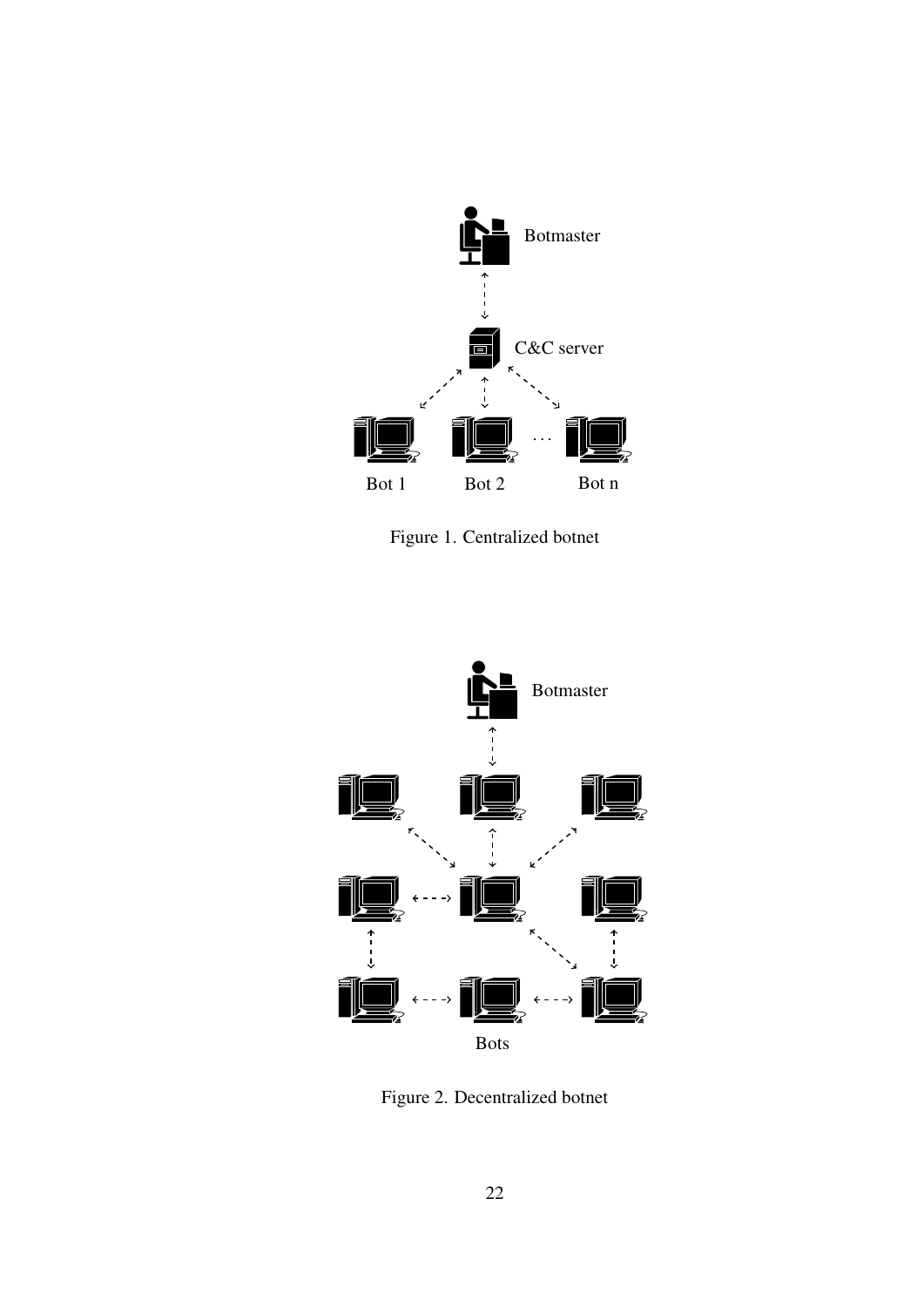receive commands. HTTP traffic is difficult to detect and recognize from regular traffic as they usually only visit the C&C server periodically to pull new instructions. HTTP-bots are mostly used for email spamming. (Shanthi and Seenivasan [2015,](#page-119-4) 2.)

P2P botnet does not have a hierarchy, but all the bots are both C&C server as well as bots. Anyone of them can get a new instruction, which it then passes on to the bots that it is aware. The distributed system does not allow the botmaster to control each of the bots at the same time, but it also offers an added level of obscurity to the security. (Shanthi and Seenivasan [2015,](#page-119-4) 2.)

Cloud botnets reside in a cloud that the attacker has acquired for another purpose. The advantages of cloud bots are the easy and quick setup of a bot network of virtual machines, all of them are available at all times and many cloud providers don't have ways to detect bots in their clouds. (Shanthi and Seenivasan [2015,](#page-119-4) 2.)

Mobile botnets exploit the Bluetooth and SMS services in smart phones to communicate. They are used for accumulating data from the users' devices rather than send spam or perform attacks. (Shanthi and Seenivasan [2015,](#page-119-4) 2.)

IoT (Internet of Things) devices are increasing popularity, and they are very popular among criminals as they are constantly online, have default passwords and do not run any anti-virus software (Pa et al. [2015,](#page-118-6) 1).

#### <span id="page-34-0"></span>4.2.4 Botnet usage

When a black hat has managed to gather enough agents for a botnet, he can put it for sale on the black market for anyone to buy and use for their purposes (Shanthi and Seenivasan [2015,](#page-119-4) 1).

Many botnets transmit spam email as their first function, while others are used for denial-ofservice attacks, click fraud, malicious banking operations, and work as remote proxy servers for other purposes (Dupont et al. [2016,](#page-113-3) 134). To illustrate, Srizbi botnet was liable for the majority of spam on the Internet sent between June of 2007 and February of 2009, reaching its highest of 60% in 2008 multiple times (Stern [2009\)](#page-120-3). In a more general note, it has been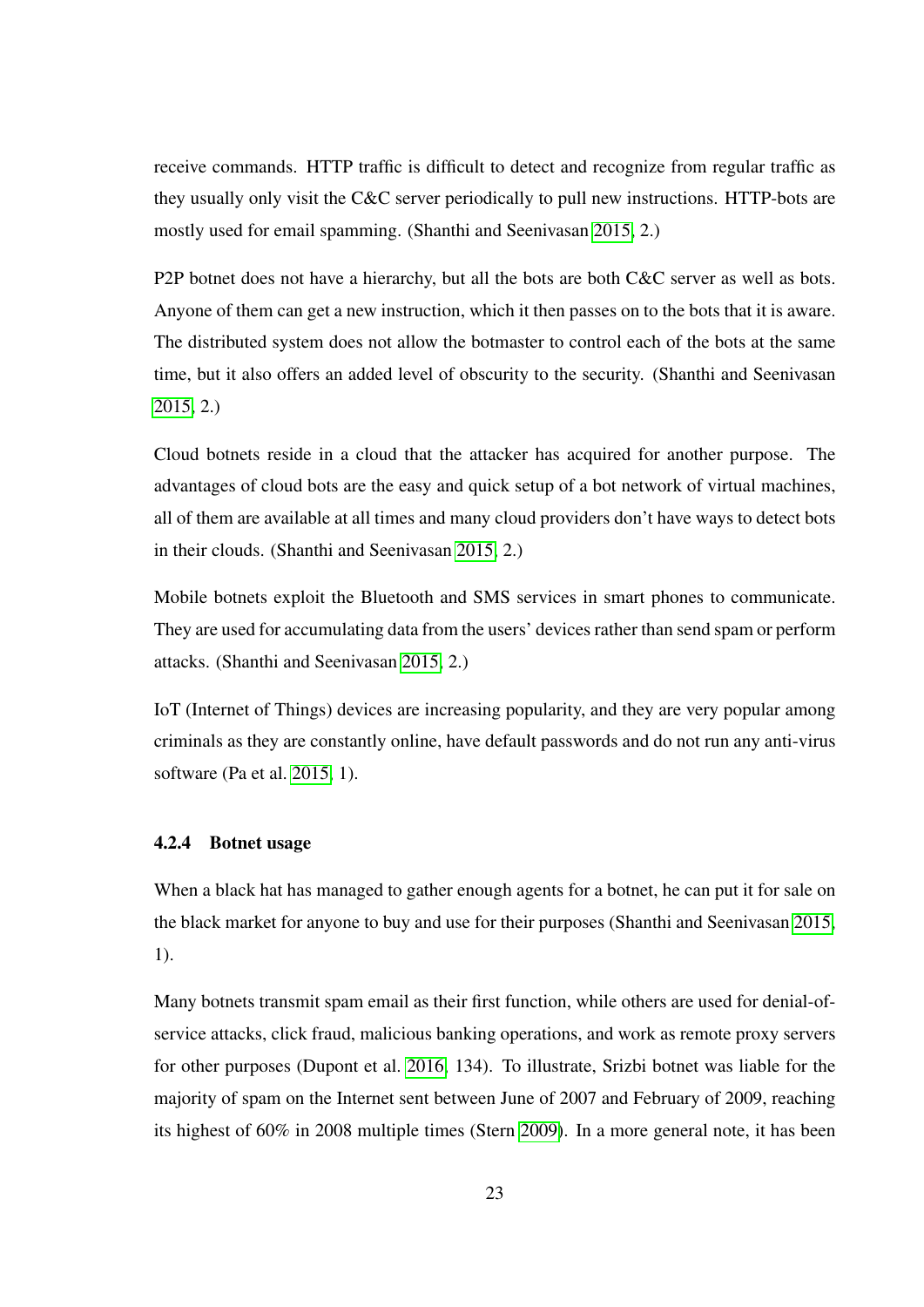estimated that about 80% of email traffic is spam and while it gets caught in the spam filters, the traffic still uses network infrastructure (Silva et al. [2013,](#page-119-3) 378.).

An anonymous researcher conducted an Internet census to map the available IPv4 address space by scanning all the ranges with a botnet. He acquired by logging into servers using telnet credentials both left to the original setting, which made the job easier. He found that there were more than a million devices with this default set up and this is an issue worldwide. He installed a small bot program on about 400 thousand devices creating a massive botnet that would then scan the ports. It only took one day to scan the whole allocated 3.6 Billion address space. He concluded that approximately 1.3 Billion IPv4 addresses are being utilized. He also discovered that a botnet called Aidra was using the same method by checking that the temp-folder of these devices contained traces of files dedicated to e.g. SYN flood. (Botnet Carna [2013\)](#page-112-6)

What he did was illegal, but this also begs the question about the security of a vast number of devices on the Internet. He took the easiest route to compromising the devices, and the black hats have also acknowledged this way.

#### <span id="page-35-1"></span><span id="page-35-0"></span>4.3 Distributed denial-of-service attacks

#### 4.3.1 Definition

A distributed denial-of-service (DDoS) attack is an adaptation of the broader denial-ofservice term. A DDoS attack is characterized by many agents that are coordinated to attack the target system through the network. The agents are usually part of a botnet (see Figure [3,](#page-36-0) although there have been successful DDoS attacks performed by humans accessing a website in a coordinated manner. Bandwidth DDoS attacks are classified into human coordinated bandwidth attacks (e.g. F5 -key flood, LOIC-tool or a flash crowd event), automated or semiautomated bandwidth attacks (amplification e.g. Smurf or fraggle attack, reflection attacks or botnet-based attacks).

The 4chan-originated hacker group Anonymous has been responsible for orchestrating a DDoS attack against anti-Wikileaks companies, such as financial organizations and DNS-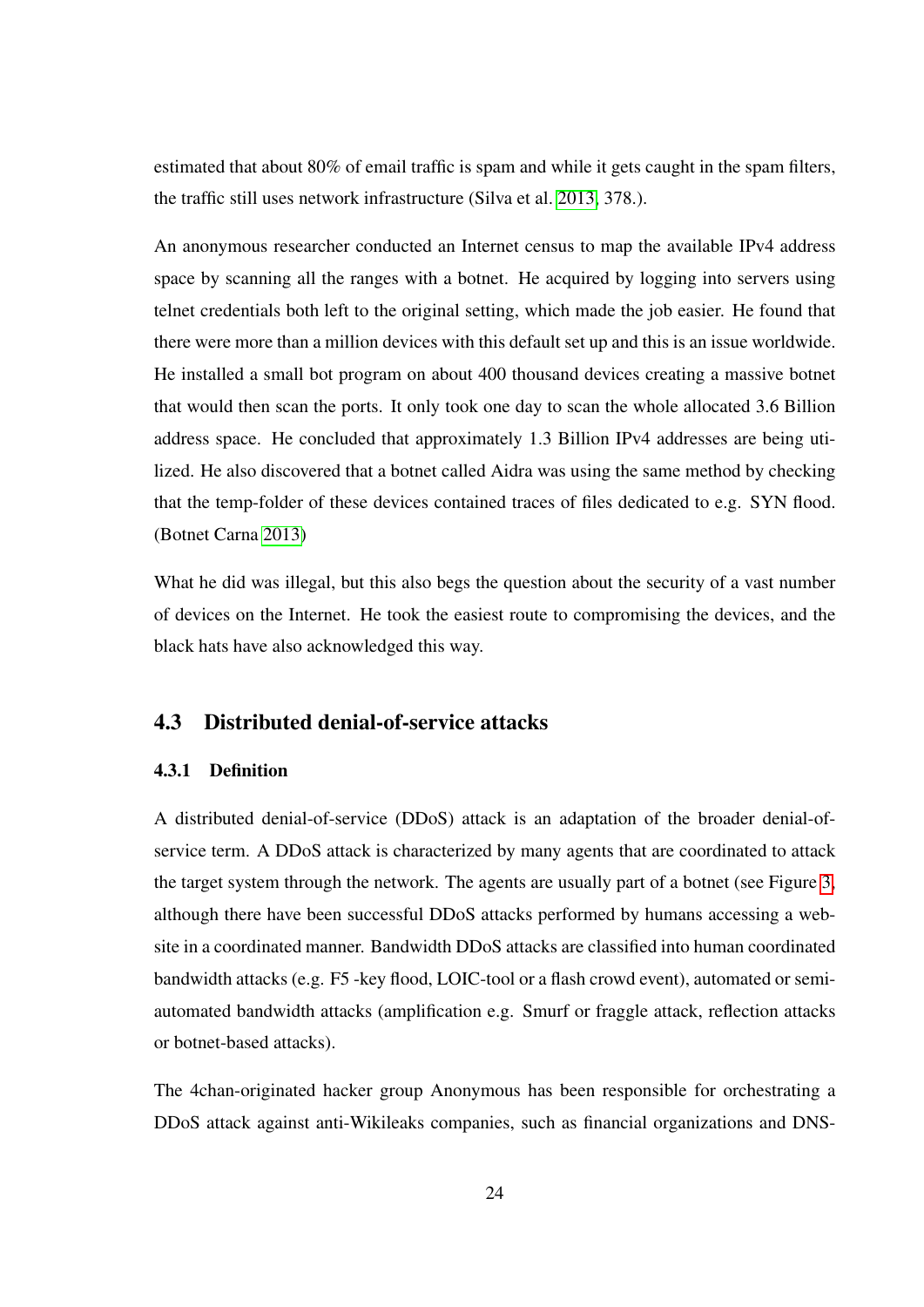

Figure 3. A distributed denial-of-service attack using a botnet

providers. In order to conduct this attack, they used a program called Low Orbit Ion Cannon. They asked people to download the application, choose a target and start the attack. A group of people joined a voluntary botnet to launch a collective DoS. (Mansfield-Devine [2011,](#page-117-0) 5.) This incident is related to another type of event, a flash crowd event, when a DoS happens involuntarily.

The Slashdot effect or the flash crowd event got its name from a science article site called Slashdot, which featured links to websites with inadequate capacity to handle high volume of surfers. The large crowd of readers of Slashdot often accessed the link simultaneously rendering the site unable to respond to new requests. The readers did not want to crash the site, but essentially they consumed the server completely. (Raghavan and Dawson [2011,](#page-118-0) 13.)

A distributed denial-of-service attack is performed in multiple steps. The first step is to acquire a botnet or agents that can be commanded by the attacker. Botnets can be bought on the black market for money or the attacker can build a botnet from scratch. In the next phase, the attacker accesses the C&C (Command & Control) server of the botnet and sends a command to the agents to start sending a certain type of data to the target machine. Depending on the purpose of the attack, a time window is chosen carefully, especially if the attacker is paying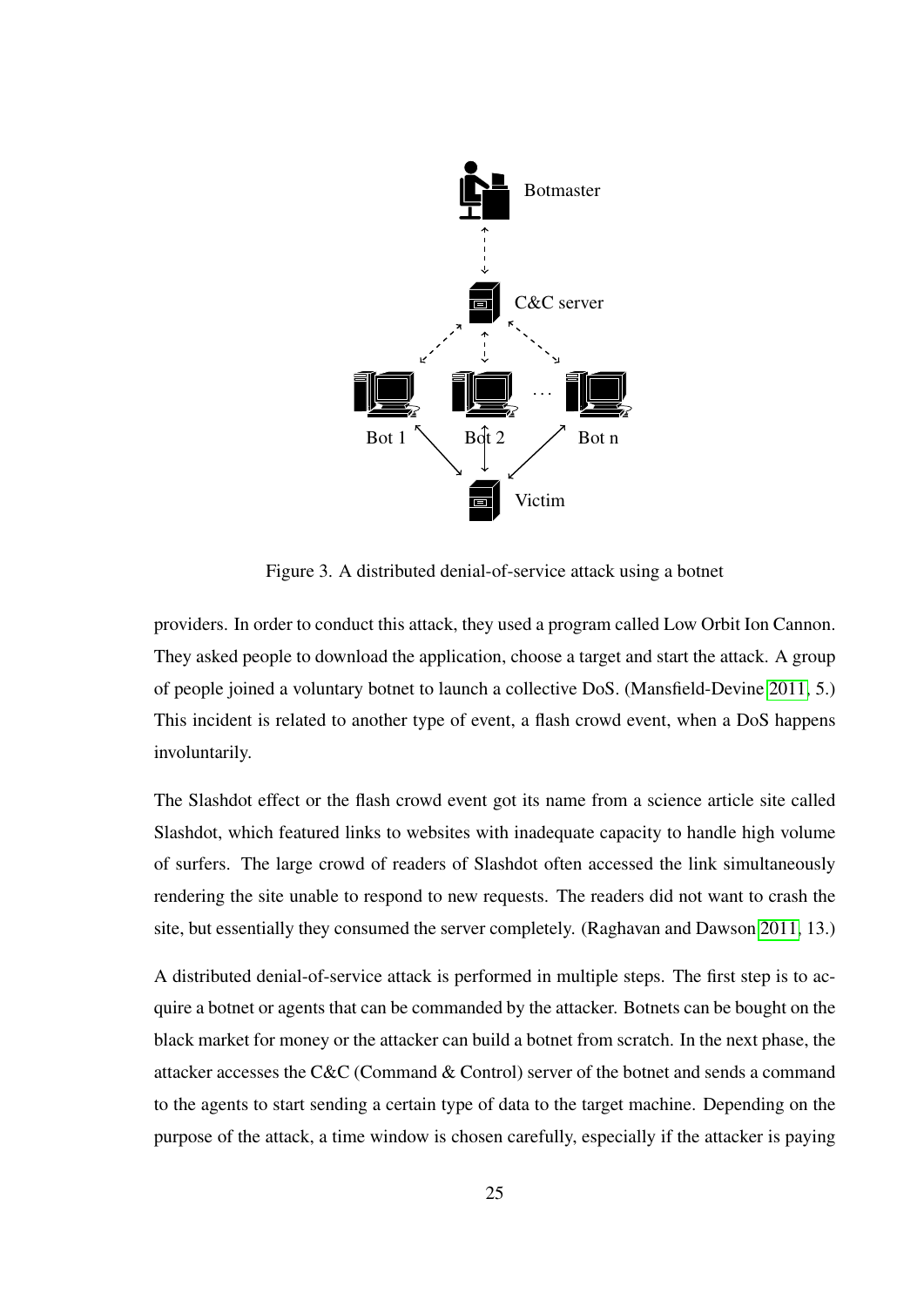

<span id="page-37-0"></span>Figure 4. Bandwidth of the volumetric attacks reported yearly since 2002 (Arbor Networks [2011,](#page-111-0) 15.) (Arbor Networks [2016,](#page-111-1) 24.) (Krebs [2016\)](#page-117-1)

an hourly fee for the usage of the botnet. IP spoofing techniques are used to cover the tracks to the agents and especially to the C&C server. After the goal of the attack has been reached, the agents stop sending the packets and the service returns to normal operation. (Mirkovic and Reiher [2004,](#page-117-2) 40.)

## 4.3.2 Current situation

In the year 2000 and onward, the number of attacks kept on rising and by the year 2010, the magnitude of volumetric attacks had reached 10 Gbps as the new norm. The biggest attacks reached 100 Gbps Arbor Networks [\(2011,](#page-111-0) 5) reported in their yearly security report. A new wave of Application layer (also known as Layer 7 attacks) started to emerge and more complicated multivector attacks where volumetric attack has Application layer attack vectors included. Main motives for a large scale attacks were ideology/political, gaming related or vandalism in 2012. (Arbor Networks [2011,](#page-111-0) 5.)

According to the report Arbor Networks [\(2011,](#page-111-0) 16), much of the reported bandwidth within the examination period from November 2010 to October 2011 was caused by the WikiLeaks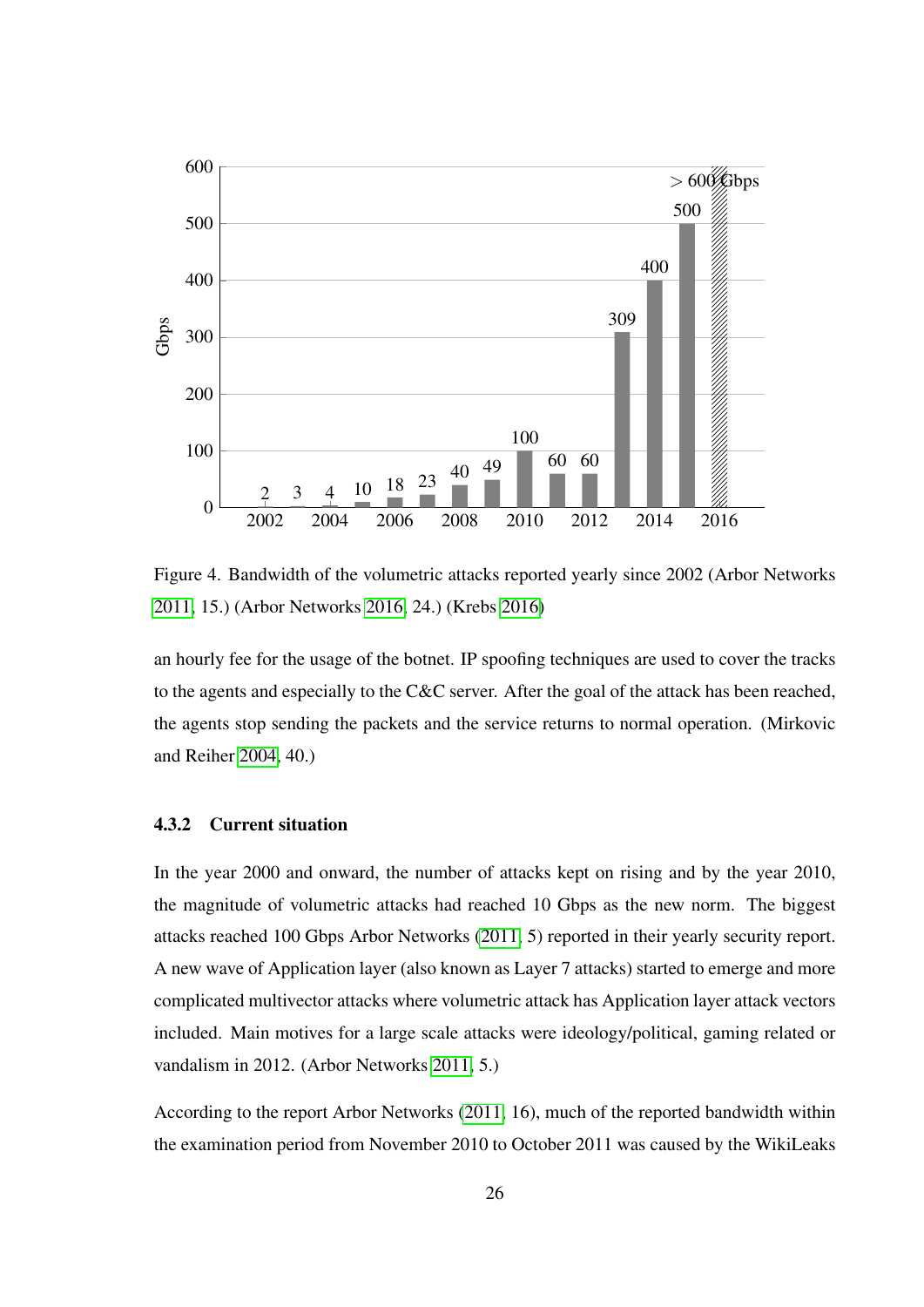incident. In the Arbor Networks [\(2013,](#page-111-2) 25) report, attacks against encrypted services rose to 54% of all the answers to the survey.

In the year 2013, the largest bandwidth attack had risen to 309 Gbps and 2014 the same figure was already 400 Gbps according to Arbor Networks [\(2015\)](#page-111-3), and in 2015 the largest attack was already 500 Gbps as stated by Arbor Networks [\(2016\)](#page-111-1). Krebs [\(2016\)](#page-117-1) wrote that the bandwidth attacks are already in the range of 600 Gbps and more for the year 2016. According to the 2016 report majority of the attacks (74%) are still less than 500 Mbps in size (Arbor Networks [2016\)](#page-111-1). Still, this is a significant amount against targets without a sufficient DDoS mitigation infrastructure. See Figure [4](#page-37-0) to get an idea of how fast magnitude of attacks has risen.

In 2014, volumetric attacks are the most prevalent attack method, at 2/3 of the attacks consuming bandwidth as their primary objective. Amplification or reflection attacks have been the leading cause of this surge in volume of traffic. (Arbor Networks [2015,](#page-111-3) 34-40.) While HTTP and DNS remain the most targeted protocols, HTTPS rose to about 50% of respondents reporting attacks in HTTPS services. (Arbor Networks [2015,](#page-111-3) 41.)

Mobile networks are seeing an increase in DDoS attacks as well. However, the difficulty of detecting a single source of traffic in a mobile network remains to be an issue. With the rise of LTE technologies and a NAT sitting between the possible targets and the source. (Arbor Networks [2015,](#page-111-3) 81.)

One average, a DDoS attack lasts less 30 minutes and costs a target organization \$1.5 million (Jaffee [2016\)](#page-116-0). The average loss for an Internet-based business is so high, that investing in a DDoS mitigation system pays off already if the company can fight off the most pathetic attempts.

Defense methods against DDoS attacks can be divided into three types: preventative, reactive and source-tracking (Nagaratna, Prasad, and Kumar [2009,](#page-118-1) 753). Many companies are offering their services to fight off the DDoS attacks with several detection and prevention methods that they rarely fully disclose in fear of competitors and attackers gaining an advantage.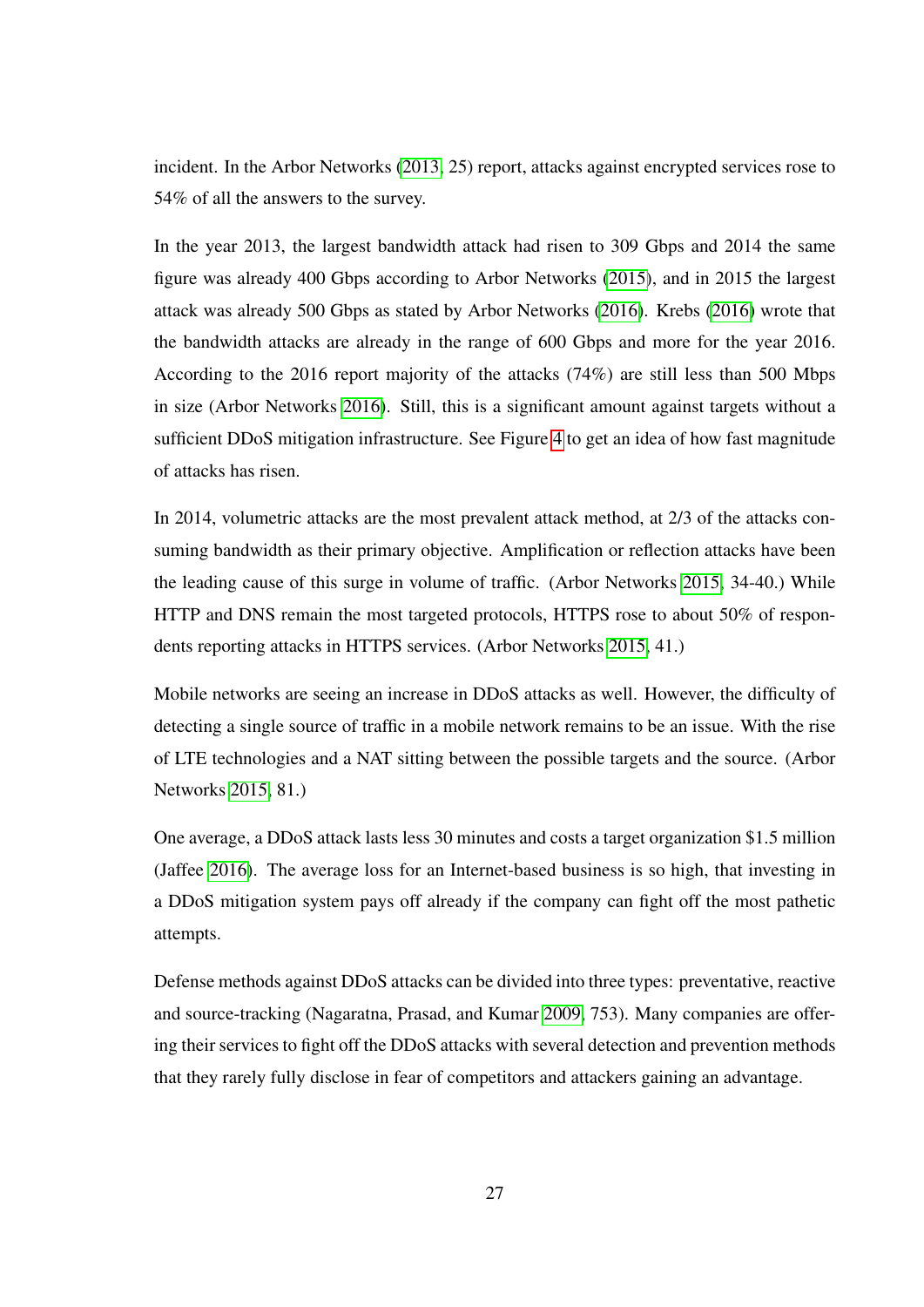#### 4.3.3 Example attacks

A TCP SYN flood attack exploits the TCP three-way handshake. During the attack, the attackers sends a SYN packet, the server responds with a SYN-ACK packet and puts the connection to a half-open state table. The final ACK packet never comes, and the connection is left half-open until timeout. (Linge, Hope, et al. [2007,](#page-117-3) 55.)

A slow denial-of-service attack takes an advantage of how certain application layer protocols have been implemented and sends malformed or normal packets at a slow pace and low bandwidth. The connection tables of the server program fill up blocking any potential new connections. Examples of these attacks are Slowloris, SlowReq, SlowRead and Slow Next attacks. Slowloris opens the connection and sends an HTTP-request very slowly, but never completing it. The server is simply receiving packets and waiting for the end of the request to be able to fulfill it. SlowReq also opens connection to the HTTP-server, but sends tiny packets which do not comply with the protocol, e.g. one space. In the SlowRead attack, the responses to normal HTTP-requests are processed at a sluggish pace forcing the server to keep the connection open. Slow Next uses the Wait Timeout function of the connection after each normal request to occupy the connection table. (Aiello et al. [2014,](#page-111-4) 1-2.)

### 4.4 Summary

Volumetric distributed denial-of-service attacks are more powerful since more than one host executes them. Most of the services nowadays can combat simple denial-of- service attacks with ease. However, with the emergence of application layer attacks, where a single attacker can disable a server farm with simple incomplete HTTP-packets, the scheme has changed. When these stealthy attacks are coupled with a small undetectable botnet, the damage is still happening and needs more research. (Sourav and Mishra [2012,](#page-119-0) 749.)

So far the thesis has discussed network security and DDoS attacks. The next chapter introduces anomaly detection to get closer to the detection of DDoS attacks.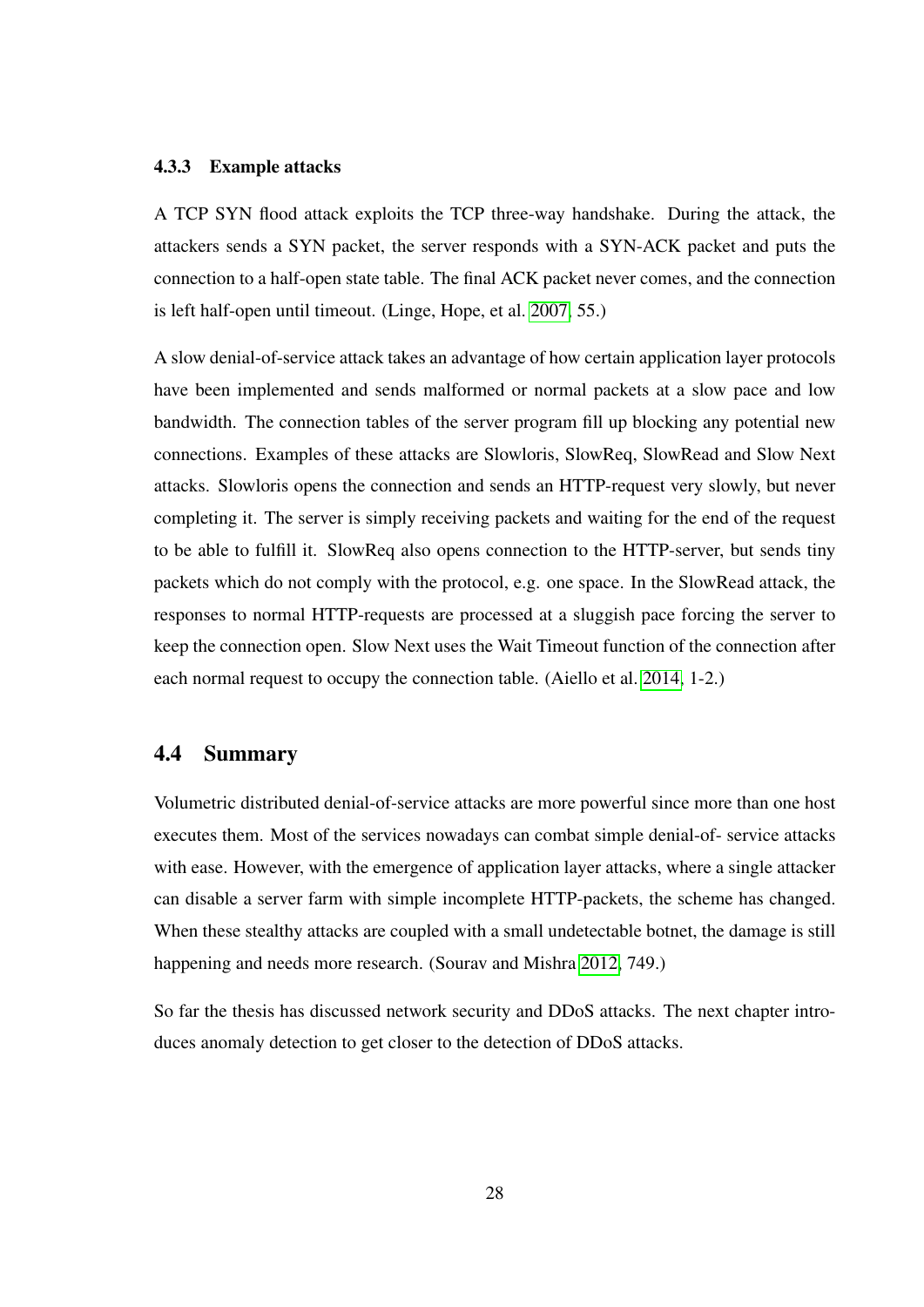# 5 Anomaly detection

Anomaly detection chapter introduces the underlying mechanisms of machine learning, data mining and anomaly detection that are crucial for the methods presented and studied in this thesis. The chapter starts by defining data mining and machine learning and then explaining the context in which anomaly detection methods are based. It then introduces most common anomaly detection methods. Lastly, the chapter covers receiver operating characteristics (ROC) graphs as a means of comparing results of different classification algorithms.

# 5.1 Data mining and machine learning

#### 5.1.1 Definitions

Data mining and machine learning stem from the study statistics. Data mining means analyzing existing data to find solutions to questions that could be answered from the data at hand (Fürnkranz, Gamberger, and Lavrač [2012,](#page-114-0) 2). Data mining can also be mentioned as knowledge discovery from data (KDD) (Han, Pei, and Kamber [2011,](#page-114-1) 1). Data mining aims to make sense of the data with the help of the human, whereas machine learning approaches seek to minimize the human factor and learn by changing the underlying decisions when presented with new information.

There are few differences between statistics and data mining. Data mining methods have been designed to make use of big data collections where statistical approaches start to be inefficient. The language of representation in data mining methods is usually more human oriented than in statistics. Lastly, statistical processes try to prove a hypothesis from a clear set of data, whereas data mining concentrates in creating hypotheses from often unstructured or unknown data. (Fürnkranz, Gamberger, and Lavrač [2012,](#page-114-0) 3.)

As an example, Google's flu trends have been aggregated from search strings to the popular search engine. They can predict the looming flu season with incredible accuracy, by looking at the search patterns of people. Seasonal patterns of influenza epidemics can be seen from the data and the differences between countries. (Han, Pei, and Kamber [2011,](#page-114-1) 2.)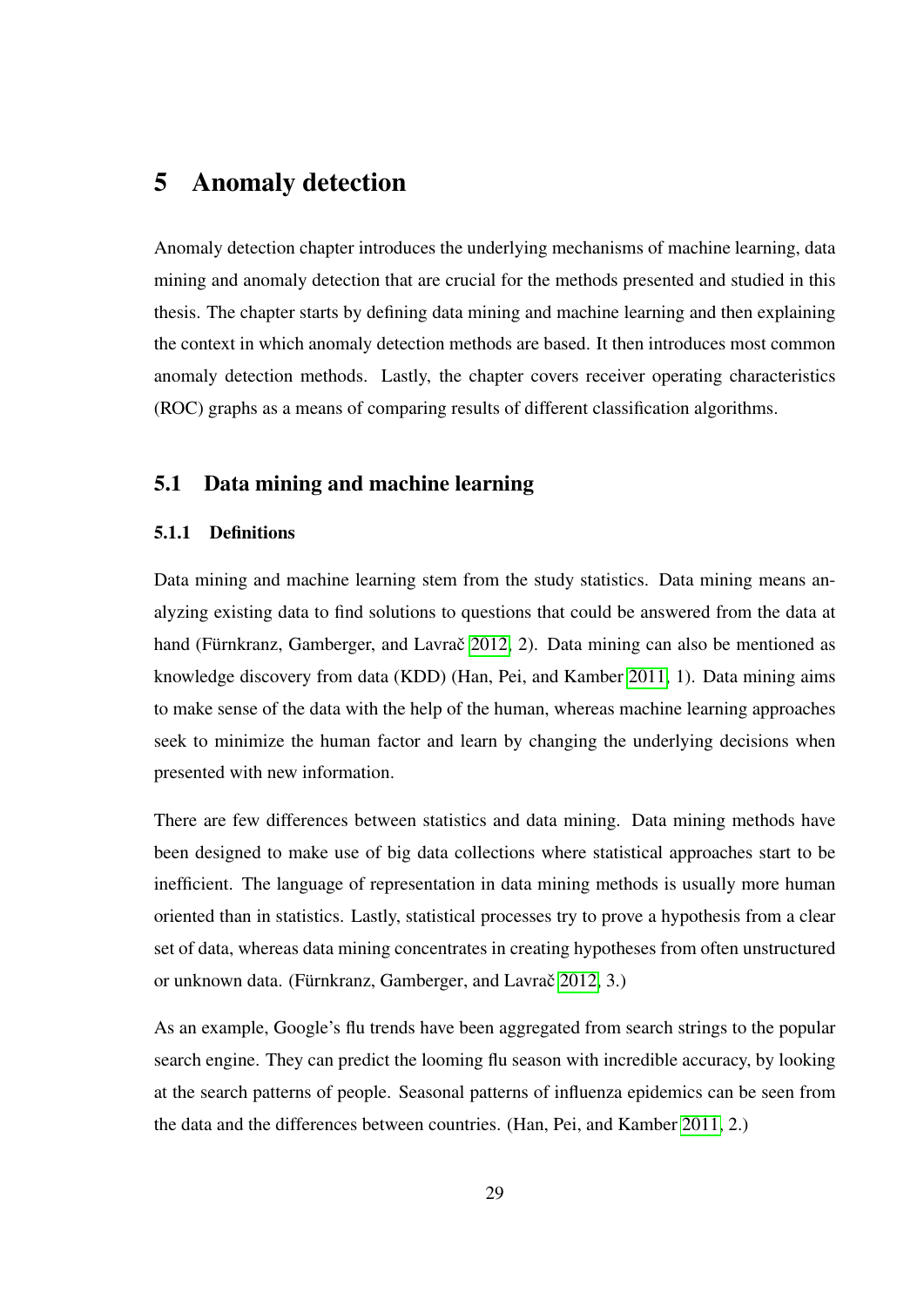Learning methods can be supervised, semi-supervised or unsupervised. An entirely supervised method, a maximum likelihood (ML) classifier, needs to know the classes in advance and how to classify the entries correctly (Jeon and Landgrebe [1999,](#page-116-1) 1079). When the classes are not defined, usually an unsupervised method such as clustering is used (Grira, Crucianu, and Boujemaa [2004,](#page-114-2) 1.)

Classification of records in the database or a dataset is the basis for many data mining approaches. A classifier is simply an algorithm or a function that categorizes the records into classes using the features from the records. Classifiers come in many forms, such as neural networks, decision trees or Bayesian networks. (Friedman, Geiger, and Goldszmidt [1997,](#page-114-3) 131.)

Bayesian classifier, a naïve Bayesian, is taught the dependent predictors for all features  $x_i$  for a certain record, i.e. what is the probability that a feature  $x_1$  is set when it is known to belong to a record that is class *B*. (Friedman, Geiger, and Goldszmidt [1997,](#page-114-3) 131-132.) If the training data feature values have gaps, the predictions could turn out inaccurate. Methods such as Dirichlet prior can be used to even the probabilities. (Viaene, Derrig, and Dedene [2002,](#page-120-0) 204.) Classifying the next record into a class is done with calculating the likelihood with Bayes rule that the record belongs to a class based on the features it has. The class which has a big *posterior probability* marks the class which the record belongs to. (Friedman, Geiger, and Goldszmidt [1997,](#page-114-3) 131-132.)

#### 5.1.2 History of machine learning and data mining

Already when computing was fairly new in the 50's, researchers wanted to know if the machine could acquire knowledge such as humans do and gradually get better at doing tasks. For now, algorithms have proven their power in specialized areas of research and with specific problems. Data mining and machine learning field continues to evolve, but not yet at the level of humans. (Mitchell [1997,](#page-117-4) 1.)

In the beginning, 70's and 80's, machine learning methods included perceptrons, decision trees, and rule learning. Data mining got its start in workshops at the beginning of 90's. There was an interest to create value for the relational database business. The developers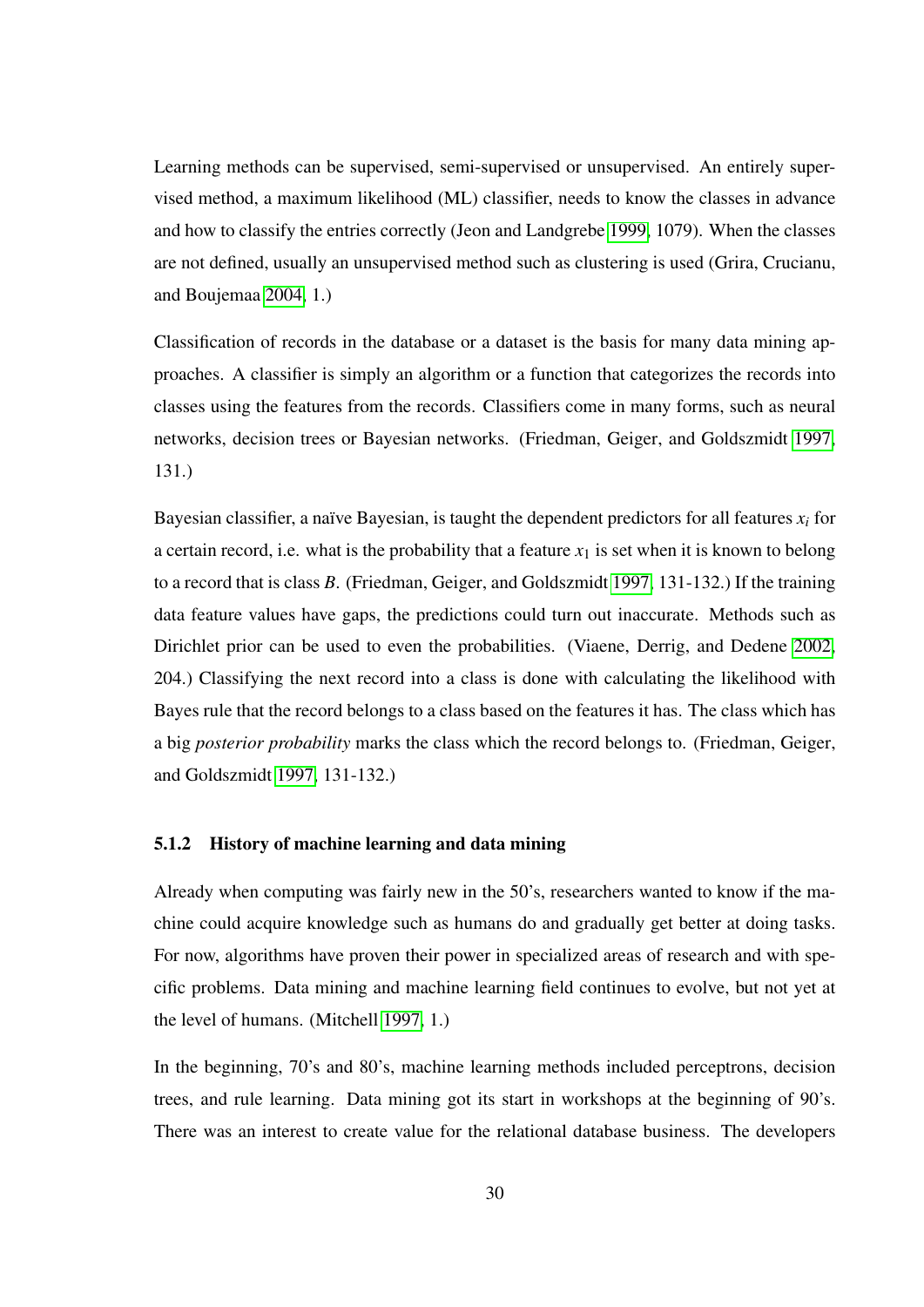of large database engines wanted to enrich the capabilities of data management and analysis of their systems. At the introduction of data warehousing, there was a need for advanced analysis of the data that the current SQL could not handle. (Fürnkranz, Gamberger, and Lavrač [2012,](#page-114-0) 3.)

Why data mining techniques started to develop, was the ever-growing amount of data and the realization that the data can be used to generate more money to the business, improve processes, gain new information on the customers as well as scientific value. The surge in data and the complexity of it made it unrealistic to go through by humans (Han, Pei, and Kamber [2011,](#page-114-1) 5). So-called (OLAP) online analytical processing came about as a tool to gain an understanding of unspecified questions about the data stored. The concept of data mining is born to the understanding that not all the questions can be known in advance. The tools such as the OLAP and the SQL still have a structure and the person asking the question has to know something about the data. (Fürnkranz, Gamberger, and Lavrač [2012,](#page-114-0) 3.) OLAP included ways to summarize, aggregate and look at the information from different perspectives (Han, Pei, and Kamber [2011,](#page-114-1) 4)

There was a need for work that can understand unknown data. Thus, methods to deal with records to make a rational analysis of the data were developed. The question is not often well defined in data mining applications. (Fürnkranz, Gamberger, and Lavrač [2012,](#page-114-0) 3.) Anomaly detection uses statistics, machine learning methods, and data mining.

## 5.2 Anomaly detection techniques

### 5.2.1 Definition

Anomalies are samples of records that do not follow the general conduct or ways of the entire data as a whole. Anomaly detection is the act of searching for these by exposing patterns. Other common names for anomalies are outliers, exceptions or contaminants depending on the field of study and the use of the anomaly detection method. (Chandola, Banerjee, and Kumar [2009,](#page-113-0) 1.)

Anomaly detection is crucial in many fields of research, and there are many applications for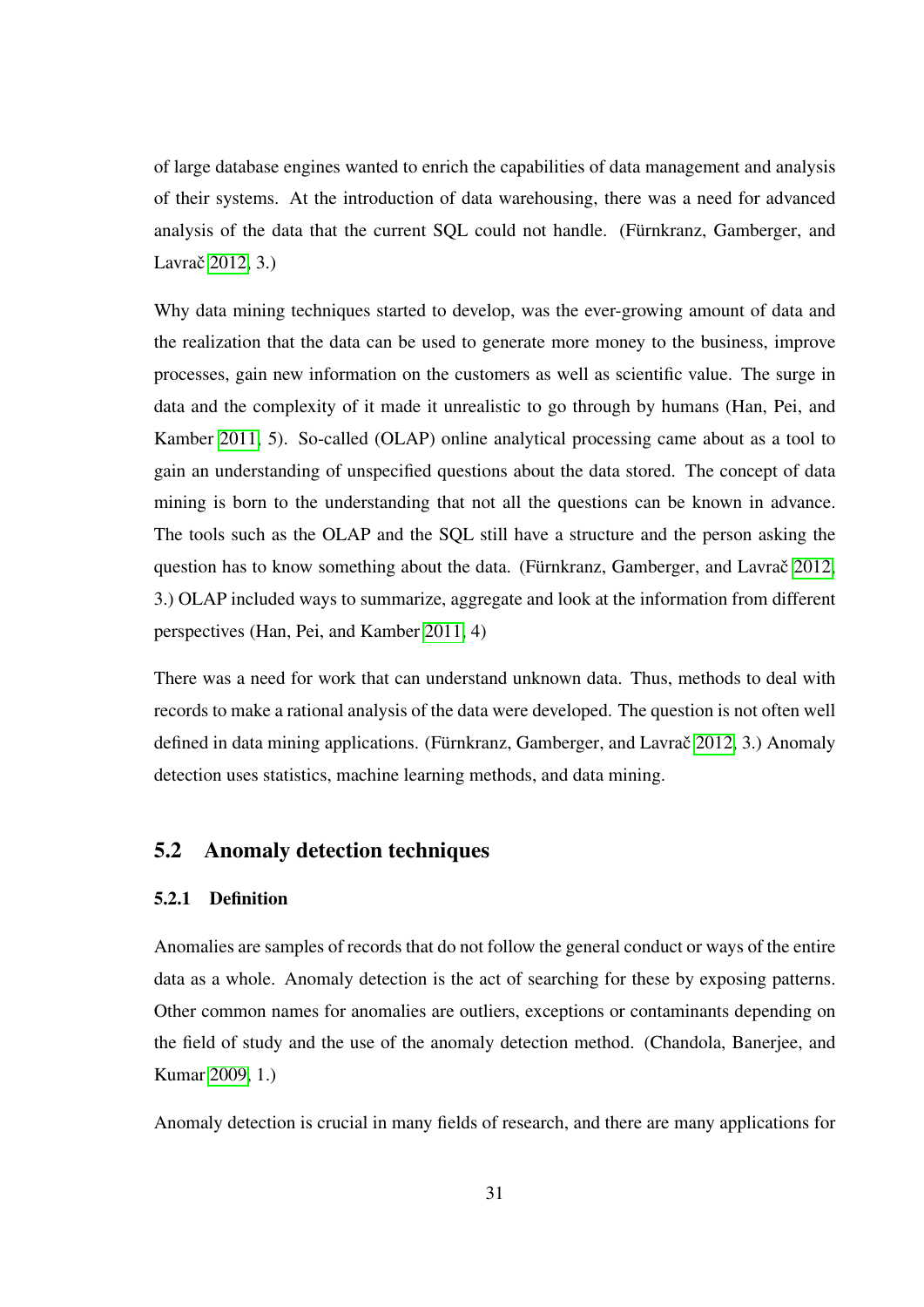the anomaly detection methods. An MRI-machine (magnetic resonance imaging) and health care in general both make use of anomaly detection when looking for example cancerous growth. A typical application of anomaly detection can be found from the use of plastic money. It is often too easy to steal card information, but once the criminal uses the card, it can be seen as an anomaly in the ordinary use of that particular card. (Chandola, Banerjee, and Kumar [2009,](#page-113-0) 2.) Anomaly detection has been utilized in many fields including the DDoS and intrusion detection, bank fraud, healthcare, production, anomalies in a textual news article, speech recognition, surveillance and biology (Chandola, Banerjee, and Kumar [2009,](#page-113-0) 11-18).

Anomalies in the dataset are defined as instances that do not to fit in with the rest of the data points. Precisely put, they are not consistent with the other patterns. In Figure [5,](#page-44-0) the point *a* is considered as an anomaly, if the previous observations have led to the conclusion that normal behavior belongs to either *b* or *c* clusters. (Chandola, Banerjee, and Kumar [2009,](#page-113-0) 2.)

Methods of anomaly detection in various fields can broadly be divided into classification, nearest neighbor, clustering, statistical, information theory, and spectral methods. (Chandola, Banerjee, and Kumar [2009,](#page-113-0) 2.)

#### <span id="page-43-0"></span>5.2.2 Anomaly detection concepts

Anomaly detection starts with the information, the data. Data is collected from various sources for anomaly detection, or it is in a format that makes sense for humans. In any case, the data is a set of records, events, examples, files, accounts, or remarks of some sort. These records have features or attributes that distinguish them from each other. These features come in various forms, such as a set of increasing identity numbers, in binary (yes or no) form or textual content. There can be one or more features in a record, and the nature of data determines the method of anomaly detection used. (Chandola, Banerjee, and Kumar [2009,](#page-113-0) 6.)

Depending on the way the data has been structured, a method can be chosen to find the anomalies best. For data that is a continuous set of values, e.g. a temperature measure at a place, statistical methods are useful. This type is sequential data. Others include spatial, spatiotemporal or graph data types. Individual records that are connected to each other form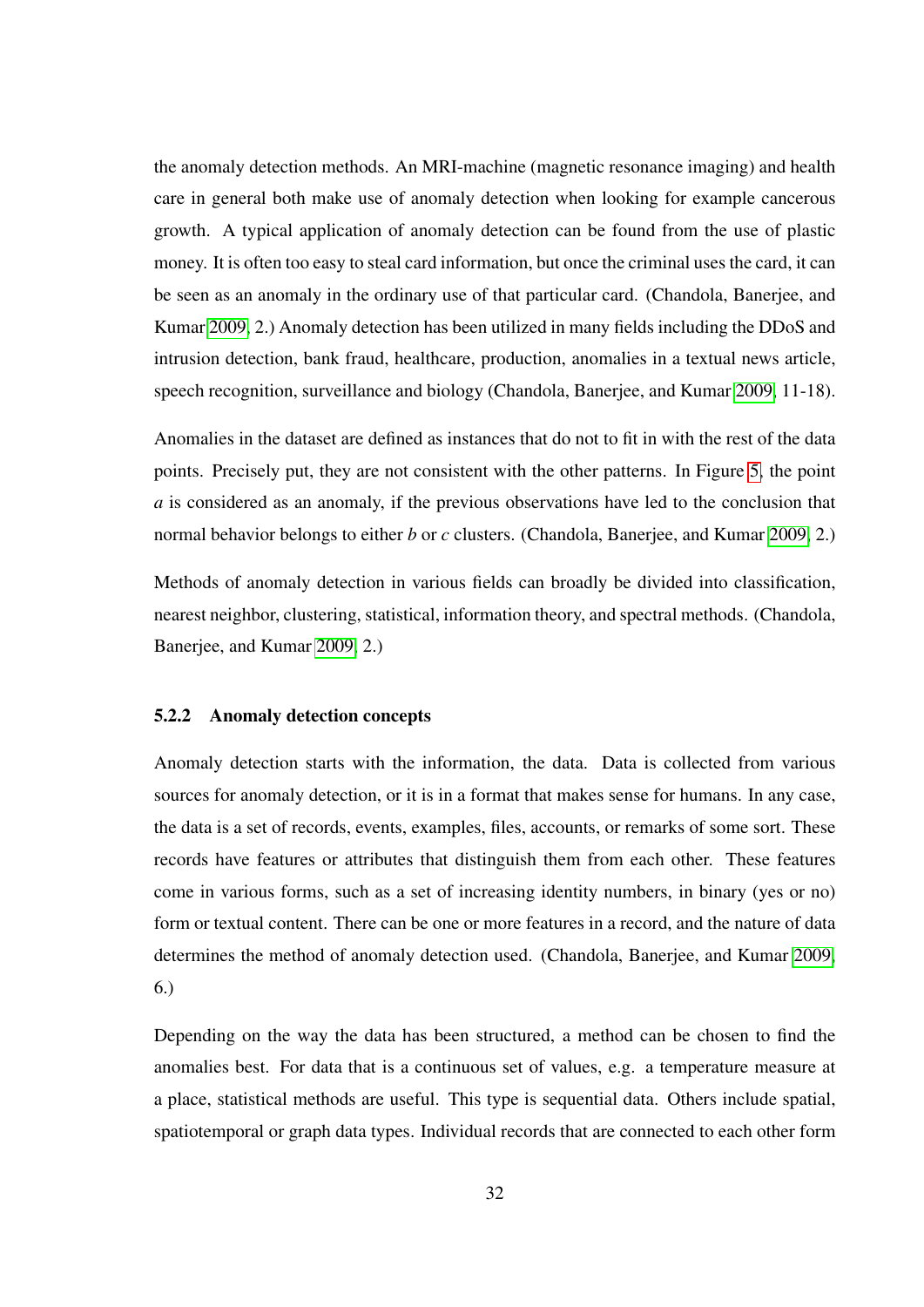

<span id="page-44-0"></span>Figure 5. An example of an anomaly in clustered data in a 2-feature plane

a spatial dataset. In graph data, the point of interest are the vertices and edges of the graph. (Chandola, Banerjee, and Kumar [2009,](#page-113-0) 6-7.)

Before the anomaly detection process can start, the anomaly type has to be defined. Such as data, different kinds of anomalies determine the way one approaches the detection. They are a point, contextual or collective types. Point anomalies are the kind of records of data that stick out from the data no matter how and where it is located in the overall picture. An example of a point anomaly can be seen in Figure [5.](#page-44-0) Contextual anomalies are what the name suggests, for there to be an anomaly in the behavior. The typical behavior has to be defined. A man shopping for a pair of shorts is not odd, but if he does it in the middle of winter in Finland, it becomes odd compared to what others are doing, i.e. the norm. He is an anomaly in the group. (Chandola, Banerjee, and Kumar [2009,](#page-113-0) 6-7.)

Another type, also very useful for the detection of DDoS attacks, are collective anomalies. This name comes from the idea that different events in a time series are considered normal, but when they appear in a sequence or near to each other, they constitute an anomaly with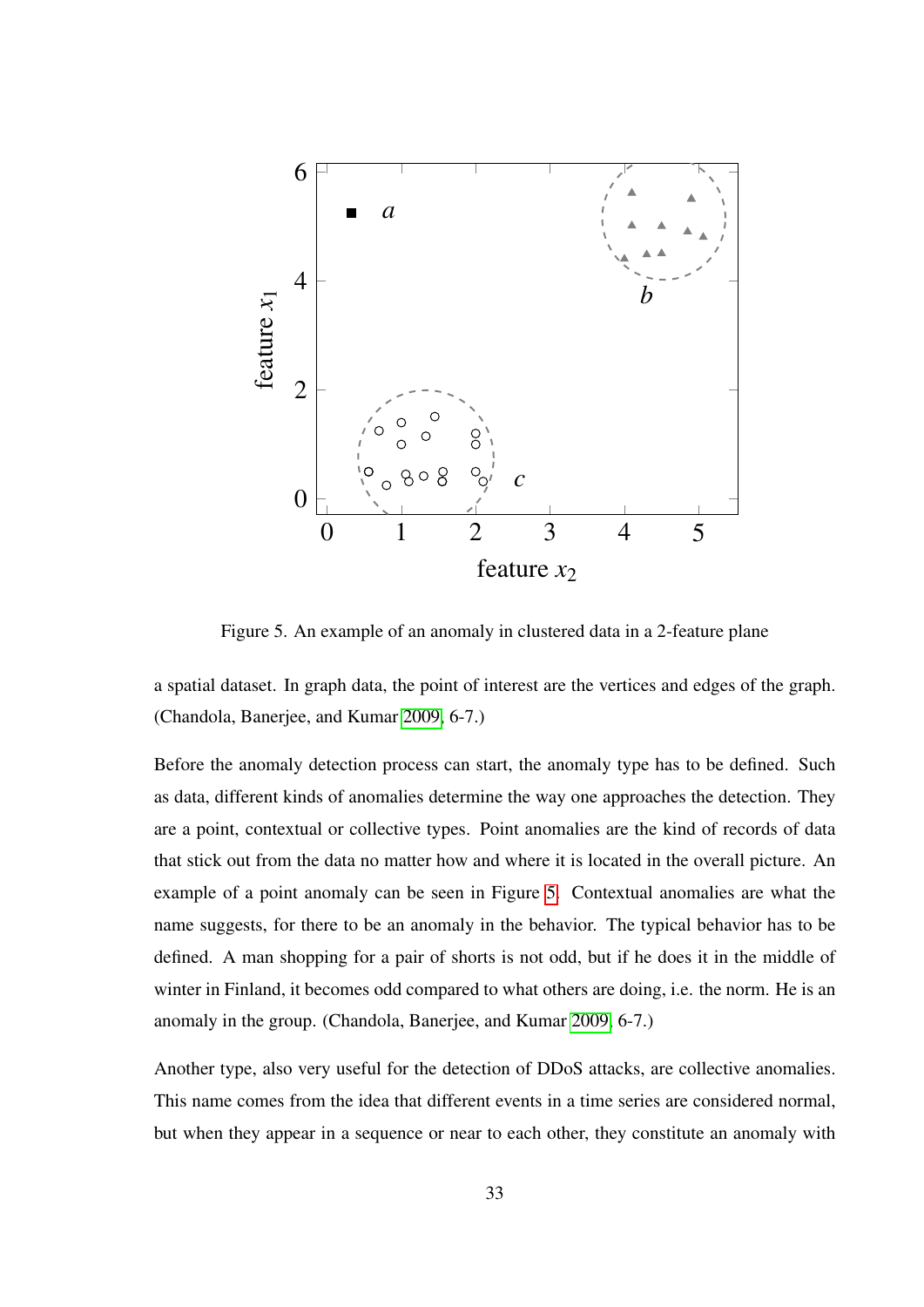each other. (Chandola, Banerjee, and Kumar [2009,](#page-113-0) 6-7.) An example in intrusion detection is a stateful protocol analysis, where the server records the incoming packets and matches them with the next ones. A typical TCP three-way handshake needs a sequence of packets: clients send the SYN, server responds with a SYN-ACK, and the client answers with an ACK-packet. With the absence of the ACK packet, a SYN flood is created, and there is an anomaly compared to the standard behavior of the protocol. (Harris and Hunt [1999,](#page-115-0) 887.)

As with machine learning, there are supervised, semi-supervised and unsupervised methods in anomaly detection. When the process involves a training data that has been classified and labeled into distinct groups, and it is evident which is and what is not anomalous behavior. The anomaly detection testing process involves simple comparing the records with the trained model that represents the data. The issues with this approach have to do with the labeled data itself. It is hard to get data where the anomalies or even the normal behavior are known in advance. There is also a disparity between the number of trained normal behavior and anomalies, which might lead to discrepancies in detection. A possibility to use a supervised system is to introduce anomalies into a perfect dataset of normal behavior. (Chandola, Banerjee, and Kumar [2009,](#page-113-0) 10.) However, the mere existence of an ideal dataset is problematic when the "normal" is changing.

The semi-supervised method works such as the supervised, but in this case, the standard for an expected behavior or a standard record is already defined, and anomalies are everything else that happens to be outside the class. Because of this attribute, this method is utilized in many fields for their suitability into situations where the anomaly class is not adequately known. (Chandola, Banerjee, and Kumar [2009,](#page-113-0) 10.)

When anomaly detection method is unsupervised, it only means that it has not received prior training to the data that it is analyzing. The method inherently presumes that outliers appear less often than normal behavior. Thus the occurrences of any differences or oddities are flagged as anomalies. However, in the case when anomalies are not as rare as they are presumed to be, the method falls apart as the anomalies get merged with the normal behavior. A semi-supervised idea, of having a normal class, can be harnessed to work in unsupervised when using a training data without the knowledge of anomalies in the data. For instance, the data does not include labels for even the normal class, but with the presumption of a normal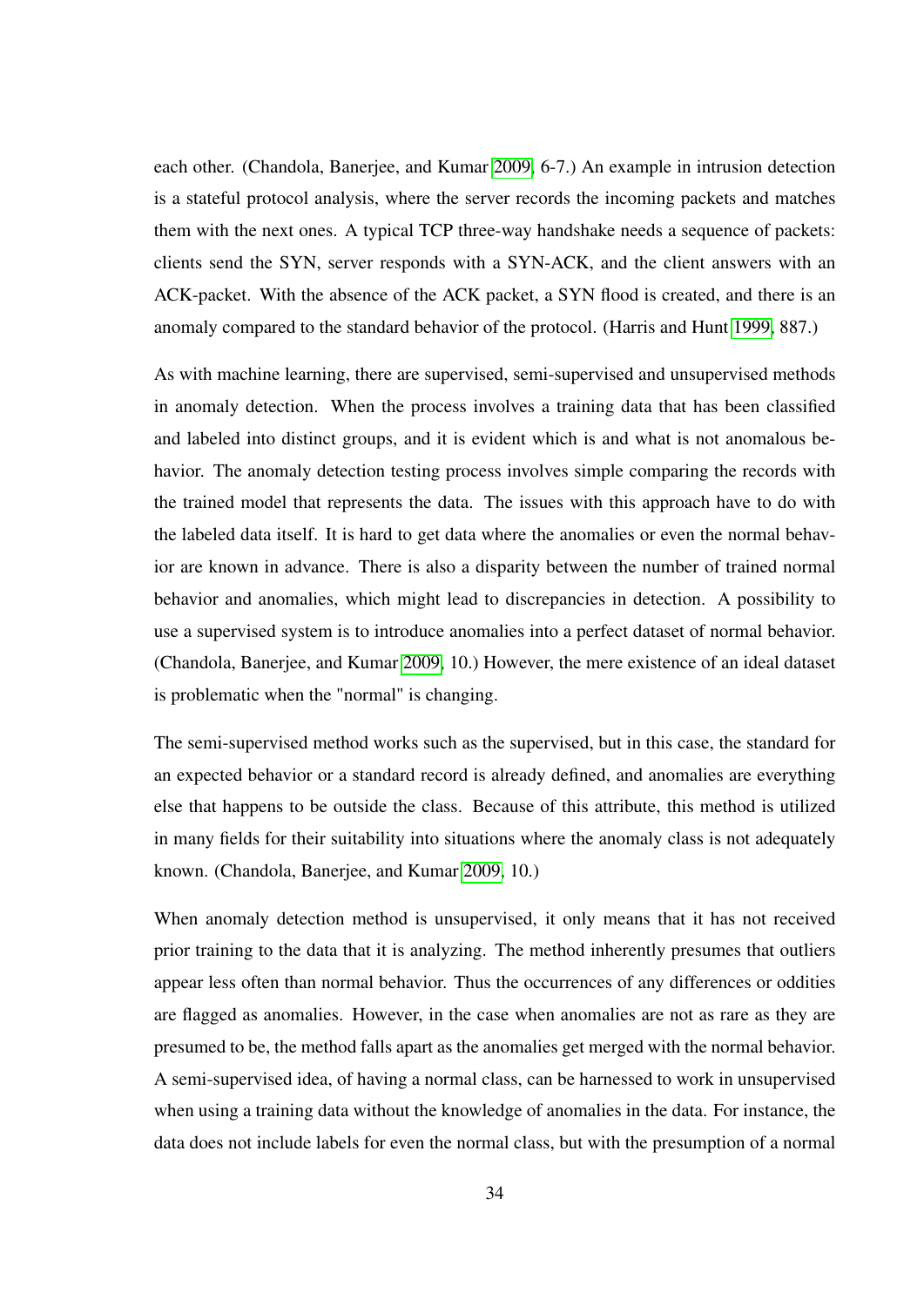class being the dominating, it is possible to learn the behavior. (Chandola, Banerjee, and Kumar [2009,](#page-113-0) 10.) Applications such as the detection of DDoS attacks take advantage of this method since often the sole purpose is to detect zero-day attacks. The general features of an attack can be known, but the way they appear in the data cannot be predicted accurately for unknown intrusion methods.

#### 5.2.3 Classification-based techniques

A classification-based methods rely on the training and testing phases of the detection, where the training data is labeled, and a model is built based on the training data. Based on this model, any further records of the same data can be classified into either normal or abnormal classes. There may be one or many normal classes, depending on the training data. (Chandola, Banerjee, and Kumar [2009,](#page-113-0) 19.) A typical multiclass classifier is displayed in Figure [5,](#page-44-0) where the classes *b* and *c* are labeled as normal classes. Anything that does not fall into any of the classes, it is classified as anomalous.

Neural networks can be used as classifiers in the typical sense, meaning that the training data is used to teach the neural network to classify the normal records. Then the new records are given to the neural network, and in case it the neural network fails to classify it, it is labeled as an outlier. Another type of neural networks is a replicator neural network (RNN) that can be used in single-class cases. (Chandola, Banerjee, and Kumar [2009,](#page-113-0) 19.) For example, Hawkins et al. [\(2002,](#page-115-1) 1) propose an RNN-based intrusion detection system with three hidden layers. The number of input and output layers or neurons is based on the number of features in the data. The RNN learns the normal class by recreating or constructing all the record. New records are then given to the NN, and a threshold value for the mistakes for the reconstructed records determines if the record is anomalous. (Hawkins et al. [2002,](#page-115-1) 2.)

Bayesian network -based anomaly detection works by using the posterior probability of a case belonging to a normal class as the anomaly measure. The method can be used for both multi- and univariate data. Essentially all the features are independent, but there are also Bayesian networks that take dependent features into account when determining the probability. (Chandola, Banerjee, and Kumar [2009,](#page-113-0) 20.) Viaene, Derrig, and Dedene [\(2002,](#page-120-0) 203.)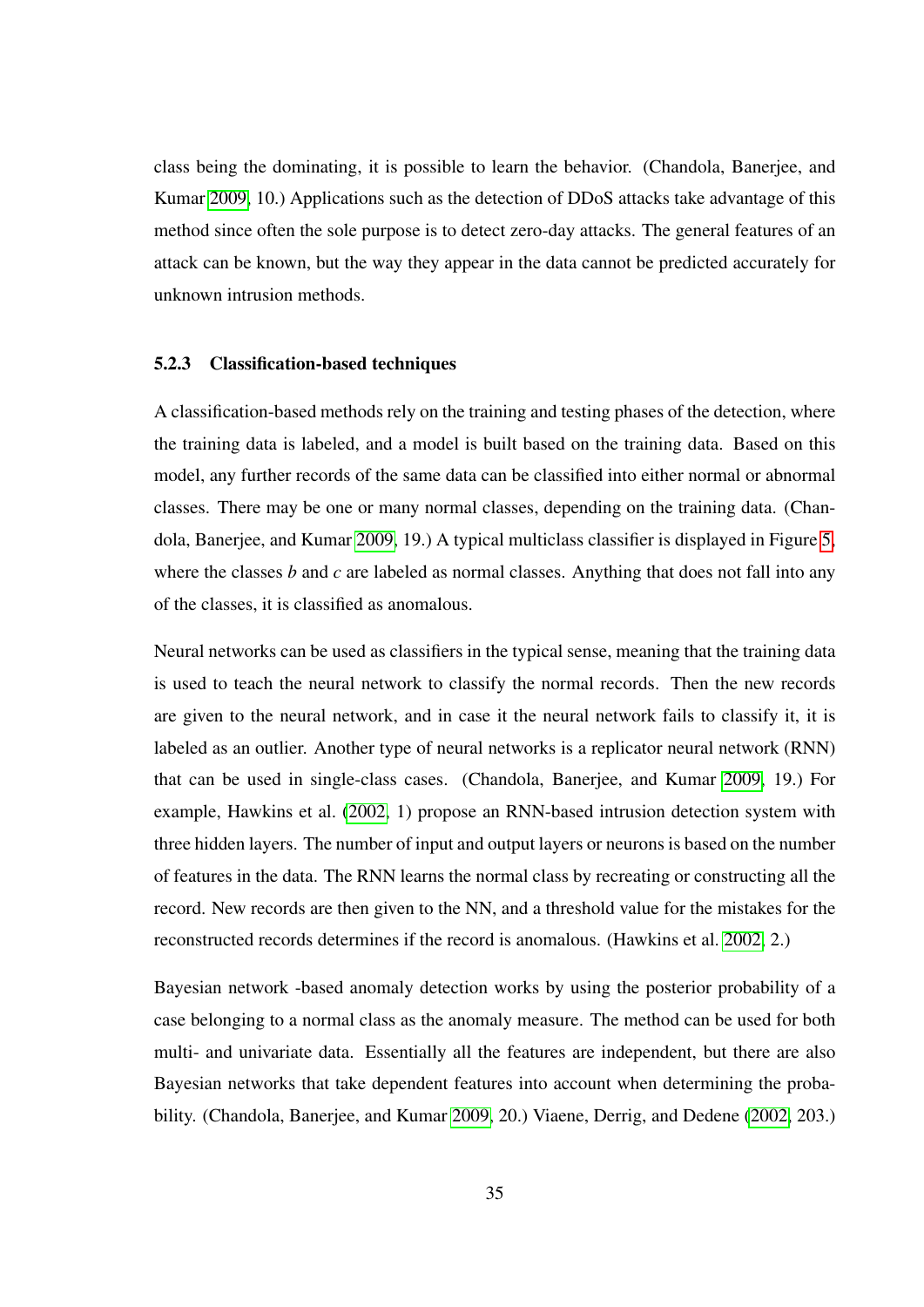propose a boosted naïve Bayes for detecting insurance swindling related to car crashes. The data were binary values of various aspects of the accidents such as was treatment given, what was the level of destruction of the vehicle. The training data was labeled, and the employees checked the features.

Support Vector Machines (SVM) compute a non-linear transformation for the training vectors into another vector space with a mapping function Φ. Then the SVM finds a hyperplane between the classes that is as wide as possible, given the support vectors from each class. For a large number of features, the calculations get more and more difficult. (Hearst et al. [1998,](#page-115-2) 19.) With the hyperplane, it is then possible to find out whether a given test record maps to outside the normal area bounded by the hyperplane, meaning that it is anomalous. SVMs tend to require complex computations. (Chandola, Banerjee, and Kumar [2009,](#page-113-0) 21-22.) Hu, Liao, and Vemuri [\(2003\)](#page-115-3) propose a *Robust* SVM for detecting anomalies in network traffic.

Such as the name indicates, rule-based methods use rules acquired by analyzing the training set to determine of a test record fits the rules describing the training data. In case it does not, it is labeled an abnormal. Decision trees as the algorithms are usually inexpensive operations. (Chandola, Banerjee, and Kumar [2009,](#page-113-0) 21-22.)

#### 5.2.4 Nearest neighbor methods

The idea of the nearest neighbors is that the distance between normal behavior feature vectors is less from each other than anomalies from anything else. The idea is that the normal set is a densely packed group or neighborhood of records. In this method, the scale of similarity or in this case closeness is the distance between the vectors. Quantities such as Euclidean distance or Mahalanobis distance can be used.

"*The anomaly score of a data instance is defined as its distance to its kth nearest neighbor in a given dataset* (Chandola, Banerjee, and Kumar [2009,](#page-113-0) 21-22.)" To give an example, if  $k = 2$  is chosen, it is the distance of the second nearest that is evaluated. Other techniques also exist, such as: determining the all the distances to *k* number of neighbors and summing them up or counting all the neighbors that are within distance *d* away from the test record.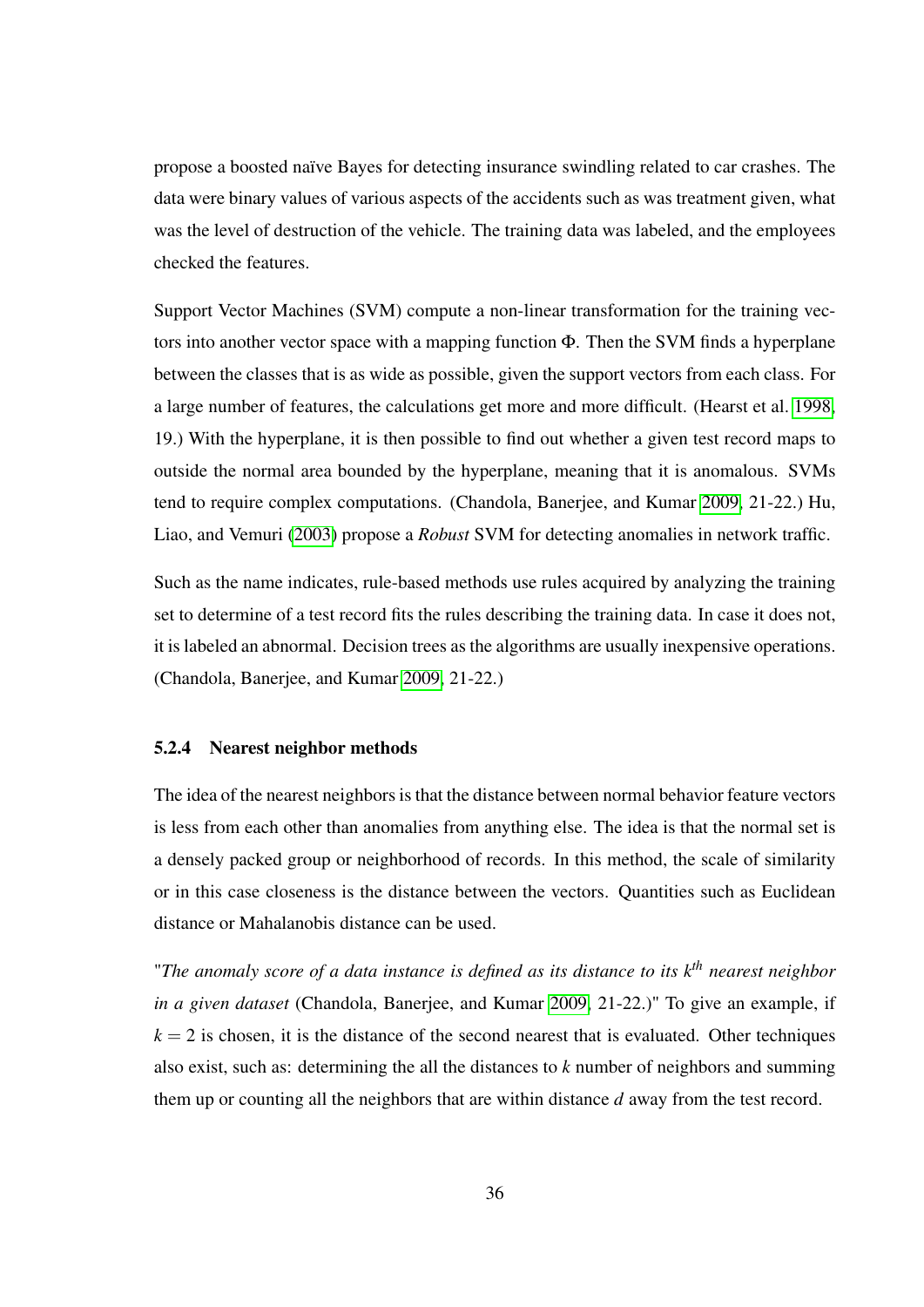#### 5.2.5 Cluster analysis -based outlier detection

There are three different kinds of anomaly detection method based on clustering with a different measure to determine the anomaly among the clustered data. (Chandola, Banerjee, and Kumar [2009,](#page-113-0) 26.) These are:

- <span id="page-48-0"></span>1. All anomalies cannot be part of any cluster, i.e. they do not form a cluster of similar entries.
- 2. Entries' distance to the cluster centroid should be small and anomalies appear further away from any centroids.
- <span id="page-48-1"></span>3. Density and size of the cluster as a measure. The presumption is that normal entries make a cluster of a dense and sizable nature and outliers can be found from smaller clusters. (Chandola, Banerjee, and Kumar [2009,](#page-113-0) 26-27.)

In an entirely unsupervised mode, a clustering algorithm that does not require all records to be part of a cluster is used. Then the [1.](#page-48-0) assumption is applied to pick out the outliers. Clustering is mostly seen in an unsupervised method, but it can be applied in a semi-supervised way. An example of a semi-supervised method, the clustered training data is the baseline and then the distance from the closest centroid is calculated to determine if the test entry is an anomaly. (Chandola, Banerjee, and Kumar [2009,](#page-113-0) 28.)

For the [3.](#page-48-1) assumption, value for the minimum cluster density is coined. Naturally, the outliers can be found from sparser clusters than the value. Other cluster attributes, such as the size, can also be applied to determine the outlier clusters from the normal ones. (Chandola, Banerjee, and Kumar [2009,](#page-113-0) 28.)

K-nearest neighbors and cluster -based methods are similar in the sense that they both distance measures in the feature space to determine anomalous behavior, but the difference lies in the concept of clusters, compared to the idea of neighbors of the test record. (Chandola, Banerjee, and Kumar [2009,](#page-113-0) 29.)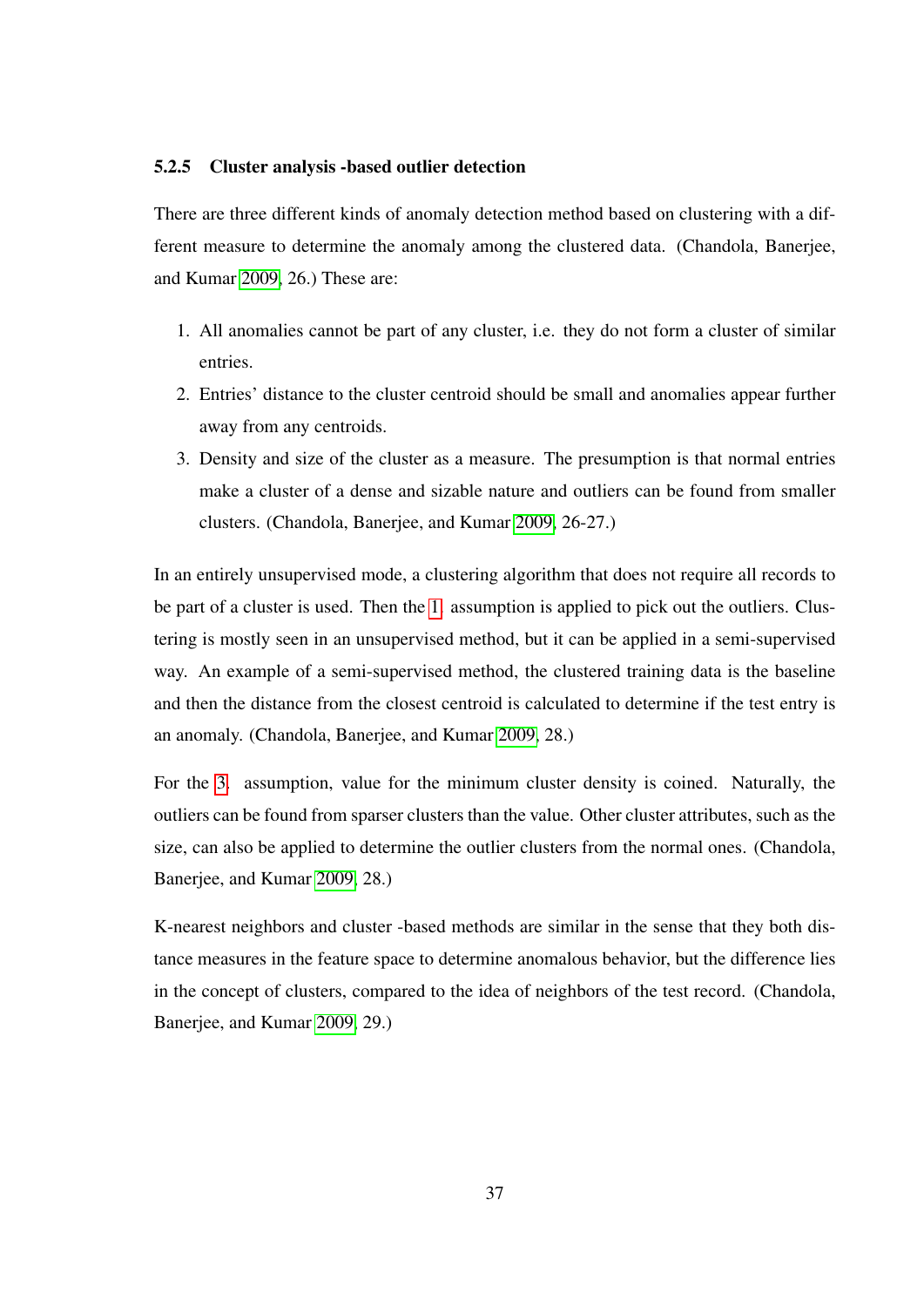#### 5.2.6 Statistical, information theory and spectral methods

Statistical anomaly detection can be applied when a proposition holds when all the training entries follow a stochastic model. The detection is then based on the idea that peculiarities do not qualify the test. Such a model would be for example where the training data follow a Gaussian distribution, and the test measure is the inverse probability score for the case. If the probability is lower than a predefined threshold of the difference from the mean, it is flagged as an anomaly. For instance, the distance measure could be set as 3-times the standard deviations from the average of the distances. (Chandola, Banerjee, and Kumar [2009,](#page-113-0) 29-30.)

All models that presume Gaussian distribution can be considered as a group. Members of this group are regression-model systems as an example. Together these are called parametric methods. Non-parametric methods do not assume anything about the shape of the data distribution. In non-parametric methods, the model is built directly from data itself without expectations. Non-parametric methods include histogram and kernel function methods. The histogram method with univariate records, e.g., estimates a histogram of the feature values. Testing happens by evaluating if the test entry resides in some of the defined ranges within the histogram. (Chandola, Banerjee, and Kumar [2009,](#page-113-0) 32-34.)

Information theory approaches presume that in the presence of anomalies, the data has roughness, asymmetry or inconsistencies that can be picked up by complexity or entropy measures. *Kolmogorov complexity* is an example of a rule of abnormality. (Chandola, Banerjee, and Kumar [2009,](#page-113-0) 36.)

Spectral methods take advantage of data that can be represented in a lower dimension that the features already are. In this dimension, the expectation is that the anomalies appear different, more than in the original state. (Chandola, Banerjee, and Kumar [2009,](#page-113-0) 37.) For such transformation can be *Principal Component Analysis* (PCA), where the most representative set of features are selected, and a linear combination is calculated for these values. These are called *principal components*. (Abdi and Williams [2010,](#page-111-5) 3.)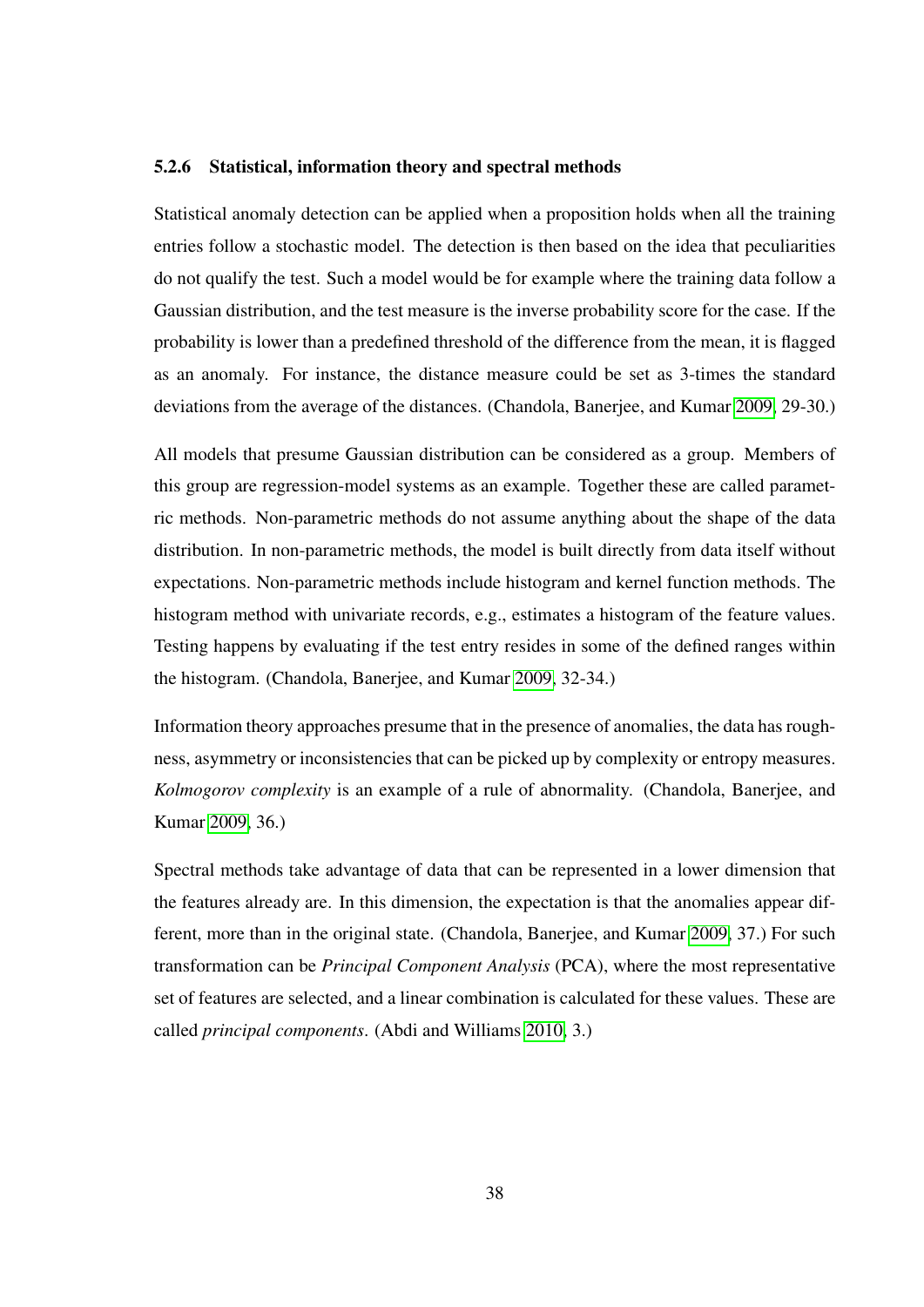#### 5.2.7 Contextual and collective anomaly detection

In various situations, the individual instance is not anomalous in a broad sense, but certain contextual or behavioral properties make it one or a part of an anomaly collective. These properties can be spatial, in a graph form, sequential and a profile defined anomalies (e.g. suspicious profile types within credit card use). For instance, the SYN flood example from Section [5.2.2](#page-43-0) on page [34](#page-43-0) can also be called a collective anomaly because the individual packets are not anomalous. (Chandola, Banerjee, and Kumar [2009,](#page-113-0) 38-39.) These types of anomalies need a different way to detect them since simple classification of entries would not yield any results.

There are two ways to go about this task: using a point anomaly detection in a smaller set of records where the anomaly should be visible and assuming a particular structure for the data. In the former, the data is broken down into sequences or a group where the expected anomaly is visible. An example of looking for anomalies in mobile phone use is to select the user as a context variable and within that context, search for anomalies in the behavior. (Chandola, Banerjee, and Kumar [2009,](#page-113-0) 39.) Thus, this example is a contextual anomaly detection using a reduction to a point anomaly case.

When data is not easy to split into smaller chunks, e.g. a time series data. In that case, a better way to approach the issue is to create a model from the training data that can distinguish the anomalies in the desired frame of reference. Finite State Automata (FSA) and Markov Models can be used to model the behavior of a sequence and predict the next observation. In a case of a mismatch between the observation and the model, the event is flagged anomalous. (Chandola, Banerjee, and Kumar [2009,](#page-113-0) 40.) Obviously, this applies only to data where the model is well known.

In graph data, Sun et al. [\(2005\)](#page-120-1) propose a relevance score and normality score for detecting nodes from bipartite graphs. A bipartite graph is a set of vertices in two different sets, where the connections between vertices are only between the sets, not within. A vertex is anomalous in case it has edges with two other vertices that it does not share a group with.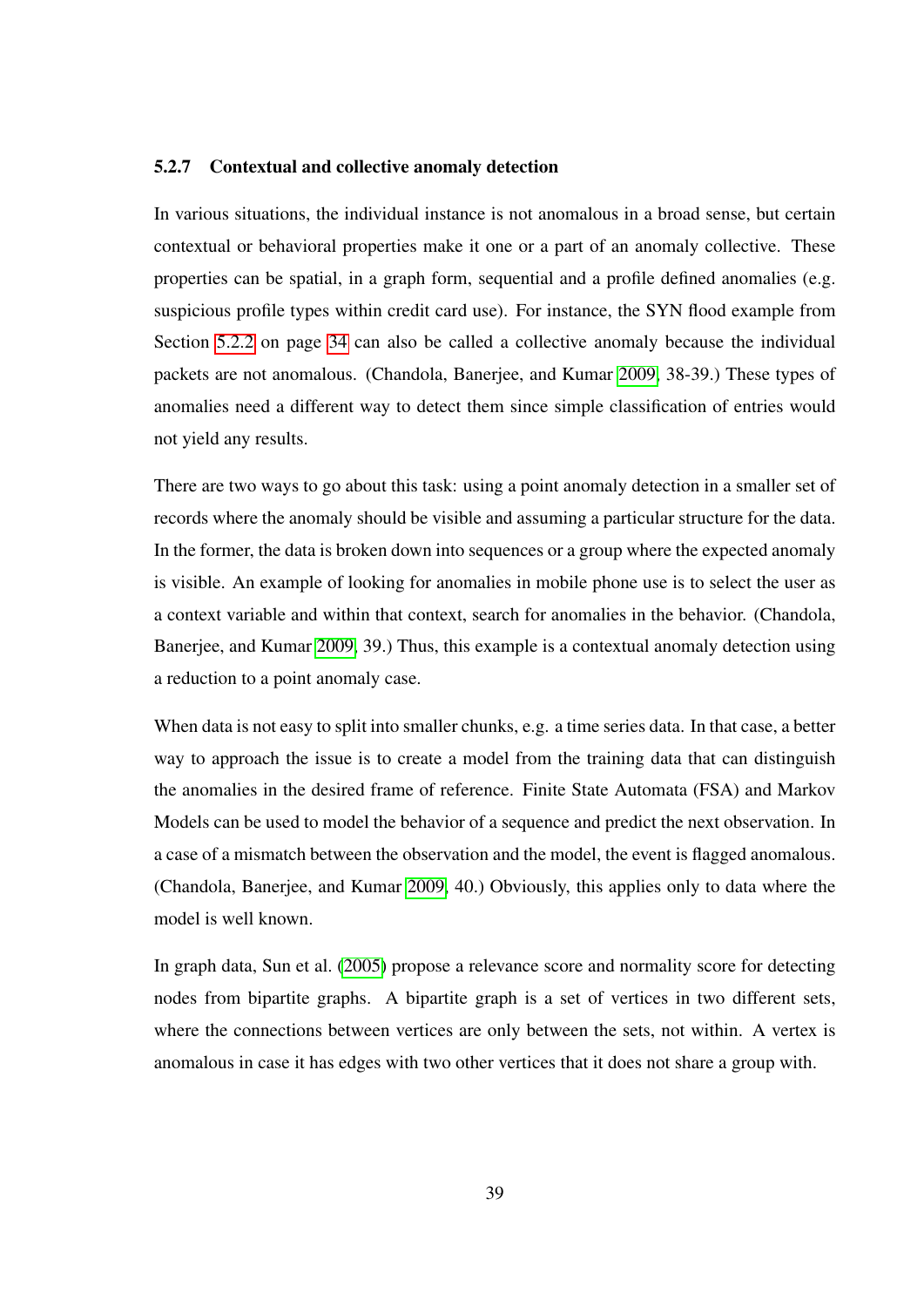# 5.3 Evaluating the results with ROC-graphs

A receiver operating characteristics (ROC) curves are used to visualize and analyze classifiers, such as the classification algorithms presented in this thesis (Fawcett [2006,](#page-114-4) 862). In a ROC-graph, a rate of true positives and rate of false positives are plotted in a two-dimensional ROC-space, where for example greater the area under the curve (AUC) means better accuracy in a classification of objects to classes (Bradley [1997,](#page-112-0) 1146). Psychophysical studies and signal detection evaluation of radars were the first purposes to use ROC-curves to analyze and understand data (Hankey [1989,](#page-115-4) 308). Earliest uses of these graphs in machine learning go to 1989 when they were used by Spackman [\(1989\)](#page-120-2) in his paper as an evaluation method with algorithms.

A classification model, i.e. classifier, maps the inputs to anticipated classes based on predictions. The detection of DDoS attacks works as an example. There are two (2) categories of connections, and the problem is to classify them to malicious and legitimate classes. There are four outcomes in this process, where an instance is given class. The aim is to detect the malicious connections. When the classifier makes a positive match, in a case of a malicious connection, it is regarded as true positive (TP), but when it is classified as negative, it can be said that it is a false negative (FN). When the classifier correctly labels a negative (i.e. legitimate traffic) as negative, it is perceived as true negative (TN), but when it is categorized as positive, it is viewed as false positive (FP). (Fawcett [2006,](#page-114-4) 862.) These values can be then arranged into *a confusion matrix* (Bradley [1997,](#page-112-0) 1145). See Table [2.](#page-51-0)

<span id="page-51-0"></span>

| True class |       | Predicted class |       |
|------------|-------|-----------------|-------|
|            | $-ve$ | $+ve$           |       |
| $-ve$      | $T_n$ | $F_p$           | $C_n$ |
| $+ve$      | $F_n$ | $T_p$           | $C_p$ |
|            | $R_p$ | $R_n$           |       |

Table 2. A confusion matrix (Bradley [1997,](#page-112-0) 1146)

In ROC-curves, the TP-rate (sensitivity) is plotted on the y-axis and FP-rate (1-specificity) onto the x-axis. The 2-dimensional space is called a ROC-space and it illustrates connection between sensitivity and specificity for different modifiers for the classifier (van Erkel and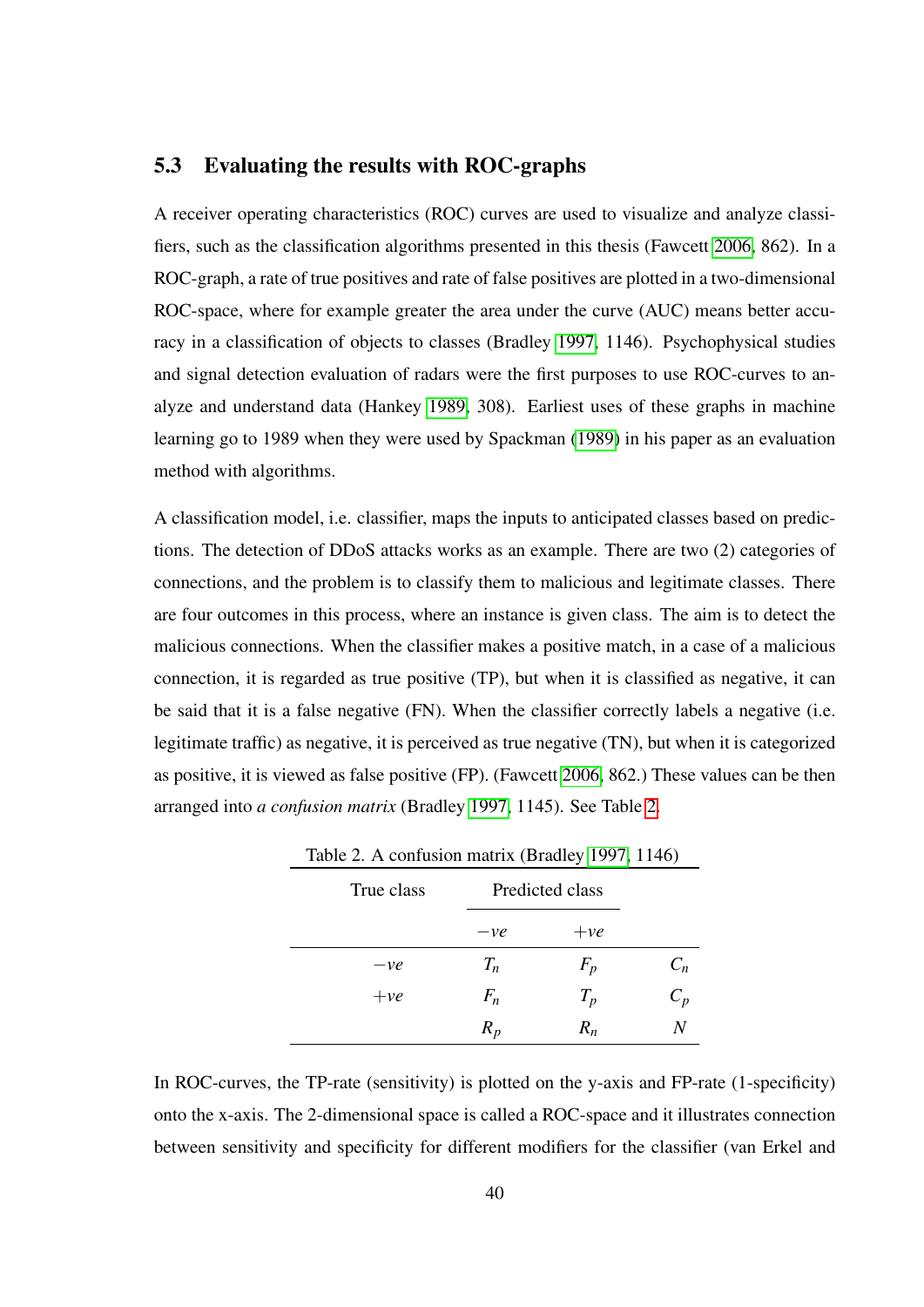

Figure 6. A ROC-curve and an AUC-value calculated

Pattynama [1998,](#page-120-3) 91). For example, point  $(0,1)$  represents a perfect classifier. The point (0,0) on the other hand does not classify anything as positive, thus it does not produce false positives either. In contrast, the other extreme, i.e. the point (1,1) symbolizes a classification, where the classifier would only announce positives. (Fawcett [2006,](#page-114-4) 861.)

The line crossing the ROC-space from lower left to the upper right corner marks a random classification of instances. When a classifier lies mostly on the left side of the ROC-space, it classifies positives with high confidence. For the classifiers in the upper right corner, false positive rates are high, but (almost) all of the positive instances are classified correctly as positive. The lower right-hand space below the dividing line suggests a classifier that is worse than random guessing, and thus the area usually remains free. (Fawcett [2006,](#page-114-4) 861.)

Since a ROC-curve portrays the behavior of a classifier in a plane, an area under the curve (AUC) may be calculated to compare different classifiers by a simple number (Fawcett [2006,](#page-114-4) 868). Bradley [\(1997\)](#page-112-0) proposes that the AUC is obtained by trapezoidal integration (See Equation [5.1\)](#page-53-0) as the most straightforward way. The AUC-value usually lies between 1 and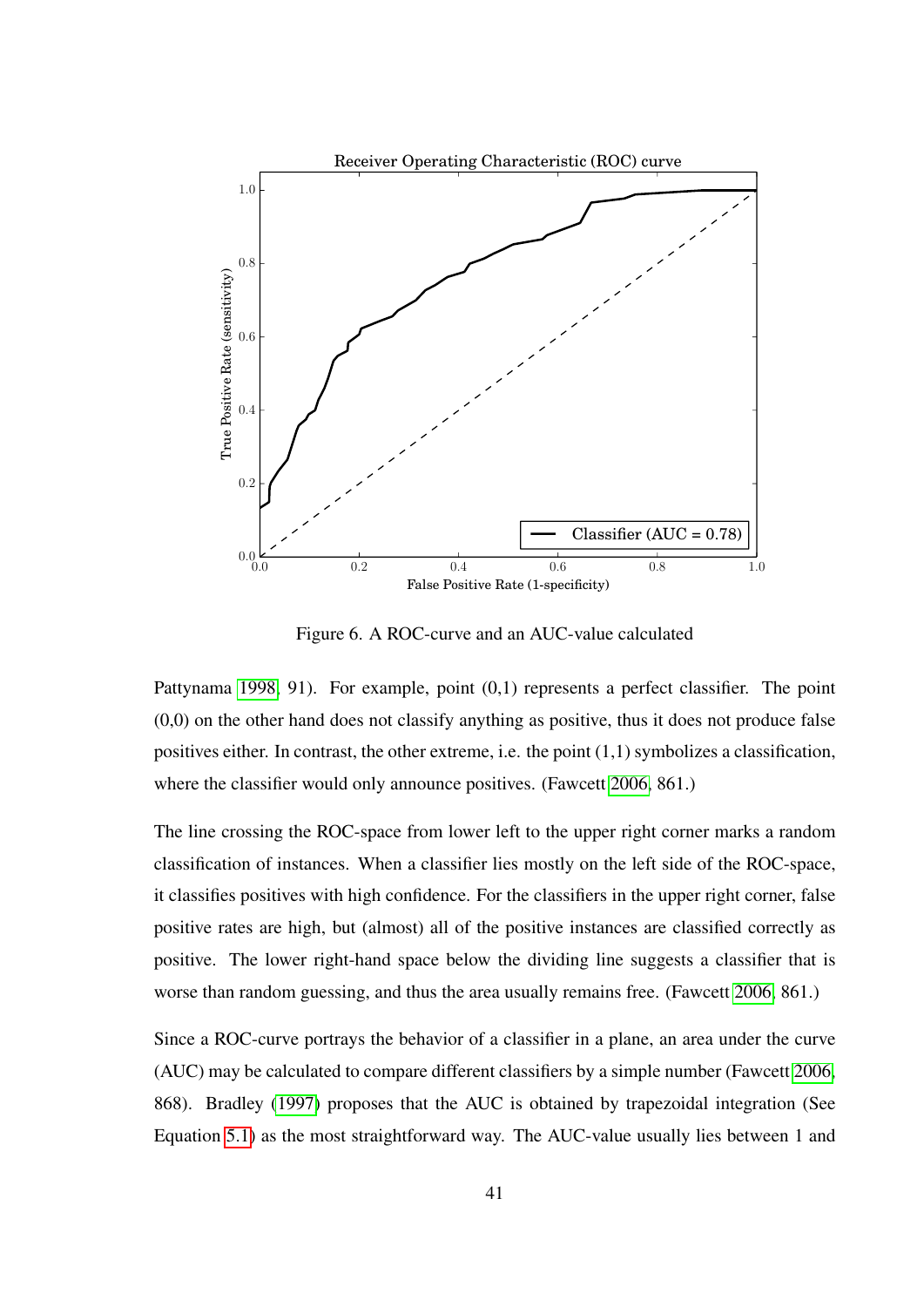0,5, since the AUC of random classification is 0,5 (Fawcett [2006,](#page-114-4) 868).

<span id="page-53-0"></span>
$$
AUC = \sum \left\{ (1 - \beta_i \cdot \Delta \alpha) + \frac{1}{2} [\Delta (1 - \beta) \cdot \Delta \alpha)] \right\},\tag{5.1}
$$

where

$$
\Delta(1 - \beta) = (1 - \beta_i) - (1 - \beta_{i-1}),
$$
\n(5.2)

$$
\Delta \alpha = \alpha_i - \alpha_{i-1} \tag{5.3}
$$

One of the strengths of the AUC in classifier comparison is that it is free of the influence of limits of sensitivity and specificity. On the other hand, most of the ROC-graph values are irrelevant FPR and TPR tuples, e.g. high specificity, but low sensitivity. (van Erkel and Pattynama [1998,](#page-120-3) 92.) Bradley [\(1997\)](#page-112-0) suggests that there are benefits for using an AUC. There include bigger sensitivity with Analysis of Variance (ANOVA), the decision threshold remains independent, an evidence of the distinction of negative, positive classes and earlier probabilities of classes do not effect it and represents the effort of the classifier rendering random, and weak classifier with low AUC-values.

In order to decide the best modifier for a classifier is much more than trying to pinpoint the closest to the perfect classifier point. There are clinical and financial matters to be taken into account. In the case of a diagnostic test for pneumonia, for example, tremendous benefits are attained by antibiotic medication with little or no side effects. In this case, false positive classifications are more tolerable, and false negatives should be avoided. That's why the limiting value or modifier is assigned a small number. However, in the case of expensive and dangerous treatments, the false positive rate should be kept as low as possible. Therefore, the choice operational value for the modifier should be made with the effects in mind. (van Erkel and Pattynama [1998,](#page-120-3) 93.)

# 5.4 Summary

This chapter introduced anomaly detection, machine learning, data mining and ROC-curves as a comparison tool. As can be seen from a quick look into the anomaly detection research, the are many ways to approach the problem. This chapter mentioned only a few of the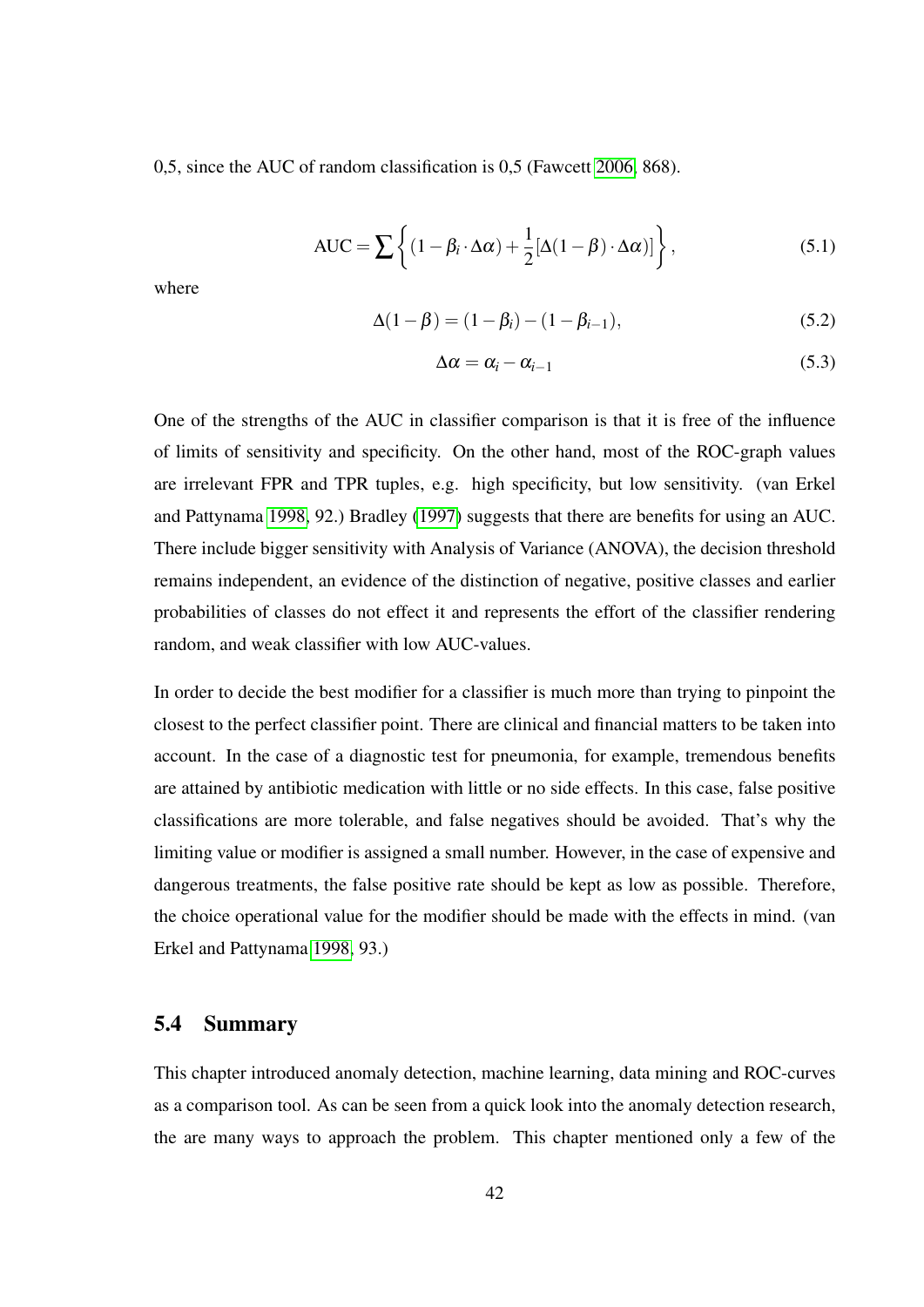methods. The next chapters tie this knowledge to distributed denial-of-service attacks and the detection methods, most of which are based on machine learning and data mining. The knowledge about ROC-curves comes in handy in Section [7.3](#page-98-0) which reviews the accuracy of various methods.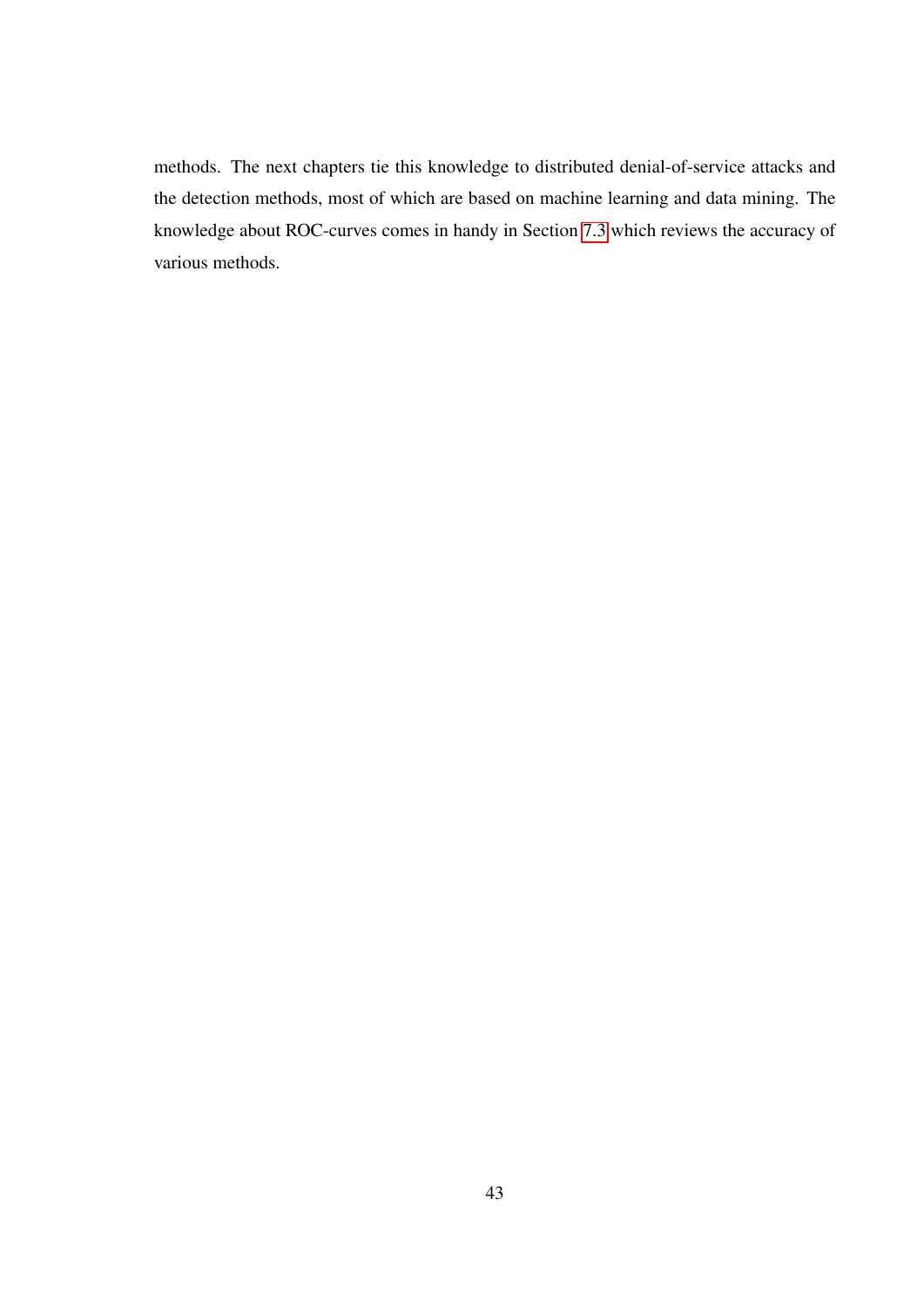# 6 Detection of distributed denial-of-service attacks

This chapter starts by explaining intrusion detection systems and DDoS anomaly detection methods. Then the chapter builds a taxonomy of the detection methods from the DDoS literature. This taxonomy is helps understanding of what types of methods exist and eventually it is used to classify the detection methods in the systematic mapping study. This chapter presents the protocol and the phases that the author did during the mapping study. At the end of the chapter, the results and eventually also the answer to the first research question are presented.

## 6.1 Intrusion detection systems

Defending against a DDoS attack can happen either proactively or reactively (Mirkovic and Reiher [2004,](#page-117-2) 49). In this thesis, I speak about reactive means, i.e. detection and mitigation.

A DDoS attack detection can happen at different points on the network stack depending on what kind of DDoS attacks the detection method tries to identify, what is the purpose of detection and what kind of mitigation strategies the administrators want to implement. A simple measure to combat the simplest attacks is to implement preconfigured settings to a host or network firewall (e.g. an IP list, or ports that are not used), which blocks all requests from a host that matches the criteria (Raghavan and Dawson [2011,](#page-118-0) 283). However, this does not work with more sophisticated attacks that attackers are using nowadays, and the firewall itself might be vulnerable as it tries to combat an influx of packets and hosts that it needs to block. A separate detection system takes the responsibility to detect attacks to address the issue.

An intrusion detection system (IDS) can be deployed in the routers, switches hubs or separate analysis units on the network segments. They are usually called network intrusion detection systems (NIDS), but an IDS can also be deployed on the host. Thus they are named as a host intrusion detection system (HIDS). (Whitman and Mattord [2011,](#page-121-0) 298-302) An IDS on its own simply detects an attack and notifies the administrator. To handle attacks and remove any delay in response, intrusion prevention systems (IPS) have been developed which already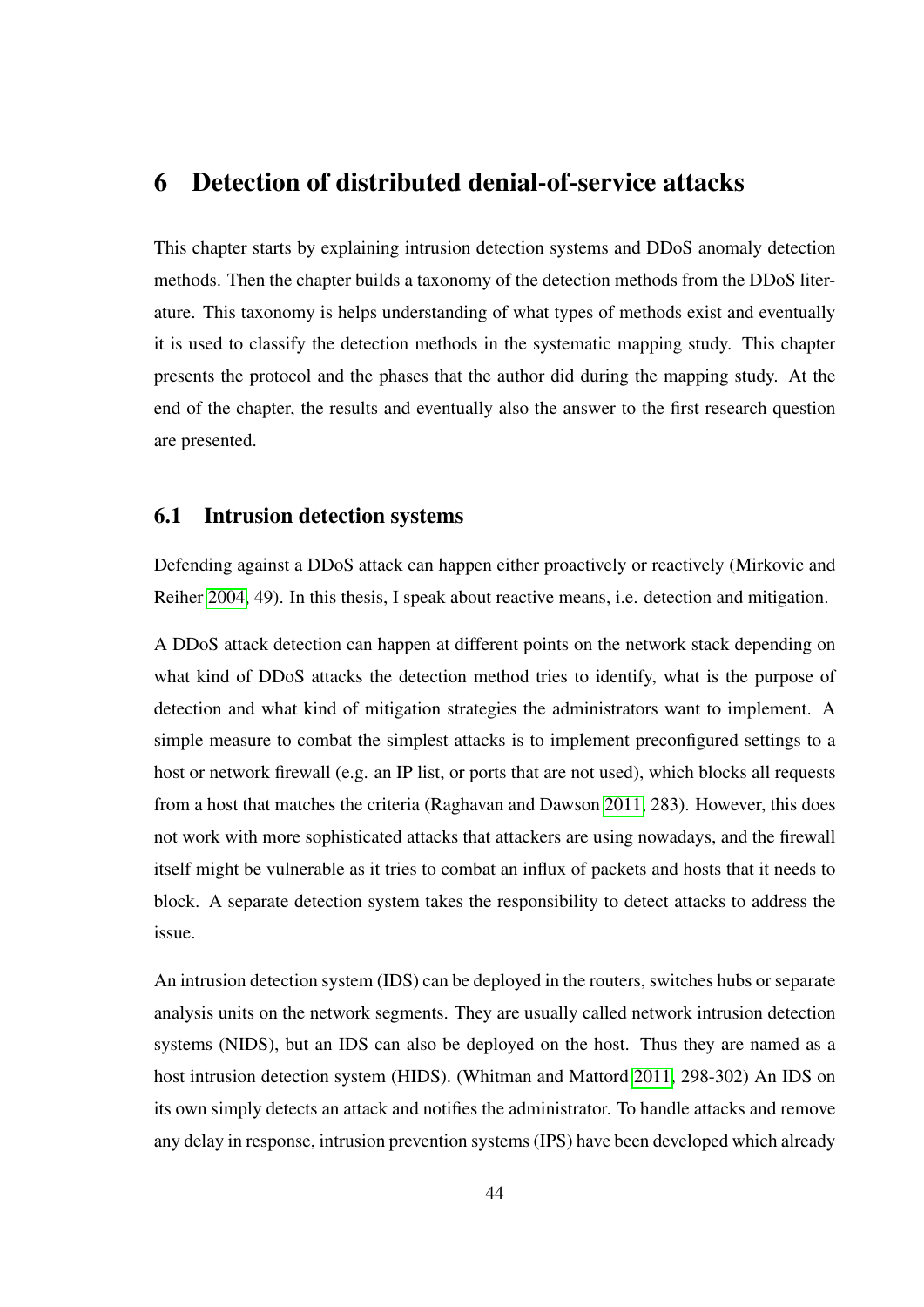encompass a set of steps the system can take in case it detects an attack. These technologies are usually deployed together; they are called intrusion detection and prevention systems (IDPS) (Whitman and Mattord [2011,](#page-121-0) 293).

A Host IDPS is deployed on a host that the system observes and informs the administrators of any changes to the filesystem or a specific folder that might be of interest for the attackers. The strength of an HIDPS is that it can check the traffic going in and out in addition to all the changes happening to the system. It can also analyze encrypted packets, as it resides on the target host of the packet. They can perform the tasks of the network IDPS for the host traffic. (Whitman and Mattord [2011,](#page-121-0) 302-304.) An example of an open source HIDPS is  $OSSEC<sup>1</sup>$  $OSSEC<sup>1</sup>$  $OSSEC<sup>1</sup>$ .

Network Intrusion Detection and Prevention Systems (NIDPS) oversee the traffic in the network, by analyzing it and notifying the administrator who can take appropriate actions to mitigate the attack. An NIDPSs falls into one of three categories: signature matching, anomaly detection and a hybrid model of both mechanisms. (Rastegari, Hingston, and Lam [2015,](#page-119-1) 1.) An example of an NIDPS is Snort, an open source tool<sup>[2](#page-56-1)</sup>.

A signature-based system works such as an anti-virus program, where a set of features (e.g. a known sequence of packets or a certain time interval of packets that is characteristic for a known attack) have already been programmed to a so-called signature database. This information is then compared to the packets that the systems come in contact with to see if they match any of the signatures. Other packet validity verification methods can also be used. For example, abnormal packets that do not fit the description of the TCP/IP protocol definition or application layer protocols such as the HTTP or the XML. Many denial-of-service attacks work by sending malformed requests to consume the processors and memory of the servers. (Whitman and Mattord [2011,](#page-121-0) 298-299.) It works relatively well and without causing normal traffic to labeled as intrusive very often, but it cannot detect completely unseen or zero-day attacks. (Amoli and Hämäläinen [2013,](#page-111-6) 1.) That is where anomaly detection works the best.

Anomaly detection is also divided into a statistical analysis and a stateful protocol analysis. The statistical analysis can also be called behavior analysis. The methods are based on a

<span id="page-56-1"></span><span id="page-56-0"></span><sup>1.</sup> ossec.github.io

<sup>2.</sup> www.snort.org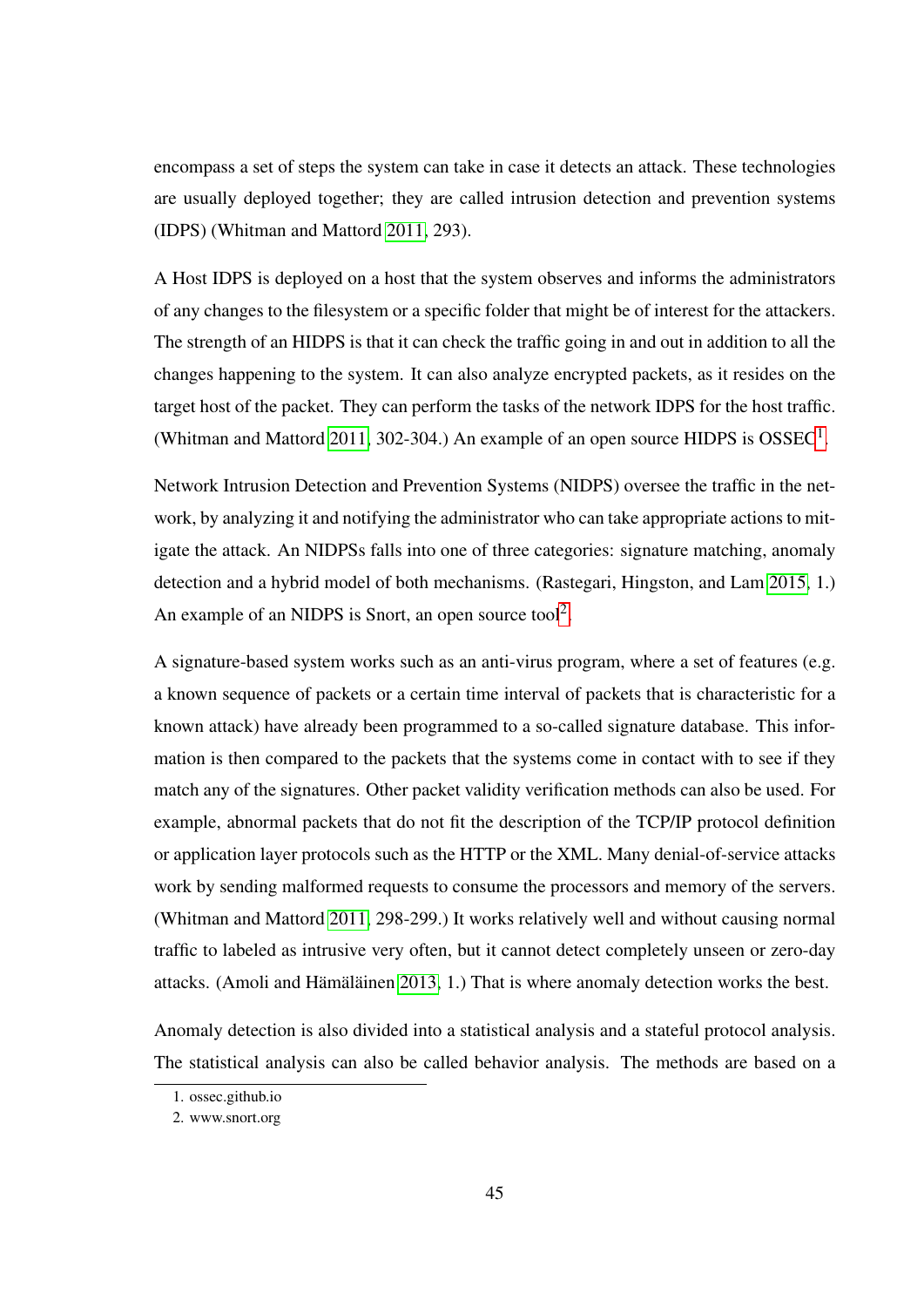baseline traffic patterns which are gathered from the network when it is not under attack and the traffic is presumed to be "normal." A baseline is a set of features captured, e.g. types of packets, a number of flows or time of arrival. A section of the traffic in the live system is then captured and matched against the normal state of traffic using statistical analysis or machine learning techniques. When the packets do not fall into an acceptable range from the "normal," they are flagged as anomalous. At his point, the administrator gets a message, and further steps can be taken. (Whitman and Mattord [2011,](#page-121-0) 305.)

Anomaly detection does not need to know the attack before it happens, and it is not tied to a specific type of traffic, as long as the set of features under inspection contain the anomalies from which the attack can be detected. A statistical analysis may use resources extensively in the host, and it might not be able to tell the difference between normal and malicious traffic if the attacker disguises the attack traffic to look normal on purpose. Also, when the target system experiences a wide range of traffic from inactivity to high load and diverse to uniform traffic, anomaly-based systems cause many false positives. Thus, signature-based systems are frequently favored over anomaly-based. (Whitman and Mattord [2011,](#page-121-0) 305.)

A stateful protocol analysis (or what Mirkovic and Reiher [\(2004,](#page-117-2) 49) call Standard Anomaly Detection Strategy) is based on detecting deviations from a known set of features that are present in the normal use of a protocol. These features are defined by the vendor of the protocol. (Whitman and Mattord [2011,](#page-121-0) 306.) A method that relies on the protocol standard as a measure of normality is called standard mechanism. This method only produces true positives, as all normal use of the protocol does not cause an alarm. On the other hand, the method does not detect attacks that use the protocols normally, e.g. application layer DoS. (Mirkovic and Reiher [2004,](#page-117-2) 49.) As an example, the systems has knowledge of the number of HTTP packets a browser could send in a second when a user uses the website in a normal way. In a case of an abnormal influx if packets, a human user can be ruled out and the traffic can be marked as anomalous.

Several detection methods have been developed to notice DDoS attacks. Figure [7](#page-58-0) shows categories of the detection methods. Few intrusion detection systems are deployed in an application layer firewall, right before a web application to mitigate any incoming attack. The firewall can inspect encrypted packet for malicious content and protect the application.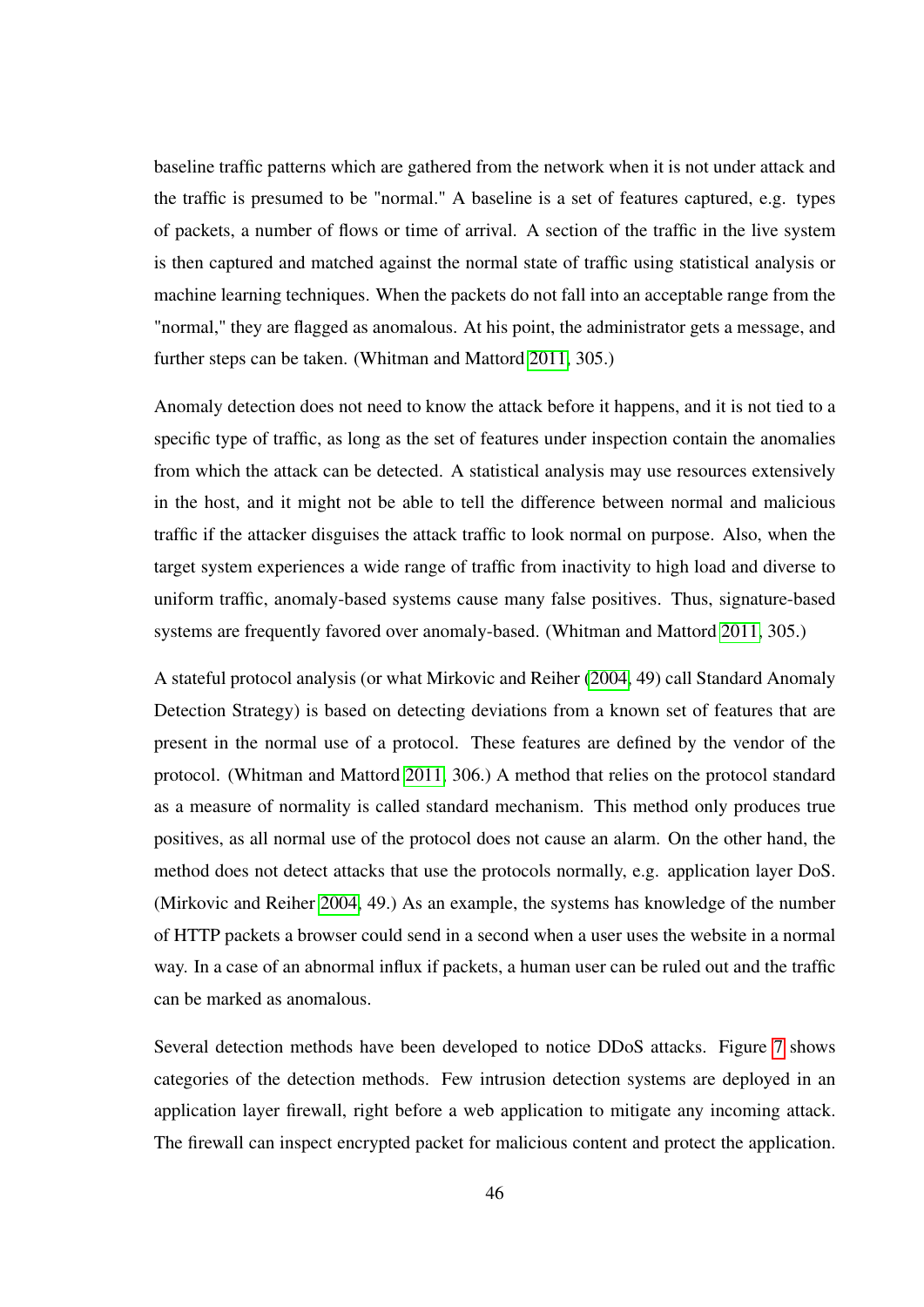<span id="page-58-0"></span>

Figure 7. Classification of intrusion detection and prevention systems and their detection methods (Mirkovic and Reiher [2004,](#page-117-2) 49.) (Whitman and Mattord [2011,](#page-121-0) 293-305.)

These firewalls have to deployed so they do not become a bottleneck in case of high volumes of traffic to the application (Raghavan and Dawson [2011,](#page-118-0) 251).

# 6.2 Anomaly-based detection methods

There are always three phases to detection of DDoS attacks: capturing a flow (i.e. segment of the traffic) for analysis, analyzing the traffic and determining if the flow is malicious. Regardless of the system, anomaly or signature-based, this has to be done in a split second, meaning at the speed at which the packets come. That can be up to 10Gbps or more. (Raghavan and Dawson [2011,](#page-118-0) 133-134.) Anomaly-based systems tend to computationally expensive to run, and the complexity of the problem increases when more features from the traffic are taken under investigation.

A flow is characterized as a group of packets, which have attributes that link them together, that are routed through a detection station in a given time-period (Claise [2008,](#page-113-1) 1.). An example could be streaming server that is identified by a batch of UDP packets with the same source IP, the port, and a similar length.

Various detection methods usually define the features that they take into account when ob-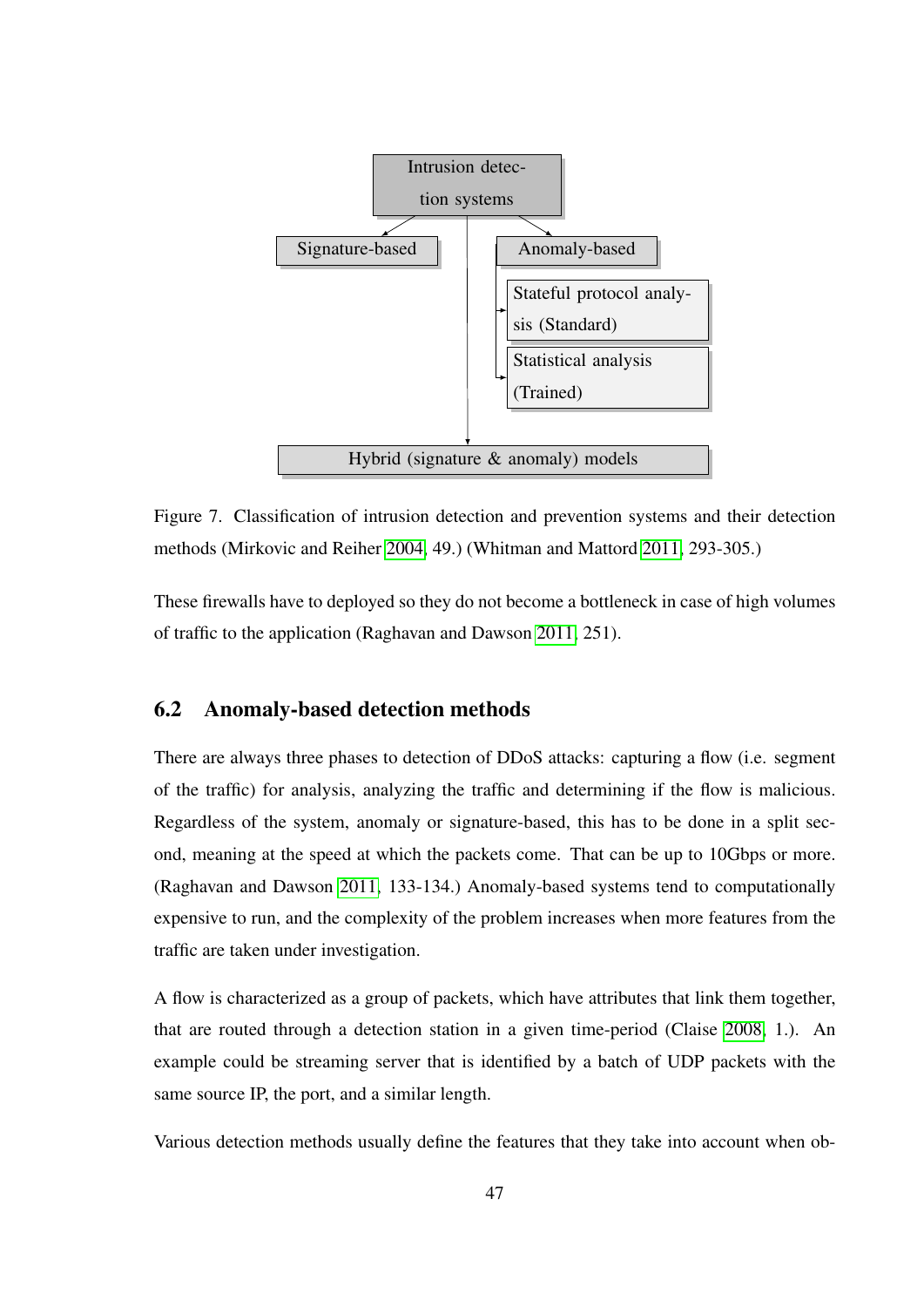serving the traffic. These features can be the time interval, or connection flows, the volume of packets per second, IP addresses or packet types. A usual value under inspection is the amount of ingress traffic (i.e. inbound), but also the amount of egress traffic (i.e. outbound). (Raghavan and Dawson [2011,](#page-118-0) 133.) Anything that the observer (in this case the NIDPS) can see can be taken into the system as a set of features. The more features there are, the more complex and thus more demanding the decision process becomes.

Trained anomaly-based method is divided into two parts: training and testing. During training, the baseline is created to be able to detect the deviations. During testing, the baseline is compared to new data and the flows from new data are classified either to be malicious or normal. (Patcha and Park [2007,](#page-118-2) 3452.)

Anomaly-based methods try to get as close to perfect detection as possible. This is usually given as less than 1% false positives. Anything more and the system becomes an issue itself. (Hu, Liao, and Vemuri [2003,](#page-115-3) 4.) Even 1% false positive rate may cause unwanted alarms in high speeds requiring constant attention from the administrators.

The gradual improvement in doing a task, e.g. classifying faces into categories of emotions, for a computer application, is called machine learning. Machine learning techniques work in a similar manner as the statistical methods, creating a baseline and comparing it with the newest data. However, the focus is on building a model that is better than simply looking at the raw data, a model that learned from the earlier outcomes of the application. A machine learning approach gets better and may alter the underlying method of detection in the face of new data. (Patcha and Park [2007,](#page-118-2) 3455.)

Statistical analysis watches the behavior of the system and builds a baseline (or a profile) from network logs, intensity of the CPU and other parameters of interest. The profile of the system is re-evaluated or updated after some time interval. All the time, as new data comes in, the system runs a function using a given set of parameters from the flow to get a grade on how anomalous it is. A general threshold is set for the grade. If the grade exceeds the threshold, an alert is given. (Patcha and Park [2007,](#page-118-2) 3453.) The difference to a standard-based system is that the baseline comes from the system itself, not a general protocol standard.

Sequence analysis of system calls has the assumption that all the programs have a certain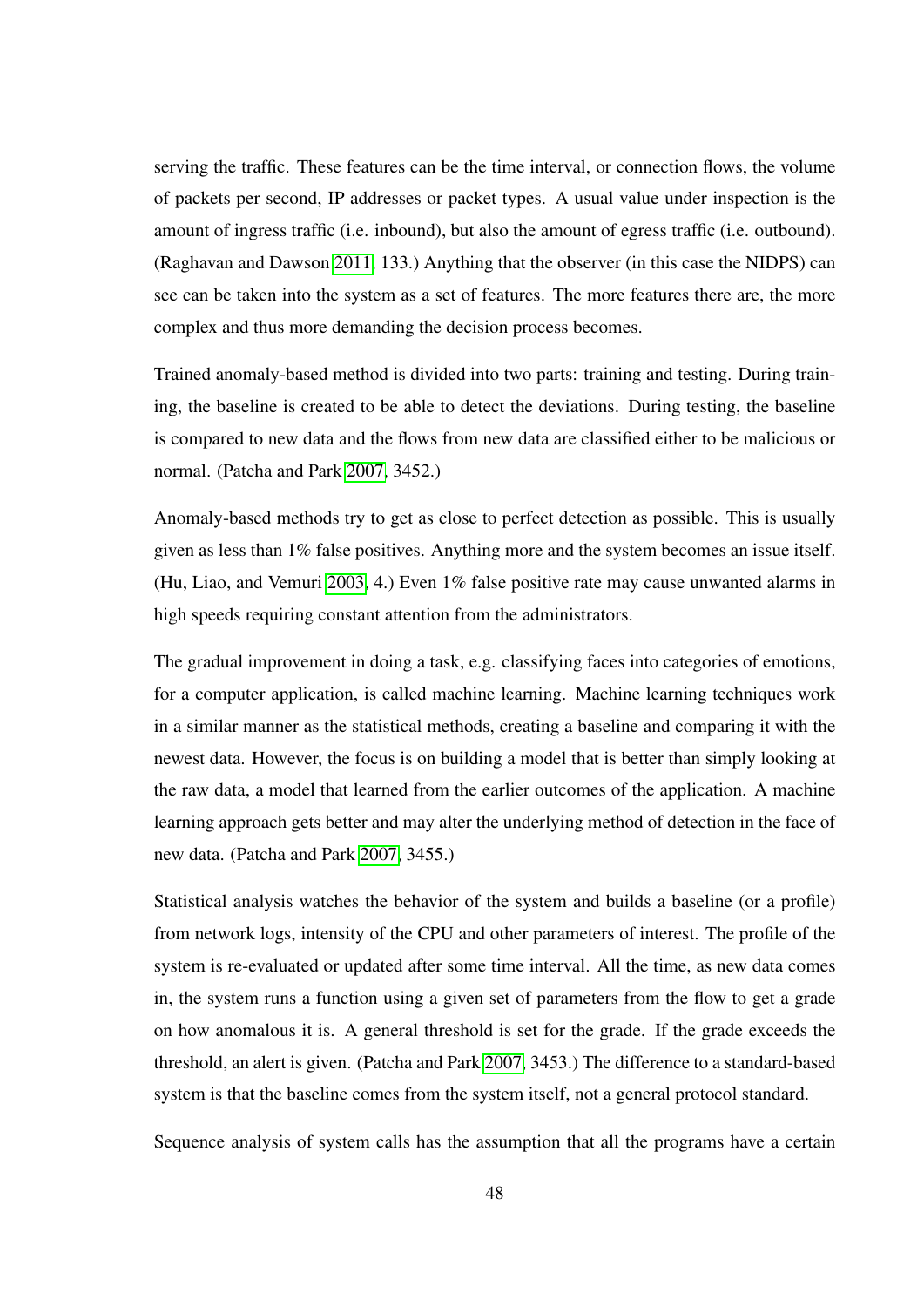

<span id="page-60-0"></span>Figure 8. Classification of anomaly-based detection methods as extended by Patcha and Park [\(2007\)](#page-118-2) and adopted hybrid methods from Tama and Rhee [\(2015,](#page-120-4) 3742.)

fingerprint in the way they make system calls and any divergence could mean a malicious use of the program. For instance, it is under attack or it is being utilized for a task that it normally does not do. The sequences have a certain length to be inspected at any given time. From the normal sequences it is possible to build a profile all programs, and once the pattern of calls would differ from the profile, an alarm was raised. (Patcha and Park [2007,](#page-118-2) 3455.)

# 6.3 The systematic mapping study

This section explains the protocol and walks through the phases of the mapping study that the author did to gather the publications.

#### 6.3.1 Related work

Systematic mapping studies and systematic literature reviews are not very common in the DDoS attack literature. There has been much research on the DDoS detection methods, but not many systematic reviews appear in the literature to draw conclusions and to map the research area. This can be confirmed by searching for "systematic literature review" or "sys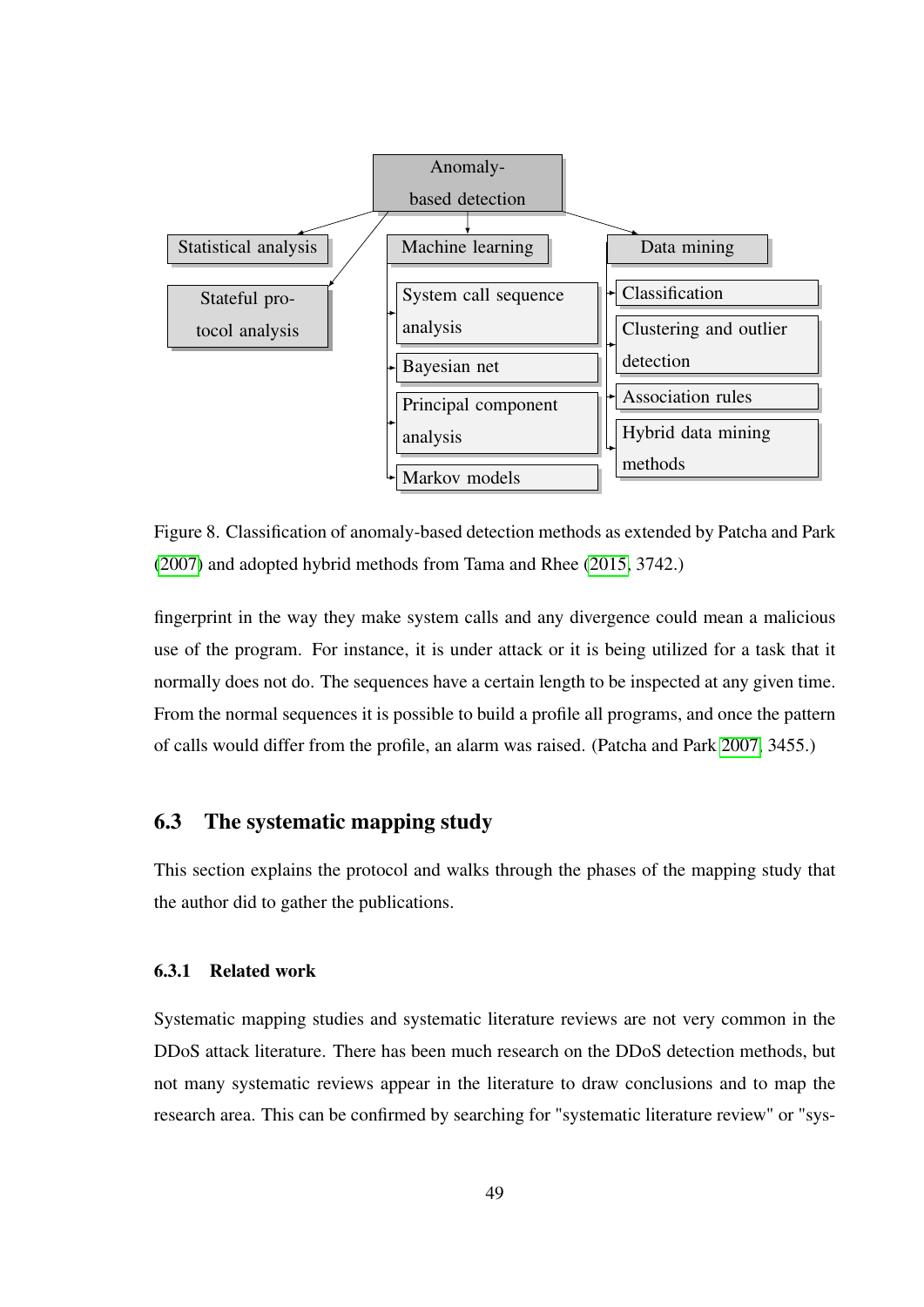tematic mapping study" with variations of the term "denial-of-service attack". I was not able to find the mapping studies related to denial-of-service detection methods, and especially a DDoS attack in encrypted network traffic. Therefore, the related work section contains mapping studies that mention DDoS attacks and systematic literature reviews about DDoS attacks and methods.

da Silva et al. [\(2013\)](#page-113-2) found 661 papers observing 7 different kinds of threats to cloud computing by performing a systematic mapping study based on the Petersen et al. [\(2008\)](#page-118-3) guidelines. DDoS attacks were listed as one of the issues in the abuse threat group of the study. As their sources, they used IEEE Xplore, ACM, SpringerLink, ScienceDirect, Scopus, and Engineering Village. The study follows the guidelines well, and the article has been published in a peer-reviewed journal<sup>[3](#page-61-0)</sup>.

Zapata, Alemán, and Toval [\(2015\)](#page-121-1) carried out a systematic mapping study according to the Petersen et al. [\(2008\)](#page-118-3) guidelines. They found 344 papers and concluded with percentages of the most prominent security issues, the most prominent being data protection. They found only a few papers related to DDoS attacks. The literature search was performed on IEEE Xplore, ACM, ScienceDirect and Wiley InterScience databases. This is a quality study, although being published in a non-refereed journal<sup>[4](#page-61-1)</sup>.

Tama and Rhee [\(2015\)](#page-120-4) conducted a literature review on data mining techniques related to detecting DDoS attacks, where they listed 35 methods presented in scientific articles. These publications were gathered and selected from two different online databases. Papers were selected between the years 2007 and 2015. They found different methods which were divided into four classes based on the machine learning application. These categories were: association, classification, clustering and hybrid methods. (Tama and Rhee [2015,](#page-120-4) 3740.) The categories align with the taxonomy presented by in Figure [8.](#page-60-0) The method is a systematic literature review, but the authors do not cite any particular method guidelines. The journal, where the article was published, is not peer-reviewed<sup>[5](#page-61-2)</sup>.

Gutiérrez and Branch [\(2014\)](#page-114-5) performed a mapping study and a systematic literature re-

<span id="page-61-1"></span><span id="page-61-0"></span><sup>3.</sup> Ulrichsweb ISSN 1947-5500

<span id="page-61-2"></span><sup>4.</sup> Ulrichsweb ISSN 1820-0214

<sup>5.</sup> Ulrichsweb ISSN 1343-4500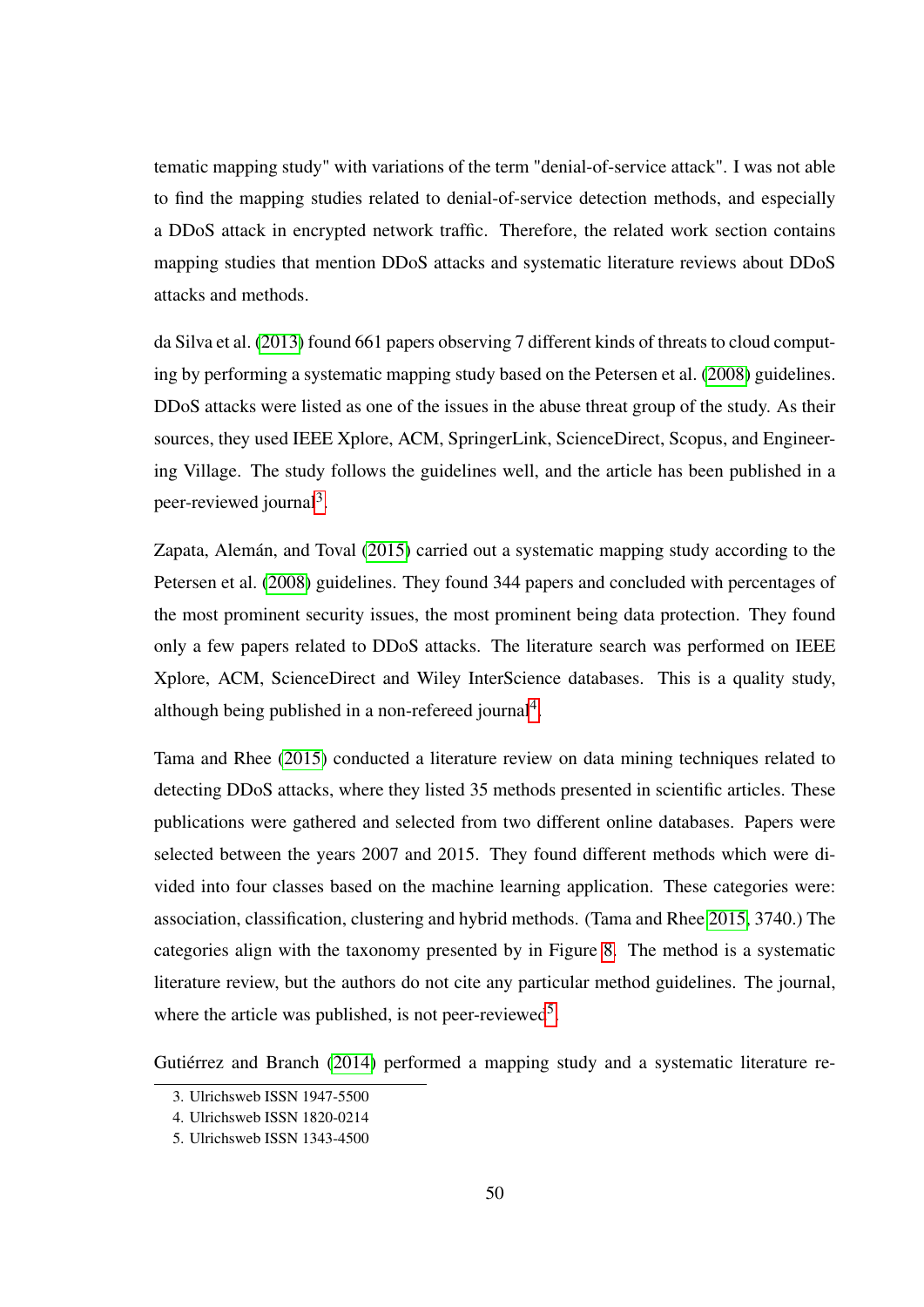view on machine learning techniques in detecting DDoS attacks. The method was based on Kitchenham and Charters [\(2007\)](#page-116-2) guidelines. They searched papers from 2008 to 2012 from Scopus online literature database. They included 54 papers after conducting a mapping study of 141 articles. They found that popular methods described in the literature were the CUSUM (Cumulative Sum), the SVM (Support Vector Machines), the PCA (Principal Components Analysis) and Neural Classifiers. They note that application layer protocols should be researched more. (Gutiérrez and Branch [2014,](#page-114-5) 2.) However, there are limitations in this study. The protocol or audit trail for the systematic mapping study and systematic literature review are minimal. The journal (Revista NOOS Vol. 4) is not peer-reviewed<sup>[6](#page-62-0)</sup>.

Latif, Abbas, and Assar [\(2014\)](#page-117-5) did a systematic literature review of DDoS attacks related to Wireless Body Area Networks and their defense mechanisms. The review was based on Kitchenham et al. [\(2009\)](#page-116-3) guidelines. They did a comprehensive online literature search on ACM Digital Library, IEEE Xplore, Springer Link, Science Direct, and Elsevier Journals, limiting the search to years 2009-2014 January. The also searched gray literature. They included 31 papers. They found that a TCP SYN flood is the most common attack in the literature targeting a WBAN (wireless body area network). Jamming, collisions or routing were also addressed. (Latif, Abbas, and Assar [2014,](#page-117-5) 9.) The paper is only minor limitations, and it was published in refereed journal<sup>[7](#page-62-1)</sup>.

Mouli and Jevitha [\(2016\)](#page-118-4) made an analysis of web service security using a systematic literature review research method. They conducted a search on a "data repository" but they do not disclose the name to the reader. They found 36 papers and concluded that the literature talks about DDoS attacks, with the XML injection coming close. Mouli and Jevitha [\(2016,](#page-118-4) [8](#page-62-2)76.) For a conference paper published in a peer-reviewed conference proceeding journal<sup>8</sup>, the level of detail in the audit trail is very limited. Main issue is that the authors do not tell how they obtained the literature.

<span id="page-62-1"></span><span id="page-62-0"></span><sup>6.</sup> Ulrichsweb ISSN 0123-5591

<span id="page-62-2"></span><sup>7.</sup> Ulrichsweb ISSN 0148-5598

<sup>8.</sup> Ulrichsweb ISSN 1877-0509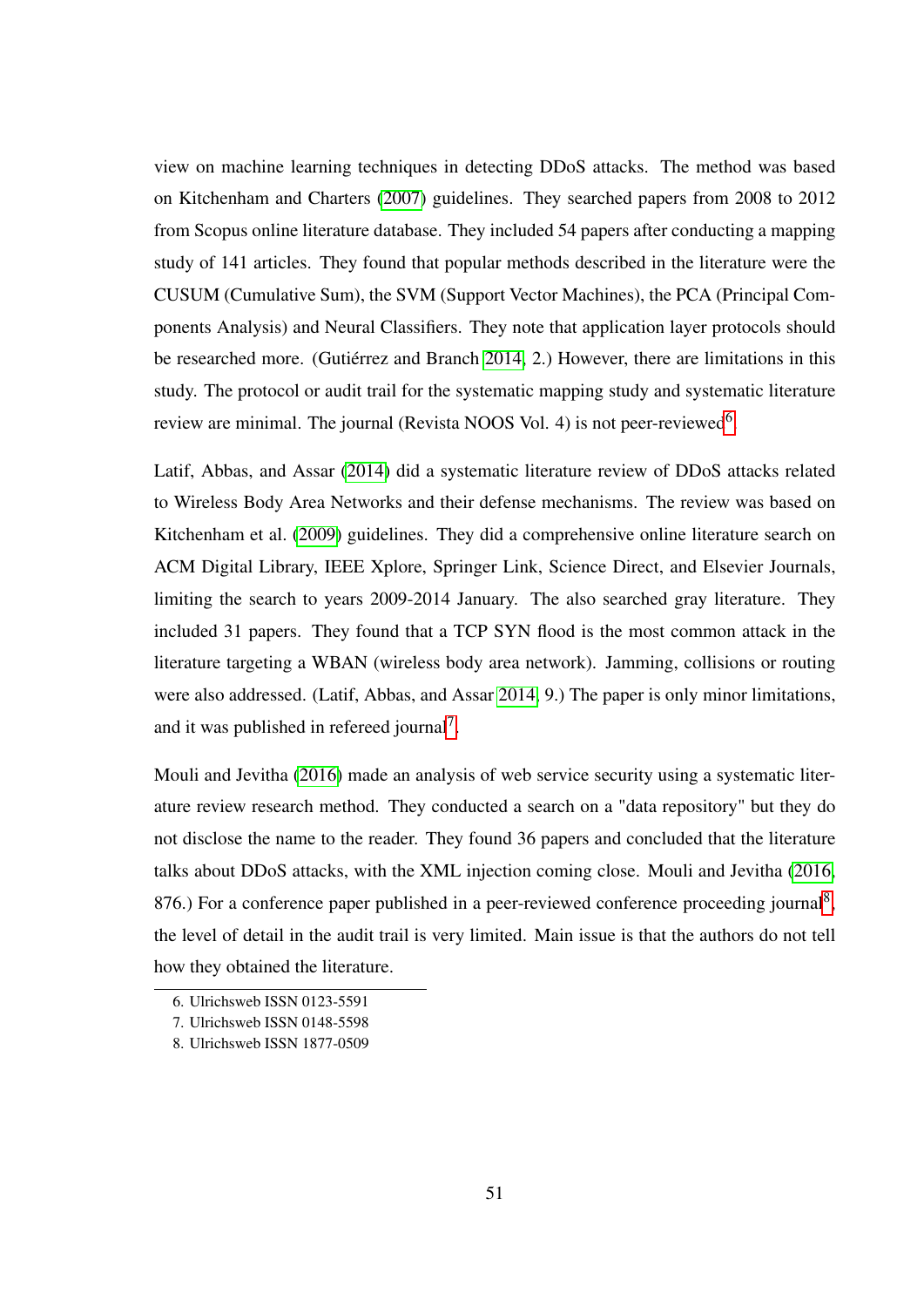#### 6.3.2 The mapping study protocol & the research question

As a systematic literature review method, I used a light version of a systematic mapping study or a systematic scoping study. A comprehensive version would be to conduct a full manual search, several snowball search rounds and involve several researchers to evaluate the papers and the process, such as Kaijanaho [\(2015\)](#page-116-4) did in his Ph.D. dissertation. Because of time constraints, the nature of this thesis and field of interest, I decided to conduct a single automatic electronic search using several online computer science literature databases. These databases were IEEE Xplore<sup>[9](#page-63-0)</sup>, ACM Digital Library<sup>[10](#page-63-1)</sup>, Google Scholar<sup>[11](#page-63-2)</sup>, Scopus<sup>[12](#page-63-3)</sup>, and ScienceDirect<sup>[13](#page-63-4)</sup>. Some of the databases were only accessible with the license of the University of Jyväskylä. Springer Link was considered, but it lacked a way to limit the search to only metadata, and the results returned thousands of articles with the full-text search. Because Google Scholar returns papers from Springer Link, I decided to drop this database.

The search was conducted on 13-15th of October 2016, and thus the time constraint for publications was chosen September 2016. Example article that should be found was identified to be the paper by Zolotukhin et al. [\(2015\)](#page-121-2).

Before the mapping study started, I created a protocol and saved it to version control system alongside with the thesis to keep track of all the changes. See Appendix [A](#page-122-0) for the full protocol and change record. The protocol includes the scope, the RQ, databases, examples studies, search terms used, roles, inclusion criteria, exclusion criteria, quality criteria, data extraction items from each study, synthesis guidelines, reporting and a schedule.

Before the actual search, I did a test search and tried all the parameters to find out what and how much I would find. It turned out that many of the initial search terms yielded too many papers to go through and analyze in the time that I had to conduct the study. Therefore, few additional constraints were introduced starting from the search terms all the way to the inclusion and exclusion criteria. In this way, I was able to get a sample that represents the

<span id="page-63-1"></span><span id="page-63-0"></span><sup>9.</sup> ieeexplore.ieee.org

<span id="page-63-2"></span><sup>10.</sup> dl.acm.org

<span id="page-63-3"></span><sup>11.</sup> scholar.google.com

<span id="page-63-4"></span><sup>12.</sup> www.scopus.com

<sup>13.</sup> www.sciencedirect.com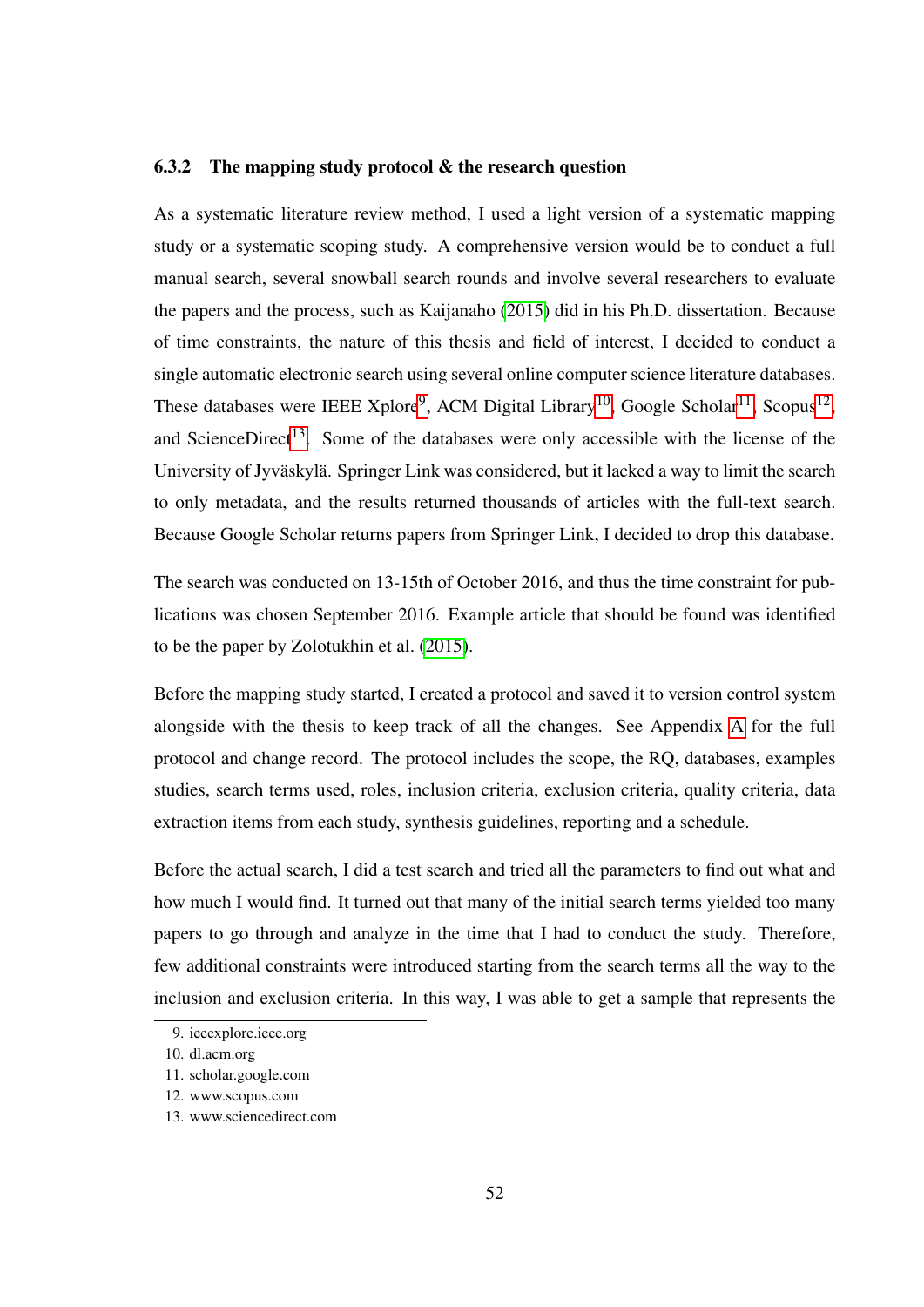research area. After the constraints had been introduced and I was sure that I could analyze the papers that were found, I presented the mapping study protocol to my supervisor.

The research question: RQ1: What methods for detecting encrypted DDoS attacks are presented in the scientific literature?

From the RQ1, I identified the following terms *"detection methods," "DDoS attacks," "encrypted network traffic,"* and *"scientific literature."* To increase the sensitivity and specificity of the study, the following terms were subject to a thesaurus search: *"DDoS," "encrypted"* and *"detection method."* The following Thesaurus services were used: Thesaurus.com, MOT Collins Compact Thesaurus<sup>[14](#page-64-0)</sup>, Oxford Thesaurus of British English<sup>[15](#page-64-1)</sup>. The search resulted in including the plural of *"detection method"* as well as *"detecting"* and *"detect."* Also both terms, *"denial-of-service"* and *"denial of service"* were included in the search term. This also makes sense as some of the example studies also discuss the terms in different forms and instead of *"detection method"* only say *"detecting DDoS attacks"* in their name or abstract.

Before the start of the evaluation, if several methods were presented in one paper, each of the methods would be evaluated and displayed separately. This also applies to duplicate studies which present the same experiment of a method in two different papers. They should be noted to be the same study.

### 6.3.3 Collection process

After the evaluation of the terms in the RQ1, Table [3](#page-65-0) presents all the terms and their alternative forms that were used to construct the search terms. The purpose of this step was to increase the sensitivity and specificity of the study, i.e. take various ways of writing into account.

The word *"attack"* was dropped since the term denial-of-service implies an attack in the literature I have come across and if this would not be the case in a paper, that could easily be rejected. The word *"network traffic"* was also dropped for the same reasons as *"attack."* Today, the main body of literature is focused on DDoS attacks coming from the network, not

<span id="page-64-1"></span><span id="page-64-0"></span><sup>14.</sup> **IYU** access

<sup>15.</sup> Apple Dictionary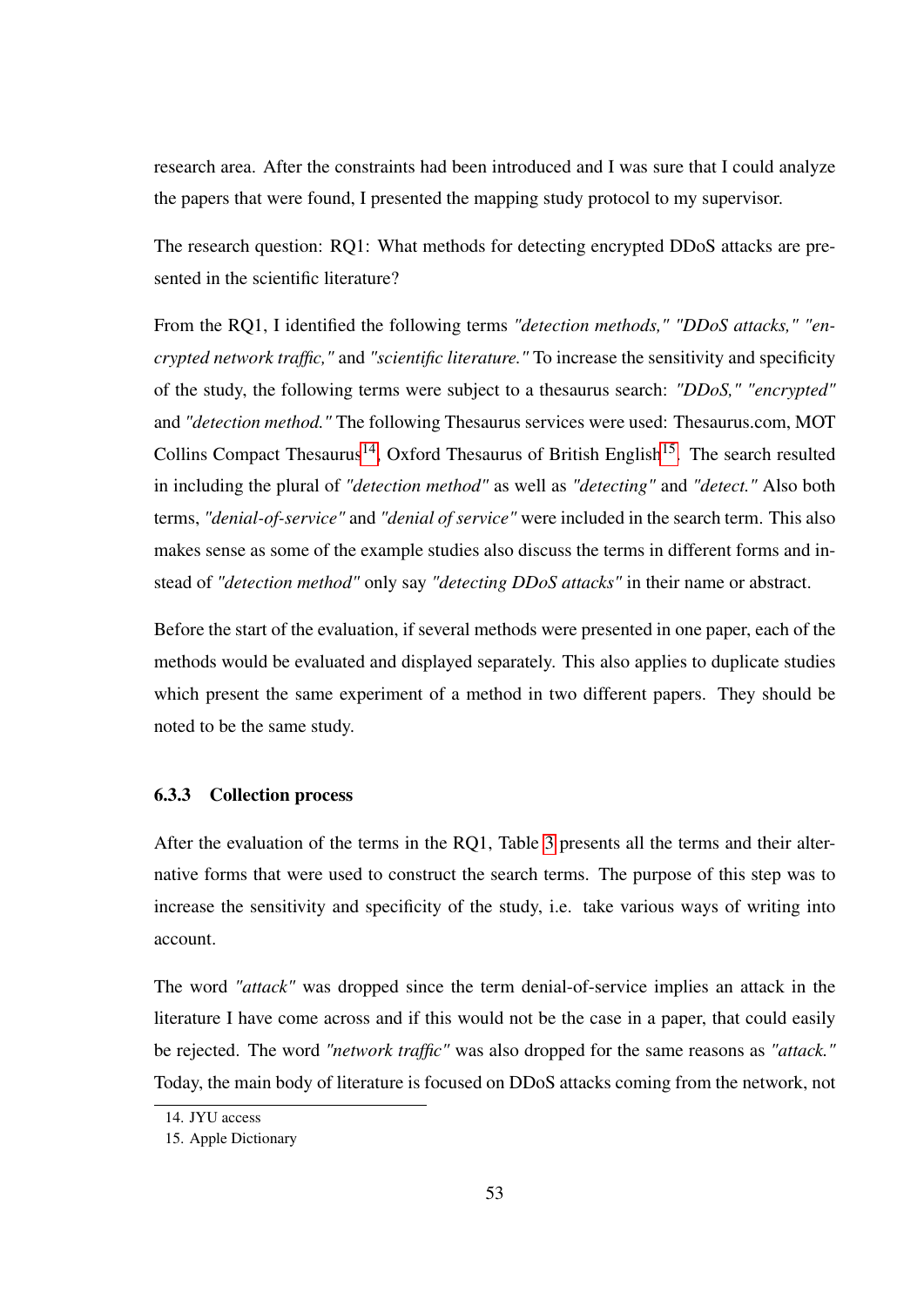<span id="page-65-0"></span>

| Distributed denial-of-service attacks Detection methods Encrypted network traffic |                   |            |
|-----------------------------------------------------------------------------------|-------------------|------------|
| Do <sub>S</sub>                                                                   | detection         | encrypted  |
| <b>DDoS</b>                                                                       | detecting         | encryption |
| denial of service                                                                 | detection method  | encrypting |
| denial-of-service                                                                 | detection methods | <b>SSL</b> |
|                                                                                   | detect            | TLS        |
|                                                                                   |                   | TPS        |

Table 3. Search term formulation

caused by other means such as physical threats. The scientific literature in the RQ1 limits the search to the literature which has been published in a journal, conference proceedings, a technical paper or theses. This rules out patents and gray literature for example. By searching the databases as mentioned above, this constraint is taken care of, as the databases include mainly scientific literature. If some non-scientific articles were in the search results, they were not included in the study. For instance, such cases were master's theses that were discussing detection methods of DDoS attacks or news articles that were included in the Google Scholar results.

The terms related to encrypted network traffic were chosen to expand to papers that assume the their reader knows that an *SSL/TLS* and an *HTTPS* refer to encrypted traffic. Also a *"Secure Socket Layer"* and a *"Transport Layer Security"* were considered, but the paper that would include these would also include the abbreviations, at least in the keywords section.

The final search term was then formulated in the following manner: *("DoS" OR "DDoS" OR "denial of service" OR "denial-of-service") AND ("detection method" OR "detection methods" OR "detecting" OR "detection" OR "detect") AND ("encrypted" OR "encryption" OR "encrypting" OR "SSL" OR "TLS" OR "HTTPS")*. See Table [4](#page-67-0) for adaptations for each of the search engines.

The search was limited to at least title, abstract, and keyword search. In IEEE Xplore this was done by selecting the "Metadata Only" option in the Command Search. In Scopus, the metadata option was defined in the search term in the Advanced Search field. ACM Digital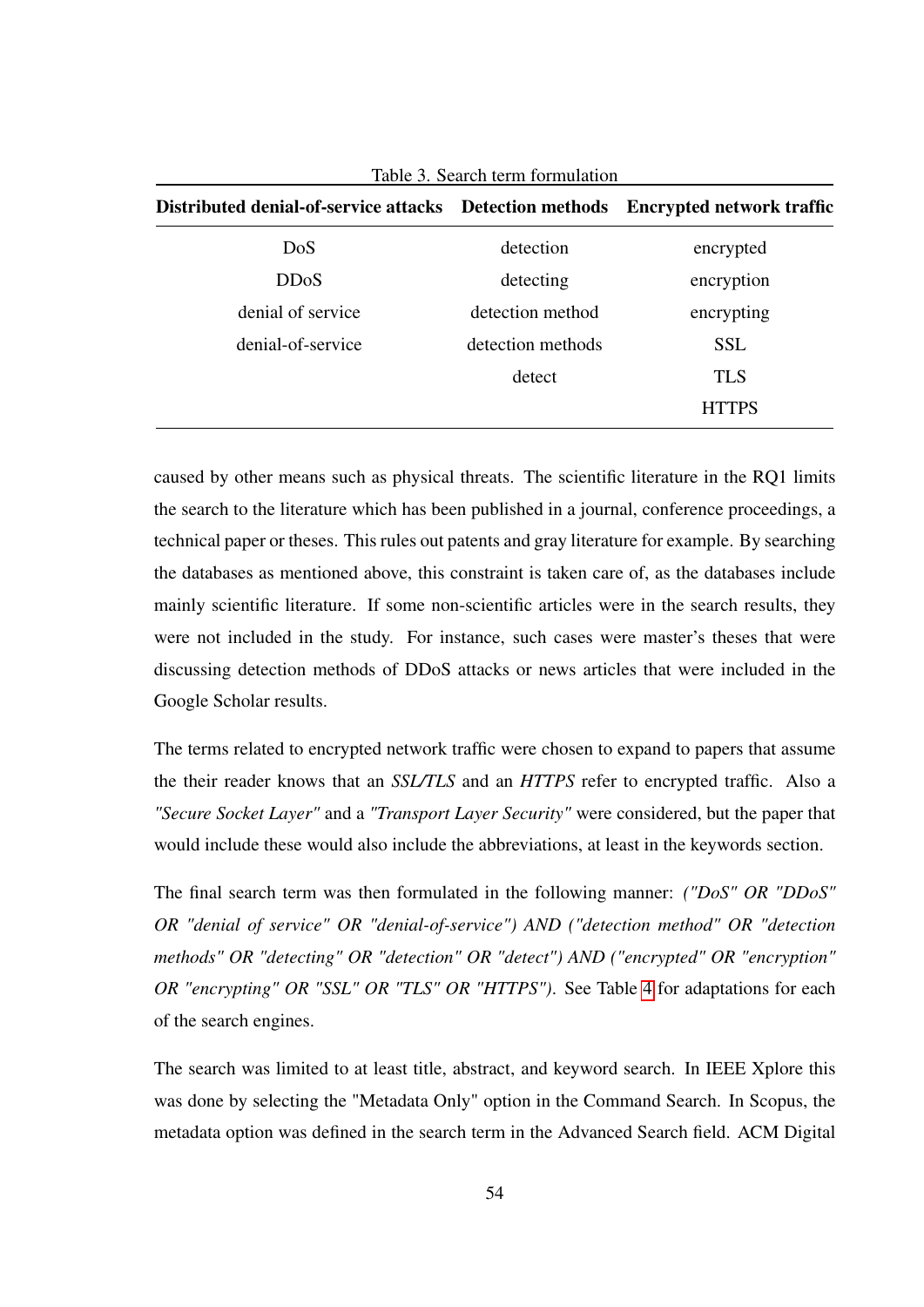Library does not offer to search all the metadata at the same time, nor does it support fully combining the search terms into a proper query. Therefore, I decided to only search from the title field and leave Google Scholar to catch the rest of the papers from ACM that the search missed. Searching ACM for all fields (including the full text) resulted in so many papers (404 results in 28th of September 2016) that I did not have time to go through all of them. I limited the search to ACM Full-text Collection.

With ScienceDirect, I decided to go the other way because of lack of results with only the abstract, the keywords and the title -fields. I included all the fields, i.e. also the full text, for the *encryption* constraint. Expert Search of ScienceDirect, books were excluded and Computer Science was selected as the field of study. The search engine of ScienceDirect required me to put curly brackets around all the terms to be treated case-sensitive. Some of the terms, e.g. "detection methods" yielded better results if I used the wild-cards instead of typing the terms separately. With this search, I was able to bring down the results to a manageable level while keeping the most relevant articles in the result set. Table [4](#page-67-0) presents the final search expressions.

During the pilot search, I encountered a drawback with Google Scholar. I could not limit the search in a clever way to get only the most relevant studies. Therefore, I decided to drop it because of a lack of time for the selection process. The final amount was 170 results. There were too many, and data extraction would have taken too much time. Studies presented in Petersen, Vakkalanka, and Kuzniarz [\(2015\)](#page-118-5) do not use Google Scholar as one of their sources. Kaijanaho [\(2015\)](#page-116-4), Brereton et al. [\(2007\)](#page-112-1) and Kitchenham et al. [\(2009\)](#page-116-3) recommend using Google Scholar. I discuss the credibility of the study in Section [8.1.](#page-103-0)

#### 6.3.4 Screening process

Table [6](#page-68-0) shows the overall, the exclusive contributions and the specificity of each source. There was only one overlap between sources (i.e. [S3]). Thus, all sources are valuable for the study. See Tables [9](#page-74-0) and [7](#page-68-1) for details. I did not calculate the sensitivity (see Section [2.1\)](#page-17-0) of the study, because I cannot objectively estimate the complete set of all relevant studies.

The selection process consisted of screening the results for inclusion using the inclusion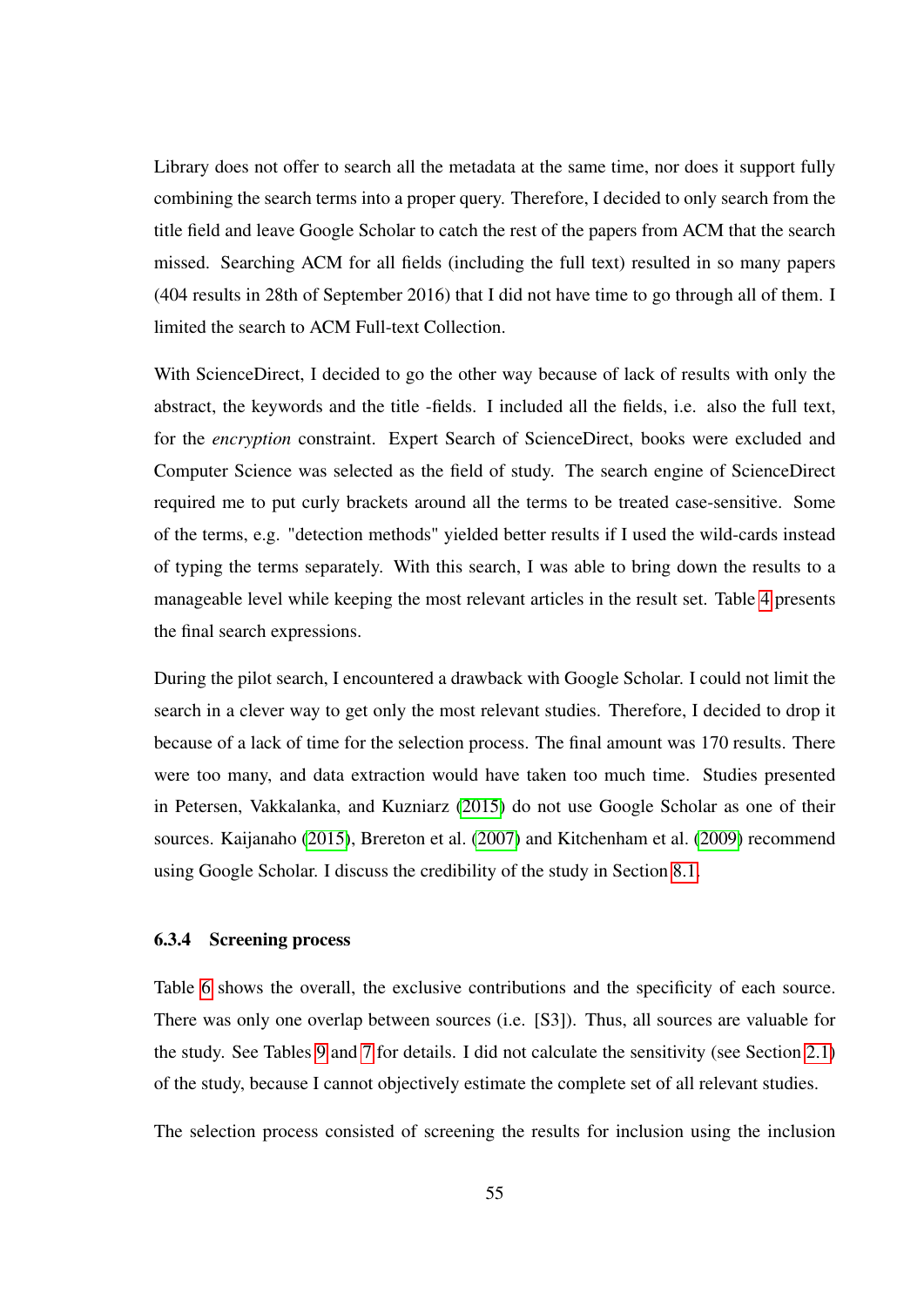<span id="page-67-0"></span>

| Table 4. Summary of the search terms by database |                                                                   |  |  |
|--------------------------------------------------|-------------------------------------------------------------------|--|--|
| <b>Database</b>                                  | <b>Search term</b>                                                |  |  |
| <b>IEEE</b> Xplore                               | (("DoS" OR "DDoS" OR "denial of service" OR "denial-of-service")  |  |  |
|                                                  | AND ("detection method" OR "detection methods" OR "detecting"     |  |  |
|                                                  | OR "detection" OR "detect") AND ("encrypted" OR "encryption" OR   |  |  |
|                                                  | "encrypting" OR "SSL" OR "TLS" OR "HTTPS"))                       |  |  |
| <b>ACM DL</b>                                    | +acmdlTitle: (DoS "denial of service" denial-of-service DDoS)     |  |  |
|                                                  | AND +acmdlTitle: (detecting detection detect "detection method"   |  |  |
|                                                  | "detection methods") AND + (SSL encryption encrypt encrypted TLS  |  |  |
|                                                  | HTTPS) "filter": owners.owner=HOSTED                              |  |  |
| ScienceDirect                                    | TITLE-ABSTR-KEY({DDoS}) OR TITLE-ABSTR-KEY({denial of service})   |  |  |
|                                                  | OR ({denial-of-service}) OR TITLE-ABSTR-KEY({DoS}) AND            |  |  |
|                                                  | tak (detect*) AND ALL (encrypt*) OR ALL ({SSL}) OR ALL ({TLS}) OR |  |  |
|                                                  | ALL({HTTPS}) [Journals(Computer Science)]                         |  |  |
| Scopus                                           | ( TITLE-ABS-KEY ( dos OR ddos OR denial-of-service OR denial      |  |  |
|                                                  | of service ) AND TITLE-ABS-KEY ( detection method OR detecting    |  |  |
|                                                  | OR detect OR detection methods ) AND TITLE-ABS-KEY ( ssl OR       |  |  |
|                                                  | encrypted OR https OR tls OR encryption OR encrypting ) )         |  |  |
| Google Scholar                                   | intitle: "DoS" OR intitle: "DDoS" OR intitle: "denial of service" |  |  |
|                                                  | OR intitle: "denial-of-service" AND intitle: detection* AND       |  |  |
|                                                  | encrypt* OR "SSL" OR "TLS" OR "HTTPS"                             |  |  |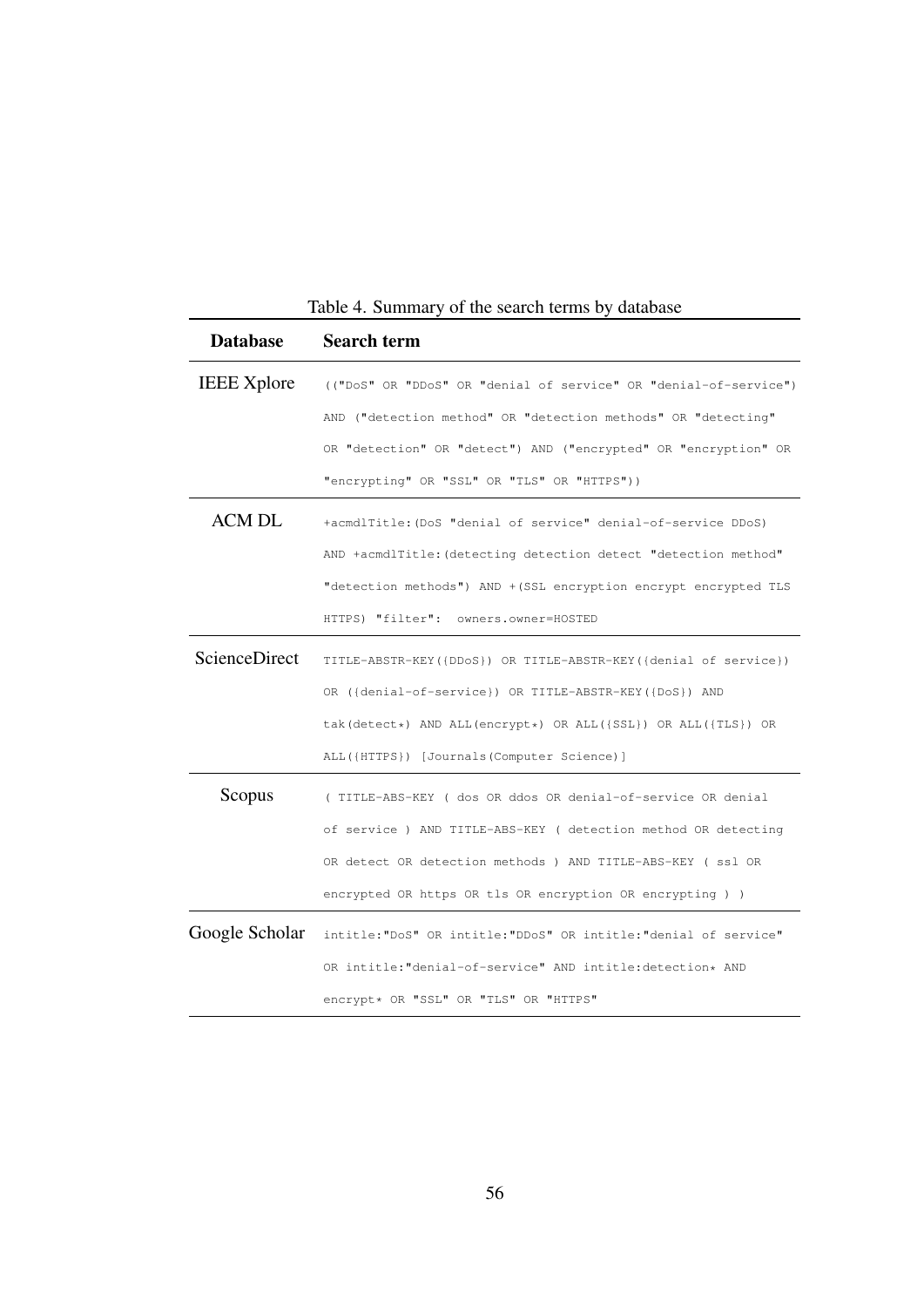<span id="page-68-2"></span>

| <b>Database</b>      | Date         | <b>Results</b> |          | Studies after IC Studies after EC |
|----------------------|--------------|----------------|----------|-----------------------------------|
| <b>IEEE</b> Xplore   | 13.10.2016   | 59             | 24       | 4                                 |
| <b>ACM DL</b>        | 13.10.2016   | 78             | 15       | 4                                 |
| <b>ScienceDirect</b> | 15.10.2016   | 66             | 24       | 3                                 |
| Scopus               | 15.10.2016   | 22             | 11       | 4                                 |
| Google Scholar       | (29.09.2016) | (170)          | $\theta$ | $\Omega$                          |
| <b>Total</b>         |              | 225 (395)      | 74       | 15                                |

Table 5. Search results and paper yield per database

<span id="page-68-0"></span>

| Table 6. Evaluation metrics from each data source. |             |         |                             |               |        |
|----------------------------------------------------|-------------|---------|-----------------------------|---------------|--------|
|                                                    | <b>IEEE</b> |         | <b>ACM DL</b> ScienceDirect | <b>Scopus</b> | All    |
| Overall contrib.                                   |             | 4       | 3                           | 4             | 15     |
| Overall contrib. %                                 | ~26.7       | ~26.7   | <b>20.0</b>                 | ~26.7         | 100.0  |
| Exclusive contrib.                                 | 3           | 4       | 3                           | 3             | 13     |
| Exclusive contrib. $\%$                            | 20.0        | $-26.7$ | 20.0                        | 20.0          | ~186.7 |
| Specificity $%$                                    | $-69$       | $-5.1$  | $-45$                       | ~18.2         | ~6.67  |

Table 7. Overlap matrix for each of the data source

<span id="page-68-1"></span>

|                      |          | <b>IEEE ACM DL ScienceDirect Scopus</b> |  |
|----------------------|----------|-----------------------------------------|--|
| TEEE                 |          |                                         |  |
| <b>ACM DL</b>        |          |                                         |  |
| <b>ScienceDirect</b> | $\theta$ |                                         |  |
| <b>Scopus</b>        |          |                                         |  |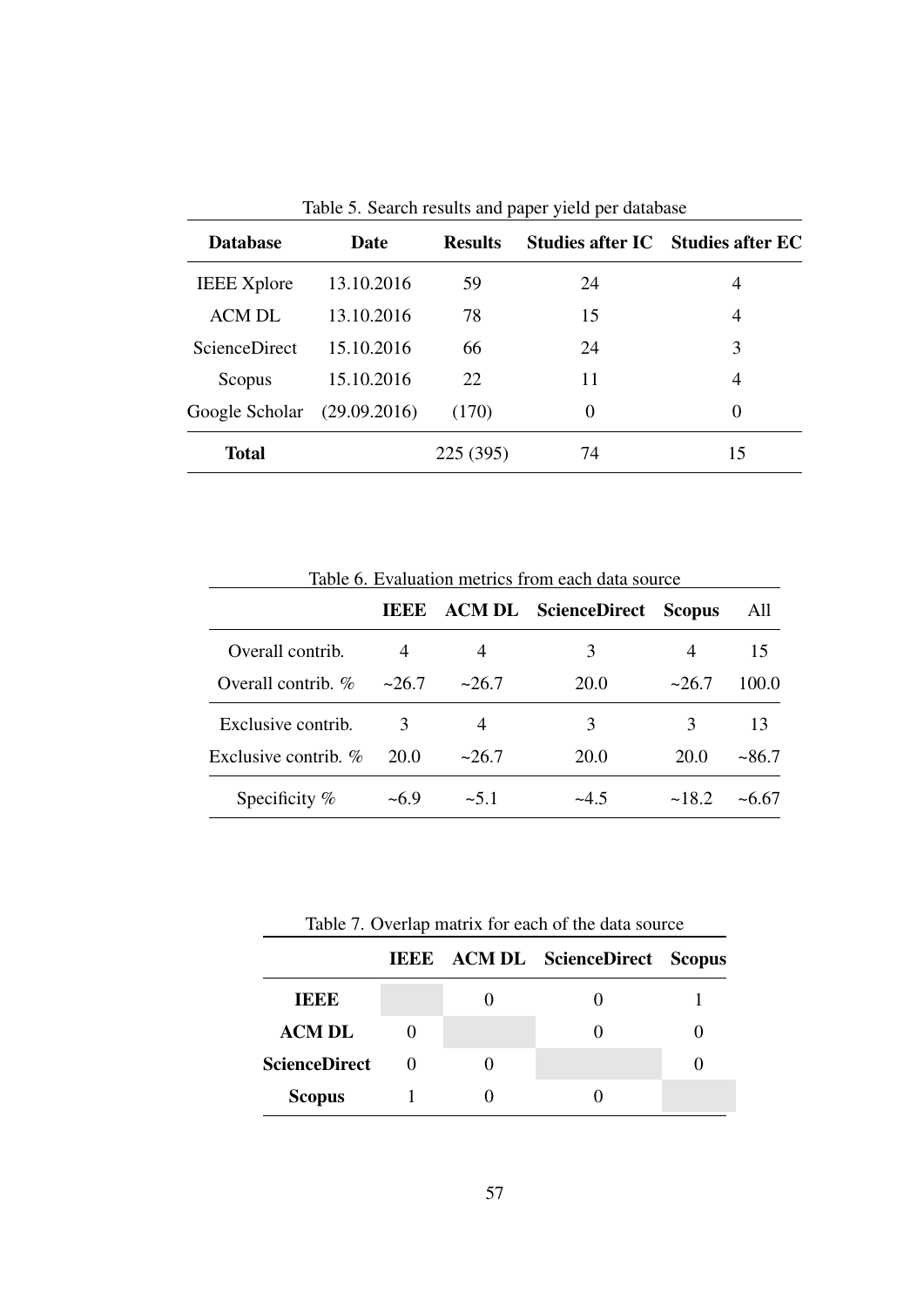criteria (IC), and after the initial yield, a further exclusion criterion (EC) was used to drop papers which were not usable in this study, even if they included all the search terms and discussed a detection method. During the initial sweep, I evaluated the title, keywords and abstract of the papers before I made a decision to include the paper for the next phase. For the purpose of getting all the possible candidates, the inclusion criteria were chosen to be quite gentle. Once I had downloaded the paper, the second round of exclusion would look to the possibility of detecting encrypted traffic. In the exclusion phase, also the full text was evaluated. I checked the conclusions and the results chapters of the papers first to determine if the studies were relevant for this study.

Inclusion criteria (IC):

- IC1: Papers that present a DDoS detection method
- IC2: Papers which were published until 2016 September
- IC2: Papers written in English
- IC4: Papers which I can access in full text (JYU has access or the article is free)
- IC5: Papers where the detection method could be applied to the TCP/IP network

I evaluated the initial search results based on the title and abstract and dropped papers which did not precisely fit the study. I also included some articles that only hypothesized about a detection method or the paper discussed an entirely different networking scheme. I did that to get the most accurate results and save time in this phase. The choice, however, led to more papers in the next step. If I was not able to determine the eligibility of an article for inclusion only by looking at the abstract, keywords and title, I added it to the next stage. I confirmed that abstracts vary in the DDoS detection literature, such as Kitchenham and Charters [\(2007\)](#page-116-2) pointed out regarding software engineering.

Exclusion criteria (EC):

- EC1: Papers which do not present results, but merely hypothesize of a detection method
- EC2: Papers which are already included from another source
- EC3: Papers which present a detection method based on packet payload analysis
- EC4: Gray literature, lecture notes and books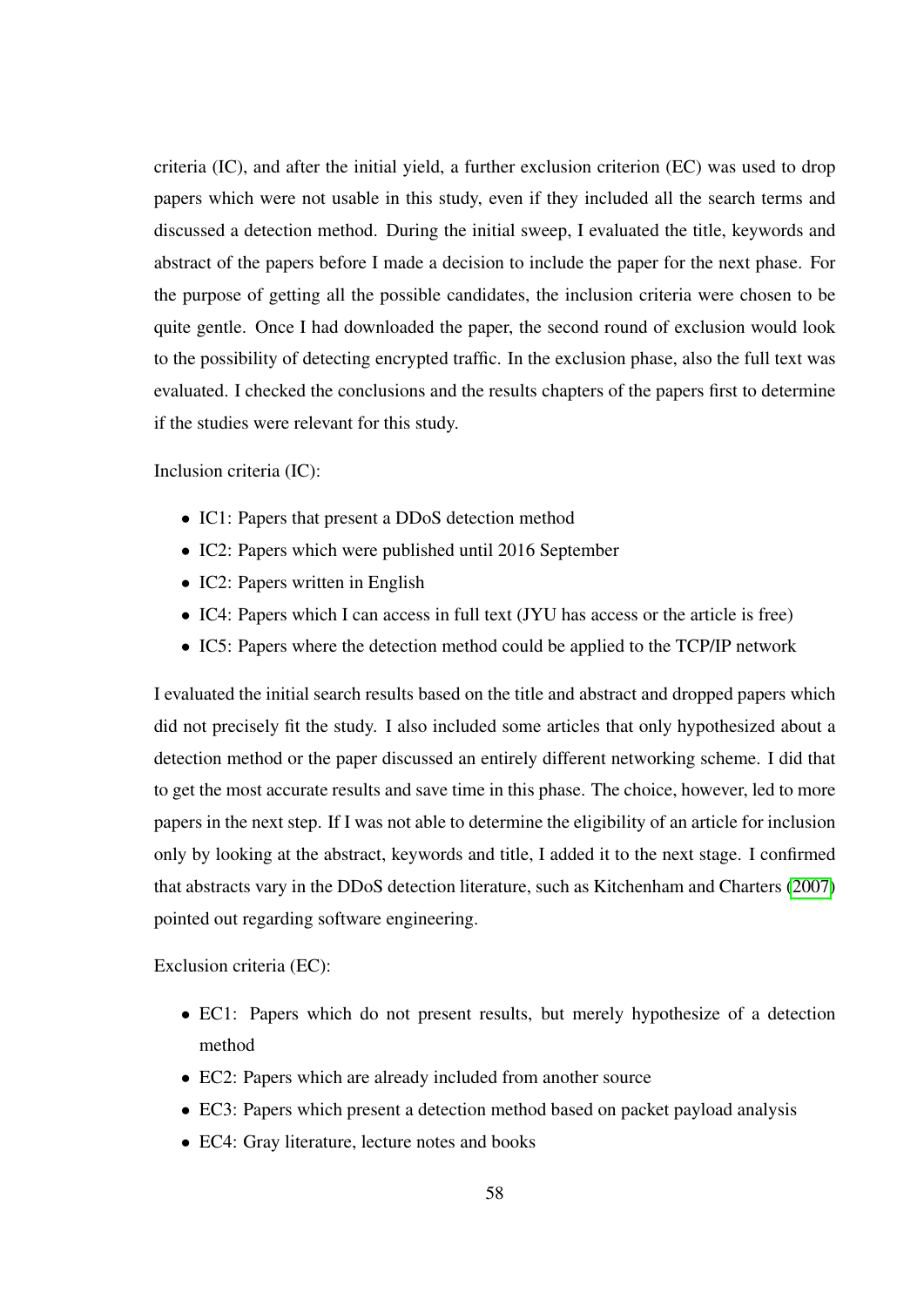Applying the EC to the downloaded studies after the IC was a long and difficult task, since I did not want to exclude a paper without concluding fully that it was not suitable for my use. This process evolved during the pilot extraction as I introduced stricter criteria. I understood that I need only papers that study the TCP/IP and Internet-based DDoS attacks. Then the number of papers to be included shrunk greatly. The extra papers that were talking about DDoS attacks and included the word *encryption* or other combinations studied MANETs (Mobile Ad-hoc Networks) or WSNs (Wireless Sensor Networks).

I decided to exclude DoS papers that were about MANETs and WSNs as they were not directly applicable to the detection methods on the Internet. There was also one paper about Opportunistic Networks (OpNet), where also the method are not compatible. This decision saved time a lot, since after reviewing few of the papers, I discovered that the evaluation methods were usually related to rate caps and simple methods. This is because of the nature of the network nodes, where computationally expensive operations are slow and costly because of the limited battery power of the nodes. Therefore, the potential methods presented about encrypted traffic, might not be entirely applicable. For instance, Sedjelmaci and Senouci [\(2014,](#page-119-2) 3640) note that energy consumption is a valuable asset for WSN nodes. Thus they cannot rely on long and complex computations. Madhavi [\(2008,](#page-117-6) 7) also propose that MANET nodes have limited resources as well.

I conducted a random retest according to Kitchenham and Charters [\(2007,](#page-116-2) 20) recommendation. This happened after the data extraction had already finished. I did it to see if I had missed something and some study should have been included. This was a validation step to ensure that the findings are valid for myself and the reader. The process was that I took all the 74 papers after the inclusion criteria (see Appendix [B](#page-127-0) and Table [5\)](#page-68-2) and generated seven random numbers with a pseudo-random generator. For the purposes of this study, a pseudo-random generator was enough, as the purpose was to have a random set of papers to re-evaluate, i.e. I could not choose myself which papers I would retest.

I chose seven because Kitchenham and Charters [\(2007\)](#page-116-2) do not give an example, as the case varies and I wanted to have papers from each source. Once I had papers from each source, I stopped generating numbers. I believe that five would have been already enough, and therefore seven is more than sufficient. I marked the papers that were chosen by the random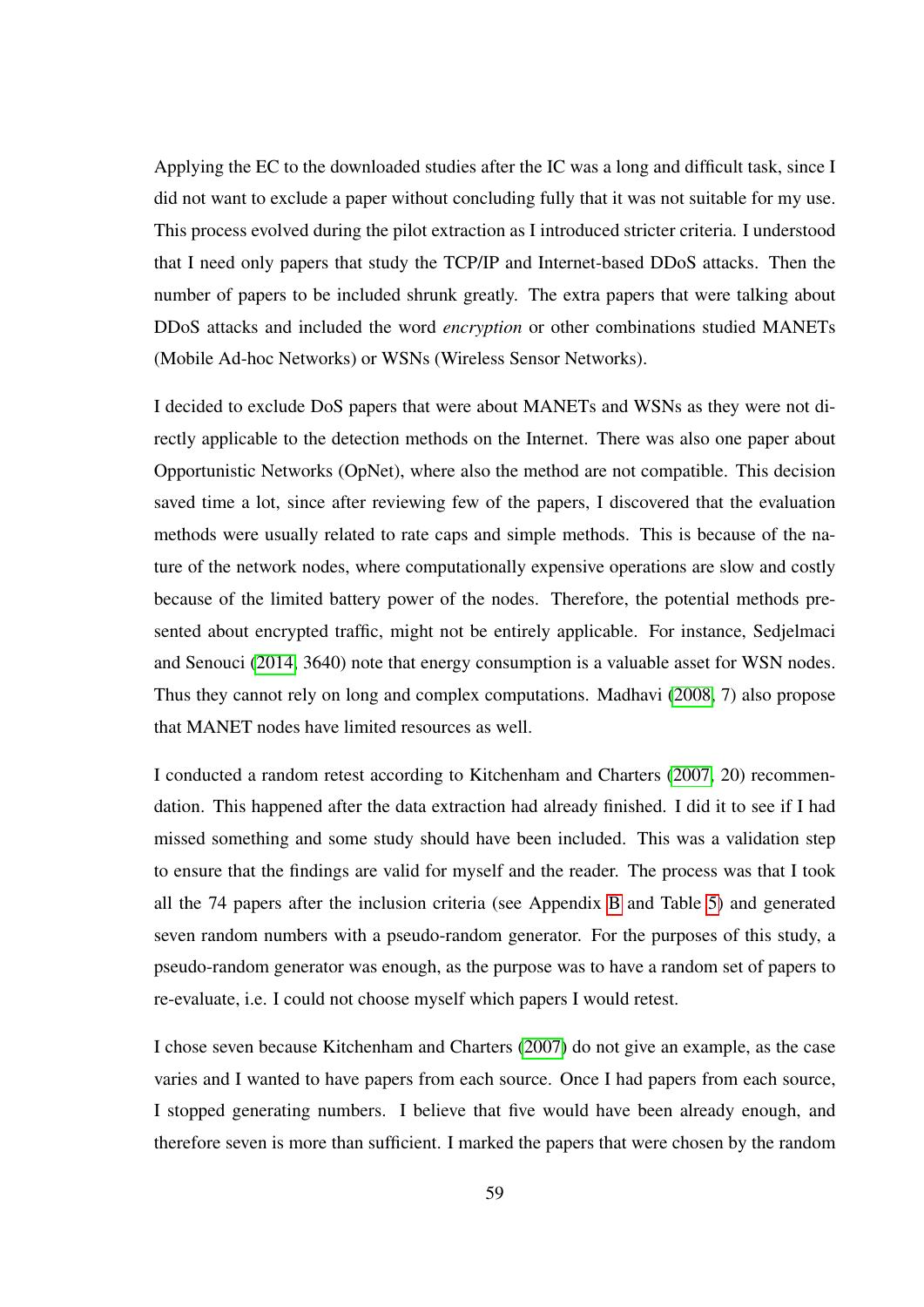number generator and retested to the Appendix [B](#page-127-0) with a circle. I read the paper and compared the decision to the previous one. No decision changed. For these papers, I also marked the page number of the paper, where the decision is based on. There was no retest done before the inclusion criteria, i.e. directly from the search results, other than comparing the results with the pilot phase, which were similar.

The majority of the papers did not specify the features to be extracted from the network traffic in the abstract, conclusions or the results. I needed to read almost the whole paper to discover that the whether the method was using the payload of the packet or not (i.e. would it be eligible for encrypted traffic analysis). Most of the papers that investigated this phenomenon wrote about it clearly. However, there are papers that I decided to include because of the nature of the method and the applicability to the DDoS attack detection from encrypted traffic, based on the payload feature question. I tell more on these papers in the results section of the study and how they are related to the overall picture of the study. In the next section, I explain the quality measure to distinguish these papers.

#### 6.3.5 Evaluation of quality

Quality criteria (QC), score 0 or 1:

• QC1: Do the authors acknowledge the efficacy of the method for encrypted traffic?

Quality assurance of the papers in mapping studies is not the main focus. The idea is not to judge the papers, but to get an image of the research area with all its research. Because of that reason, I took a quality measure into account, because I wanted include papers that might extend the view of the research area. These papers did not explicitly specify their method to be applicable in encrypted networks. Therefore, there are two kinds of studies included, the ones that acknowledge the efficacy of their method to encrypted traffic or directly study the phenomenon and the ones that do not take payload inspection into the equation, but do not acknowledge applicability to encrypted traffic. The method is capable of detecting a DDoS attack over SSL/TLS with the assumption that when the payload is not inspected, but only the packet header or other information derived from packet flows.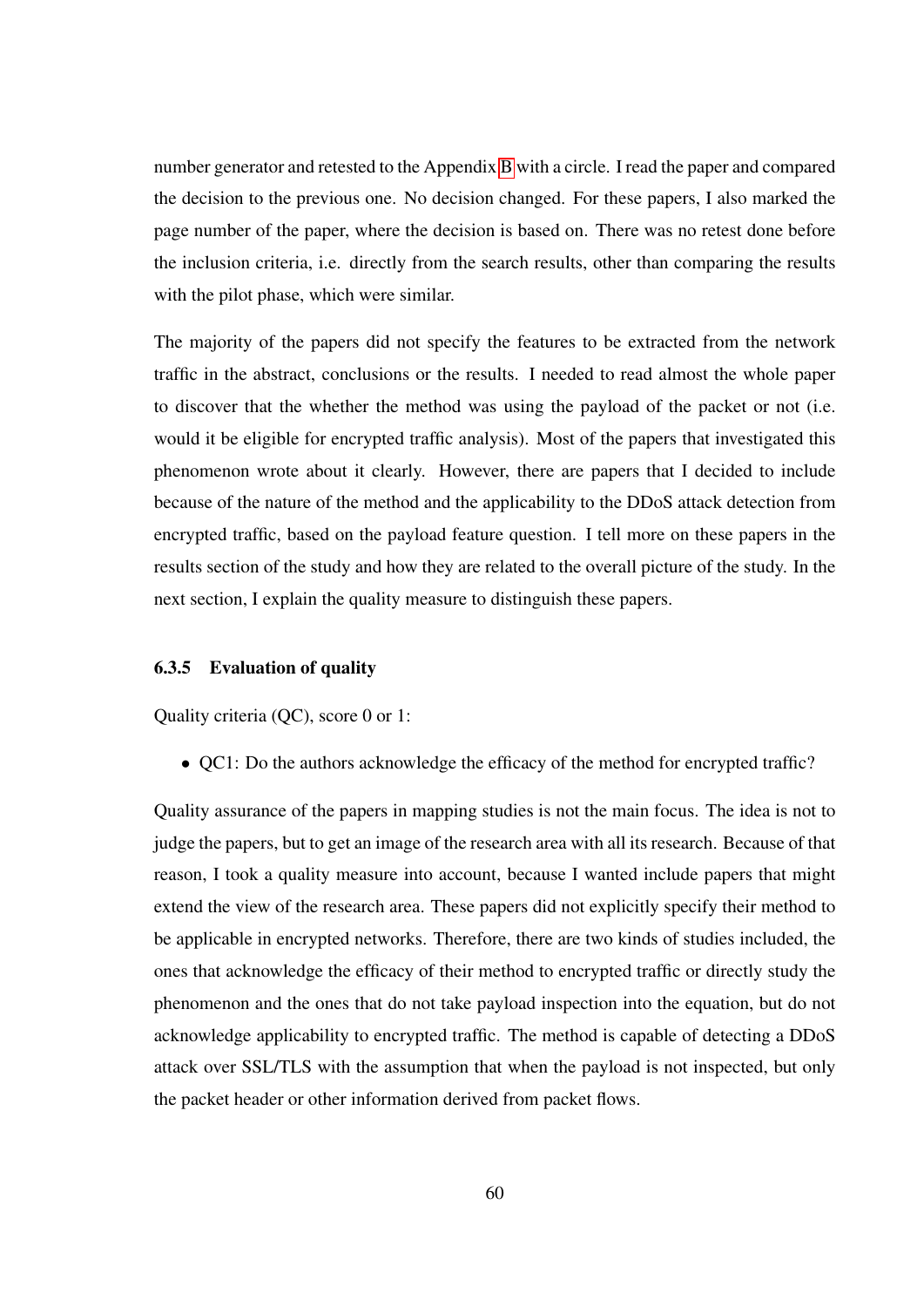| Name Type                         |
|-----------------------------------|
| Integer                           |
| Title Text                        |
| Authors Text                      |
| Year Integer                      |
| Venue Enum(journal, conference)   |
| Detection method Text             |
| Strategy Text                     |
| Example data Text                 |
| Sample attack $(s)$ Text          |
| Table 8. Form for data extraction |

#### <span id="page-72-0"></span>6.3.6 Data extraction and mapping process

I performed the data extraction phase in the order of publication starting from the most recent. I arranged the final list of papers included in the study in Excel and added the data fields from the protocol (see Table [8\)](#page-72-0). I kept the initial research question in mind when reading and analyzing the final set. The detection method is a simple term e.g. the name of the algorithm, program or application used in the detection. Both the training and testing phases were taken into account in determining the underlying method of detection.

The strategy measure was based on the earlier classification of the detection methods based on the taxonomy in Figures [8](#page-60-0) and [7.](#page-58-0) Example data is a single name of the data, where it was mentioned. Sample attacks were also included if they were mentioned. In most of the cases, it was not clear from the example data what kind of attacks were in the data. For this reason, this information was not included. At the time of data extraction, I was not sure how I would use the example data other than note the problems related to generated sets.

During the exclusion phase, I decided to include few studies that showed an example of a study which could be an encrypted traffic detection method but did not specifically mention that. I wanted to differentiate them from the primary studies that were deliberately researching DDoS attacks in encrypted traffic. For that reason, I added a letter *i* and a quality score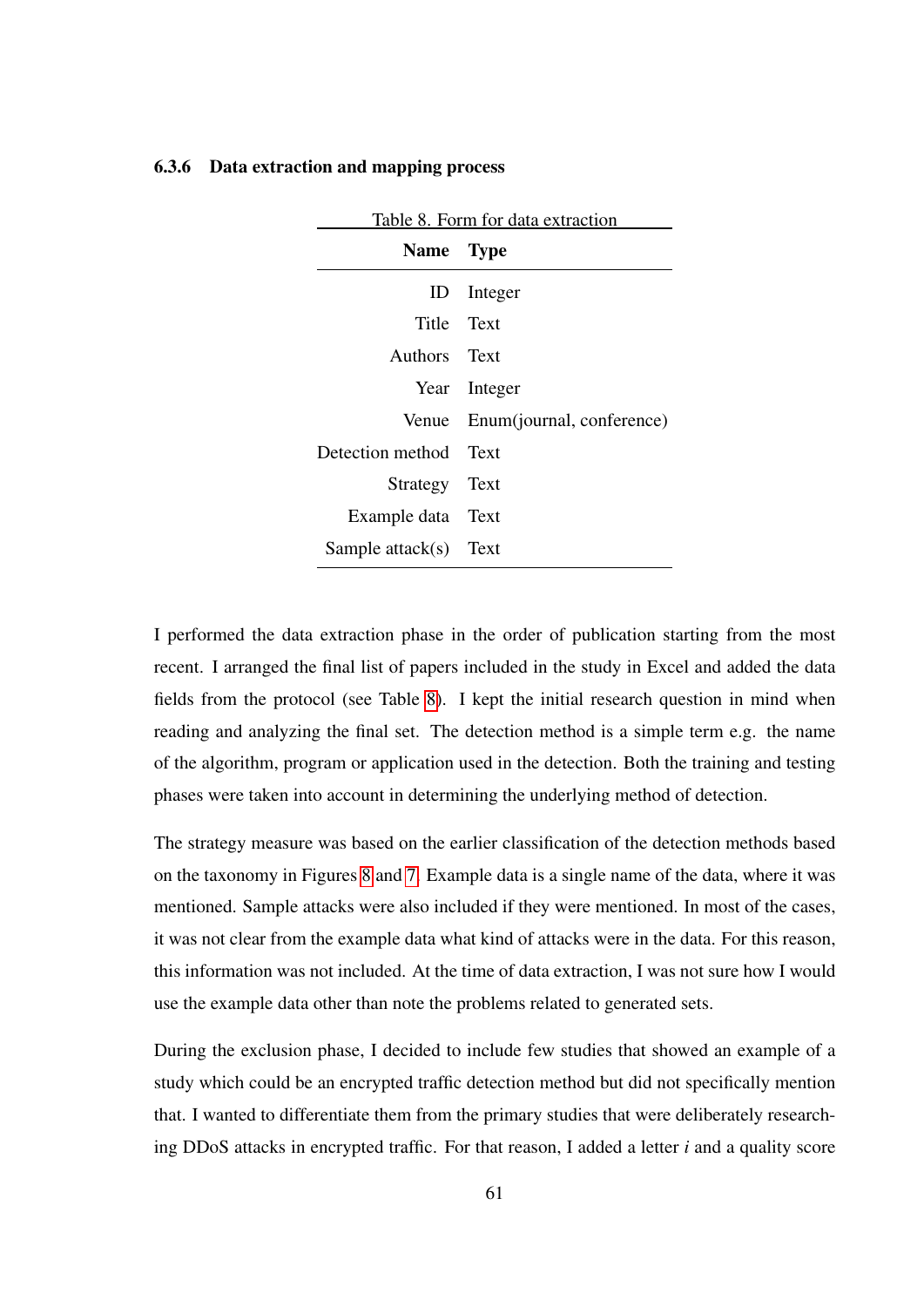for the studies in the Excel sheet.

As a result of the data extraction, I had a table of all the information. This information was divided into several tables for brevity and lack of space. I did not want to make one large table with all the data, but rather smaller chunks of the information always referring to the correct table when discussing the findings. These are the Tables [9,](#page-74-0) [10,](#page-76-0) [11](#page-78-0) and [12.](#page-79-0)

The number of publications per year, in Figure [9](#page-77-0) was counted by hand from the publication year of the paper. Sometimes that was difficult, as both the submission and acceptance dates were given. I chose the publication year of the paper to be the final publication year of the journal or conference the paper was presented.

The final list includes 14 publications from four different sources. In the next section, I present the results of the mapping study. In Section [8.1,](#page-103-0) I discuss to the validity of the mapping study.

#### <span id="page-73-0"></span>6.4 DDoS attack detection methods in encrypted network traffic

#### 6.4.1 The results of the mapping study

Table [9](#page-74-0) exhibits the selected studies, with the source and a quality score. The quality measure was implemented because these studies did not mention doing research on detection methods of encrypted network traffic, but since they do not apply packet payload features in the anomaly detection schemes, I included them to see the full picture of the research as it is now. The primary studies that were about DDoS detection in encrypted traffic are on the list, but the ones that do not mention or acknowledge the viability of the detection method of encrypted traffic are marked with the letter *i* and the simple quality score is *0*.

The study was concentrated in scientific literature, and the qualified studies are from peerreviewed journals, conferences, and workshops. From the distributions of selected studies by their forum (see Figure [10\)](#page-79-1) of publication, can be seen that the research concentrates in conference publications. All the journals are peer-reviewed, checked from Ulrichsweb: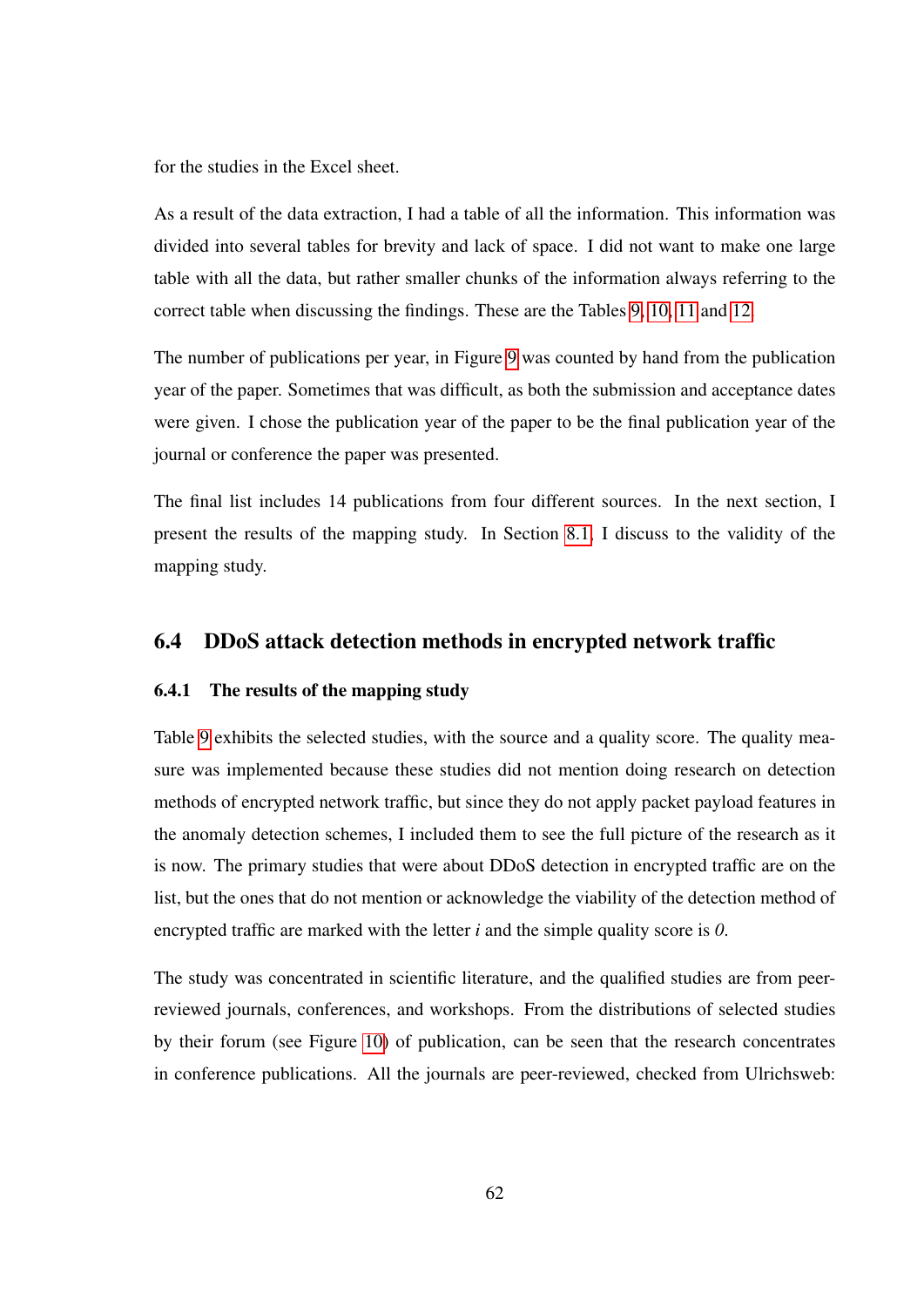<span id="page-74-0"></span>

|                  |                        | Table 9. Selected studies                                                      |               |         |
|------------------|------------------------|--------------------------------------------------------------------------------|---------------|---------|
| 白                | <b>Authors</b>         | Title                                                                          | Source        | Quality |
| $\overline{S}$   | Eliseev and Gurina     | Algorithms for network server anomaly behavior detection without traffic con-  | <b>ACM</b>    |         |
|                  | (2016)                 | spection<br>tent ins                                                           |               |         |
| S <sub>2</sub>   | Zolotukhin et al.      | Weighted Fuzzy Clustering for Online Detection of Application DDoS Attacks     | Scopus        |         |
|                  | (2016b)                | in Encrypted Network Traffic                                                   |               |         |
| S <sub>3</sub>   | Zolotukhin et al.      | Increasing Web Service Availability by Detecting Application-Layer DDoS At-    | IEEE, Scopus  |         |
|                  | (2016a)                | tacks in Encrypted Traffic                                                     |               |         |
| S <sub>4</sub>   | Zolotukhin et al.      | Data Mining Approach for Detection of DDoS Attacks Utilizing SSL/TLS Pro-      | Scopus        |         |
|                  | (2015)                 | tocol                                                                          |               |         |
| SS               | Petiz et al. (2014)    | Detecting DDoS Attacks at the Source Using Multiscaling Analysis               | <b>IEEE</b>   |         |
| $\mathcal{S}$    | Wang et al. $(2015)$   | DDoS attack protection in the era of cloud computing and Software-Defined      | ScienceDirect |         |
|                  |                        | Networking                                                                     |               |         |
| S7               | Hoeve (2013)           | Detecting Intrusions in Encrypted Control Traffic                              | <b>ACM</b>    |         |
| 88               | Amoli and Hämäläi-     | Time Unsupervised NIDS for Detecting Unknown and Encrypted Net-<br>A Real      | <b>TEEE</b>   |         |
|                  | nen (2013)             | ttacks in High Speed Network<br>work A                                         |               |         |
| S9i              | Das, Sharma, and       | Detection of HTTP Flooding Attacks in Multiple Scenarios                       | <b>ACM</b>    | $\circ$ |
|                  | Bhattacharyya (2011)   |                                                                                |               |         |
| S10i             | Shiaeles et al. (2012) | Real time DDoS detection using fuzzy estimators                                | ScienceDirect | 0       |
| S <sub>11</sub>  | Chen, Chen, and        | An Inline Detection and Prevention Framework for Distributed Denial of Service | Scopus        |         |
|                  | Delis (2007)           | Attacks                                                                        |               |         |
| S12i             | Lee et al. (2008)      | DDoS attack detection method using cluster analysis                            | ScienceDirect | $\circ$ |
| S <sub>13i</sub> | Caulkins, Lee, and     | A Dynamic Data Mining Technique for Intrusion Detection Systems                | <b>ACM</b>    | $\circ$ |
|                  | Wang (2005)            |                                                                                |               |         |
| S <sub>14</sub>  | Abimbola, Shi, and     | NetHost-Sensor: A Novel Concept in Intrusion Detection Systems                 | <b>IEEE</b>   | $\circ$ |
|                  | Merabti (2003)         |                                                                                |               |         |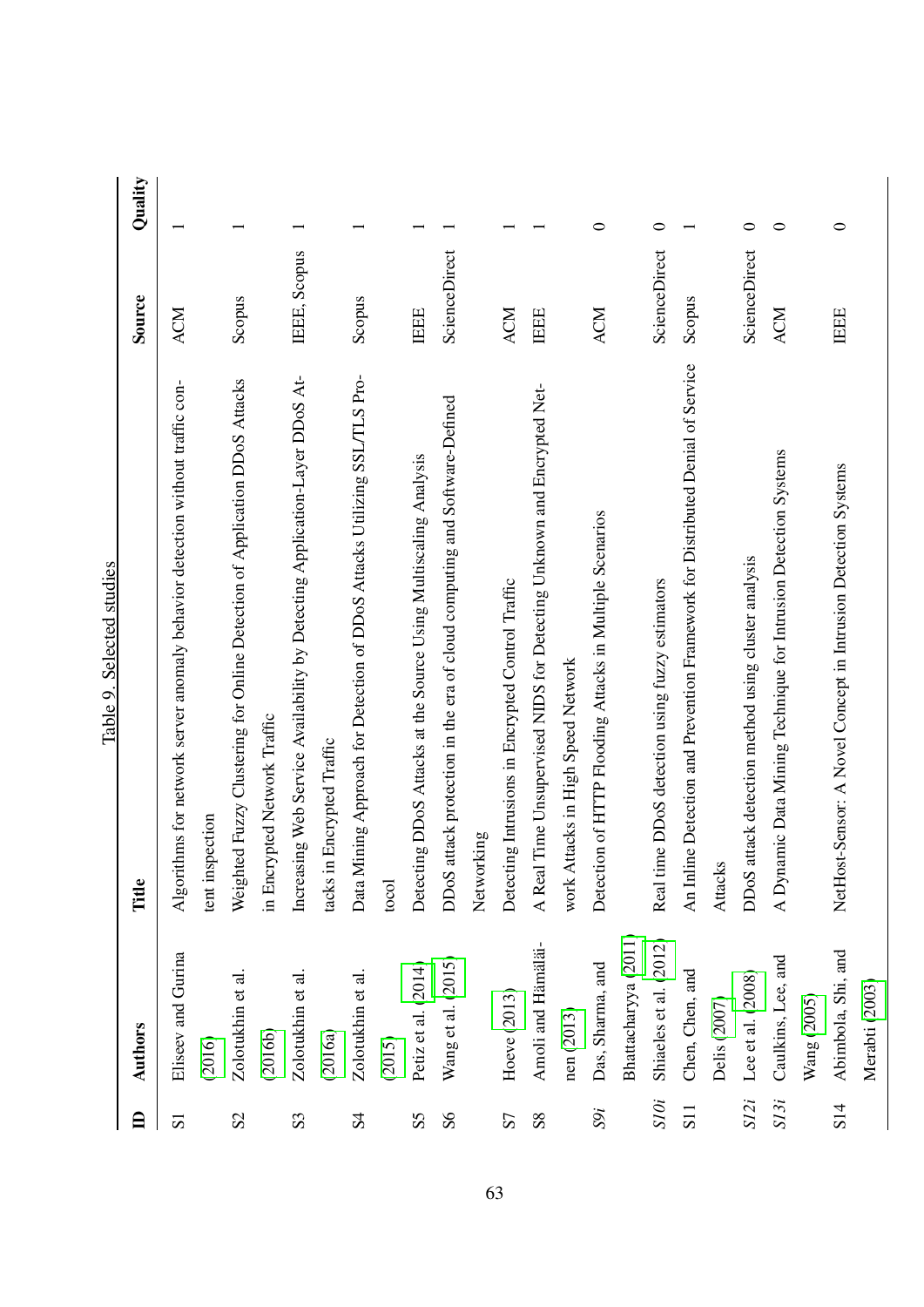Elvisier Computers & Security[16](#page-75-0), Elvisier Computer Networks [17](#page-75-1), Elvisier Expert Systems with Applications<sup>[18](#page-75-2)</sup> and Oxford The Computer Journal<sup>[19](#page-75-3)</sup>. See the full list of selected studies with venues and journals in Table [10.](#page-76-0)

- <span id="page-75-3"></span>18. Ulrichsweb ISBN 0957-4174
- 19. Ulrichsweb ISBN 0010-4620

<span id="page-75-0"></span><sup>16.</sup> Ulrichsweb ISBN 1872-6208

<span id="page-75-2"></span><span id="page-75-1"></span><sup>17.</sup> Ulrichsweb ISBN 1389-1286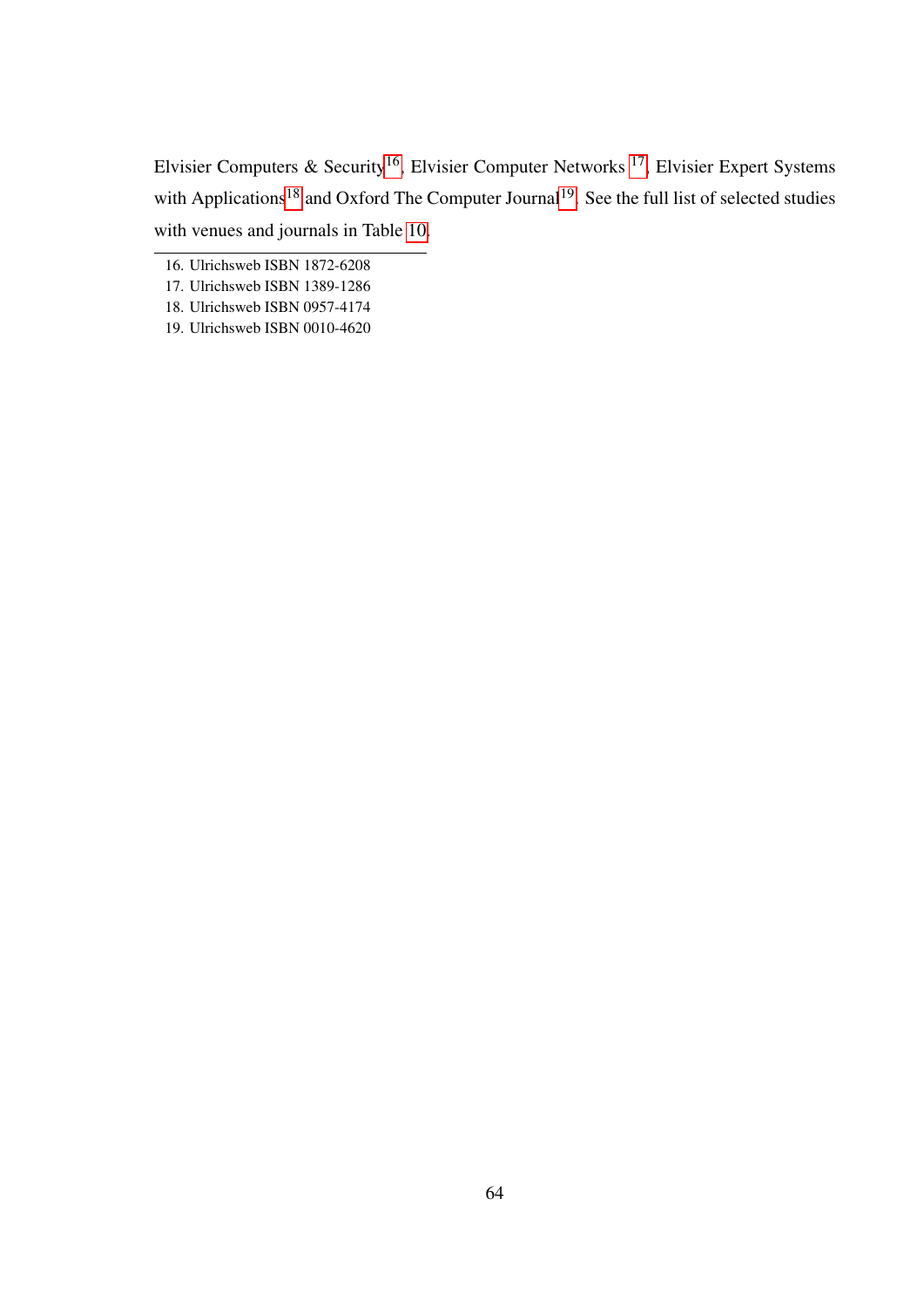<span id="page-76-0"></span>

| <b>Study</b>                   | <b>Venue</b>                                    | <b>Refereed</b> |
|--------------------------------|-------------------------------------------------|-----------------|
| [S1] Eliseev and Gurina        | 9th Intl. Conference on Security of Information |                 |
| (2016)                         | Networks 2016                                   |                 |
| [S2] Zolotukhin et al. (2016b) | 16th Intl. Conference NEW2AN 2016 & 9th Con-    |                 |
|                                | ference ruSMART 2016                            |                 |
| [S3] Zolotukhin et al. (2016a) | IEEE 23rd Intl. Conference on Telecommunica-    |                 |
|                                | tions                                           |                 |
| [S4] Zolotukhin et al. (2015)  | 15th Intl. Conference NEW2AN 2015 & 8th Con-    |                 |
|                                | ference ruSMART 2015                            |                 |
| [S5] Petiz et al. $(2014)$     | 16th Intl. Telecommunications Network Strategy  |                 |
|                                | and Planning Symposium 2014                     |                 |
| [S6] Wang et al. (2015)        | Computer Networks 81(2015) 308-319              | Yes             |
| [S7] Hoeve (2013)              | 1st ACM Workshop on Smart Energy Grid Secu-     |                 |
|                                | rity 2013                                       |                 |
| [S8] Amoli and Hämäläinen      | IEEE Intl. Workshop on Measurements and Net-    |                 |
| (2013)                         | working 2013                                    |                 |
| [S9i] Das, Sharma, and Bhat-   | Intl. Conference Communication, Computing and   |                 |
| tacharyya (2011)               | Security 2011                                   |                 |
| [S10i] Shiaeles et al. (2012)  | Computers & Security 31 (2012) 782-790          | Yes             |
| [S11] Chen, Chen, and Delis    | Oxford The Computer Journal 50(1) (2007) 7-40   | Yes             |
| (2007)                         |                                                 |                 |
| [S12i] Lee et al. (2008)       | Expert Systems and Applications 34 (2008) 1659- | Yes             |
|                                | 1665                                            |                 |
| [S13i] Caulkins, Lee, and      | 43rd ACM Annual Southeast Regional Confer-      |                 |
| Wang (2005)                    | ence Vol. 2                                     |                 |
| [S14] Abimbola, Shi, and       | IEEE 8th Intl. Symposium on Computers and       |                 |
| Merabti (2003)                 | Communications 2003                             |                 |

Table 10. Included studies and their publication forums

As I explained in Section [6.3.5,](#page-71-0) the quality score was implemented to gain a better knowledge of the available detection methods and the research area as a whole. Figure [9](#page-77-0) illustrates all the included studies and their publication years in a bar chart. The studies with the full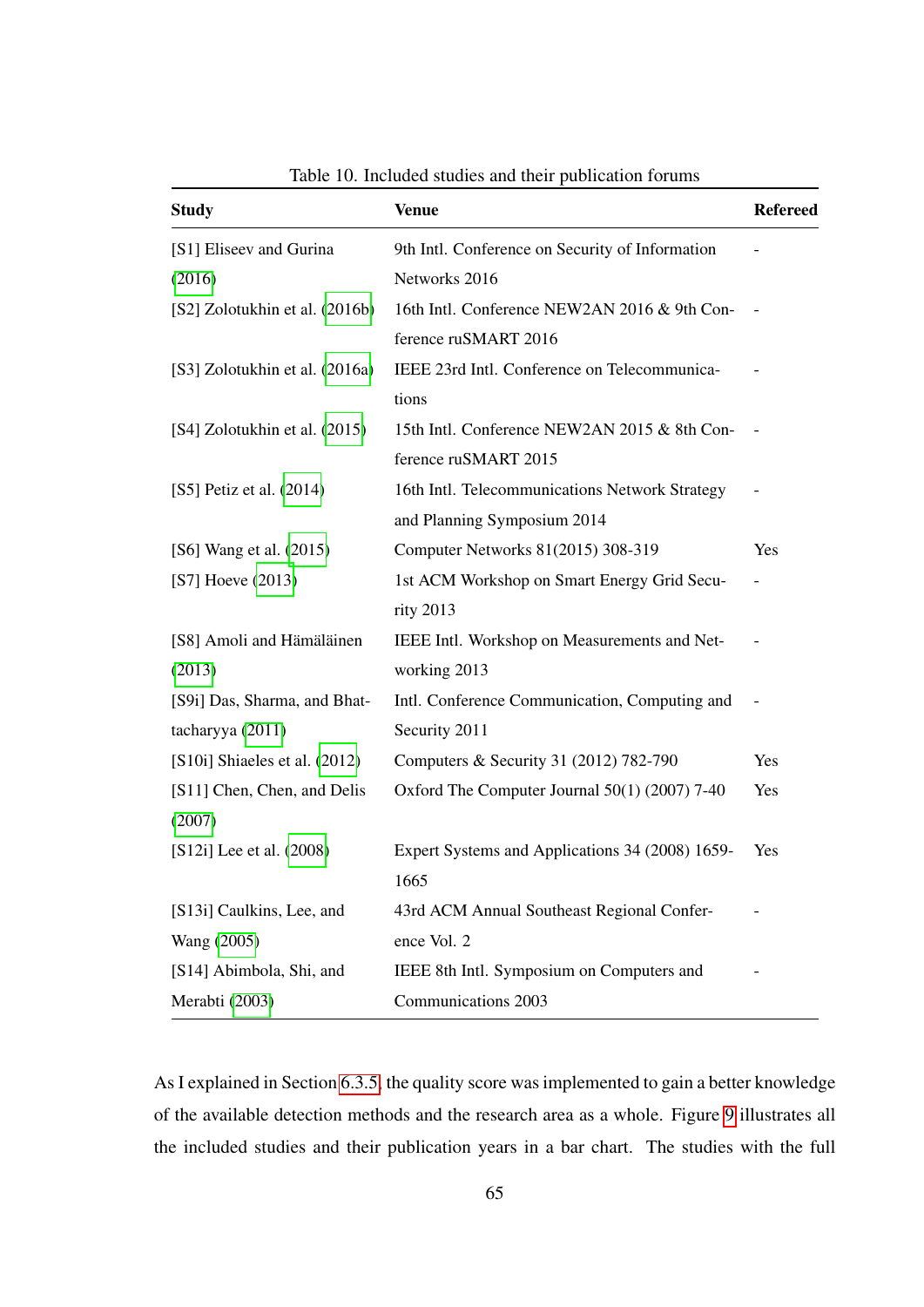

<span id="page-77-0"></span>Figure 9. Selected papers published by year

quality score have a solid color and the ones that may be applicable to encrypted network traffic (i.e.  $QS = 0$ ), have a diagonal line pattern. The first publication that consciously addressed DDoS attacks in encrypted traffic is from 2003. Toward the end of the figure, in the past years, the amount of research increases. This increase in interest is in line with the fact that Arbor Networks [\(2013,](#page-111-2) 25) reported an increase in application layer attacks using encrypted traffic in 2012. The need for research in the field is increasing.

In Figure [10](#page-79-1) display the venues of publication of the papers in a pie chart. Such as in computer science in general, the selected publications have concentrated in conference proceedings and workshops. The sample is not large enough to make an assumptions on the actual overall distribution of publication venues in the DDoS attack research. However, the distribution gives and an idea of where current research is published.

The strategy (or classification of the method) by Mirkovic and Reiher [\(2004\)](#page-117-1) and extended by Patcha and Park [\(2007\)](#page-118-1) are used to evaluate the current status of the DDoS detection in encrypted network traffic. Based on the taxonomy in Figure [8,](#page-60-0) the comparison to the selected articles on the detection methods in encrypted network traffic can be made, and possible new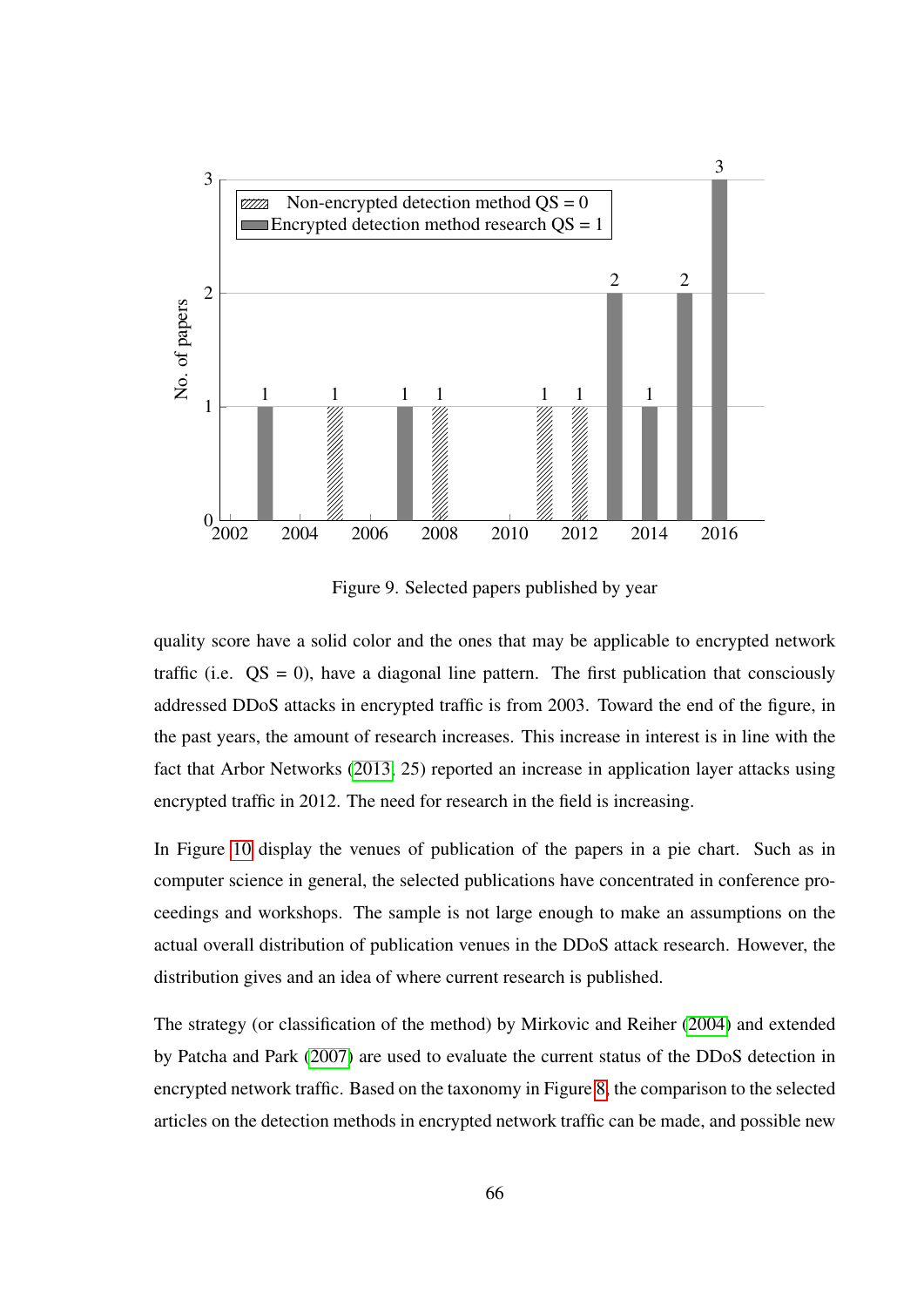<span id="page-78-0"></span>

| <b>Study</b> | <b>Detection method</b>      | <b>Strategy</b>         | <b>Features</b>            |
|--------------|------------------------------|-------------------------|----------------------------|
| [S1]         | Correlation functions &      | Statistical analysis &  | Server response rate       |
|              | <b>MLP</b>                   | Classification          | metrics                    |
| [S2]         | Fuzzy c-means                | Fuzzy clustering        | Statistics and data from   |
|              |                              |                         | packet headers             |
| [S3]         | Single-linkage, K-           | Classification (NN) $&$ | Statistics and data from   |
|              | means, fuzzy c-means,        | clustering              | packet headers             |
|              | SOM, DBSCAN & SAE            |                         |                            |
| [S4]         | DBSCAN, K-means,             | Clustering              | Packet header statistics   |
|              | k-NN, SOM, SVDD              |                         |                            |
| [S5]         | <b>Multiscaling Analysis</b> | Statistical analysis    | Number of packets          |
|              |                              |                         | & average energy per       |
|              |                              |                         | timescale                  |
| [S6]         | Probabilistic inference      | Bayesian networks       | Chow-Liu algorithm for     |
|              | graphical model              |                         | feature decision           |
| [S7]         | Edit distance -based         | Statistical analysis &  | time, size and direction   |
|              | searching                    | clustering              | of the packet              |
| [S8]         | <b>DBSCAN</b>                | Statistical analysis &  | Packet header and flow     |
|              |                              | clustering              | data in different resolu-  |
|              |                              |                         | tions                      |
| [S11]        | Signatures & stateful        | Signature & stateful    | TCP, UDP and ICMP          |
|              | protocol analysis            | protocol analysis       | packet headers and         |
|              |                              |                         | statistics as well as pay- |
|              |                              |                         | load                       |
| $[S14]$      | Snort signatures             | Signature & system call | packet payload             |
|              |                              | sequence analysis       |                            |

Table 11. Detection methods in encrypted networks from included studies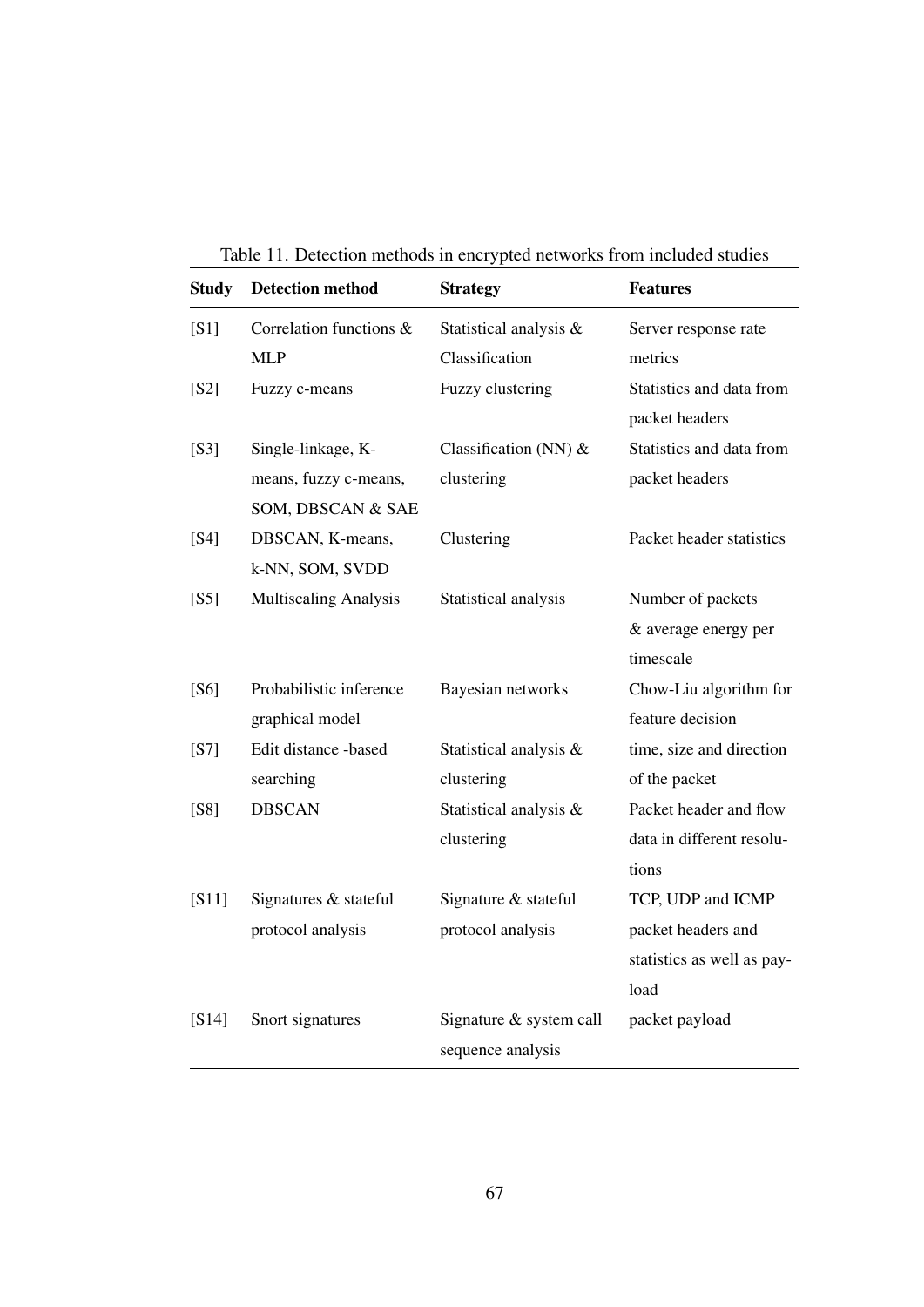

<span id="page-79-1"></span>Figure 10. The publication venue distribution of the included studies approximately

<span id="page-79-0"></span>Table 12. Applicable methods from non-encrypted research in included studies

| <b>Study</b> | Detection method           | <b>Strategy</b>          | <b>Features</b>          |
|--------------|----------------------------|--------------------------|--------------------------|
| [S9i]        | Statistical analysis, pat- | Statistical analysis and | TCP header data $\&$     |
|              | tern disagreement and      | clustering               | packet rate per interval |
|              | projected clustering       |                          |                          |
| [S10i]       | Fuzzy estimator            | Statistical analysis     | Mean time between net-   |
|              |                            |                          | work packets             |
| [S12i]       | Hierarchical clustering    | Clustering               | TCP header information   |
|              |                            |                          | & number of packets      |
| [S13i]       | Classification tree        | Classification           | TCP header data          |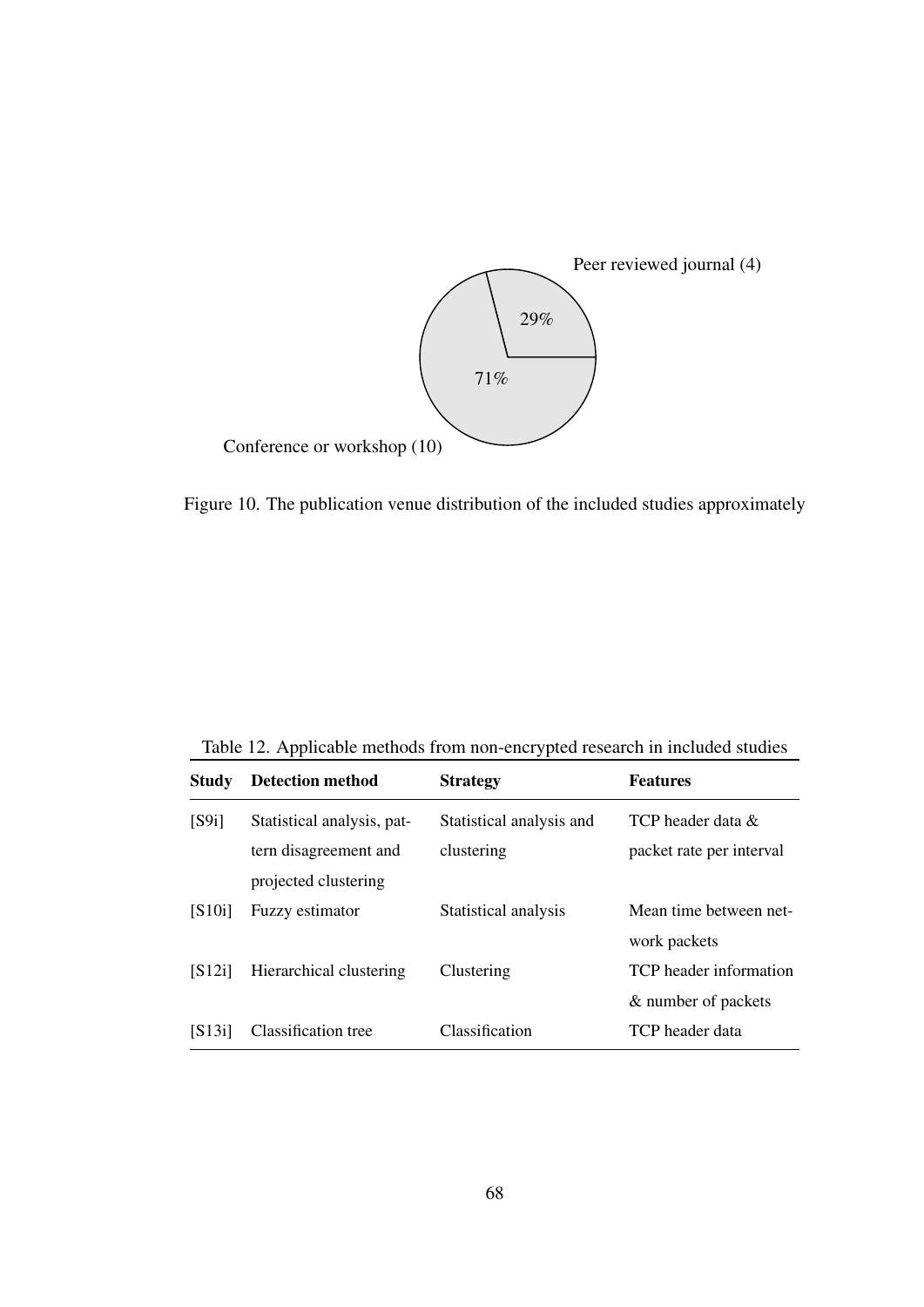areas of research could be revealed. In the next section, I present the summaries of each method, and how it classifies according to the previously mentioned taxonomy of detection methods. See the distribution of methods in various categories in the bubble plot in Figure [11](#page-85-0) after the explanations of methods in the papers.

#### <span id="page-80-0"></span>6.4.2 Summaries of the included studies

[S1] Eliseev and Gurina [\(2016\)](#page-114-0) use correlation functions of data block size & number of packets per time unit observed from the webserver. They use long time intervals, i.e. three weeks of real data to train. They propose two algorithms. The first looks at the Pearson correlation coefficient between cross-correlation functions in a similar time interval in the current and training sets. The second algorithm uses a multilayer perceptron (MLP) with Levenberg-Marquardt algorithm to train and test the current cross-correlation functions. A threshold for the reconstruction error is set to determine an anomalous function. They say that these algorithms can be easily implemented as a lightweight DDoS HIDS in IoT devices. The method uses both statistical analysis and classification.

[S2] Zolotukhin et al. [\(2016b\)](#page-121-0) propose a method for detecting DDoS attacks in encrypted network traffic in both offline and online case using fuzzy c-means clustering algorithm. In the method, they train the system with flow information such as conversation length, packet velocity, packet size averages, and flags. They build feature vectors form the information by also normalizing the values with min-max normalization. They have two different versions of the algorithm: an online and an offline version. The tests of the method are conducted using the Realistic Global Cyber Environment (RGCE), where the attacks can be simulated as realistically as possible. Slowloris, SSLsqueeze, and some advanced DDoS attacks were tested in the system and they found that the trivial cases such as Slowloris and SSLsqueeze were detected nearly 100% of the time, whereas the advanced DDoS attacks had only 70% accuracy when keeping the false positives to the minimum. Categorical classification of this method is clustering.

[S3] Zolotukhin et al. [\(2016a\)](#page-121-1) study the application layer DDoS attacks in encrypted network traffic employing hierarchical, centroid- and density-based clustering algorithms and a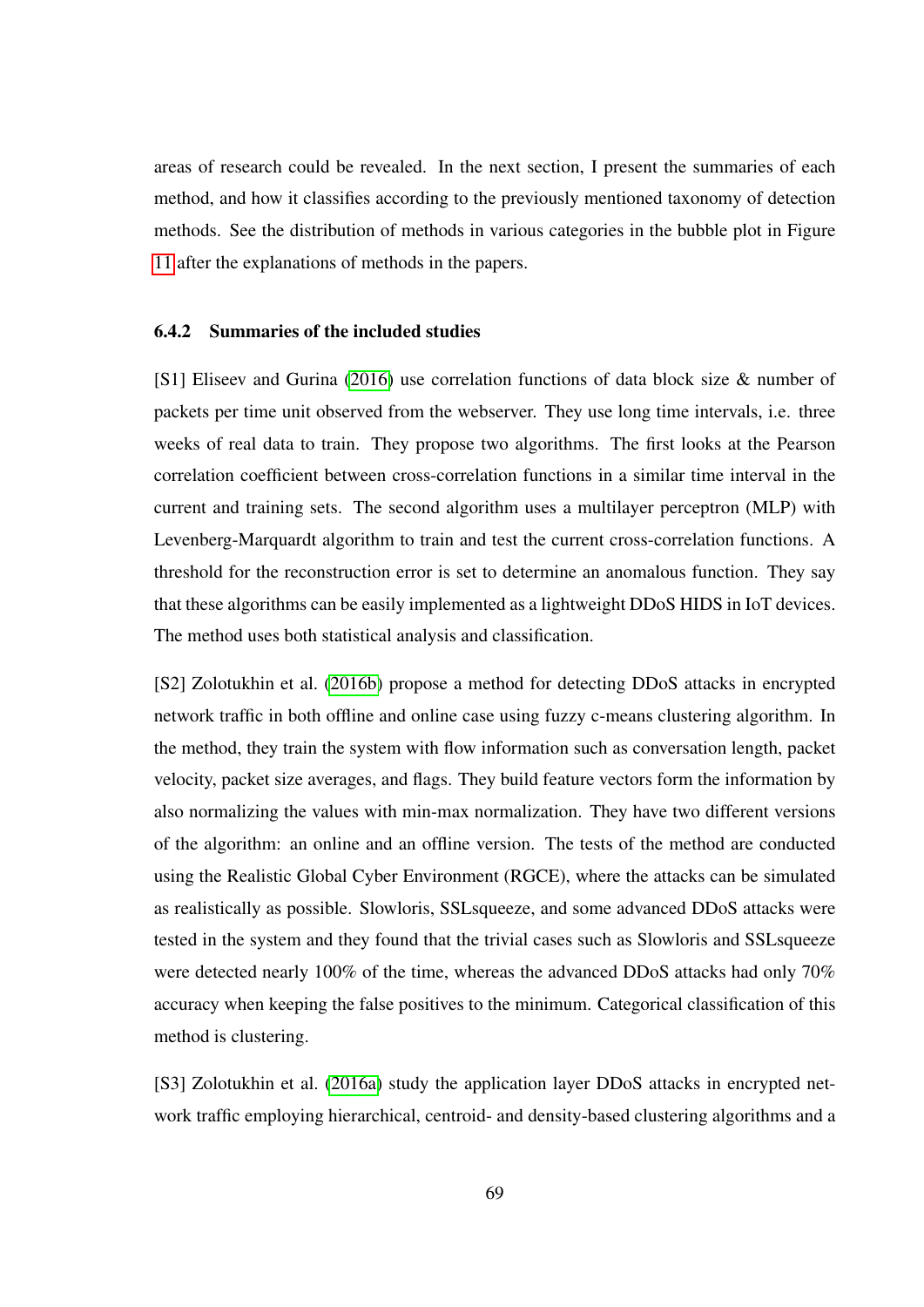stacked auto-encoder (SAE). The features for clustering come from the packet header information and conversation to the server by each user. The conversations are mended together from two different flows with matching sources and destinations. After this, statistics such as the velocity of packets, extent, flags and the number of encrypted messages are extracted into tuples for clustering. The tuples are normalized with max-min normalization. Using the clustering methods described in Table [11,](#page-78-0) the most common DDoS attack types can are detected by comparing the incoming flows to the clusters. In each of the type, a different deviation measure is used. For example, for centroid-based algorithms, a threshold is set for the maximum distance of the vector from the normal traffic cluster centers. The common DDoS attack types are Slowloris and Slow POST and a more advanced DDoS attack mimicked the behavior of the users in a web service. This attack was detected by combining conversations from the same source together, calculating the approximate similarity form each cluster by percentages and applying the stacked auto-encoder. A reconstruction error value of the SAE is the anomaly measure. The methods presented in this paper put the paper in both classification and clustering categories.

[S4] Zolotukhin et al. [\(2015\)](#page-121-2) present a clustering-based anomaly-based detection method using DBSCAN (density-based spatial clustering of applications with noise) and comparing the algorithm with others such as SOM (Self-Organizing Map), K-means, k-Nearest Neighbors and Support Vector Data Description (SVDD). The features for training and testing data use only packet header statistics such as the averages of packet sizes or TTL (Time to live), TCP flag appearance averages, no name a few. The feature vectors are min-max normalized. If the pairwise distance from the nearest cluster member is more than the maximal pairwise distance for that cluster, it is labeled as an anomaly. The method is categorized in clustering methods because of the various clustering algorithms used in the detection.

[S5] Petiz et al. [\(2014\)](#page-118-0) propose a statistical analysis detection method in the source network that uses a multiple scale traffic analysis. The statistics used as the features are statistics of the packets flows. Thus they conclude that this method is also applicable to encrypted traffic. The detection method is based on the premise that DDoS attacks have a pseudoperiodicity fingerprint in the traffic. By calculating an average energy for packets per second from multiple time intervals, the anomalous traffic should have higher energy in one interval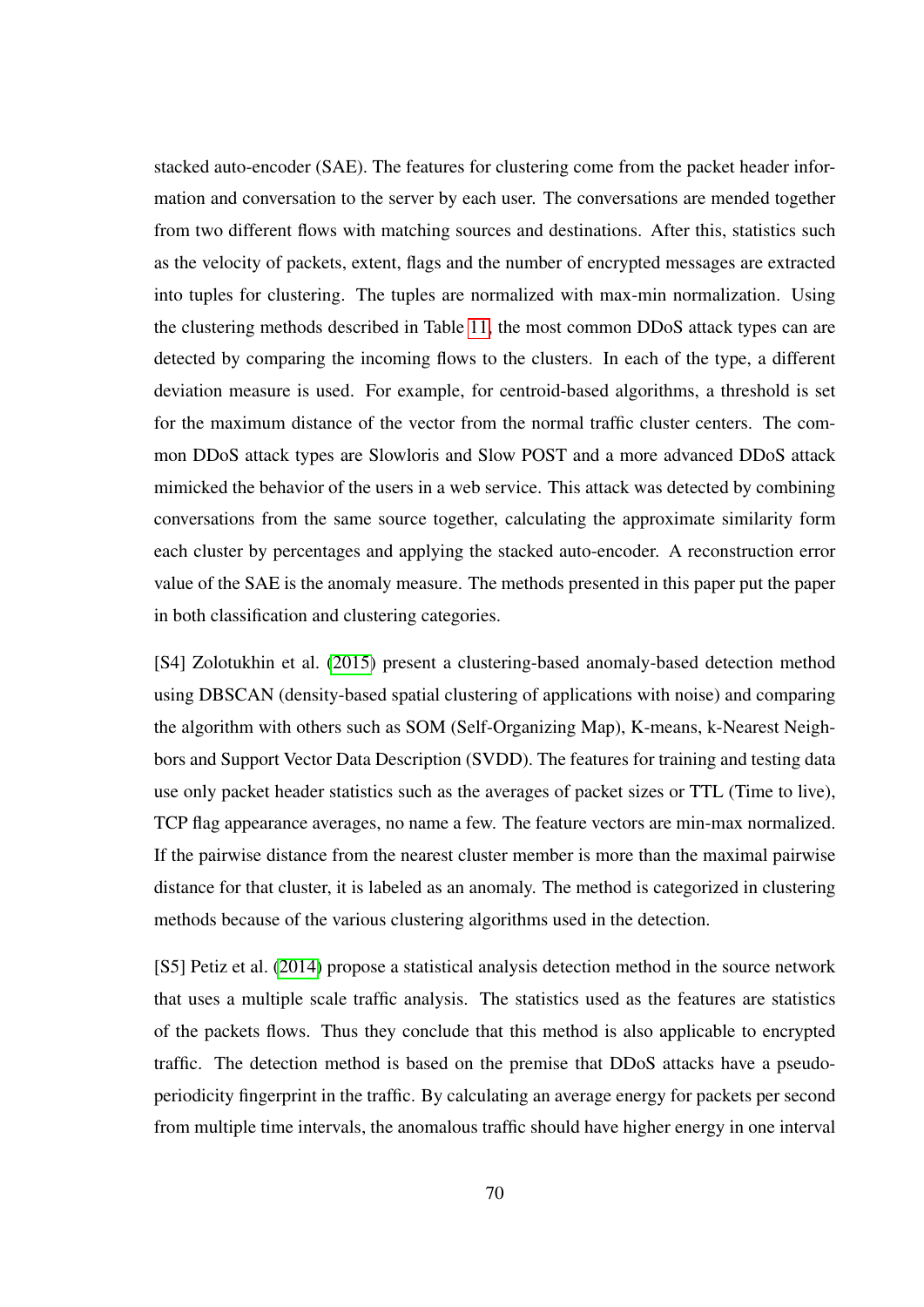length. This paper is an example of a purely statistical analysis of network metrics.

[S6] Wang et al. [\(2015\)](#page-121-3) develop a complete NIDS with detection and mitigation modules for software-defined networks (SDN). Their detection method is based on probabilistic inference graphical model that updates itself all the time in order to fight a data-shift issue, unlike traditional Bayesian networks. The data shift issue assumes that the training data and real attacks imitate the same statistical frequency (Wang et al. [2015,](#page-121-3) 313). The features are not preselected by the researchers but by a Chow-Liu algorithm. They are selected from flows or packet headers. After applying the algorithm, commonly the relevant variables have been linked to the Chow-Liu tree. These are chosen for the analysis of the graphical model. The graphical model is an adaptation from Bayesian networks. Thus the category for this paper is in BN.

[S7] Hoeve [\(2013\)](#page-115-0) explore an intrusion detection method for encrypted control traffic. A packet series search and comparison using edit distance is the measure of the difference between the series. The method uses time, size and direction of the packet to form the feature vector. Traffic consists of series of these vectors. The training phase is done by a clustering the series into clusters. The next phase searches for series with approximate string matching and edit distance. The series which are over a set threshold, are malicious. This method uses both statistical methods and clustering. Thus these are the categories.

[S8] Amoli and Hämäläinen [\(2013\)](#page-111-0) have designed an NIDS to work with large amounts of data. The method first employs an algorithm that uses statistical analysis to detect variations in the flows. If an anomaly is detected, the second phase with DBSCAN starts. The outliers from the final set of clusters are flagged as anomalous and a potential DDoS attack. Thresholds for the DBSCAN, the minimum size of the clusters is set to 5% of the number of flows and the maximum distance between vectors shall be fixed to the average Mahalanobis distance of the vectors. From the anomalous traffic, the starts to pinpoint the attacker from C&C traffic patterns. Because of the two different phases, the category of this paper is in both statistical analysis and clustering.

[S9i] Das, Sharma, and Bhattacharyya [\(2011\)](#page-113-0) have developed a three-phased method for detecting DDoS flooding attacks. The first phase uses a simple threshold value for the number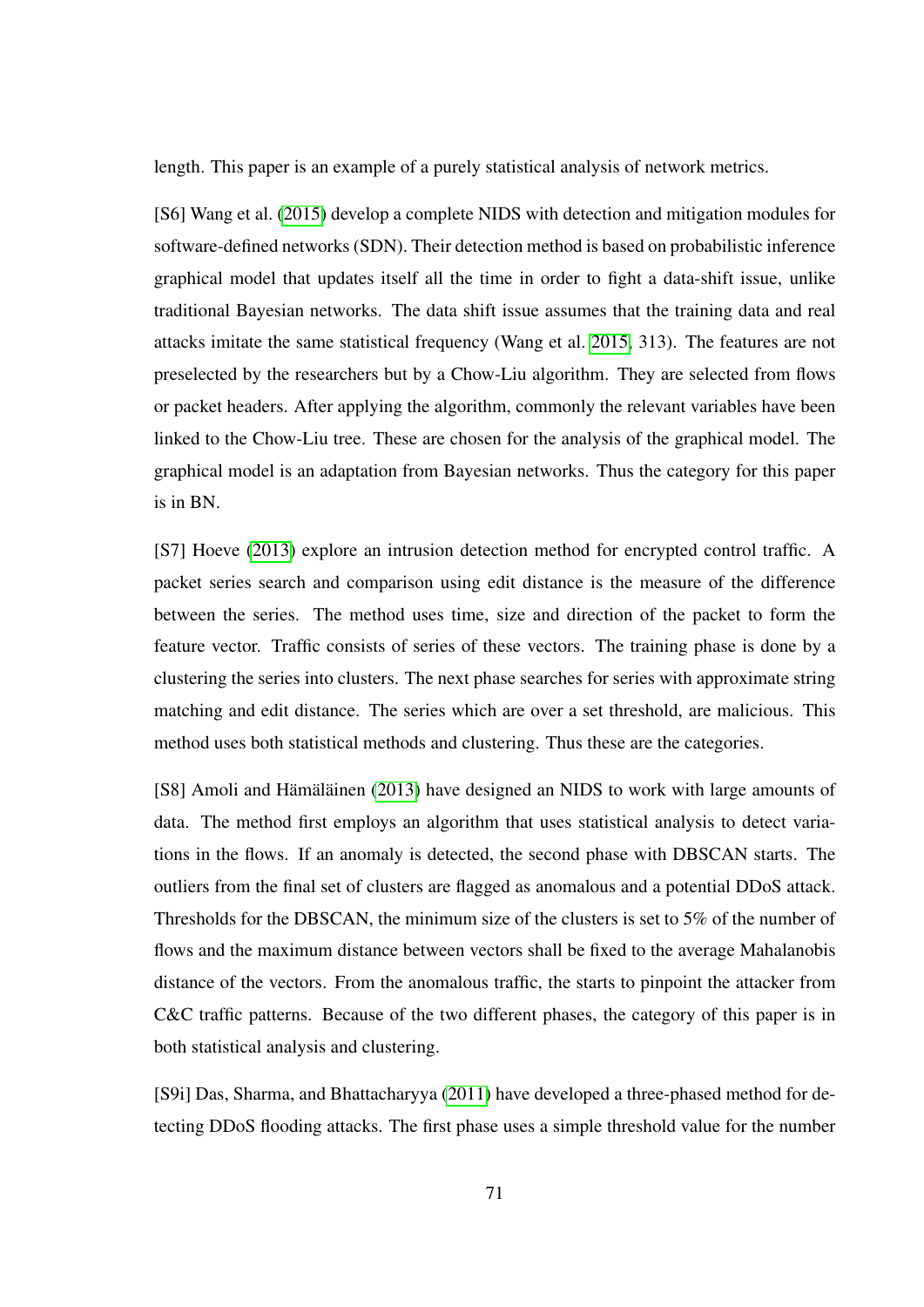of HTTP requests per interval. The second takes advantage of parallel time interval request rates and computes a pattern disagreement value. The maximum of this value during a time with no known attacks is considered as the threshold for anomalous traffic. The third method uses packet header data and projected clustering with Oracles SQL queries. They create an index to determine the type of the cluster either malicious or normal. The first two are online and the last is an offline detection method. This paper belongs to both statistical analysis and clustering-based groups.

[S10i] Shiaeles et al. [\(2012\)](#page-119-0) propose a detection method that uses the packets arrival times in small time windows. It is assumed that DDoS attacks mean packet arrival does not follow the Poisson distribution. An  $\alpha$ -cuts fuzzy estimator is used to derive a single fuzzy value for the mean arrival times in the earlier time window. Then the current mean time is compared to the value. If the value is less than the fuzzy value, an alarm is raised. If it is more, the traffic is considered to be normal. They note that flash crowd events might be flagged as DDoS attacks using this method. I chose to include this paper, as the method does not require any payload inspection and could be utilized as a detection method in encrypted network traffic. This method is based on a statistical analysis.

[S11] Chen, Chen, and Delis [\(2007\)](#page-113-1) have developed an NIDS, called *DDoS Container*, that uses several detection methods in succession to detect DDoS attacks from network traffic. They consciously acknowledge that their method does not fully comply with encrypted network traffic, but say that the behavioral analysis of the stateful inspection does also catch flows that are encrypted. As stated in Table [11,](#page-78-0) the method combines both stateful protocol analysis and signature-based payload inspection. The system is placed in the network, and it has been placed in a segment where all the traffic flows through between two switches, presumably before or in the DMZ (Demilitarized zone). The system comprises of multiples phases of detection, whose names are Protocol Decoder, Behavior Police, Session Correlator, Message Sequencer, Traffic Distinguisher, and Traffic Arbitrator. The first three take care of the stateful protocol analysis and the latter three of the more careful packet inspection using signatures. At the beginning only the header information of the packet is taken into account, and therefore it is possible to detect malicious flows with abnormal behavior also in encrypted traffic. Thus, this paper is in both stateful protocol analysis and signature-based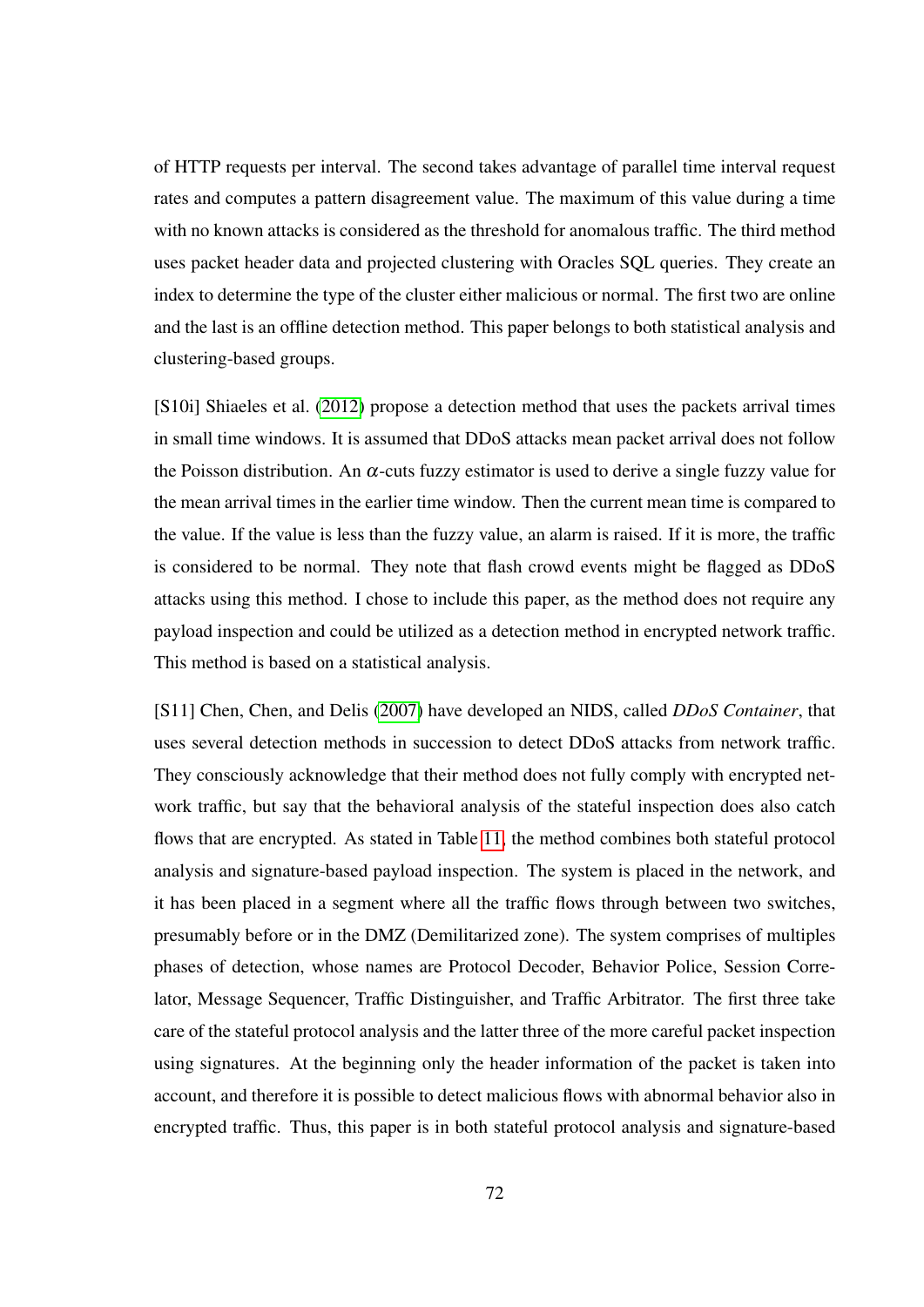detection classes.

[S12i] Lee et al. [\(2008\)](#page-117-0) propose a hierarchical clustering-based detection method that uses various entropy values and other metrics calculated from the packet header information as the features. The vectors are normalized by standard deviation before clustering. Euclidean distance is used as the measure of similarity. The method is purely a clustering-based method.

[S13i] Caulkins, Lee, and Wang [\(2005\)](#page-112-0) use a decision tree to detect DDoS attacks. The learning phase was done in a supervised manner from the known attacks of DARPA1999 IDEVAL dataset. Only the TCP packet header information was taken into account. The decision tree classifies connections into either intrusive or normal classes. This is a categorically classification-based method.

[S14] Abimbola, Shi, and Merabti [\(2003\)](#page-111-1) discuss the difficulty of signature-based systems and encrypted network traffic. They propose a host-based IDS where they can access the payload of the encrypted traffic. The HIDS lies right after the application layer and detects DDoS attacks using signatures for network traffic packet payload and analyzes the system calls of the target application. The, categorically signature and system call analysis -based, paper is the first included in the mapping study that notifies the difficulties of analyzing encrypted network traffic and consciously researches the field.

#### 6.4.3 Datasets and sample DDoS attacks

Table [13](#page-86-0) depicts the included papers with their datasets and their sample DDoS attacks. The purpose of this section is to discuss the efficacy of the methods based on the facts about the datasets and sample DDoS attacks. Research on the DDoS detection in encrypted network traffic is conducted in many ways. For example, running the experiments on a non-encrypted dataset (generated or real), generating totally encrypted dataset or observing real traffic data. I illustrate some of the problems in intrusion detection research.

Studies S1, S9i, S10i and S13i used real network traffic in their investigations from their universities or other sources. These kind of datasets are difficult for the simple reason that they are unlabeled data when reconstruction and validation of the method becomes an issue. Other than S1 also used other datasets to verify their findings, and Eliseev and Gurina [\(2016\)](#page-114-0),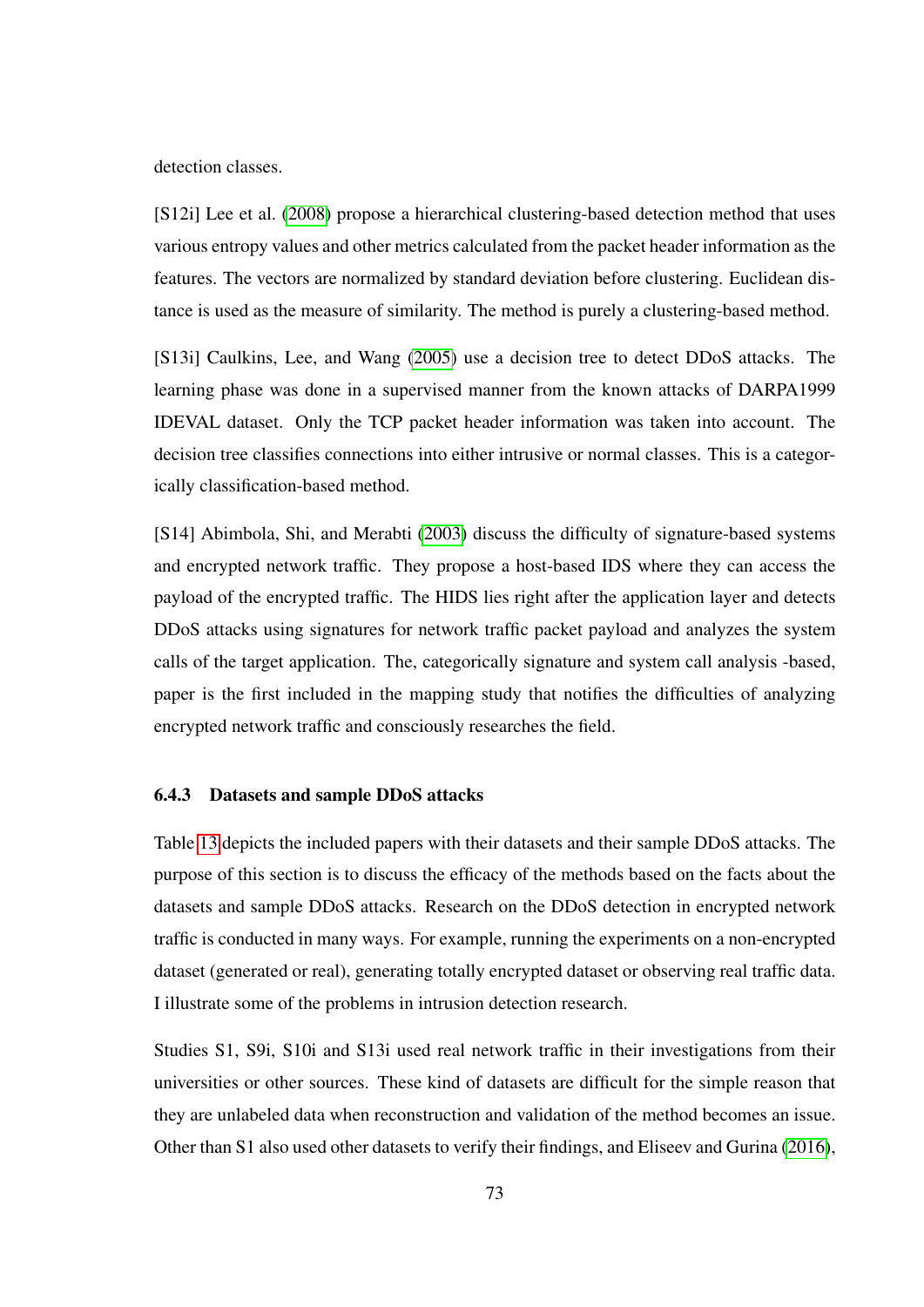

<span id="page-85-0"></span>Figure 11. Detection methods by class in a bubble plot over the years



Figure 12. Detection methods classified in hybrid classes over the years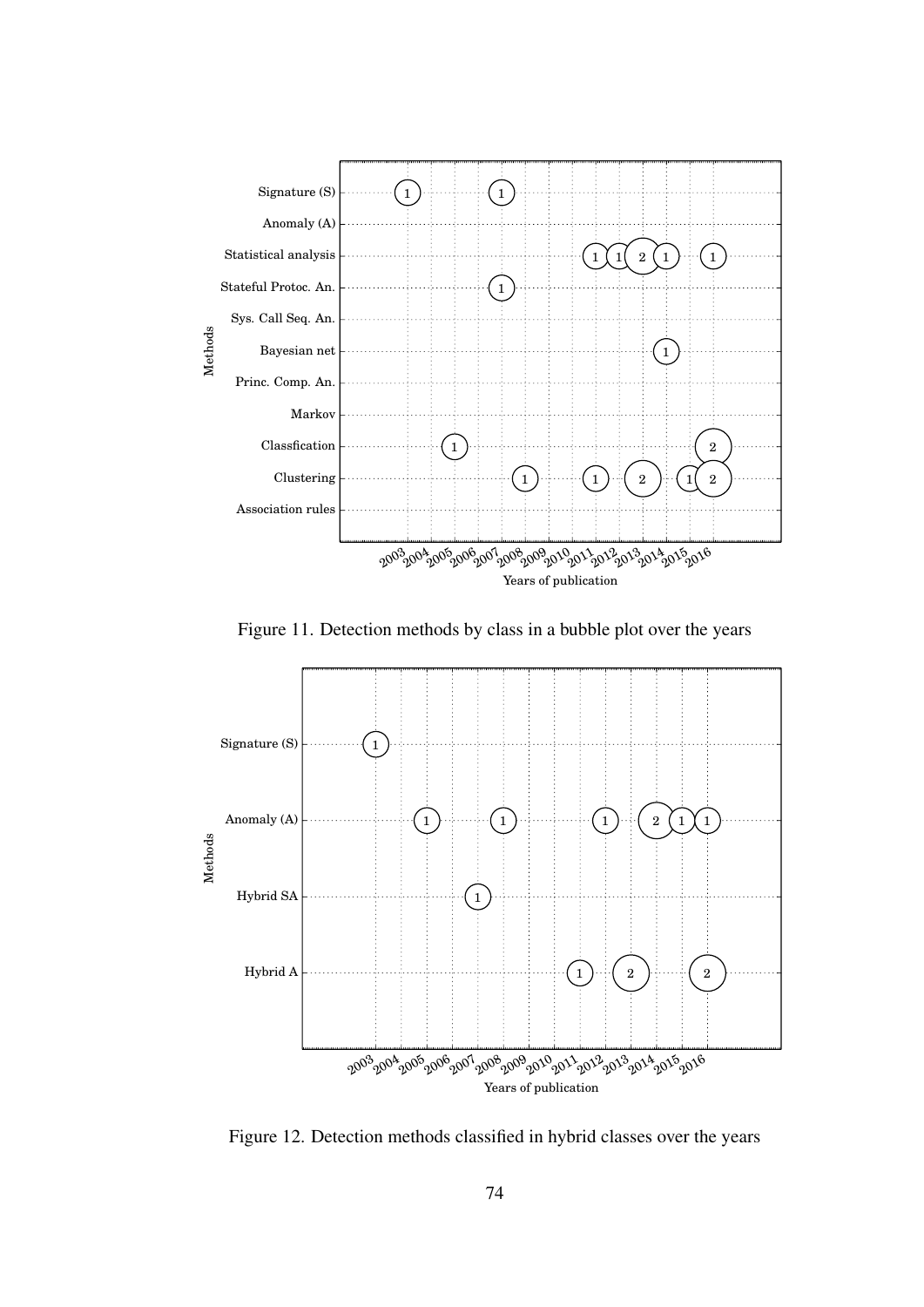<span id="page-86-0"></span>

| Data/simulation                     | <b>Sample DoS</b>                      |
|-------------------------------------|----------------------------------------|
| Real server traffic                 |                                        |
| <b>RGCE</b>                         | HTTPS Slowloris, SSL squeeze and an    |
|                                     | advanced human-like DDoS               |
| <b>RGCE</b>                         | HTTPS Slowloris, Slow POST and an      |
|                                     | advanced DDoS                          |
| <b>RGCE</b>                         | Simple HTTPS flood                     |
| Lab net generated                   | Hping3 TCP SYN flood through SSH       |
|                                     | & VPN tunnels                          |
| Traffic w/ Amazon EC2 & private lab | HTTP Slowloris & HTTP flood & other    |
| cloud & UNB ISCX dataset gen.       | intrusions (Shiravi et al. 2012, 369.) |
| Lab generated data (PLC simul.)     |                                        |
| (no tests)                          |                                        |
| KDD'99, LBNL & real university net- | ICMP, SYN flood (Tavallaee et al.      |
| work                                | 2009, 3.)                              |
| LLS_DDOS_1.0 DARPA2000 & real       | Hping & BlackEnergy Bot & DARPA-       |
| university network generated        | attacks                                |
| Lab test net                        | Mainly floods: TFN2K, Stacheldracht,   |
|                                     | Trinoo and Mstream                     |
| 2000 DARPA IDSSD                    | Mstream TCP & UDP flood & others       |
| 1999 DARPA IDEVAL & university net  | Several attacks incl. ICMP, SYN floods |
| data                                | (Mahoney and Chan 2003, 7-8.)          |
| Lab net gen. data                   | W32.DoS and IGMP Nuke & others         |
|                                     |                                        |

Table 13. Sample DDoS attacks and datasets used in included studies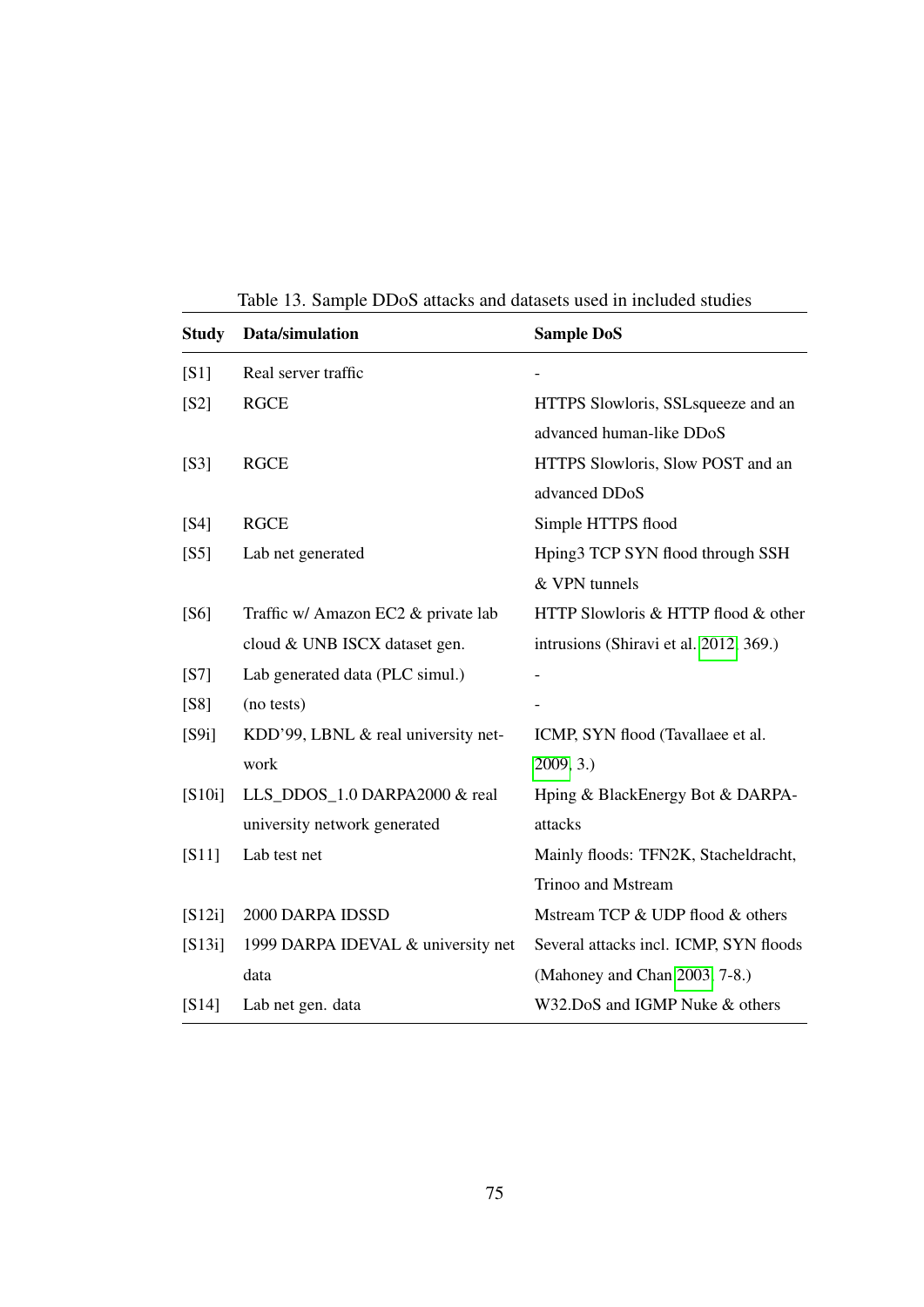in S1, tell that their method needs more investigation and can only work as a lightweight IDS. Such as Shiravi et al. [\(2012,](#page-119-1) 372) point out, most of the publicly available datasets are anonymized, because of privacy reasons, to the point when they are not real anymore. Therefore, real is better. Applying the detection methods to a university network has its upside of being natural, but reproducing of the study is difficult given that the data is not available and probably was not anonymized before the tests. Not anonymizing the data makes the detection method be as close as a live NIDS as possible.

Kokkonen et al. [\(2015\)](#page-116-0) have developed the RGCE used by Zolotukhin et al. [\(2015\)](#page-121-2) S4 and later studies from the same research group in S2 & S3. It is a Realistic Global Cyber Environment meant of various simulations of Internet situations. The environment acts such as a real Internet where the geographic locations have been simulated and the normal traffic in the network is generated. The system mimics the real behavior of the Internet as well as possible, but all the data is generated, and the environment is completely offline. Within the control system, most common DDoS attacks are also simulated by a packet generation and replay program.

Detection results from bigger networks tend to be applicable in a small network, but the outcomes are seldom transferable from smaller to bigger (Sommer and Paxson [2010,](#page-119-2) 312). Nevertheless, researchers are forced to create small laboratory settings to test their hypotheses. Papers S5, S6, S7 S11, S14 are using this approach to test their methods, making it the most popular in this sample of studies. Also, studies that use the RGCE are still lab networks, albeit in a bigger scale. Especially when studying DDoS attacks, aspects that are prevalent in real life (e.g. the locations and variance in IP addresses) are difficult to replicate. The traffic generated in a lab environment has the problem, such as in publicly available generated datasets, that they are pseudo-random and do not represent the real world perfectly.

Generating truly anonymized datasets is difficult as the underlying relationships of individual data points in the traffic are dependent on each other. Semantically speaking these relationships have to be both kept and anonymized to keep the legitimacy of the data. (Coull et al. [2009,](#page-113-2) 232.) Based on the sequence of packets, their flags and direction it is possible to determine operating systems, programs, and web applications that the people have been using, not even looking at e.g. the HTTP packet payload.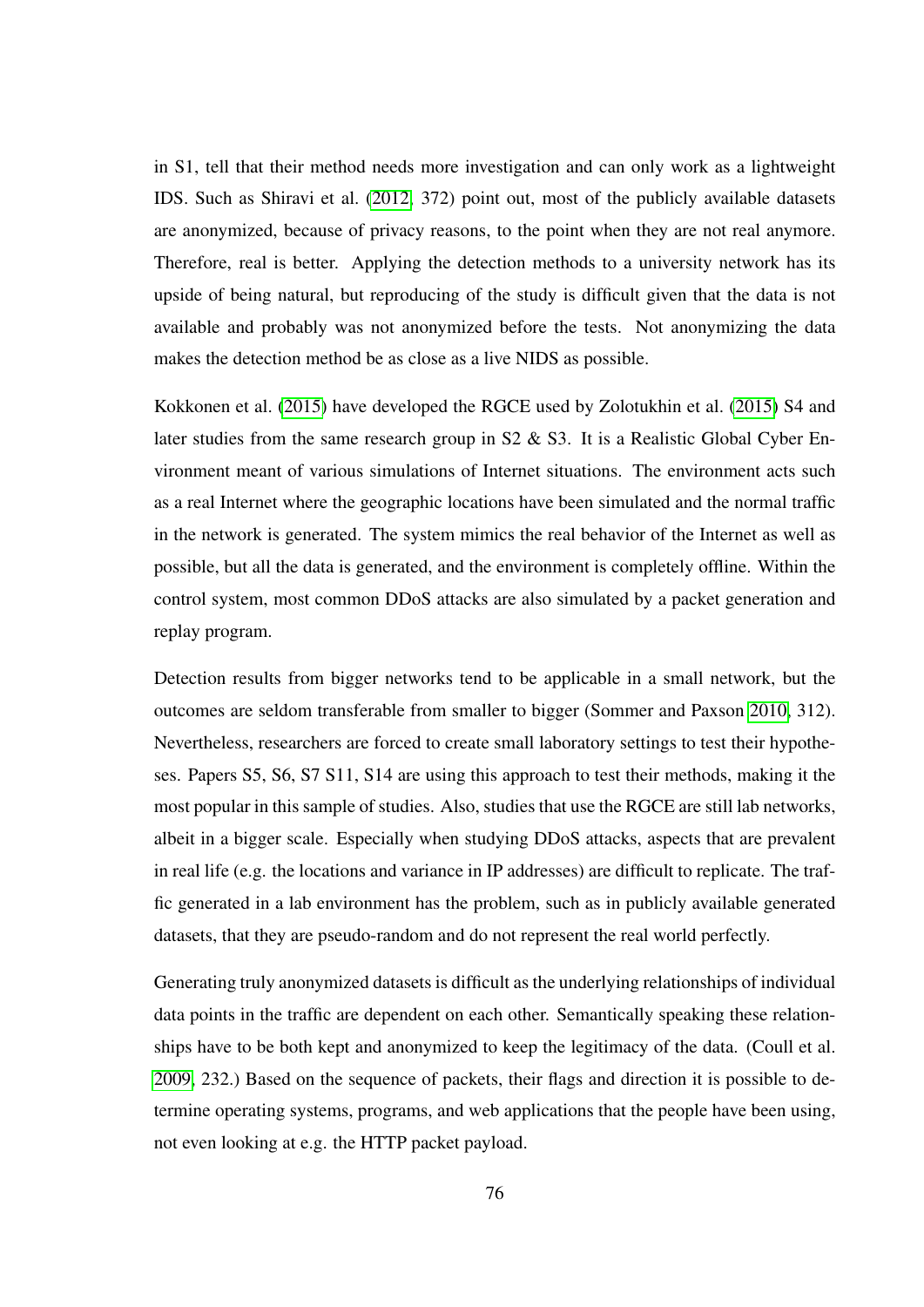For now, KDD'99 is the most widely used dataset for intrusion anomaly detection research. Searching for research from Google Scholar with "KDD 99 DDoS detection" with the limit for 2016 gives 122 hits (27th of November 2016). These papers may use the dataset as their only one or if it is one of many datasets for comparison. Nevertheless, the KDD'99 is still in use. The dataset has been crafted from the DARPA'98 Lincoln Lab simulation traffic, which in turn is generated synthetic traffic. The data is labeled. This set has been studied and criticized widely and further improved sets have been proposed. (Tavallaee et al. [2009,](#page-120-0) 1-2.). It has been demonstrated that the DARPA-dataset contains artifacts that skew the results (Sommer and Paxson [2010,](#page-119-2) 309). It is clear that these datasets are not up to date anymore, the Table [13](#page-86-0) also shows that the prevalence of these sets at least in an encrypted DDoS attack research is not an issue. The extension studies that did not mention encrypted traffic in their research (studies marked with *i*) are the ones that use these datasets in their research. S9i use KDD (Knowledge Discovery and Data Mining) '99 and LBNL (Lawrence Berkeley National Laboratory) datasets. DARPA-datasets are IDSSD (Intrusion Detection Scenario Specific Dataset) and IDEVAL (Intrusion Detection Evaluation) dataset, used by S10i, S12i and S13i.

Interestingly, Shiravi et al. [\(2012\)](#page-119-1) aim to solve the issues of real data versus generated data and the problems with privacy issues by proposing a systematic and dynamic way of creating datasets with profiles. These profiles symbolize the behavior of the traffic and the attacks. Based on these profiles, the dataset can be created for many protocols, volumes and situations. (Shiravi et al. [2012,](#page-119-1) 372-373.) This is how S6 has generated its data for the laboratory environment.

## 6.5 Answer to the research question 1

This section answers to the first research question about the existing detection methods of DDoS attacks in encrypted networks, based on the literature in the previous section.

*RQ1*: What methods for detecting encrypted DDoS attacks are presented in the scientific literature?

As can be seen in Figure [11,](#page-85-0) methods that exist in the scientific literature currently are con-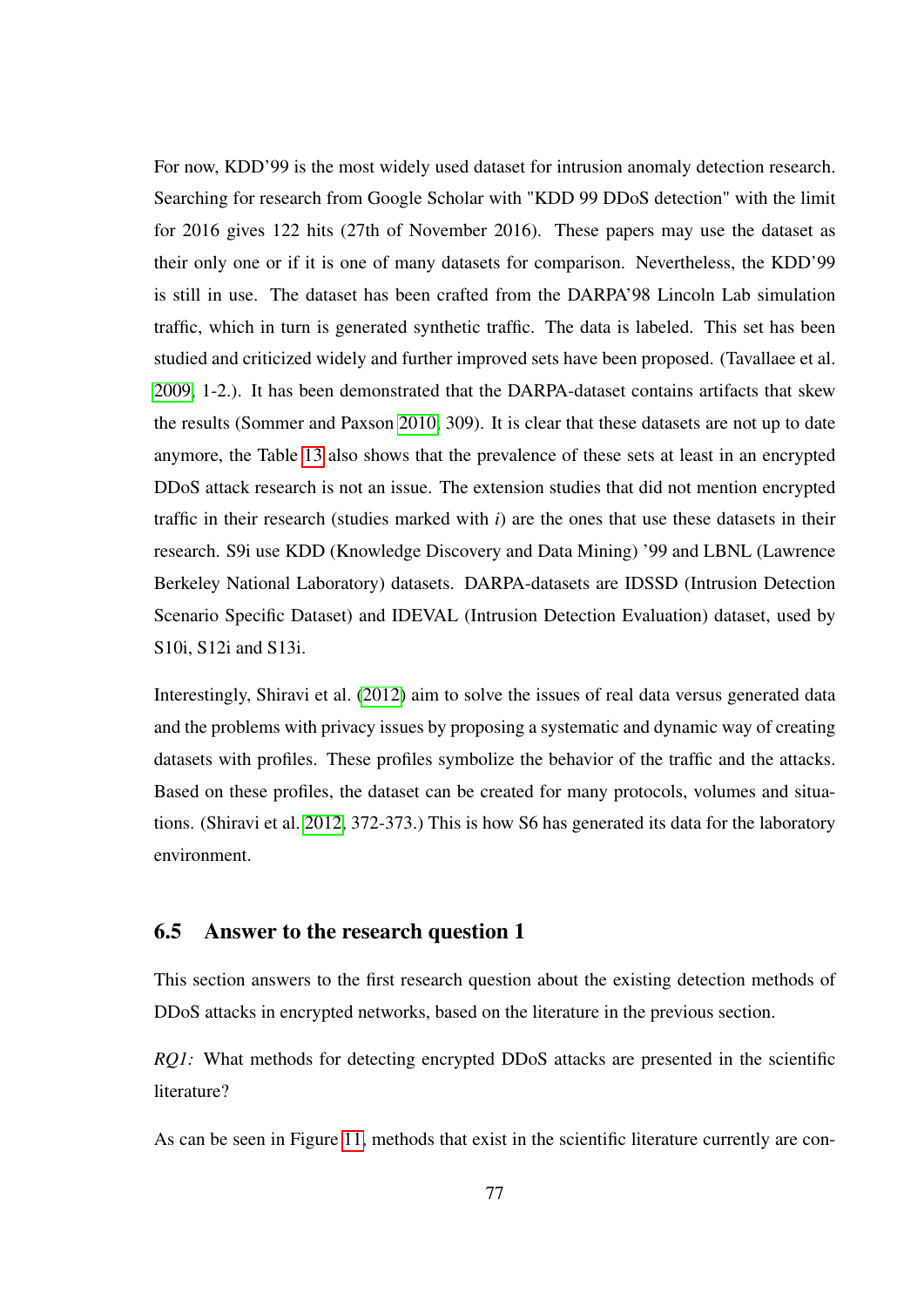centrated in a clustering and a statistical analysis -based methods. I found several methods including statistical analysis with correlation functions, multiscaling analysis and edit distance -based searching. Classification-based methods with neural networks such as Single-linkage and MLP were included. The clustering methods included fuzzy c-means, K-means, and DBSCAN. One method with probabilistic inference graphical model was observed. Stateful protocol analysis and system call sequence analysis were also observed. Even signaturebased model that tackled encrypted traffic implemented to the application layer was noted.

As expected, majority of the research is focused on non-encrypted traffic and these were the few papers that I was able to find using the systematic mapping study method. As I was conducting the mapping study, I came across four methods that I included from this pool of research which did not take encrypted traffic knowingly into account. These methods could be applied to encrypted network traffic, but they did not test or mention the eligibility of their method. They could also be included as a possible new area for testing. These were pattern disagreement analysis, fuzzy estimators and classification trees.

### 6.6 Summary

This chapter explained the difference detection methods of DDoS attacks and especially anomaly-based techniques in encrypted traffic. The author searched the literature for detection methods and backed the findings by conducting a systematic mapping study. In summary, encrypted traffic can be detected by signature when the access to the payload is granted, but current research focuses on anomaly detection methods because they can be deployed in routers as well. The chapter answered the research question about what methods are found from the encrypted DDoS detection literature. In the next chapter, a clustering anomaly detection method is presented.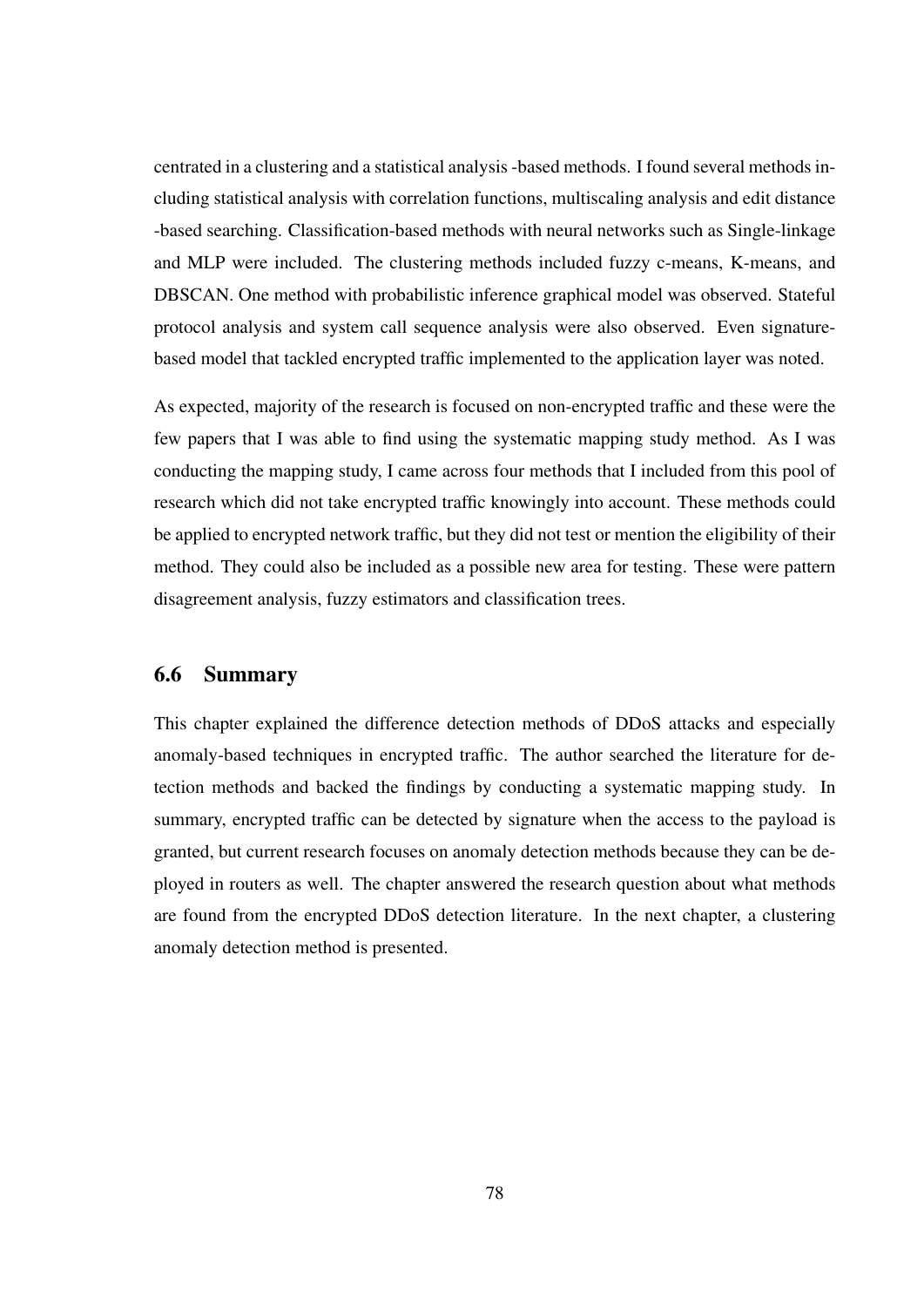## 7 Simulation experiment with clustering

This chapter investigates the detection of DDoS attacks in encrypted network traffic in more detail using K-means++ clustering method. It includes experiments and a comparison of results with previous research. At the end of the chapter, the second research question is answered.

## 7.1 Theoretical setting and implementation of the detection method

In the paper Zolotukhin et al. [\(2015\)](#page-121-2) propose a DDoS detection method for encrypted network traffic which uses K-means cluster method. This method was not able to handle large files as the K-means needs to have all the vectors in memory to start clustering. As a solution, I suggested that we would use streaming K-means with K-means++ seeding. Mikhail made the changes to the code. The following description explains the method.

#### 7.1.1 Feature selection and anomaly detection

In this process, traffic is considered as flows of a small interval. A conversation between two hosts is a merger of two flows, where in the first flow traffic goes from one host to another, and in the next flow it comes back. There exist source and destination IPs and ports of both hosts for each of the conversations. (Zolotukhin [2016,](#page-121-4) 1.)

For these conversations, a system calculates the next parameters, which form the feature vectors, such as in Zolotukhin et al. [\(2016b\)](#page-121-0):

- 1. The length of conversation in time
- 2. The sum of individual packets per 1 second
- 3. The sum of bytes in the same time
- 4. Packet size metrics: max, min, avg
- 5. The TCP window metric: max, min, avg
- 6. % of packets with TCP flags
- 7. % of encrypted packets with attributes such as "handshake" or "alert" (Zolotukhin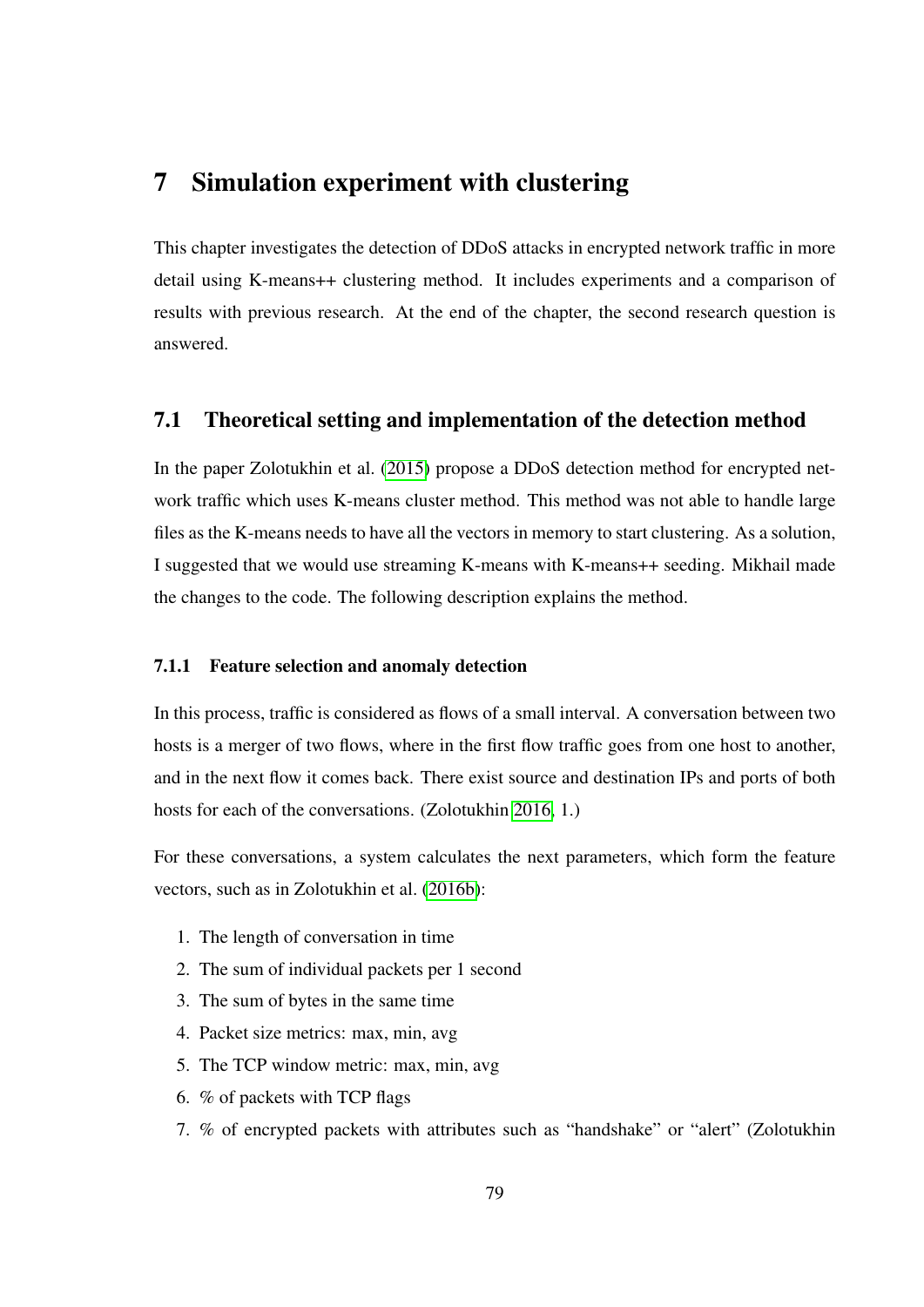#### [2016\)](#page-121-4)

The method utilizes max-min normalization strategy with the range from 0 to 1 to normalize the scales of these features. Based on these feature vectors, the system creates a baseline model for the traffic in the training phase. Attacks are hypothetically distinct from this model and can be detected as anomalies. The model is a set of clusters, where each of the clusters is a behavioral pattern in the normal traffic. Conversations which are alike should, therefore, be clustered in the same cluster. Attacks should not belong to a cluster. (Zolotukhin [2016,](#page-121-4) 1.)

For K-means, i.e. centroid clustering, the measure of membership in a cluster is the distance from the center point in the cluster in Euclidean space. That distance should not be greater than a value that must be defined for each cluster separately. This value is calculated for the normal traffic clusters by  $T = \mu + \gamma \sigma$ , where *T* is the value,  $\mu$  is the average of distance for member vectors from the centroid,  $\gamma$  is a tuning variable to find the perfect measure in the testing phase, and  $\sigma$  is the standard deviation of the distances of normal traffic vectors from the centroid. (Zolotukhin [2016,](#page-121-4) 2.)

#### 7.1.2 K-means algorithm

K-means algorithm is commonly referred as Lloyd's algorithm; that was suggested in 1957 by him. The idea is to find the midpoint (or the mean) for *k* number of clusters by assigning points to midpoints and then recalculating the midpoint within the cluster until the midpoints do not change. (Braverman et al. [2011,](#page-112-1) 2.)

As described by Arthur and Vassilvitskii [\(2007,](#page-111-3) 1028), the K-means algorithm is as follows:

- 1. Initiate feature vector space  $X = \{x_1, x_2, x_3, ..., x_n\}$ , where each  $x_i$  is a feature vector
- 2. Select *k* starting centroids  $B = \{c_1, c_2, c_3, ..., c_{k-1}, c_k\}$  at random from *X*
- 3. For  $\forall i \in \{1, 2, 3, ..., k\}$ :
	- Add vector  $x \in X$  to belong to cluster  $G_i$  if the distance between  $x$  and  $c_i \in B$  is less than the distance between any other cluster centroid  $c_j \in B$  (where  $j \neq i$ ), for all  $x \in X$ .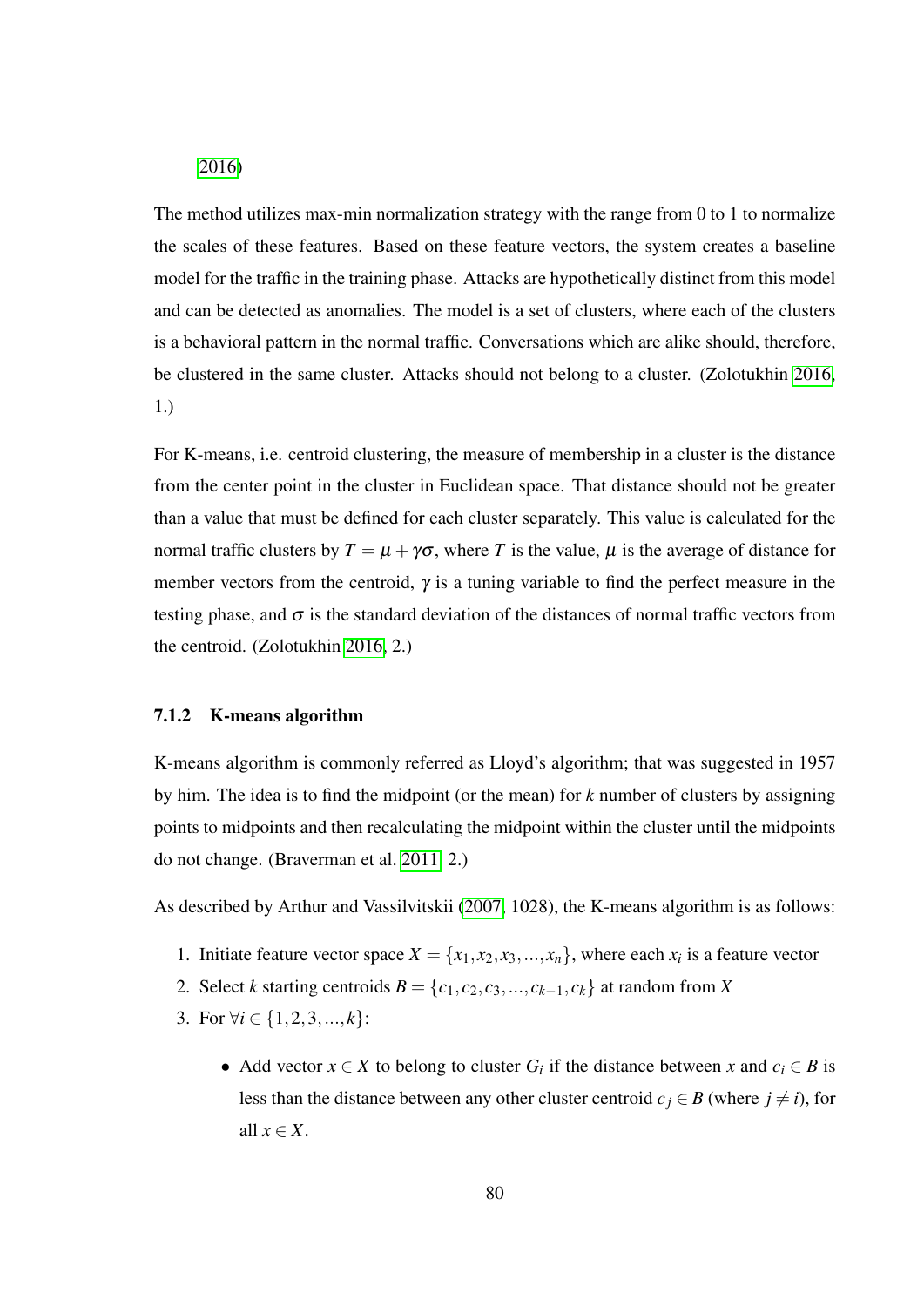- 4. For  $\forall i \in \{1, 2, 3, ..., k\}$ :
	- Reassign centroid  $c_i$  for cluster  $C_i$  so that  $c_i = \frac{\sum_{x \in G_i} x_i}{|G_i|}$  $\frac{x \in G_i}{|G_i|}$  where  $|G_i|$  is the number of vectors  $x$  in cluster  $G_i$  and the new centroid is the mean of all the features
- 5. Repeat steps 3 and 4 until centroids  $c_i$  for clusters  $G_i$  do not change anymore

In practice, this method is sure to find the local optimum and all the feature vectors need to be in memory to use this method (Arthur and Vassilvitskii [2007,](#page-111-3) 1028). In a normal Kmeans clustering algorithm, all data is considered and clustered. Streaming clustering comes in handy if the aim is to detect anomalies in real time traffic. To dynamically change the cluster centers resulted by the new conversations arriving at each stage, the old ones need to be discarded changing the makeup of the model.

#### 7.1.3 K-means++ and K-means#

Arthur and Vassilvitskii [\(2007,](#page-111-3) 1029) propose an addition to the random selection of the first cluster centroids, thus calling their clustering algorithm K-means++ approximation. The algorithm is as follows, and it replaces the point 2 in the normal K-means:

- 1. Select the first centroid  $c_1 \in B$  uniformly from *X* randomly
- 2. Select the following centroids  $c_i = x' \in X$  according to probability  $\frac{D(x')^2}{\sum x D(x')}$  $\sum_{x \in X} D(x)^2$
- 3. Repeat  $2 k 1$  times (i.e. k centroids exist)
- 4. Move to point 3 in the K-means algorithm (Lloyd's algorithm)

In the K-means++ algorithm, the starting centroids are as far away from each other as possible, given that the first selection dictates how the next rounds go. Function  $D(x)$  is the distance to the nearest centroid that has been selected for vector *x*. In the algorithm, for each vector, the distance to its nearest centroid is divided by the sum of all distances for nearest centroids for vectors in *X*. The vector  $x'$  is chosen, if it has the highest probability, and then the distances are calculated again, repeating the step 2 until the desired number of clusters has been reached.

Ailon, Jaiswal, and Monteleoni [\(2009,](#page-111-4) 4) propose and improvement to the K-means++ by instead of selecting *k* centroids per round, they select 3·*logk* centroids resulting in a better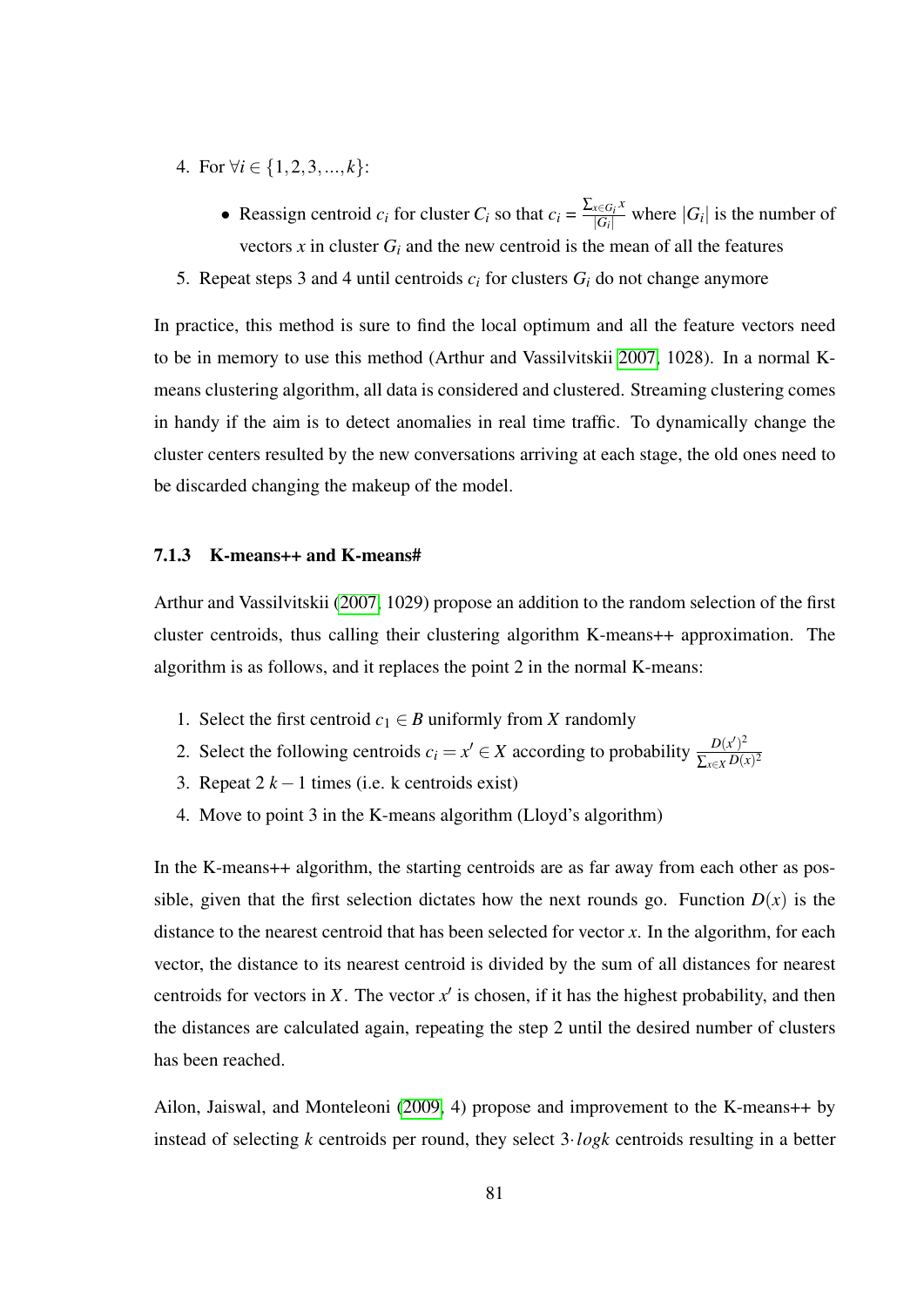running time overall. They call it K-means#. Using these algorithms, they also propose a single linear scan streaming divide & conquer strategy for large datasets.

#### 7.1.4 Analyzing traffic stream and detecting outliers

Using this strategy, it is possible to divide the stream of packets, i.e. the traffic flows, into pieces and select new centroids. In this method, the pieces are dictated by  $\tau$  successive time windows *t*. The length of that piece depends on the amount of memory available. In this way, the system can go through a large file or stream network traffic directly from the network interface in an online mode, creating a model for testing. (Zolotukhin [2016,](#page-121-4) 2.)

The baseline model consists of the cluster centroids, the number of vectors corresponding to each cluster, the sum of all raw value of all features in each vector, largest feature attributes, and smallest feature attributes. Now, the distance of the new training dataset conversation and its closest centroid is evaluated. If this is greater than threshold  $T = \mu + \gamma \sigma$  for that cluster presented above, the conversation is labeled as intrusive. (Zolotukhin [2016,](#page-121-4) 3.)

#### 7.1.5 Implementation

The IDS uses the same code base proposed in Zolotukhin et al. [\(2015\)](#page-121-2), but the streaming and seeding clustering algorithms replace the existing clustering methods. The implementation is done in Python and can run in both online (i.e. listening to the network interface directly) or in offline where the traffic is read from a PCAP-file.

In the network simulation phase, the IP addresses of the attackers were noted and the final statistics of the detection method are calculated based on the known attacker IP addresses. If all the malicious connections were from only the attacking machines, the classifier would be perfect. In the next section, the results of the simulations are presented.

### 7.2 Experimental setup

In this section I describe the setup to run the experiment and detect DDoS attacks in encrypted traffic. I created datasets in a virtual network environment built for this purpose by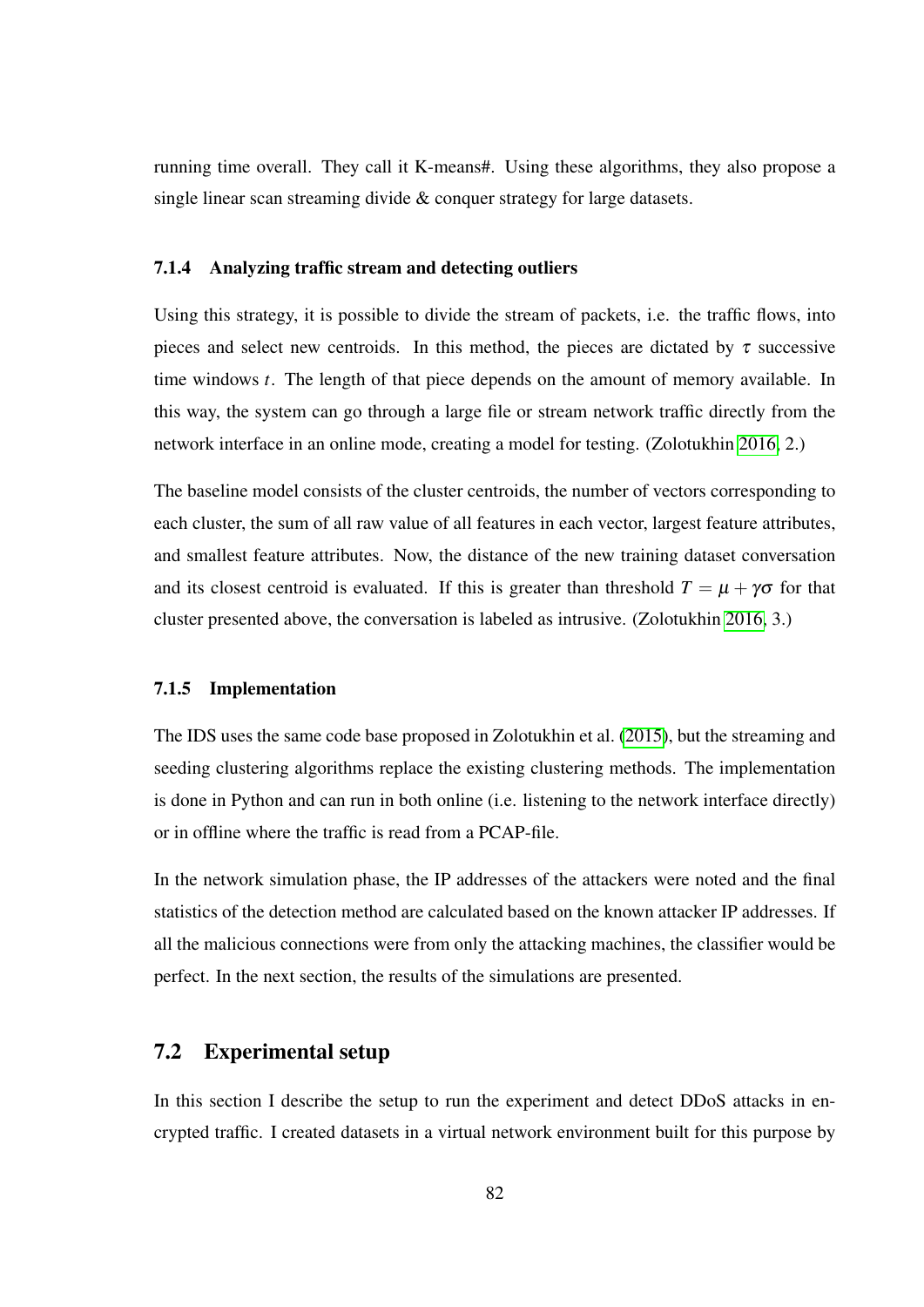

Figure 13. Virtual network simulation architecture

capturing the traffic in a PCAP-file.

#### 7.2.1 Setup of the botnet environment

I created a botnet to generate traffic, both legitimate and DDoS attacks. It is a network of virtual Ubuntu machines running in Oracle VirtualBox<sup>[1](#page-94-0)</sup>. The network consists of three bots, a webserver, an attacker C&C server. The three bots connect to the C&C server via a Java-application running on each one of them. When the C&C server sends a command, the bots start attacking the webserver or sending normal traffic by accessing the website periodically. All the traffic to the webserver is encrypted with the SSL/TLS protocol, and thus cannot be eavesdropped from anywhere else from the network. The webserver has a program (tcpdump) running to capture all the connection in the network. This C&C and botnet are implemented by using a botnet environment meant for educational purposes, called FrankenB.

FrankenB is not supposed to be sophisticated botnet infrastructure, but it can do what is needed in this research. The bots themselves are a simple Java programs that initiate the

<span id="page-94-0"></span><sup>1.</sup> www.virtualbox.org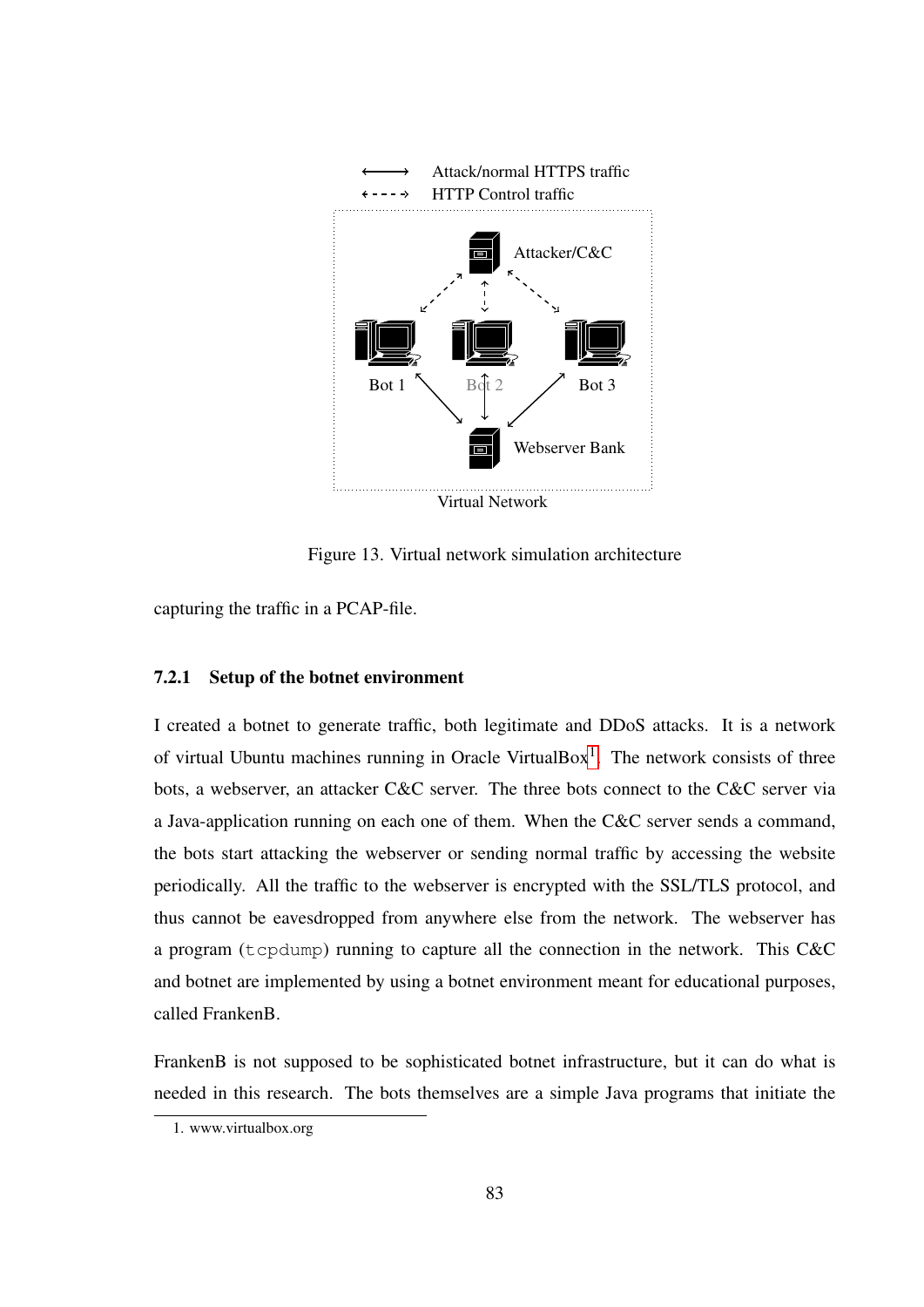connection with the C&C server at random intervals. The communication is done by HTTP POST requests and the return from the server are the commands that the bots should do. That can either be "wait for a command," "send normal traffic" or "launch a slow HTTPS GET DDoS attack." The bots send their traffic to the webserver over an SSL/TLS encrypted channel, thus making communication immune to an HTTP signature detection. (Bégin [2011,](#page-112-2) 5-7.)

In FrankenB, the C&C server URI is hard-coded in the application, which is fine for these purposes (Bégin [2011,](#page-112-2) 11.). This research ignores the C&C traffic altogether. This botnet does not stand a chance if a security expert would try to detect such a botnet and its control traffic. Setting up this botnet and running the attacks was enough for these simulations. The hypothesis is that the attacks would be easy to detect with clustering anomaly detection methods from the botnet traffic trace.

#### 7.2.2 Running attacks in the network

The botnet was configured to send HTTPS GET & POST traffic to a bank website. The traffic is configured to look as human as possible, considering that it is generated by a piece of software. The purpose is to create normal traffic in the network for training. The bots generated normal page accesses and bank transactions on the online banking website, including logging in, making a transaction and logging out. This is seen as the normal state in the network in this simulation.

The bots were also configured to send a Slowloris (HTTPS GET) and slow HTTPS POST DoS collectively, creating a denial-of-service attack to the website. Under the hood, the Slowloris opens a connection and uses a for-loop to send one piece of the request in each second. That piece is a single HTTP header every time. From the point of view of the server, there is nothing wrong with the request, as it might come from a slow connection.

I configured R-U-Dead-Yet<sup>[2](#page-95-0)</sup>, also known as RUDY, to use HTTPS and attack the login page of the bank server. RUDY is the HTTPS POST DoS attack in the simulation. A slow POST DoS sends a piece of the request, e.g. a username-field of the login page, slowly every

<span id="page-95-0"></span><sup>2.</sup> sourceforge.net/projects/r-u-dead-yet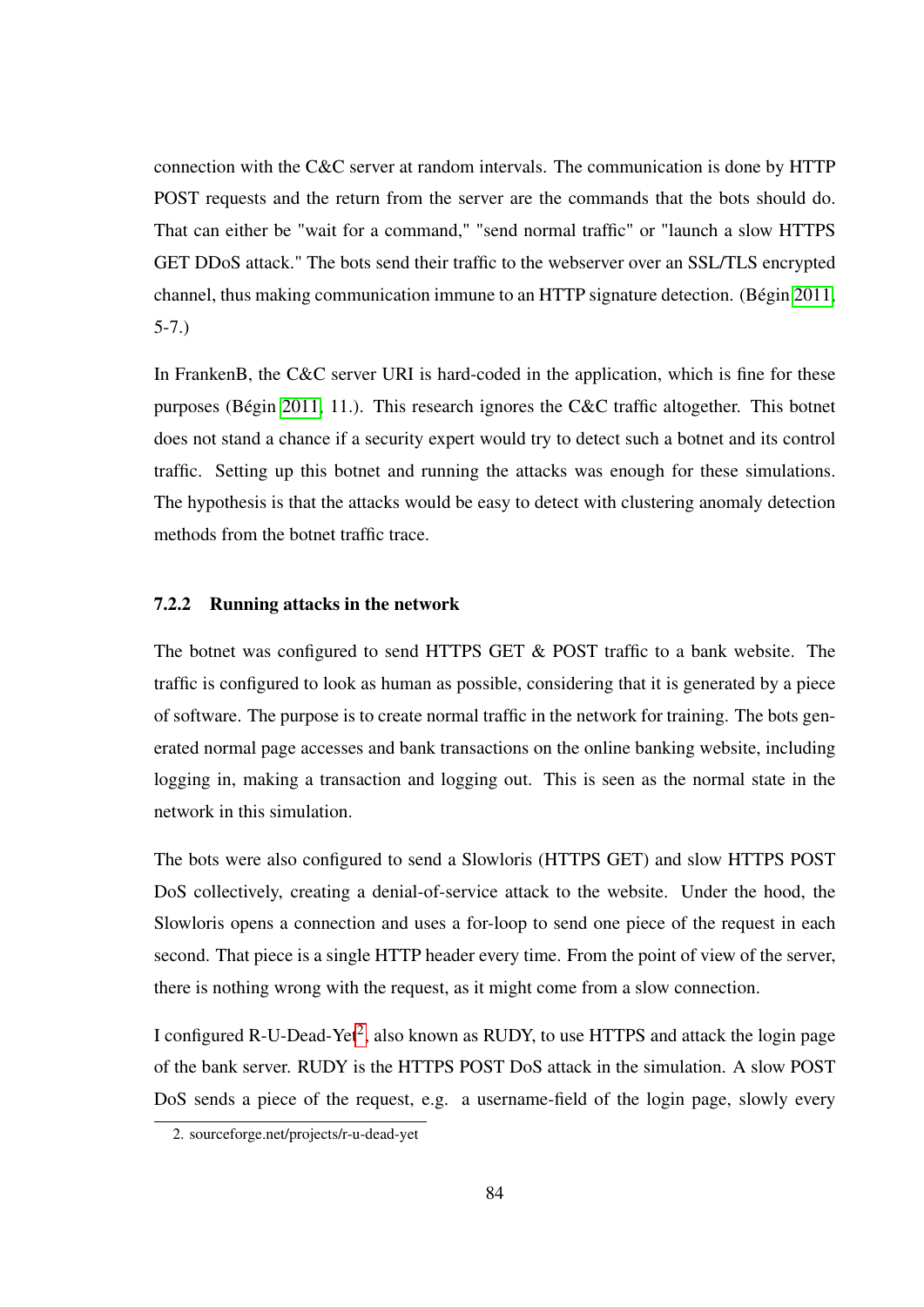second. RUDY by default sends a single letter "A."

One of the bots sent malicious traffic, and the other two sent normal traffic at any one time, to ensure that the DoS would be disguised within the normal traffic. The Slow HTTPS POST was configured not to consume the whole connection pool.

<span id="page-96-0"></span>Listing 7.1. Apache Status: Webserver under normal load Server load: 0.79 0.75 0.46 Total accesses: 4636 - Total Traffic: 5.3 MB CPU Usage:  $ul.48 s4.51 cu0 cs0 -$ .00653% CPU load  $.0505$  requests/sec -  $61$  $B/second - 1209 B/request$ 5 requests currently being processed, 42 idle workers  $\ldots$ .  $\mathbb{C}$  . \_\_\_\_\_ . \_\_ . . \_\_\_\_ . \_\_ . . . . . \_\_\_\_ . \_\_\_ . \_\_\_ ........\_..\_.\_..\_.....K\_..\_\_... ...... \_\_\_. . . . . . . . . . . . . <u>.</u> . <u>\_</u>. <u>. . . . . . . . . \_</u>. <u>\_\_</u> ......\_..K...\_\_...\_.\_..... W...K\_ ...........\_....

<span id="page-96-1"></span>Listing 7.2. Apache Status: Webserver during the Slow HTTPS attack Server load: 1.30 0.91 0.57 Total accesses: 5062 - Total Traffic: 6.1 MB CPU Usage: u1.75 s4.94 cu0 cs0 - .00728% CPU load .0551 requests/sec - 70 B/second - 1272 B/request 150 requests currently being processed, 0 idle workers WWWCCCCCCCCCCCCCCCCCCCCCCCCC CCCCCCCCCCCCCCCCCCCCCCCCCCCCC CCCCCCCCCCCCCCCCCCCCCCCCCCCCC CCCCCCCCCCCCCCCCCCCCCCCCCCC CCCCCCCWCCCCCCCCCCCCCCCCCCCCC **CCCCCC** 

Apache Status (http://localhost/server-status) page of the webserver shows how the attack affects the server. Listing [7.1](#page-96-0) presents what a normal state looks like. Listing [7.2](#page-96-1) shows how the slow HTTPS GET DoS has filled the whole default 150 connection pool. Almost all the connections are in the "C" state, which means that the server tries to close them. The volume of traffic in the network does not change much, but the effect on the server's ability to answer is practically gone.

#### 7.2.3 Sniffing traffic and generating the datasets

During the experiments, the webserver was recording the network traffic with tcpdump command below, creating datasets for testing. In the command, -nn means no hostname or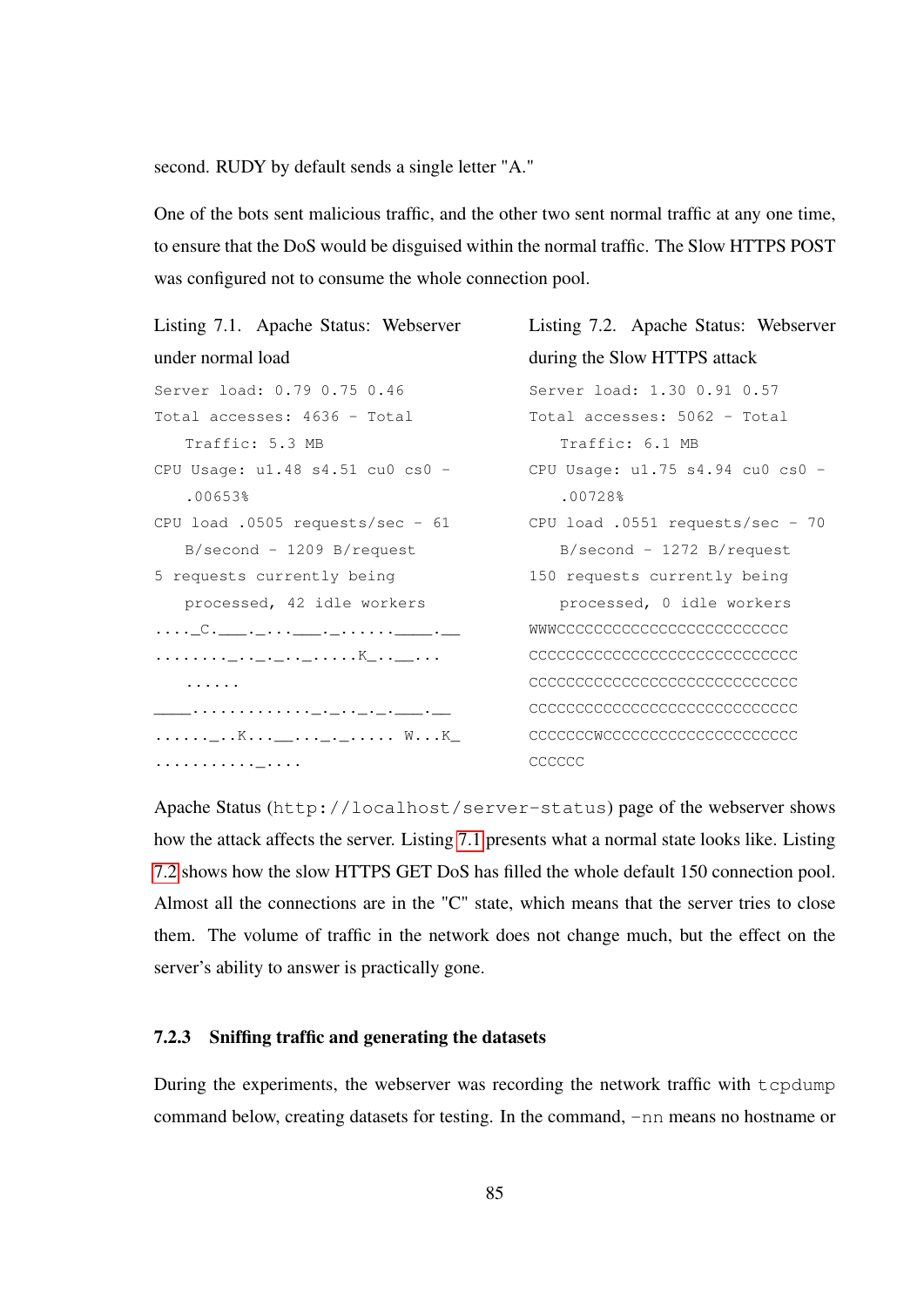port resolving, -S sets absolute sequence numbers on and -s defines snap length, which is normally 262144 bytes. Setting it to zero captures all data per package.

sudo tcpdump -i eth0 -nnS -s0 -w botnet normal.pcap

The detection method could also work in an online mode because of the capabilities discussed in the previous section, but in this case, I only looked at the offline behavior of the detection method. The offline simulations were done by evaluation a PCAP-trace file from the network traffic happening during the attacks in the virtual network. There were three cases that I needed to record. First, the training phase of the method needs normal traffic to create a model of the normal state. The second phase was to record a PCAP-file when the slow HTTPS GET DoS attacks running. The third dataset was created during the slow HTTPS POST denial-of-service attack. I had three PCAP-files to evaluate with the detection method now.

To compare the results with an older dataset, I chose the DARPA1999 dataset. I identified Wednesday 7th of April 1999 inside PCAP-data<sup>[3](#page-97-0)</sup> to contain DoS attacks on the port 80. The data does not contain encrypted HTTP traffic on the port 433. The same metrics can be evaluated from the traffic, even though the port is different. According to the identification scoring truth list, there were two different kinds of attacks during that day to the specified port: a Back DoS and an Apache2 Header DoS. The attackers were 152.204.242.193, 194.27.251.21 and 172.16.117.52. I used Monday the 1st of March inside PCAP as the training data  $4$ . I used only a part of the DARPA1999 dataset and only two kinds of DoS attacks in the dataset.

As I explained, I do not take the C&C traffic into account in this test, and I removed it from the PCAP-file. Thus, the datasets contained only HTTPS traffic and TCP handshakes. DARPA1999 set contains much traffic with different protocols. I was interested in the trivial DoS attacks, and thus I removed everything else than the HTTP traffic. The modifications to the datasets were done with Wireshark.

<span id="page-97-1"></span><span id="page-97-0"></span><sup>3.</sup> www.ll.mit.edu/ideval/data/1999/testing/week5/index.html

<sup>4.</sup> www.ll.mit.edu/ideval/data/1999/training/week1/index.html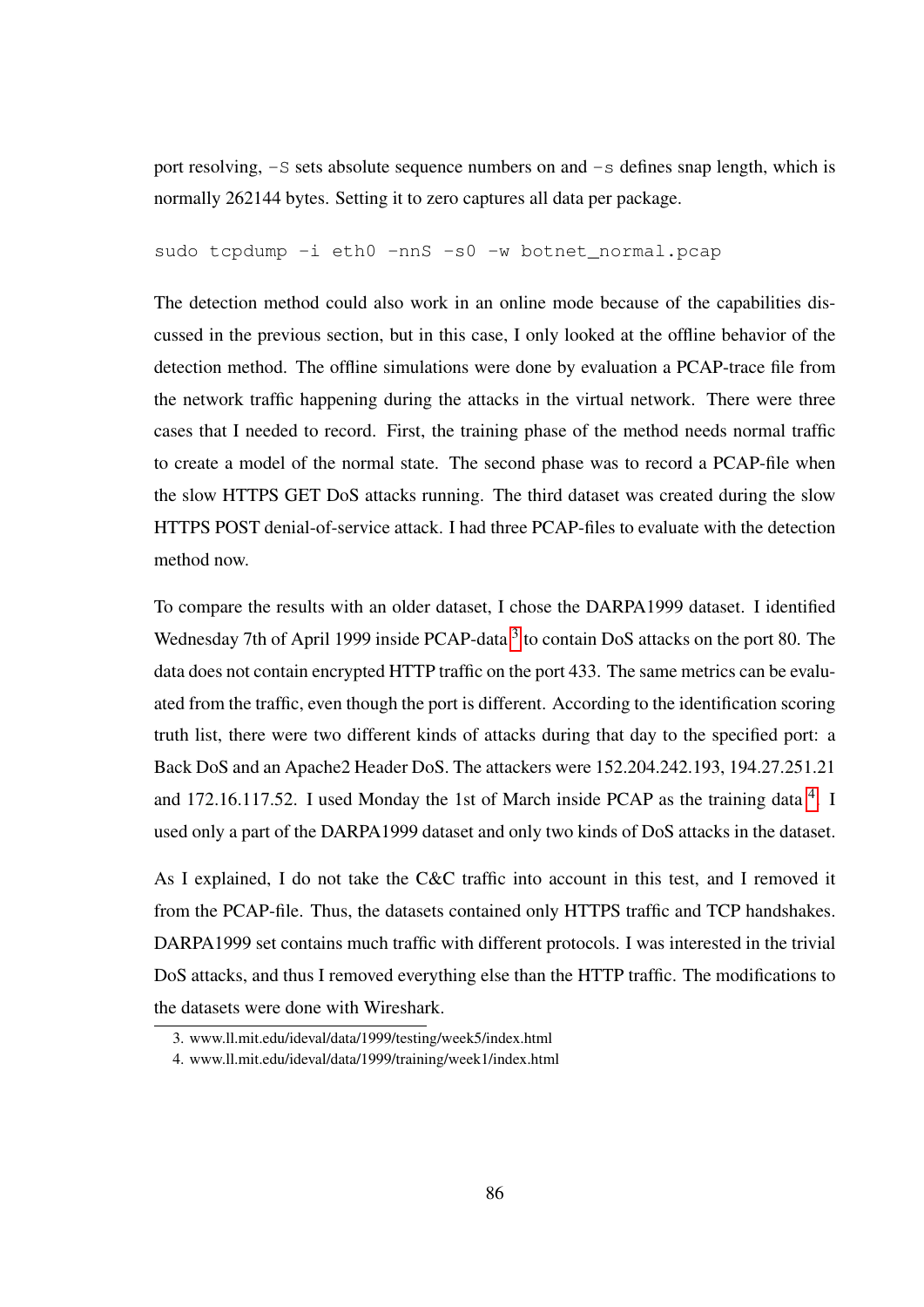# 7.3 Results of the experiments

In this section, I display the results of the simulations in ROC-curves and comparison tables.



<span id="page-98-2"></span>Figure 14. ROC DARPA'99 with Kmeans# & K-means++

<span id="page-98-0"></span>Figure 15. ROC slow HTTPS POST (RUDY) with K-means# & K-means++



<span id="page-98-1"></span>Figure 16. ROC Slowloris with K-means# & K-means++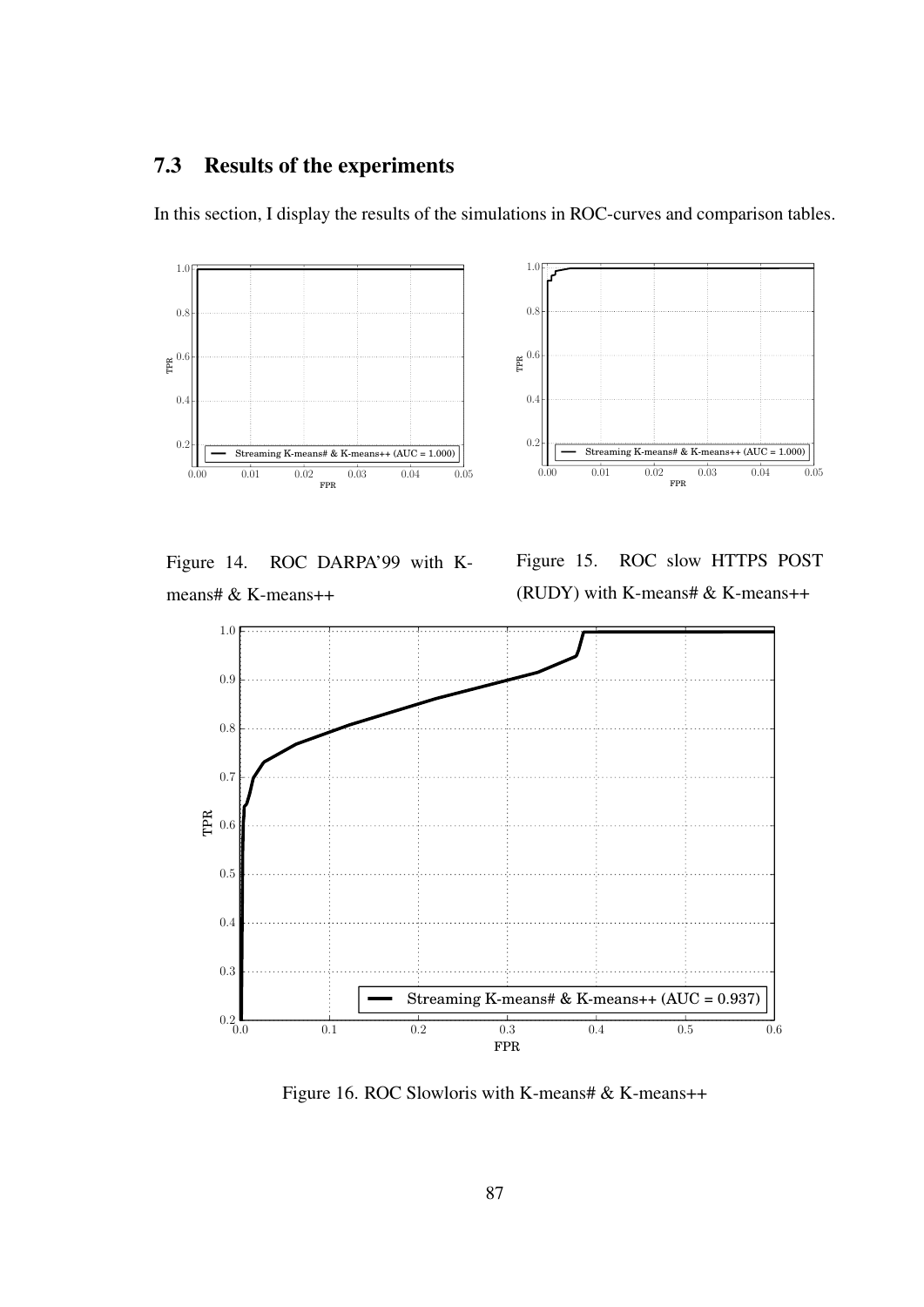The ROC-curves for the attacks in the virtual network can be seen in Figures [15](#page-98-0) and [16.](#page-98-1) Both of the attacks were done in a similar manner, i.e. one bot attacking and the rest communicating with the server normally. The slow HTTPS POST attack was much easier to detect from the traffic. Since the slow HTTPS POST attack did not consume the full capacity of the webserver, the normal bots were able to continue normally. In the case of HTTPS GET, I configured the attacker to consume all available connection slots. This led to the normal bots to slow down their communication to the point that their traffic to the server was flagged partially anomalous, thus the high rate of false positives.

DARPA1999 DoS attacks are not very sophisticated in this case, and they differ from the normal traffic to the webserver a lot. Therefore, the K-means++ method turned out to be a perfect classifier, i.e. 100% TPR, and 0% FPR. These kind of trivial denial-of-service attacks are already easy to detect with the current methods. The ROC-curve for the DARPA1999 -dataset can be seen in Figure [14.](#page-98-2)

Mikhail Zolotukhin also made simulations with other DDoS attacks for comparison, and I am reporting them in this thesis. Also, for the same attacks, it is interesting to compare the results with other studies from the mapping study.

As I discussed in Section [6.2,](#page-58-1) an effective anomaly-based NIDS has a false positive rate of under 1% . Especially in high-speed traffic, the amount alarms may lead to unwanted pressure for the administrator to make decisions. In contrast, if the true positive rate is too low, the effectiveness of the method is questionable. For this reason, Tables [14](#page-100-0) and [15](#page-100-1) display the results of the simulations and the comparison results from other studies with less than or close to 1% false positive rate. The Slowloris comparison is interesting, and the difference may be caused by a configuration error as well. The method needs more research.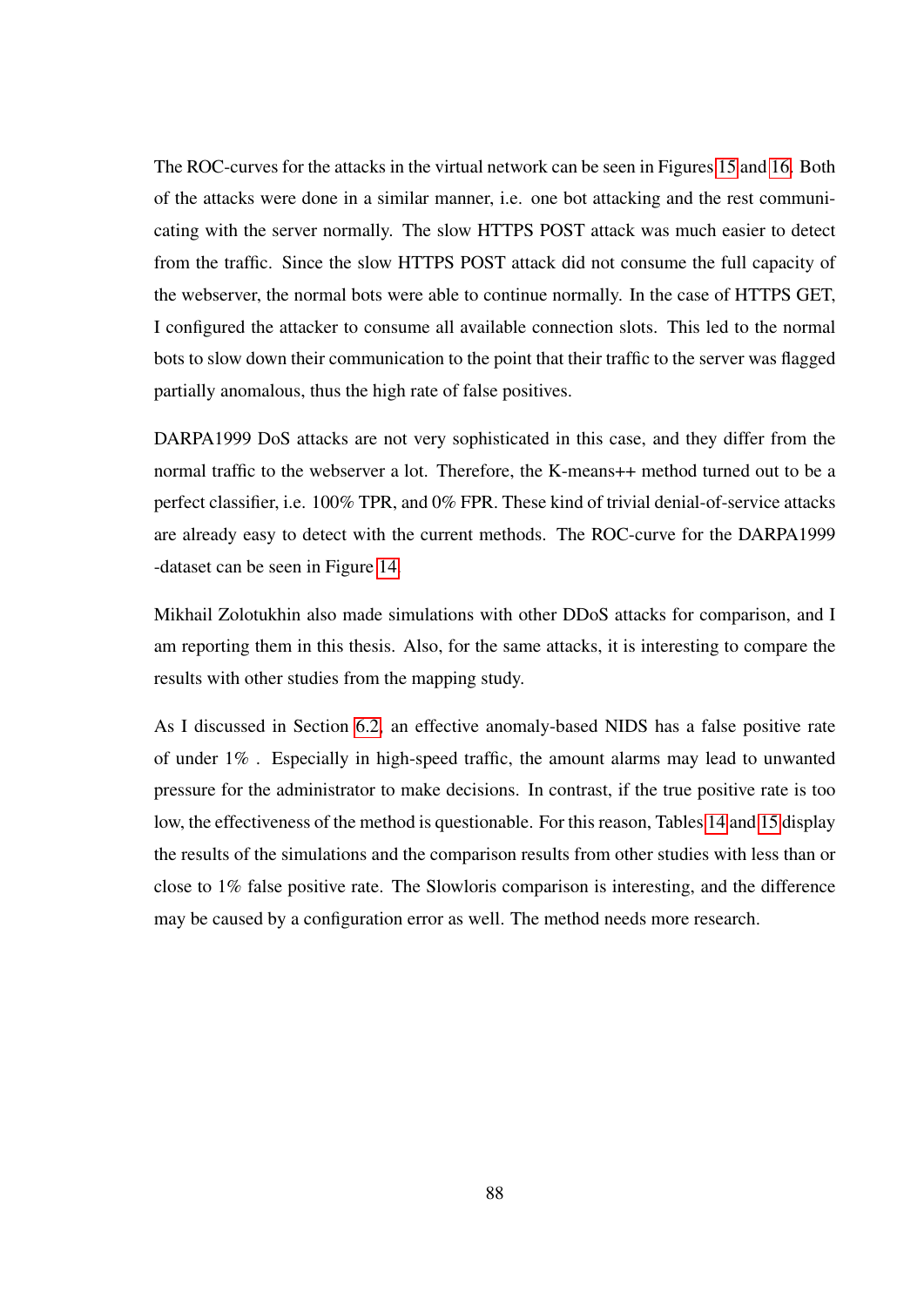| <b>Experiment</b>       | <b>Attack</b>      | <b>Accuracy</b> | <b>FPR</b>  |
|-------------------------|--------------------|-----------------|-------------|
| My simulations with     | <b>Slowloris</b>   | 70.222%         | 1.428\%     |
| K-means++ $\&$ K-means# | Slow POST          | 99.633%         | $0.43956\%$ |
|                         | DARPA1999 dataset  | $100\%$         | $0\%$       |
|                         | Slowloris          | 99.77%          | $0.8\%$     |
| Zolotukhin (2016)       | <b>SSL</b> squeeze | 99.89%          | $0.8\%$     |

<span id="page-100-0"></span>Table 14. K-means# & K-means++ detection accuracy comparison with other attacks

Table 15. Detection accuracy comparison with other methods

<span id="page-100-1"></span>

| <b>Experiment</b>         | <b>Method</b> | <b>Attack</b>    | Accuracy | <b>FPR</b>    |
|---------------------------|---------------|------------------|----------|---------------|
|                           | <b>DBSCAN</b> | <b>Slowloris</b> | 99.99%   | 0.0045%       |
| Zolotukhin et al. (2016a) | <b>SOM</b>    | Slow POST        | 99.99%   | 0.0045%       |
|                           | <b>SOM</b>    | An advanced DDoS | 96.81\%  | 1.36%         |
| Zolotukhin et al. (2016b) | Fuzzy c-means | Slowloris        | 99.11%   | $\langle 1\%$ |
|                           | Fuzzy c-means | SSLsqueeze       | $100\%$  | $\langle 1\%$ |
|                           | Fuzzy c-means | An advanced DDoS | 71.84%   | $\leq 1\%$    |

## 7.4 Answer to the research question 2

The second research question led to the investigation of one clustering method and its functioning. The second part of the question touches the very nature of the network traffic. The simulation experiment shows how an anomaly-based method works in theory and practice.

*RQ2:* How do DDoS attack anomaly detection methods work and what are the main issues regarding their performance?

Intrusion detection systems (IDS) usually either compare the traffic to already known patterns (i.e. signature-based model) or classify the traffic to either anomalous or normal traffic classes (i.e. anomaly-based model). As opposed to signature-based mode, the anomalybased model can detect zero-day attacks, i.e. attacks that have never been seen before. Still,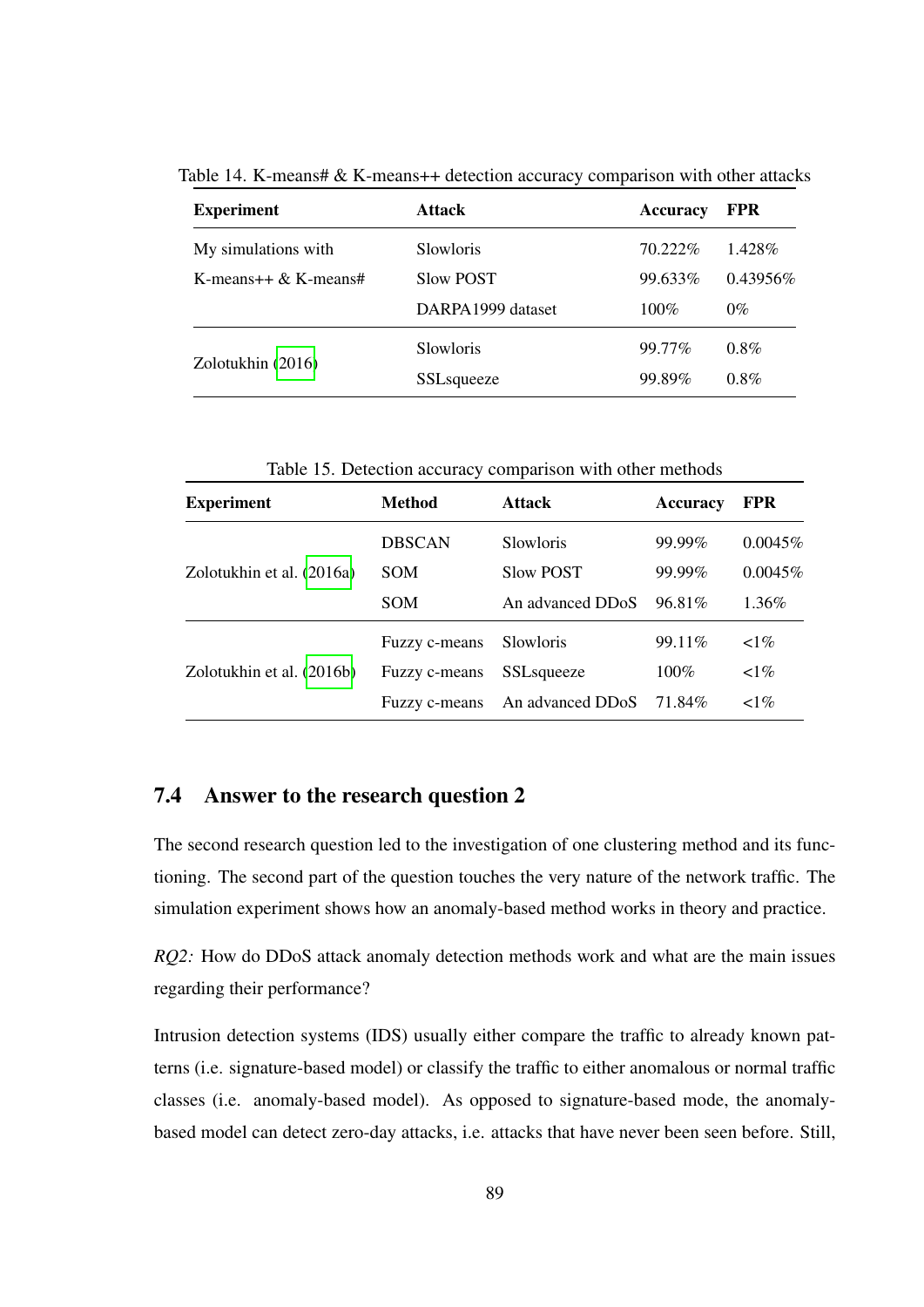an attacker who knows about this method can easily avoid detection by designing the attack in a clever, unseen way. On the other hand, the anomaly-based model also has false positives that it needs to tackle. If a normal user gets labeled as an attacker because of their abnormal surfing pattern, it is a problem. When designing anomaly-based IDS, these faults need to be taken into account. (Ingham and Somayaji [2007,](#page-115-1) 139.)

Anomaly detection works by building a model or relying upon a known feature or a set of features of the network traffic. These features may be the payload, packet statistics or the server load. There are several anomaly detection methods proposed for the DDoS attack detection in encrypted network traffic and many more in non-encrypted traffic. Many of the methods in the latter, could also be used for the former, however. The anomaly detection idea relies on the fact that attacks against the availability of the service are different from normal user behavior in some measure. The measure and the difference in that measure have to be found and analyzed. This notion is also the problem of anomaly detection.

The definition of anomalies in network traffic is problematic. Much of the ordinary traffic may be classified as anomalous because of the properties they have, e.g. Slashdot effect. The qualities of traffic on the Internet are manifold and new applications, protocols and websites come and go all the time. The ever-changing environment increases the difficulty to detect anomalous traffic, as the concept of "normal" evolves all the time. Therefore, the attackers are imitating the traffic patterns that happen naturally and hiding the attacks from the anomaly detectors. (Raghavan and Dawson [2011,](#page-118-2) 133.)

The complexity of the issues regarding the validity of methods, security of the network users and ever-changing strategies of DDoS attacks beg the question of how difficult this task of detection is. Sommer and Paxson [\(2010,](#page-119-2) 314) claim that intrusion anomaly detection is one of the most difficult tasks currently for machine learning and data mining to tackle. The aim of intrusion and the DDoS attack detection is to detect the outliers or problems instead of trying to make sense of the data and create predictions, where machine learning is considered to being good at. The variability of network traffic at various servers and points in the network, as well as the problem of detecting false positives, raise the difficulty.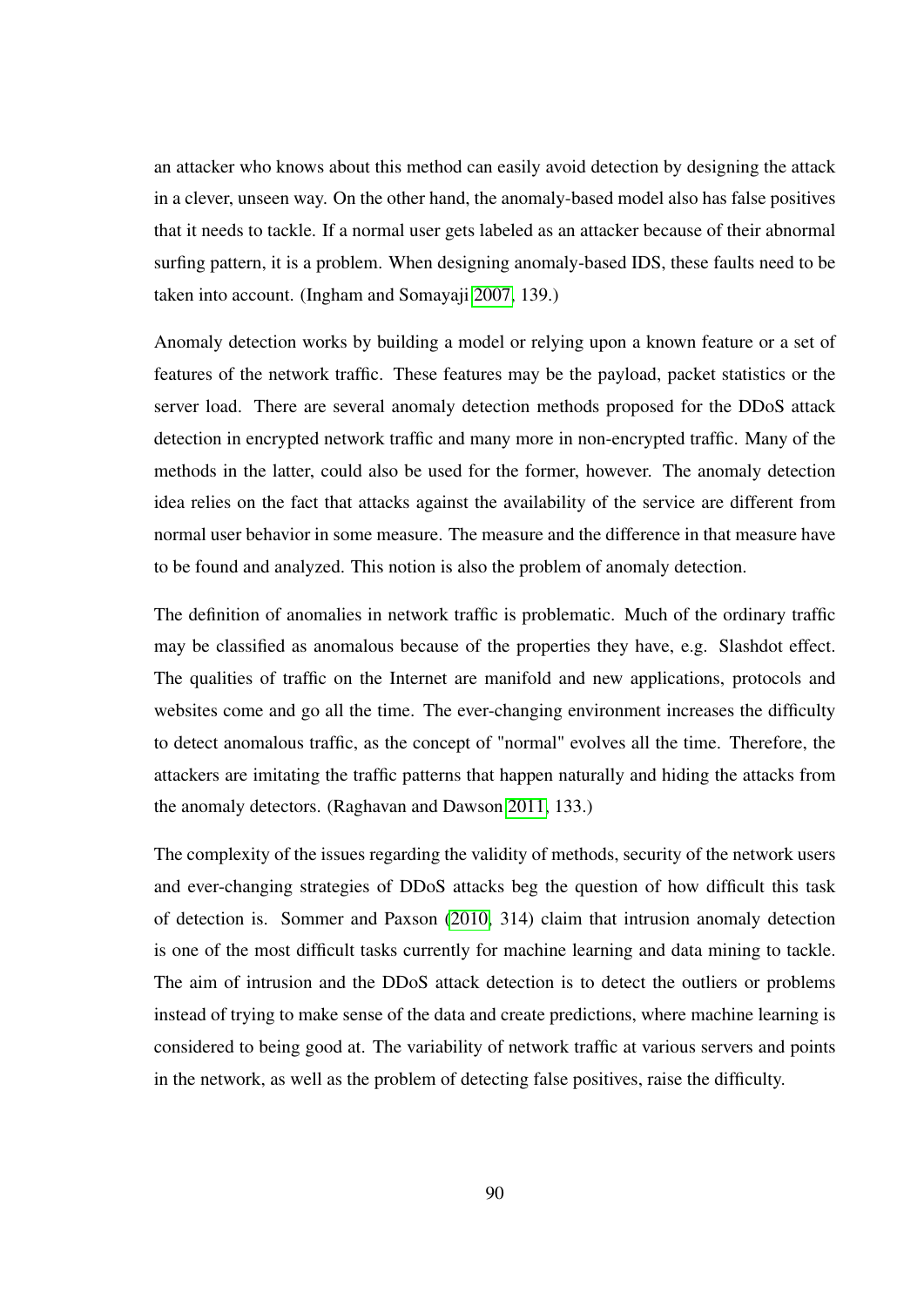# 7.5 Summary

The chapter presented a method and the simulation experiment, including the dataset creation for the DDoS attack detection. The chapter presented the results alongside previous similar results, and they were found to be similar. The second research question was answered.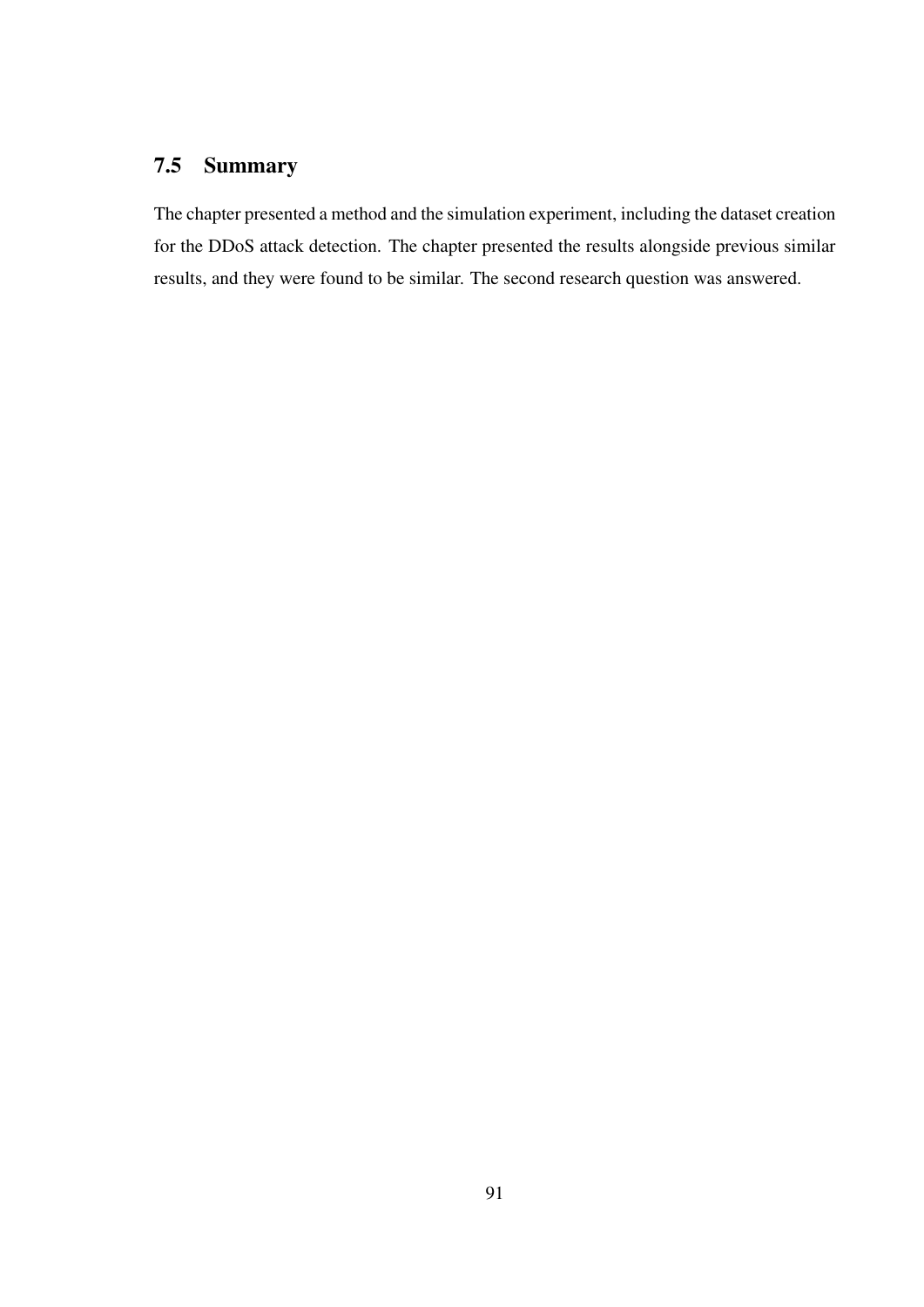## 8 Discussion

The aim of this research was to research the current state of detection methods of encrypted denial-of-service attacks by reviewing the literature and discuss the efficiency of anomalybased methods, as mentioned in Section [1.2.](#page-13-0) I discuss the validity of the mapping study in Section [8.1](#page-103-0) and the significance of the results of the simulations in Section [8.2.](#page-107-0) I also return to the results of the mapping study with the results of the simulations in Section [8.3.](#page-107-1)

## <span id="page-103-0"></span>8.1 A validity evaluation of the systematic mapping study

The validity section of the mapping study covers the areas highlighted in the updated guidelines by Petersen, Vakkalanka, and Kuzniarz [\(2015\)](#page-118-3). These are descriptive validity, theoretical validity, generalizability, interpretive validity, and repeatability.

#### 8.1.1 Descriptive validity

I had a data extraction form in Excel and a systematic process during the phase. The form was easy to understand, and I designed it the research question in mind. I took an analytic approach to the process and extracted all the data possible. However, I was the only one conducting the extraction of data alone, which may lead to imperfections and misinterpretation of the content.

According to Kitchenham and Charters [\(2007,](#page-116-1) 13), if a researcher is working alone, he or she should present the protocol of the study to the supervisor for inspection and comments. I took care of this part of the guidelines by sending the protocol to my supervisor after I had done the pilot study. I included comments from Mikhail regarding the terms. Otherwise, the protocol was understandable according to my supervisor, and I could proceed with the mapping study.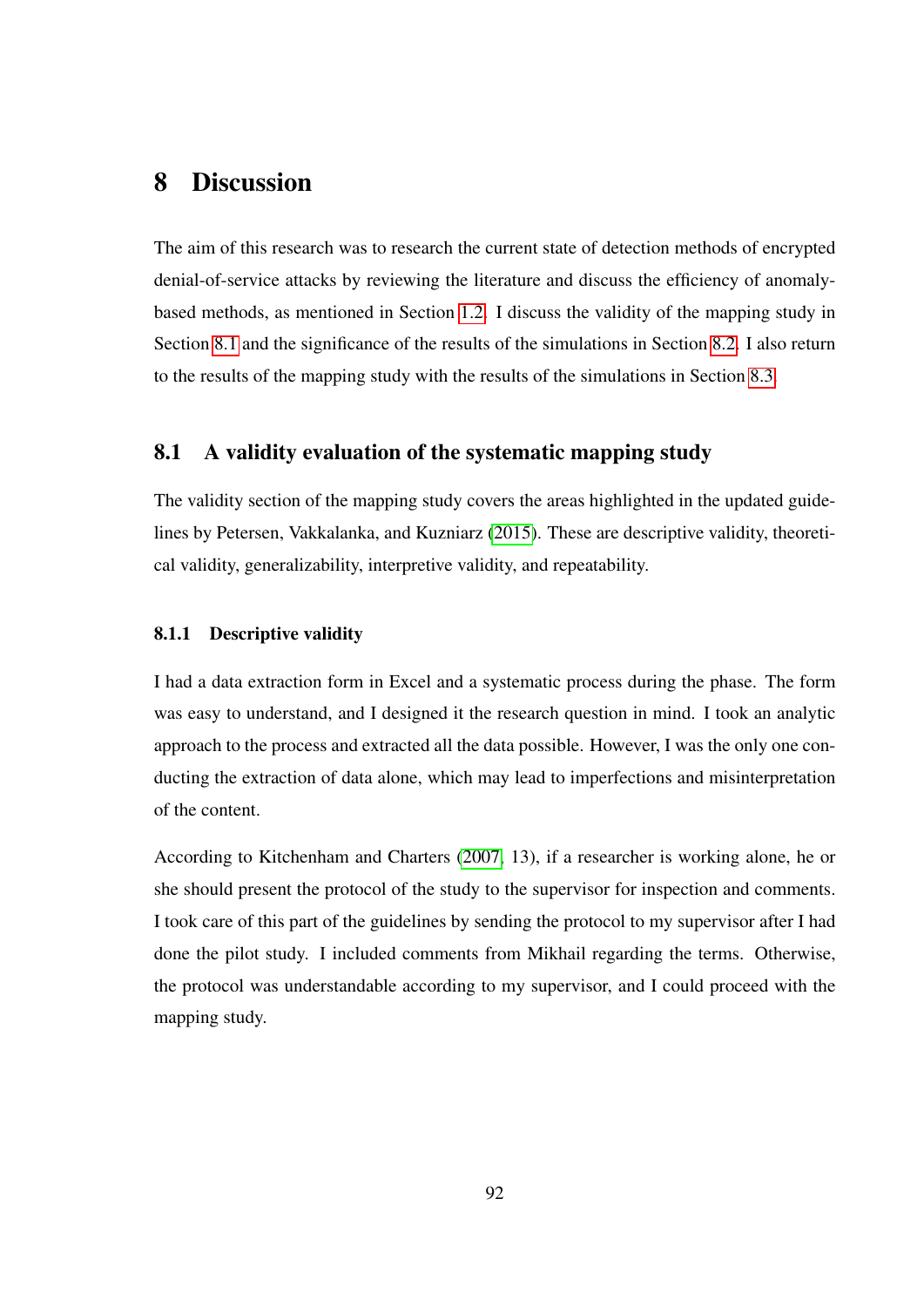#### 8.1.2 Theoretical validity

I did not research how the mapping studies are done in other fields but trusted that the mapping study guidelines in software engineering according to Petersen, Vakkalanka, and Kuzniarz [\(2015\)](#page-118-3) are valid and up to date. Many of the ideas and either came from the papers by Petersen, Vakkalanka, and Kuzniarz [\(2015\)](#page-118-3), Kitchenham and Charters [\(2007\)](#page-116-1) or Kaijanaho [\(2015\)](#page-116-2). Using several sources may have led to inconsistencies in the process. However, I believe that this is not the case, but rather I have combined the practices from each source to this study. I did my best to get the consensus these guidelines have and implement it to my thesis to the best of my knowledge.

I kept the process as transparent by disclosing the protocol (see Appendix [A\)](#page-122-0), process, problems (see sub-sections of Section [6.3\)](#page-60-1) and the full list of papers after the inclusion criteria (see Appendix [B\)](#page-127-0). These are the papers that were taken into closer inspection but were left out of the study. There may be mistakes because I was the only one who read and evaluated these papers. I listed the exclusion reasons for each article carefully, and I am confident that they are correct. This practice was proposed by Petersen, Vakkalanka, and Kuzniarz [\(2015,](#page-118-3) 14). It is up to the reader to decide whether the exclusion reasons hold and he or she can verify the validity of the mapping study.

By using the databases and the search terms as mentioned earlier, I limited the search results intentionally. I found the paper by Zolotukhin et al. [\(2015\)](#page-121-2) that was supposed to be included in the search. The lack of knowledge of possible other articles may have limited the results and is a minor limitation of the study. Identifying two or more candidate papers before the search must be done for future research.

Note that I also searched from Google Scholar and decided to leave the search results out, because I could not limit the result set to even under 100 results. Reading would have turned out to be too time-consuming for this time scale. With a quick look, most of the publications were already in the study. I also saw multiple results of M.Sc. theses and other technical documents that were included in the search results but would have been discarded in the exclusion phase. Nevertheless, this decision to limit the search might have caused some important papers to be missed. If I did the same study with more time and people, Google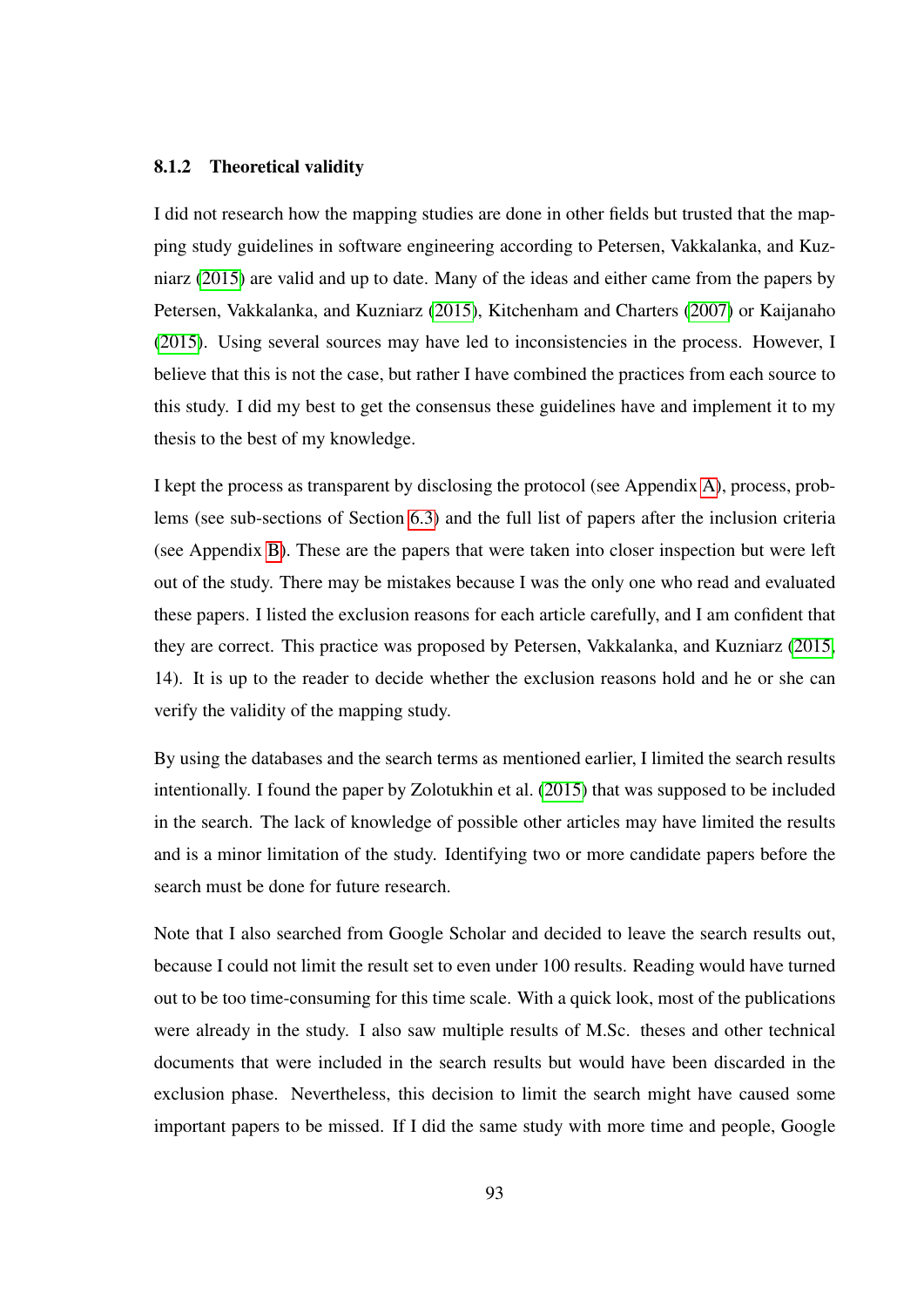Scholar, more databases, manual search and snowball search would be included in the search strategies to include more points of view.

Table [6](#page-68-0) shows that all the databases were important as the overall contribution of each source was 20% or more. Leaving out either one of them would have lessened the accuracy of the results. The level of contribution from all the sources works as an assurance of the quality of the results.

None of the search phrases is especially specific in finding what I was looking for, and only that. I made a mistake in the search term formulation phase. I should have included "intrusions" and added some limits for certain terms such as the "WSN" and the "MANET" that I decided to leave out. I could have increased the specificity of the searches and reduced the amount of reading in the first inclusion phase greatly.

#### 8.1.3 Generalizability

I performed the mapping study in most common and suggested databases of the computer science literature in DDoS attacks. See Section [2.1](#page-17-0) for the suggested list and Section [6.3](#page-60-1) for a list that I used. Because of time constraints, few studies may have been missed, reducing the generalizability to the whole research area. Classification of the DDoS attack detection methods gathered by Mirkovic and Reiher [\(2004\)](#page-117-1) and Patcha and Park [\(2007\)](#page-118-1) are closely related to the results that this mapping study found. Therefore, I argue that the results give an idea of the research field and are generalizable because the papers were found from various recommended sources.

#### 8.1.4 Interpretive validity

Research bias is characterized by designing and implementing experiments that have the likelihood to produce a result that is favorable or otherwise more desirable to the researchers. Research bias happens in all phases of the process. Even if the design of the study is unbiased, the selection, data extraction, and the synthesis stages may distort the results. (Pannucci and Wilkins [2010,](#page-118-4) 1.)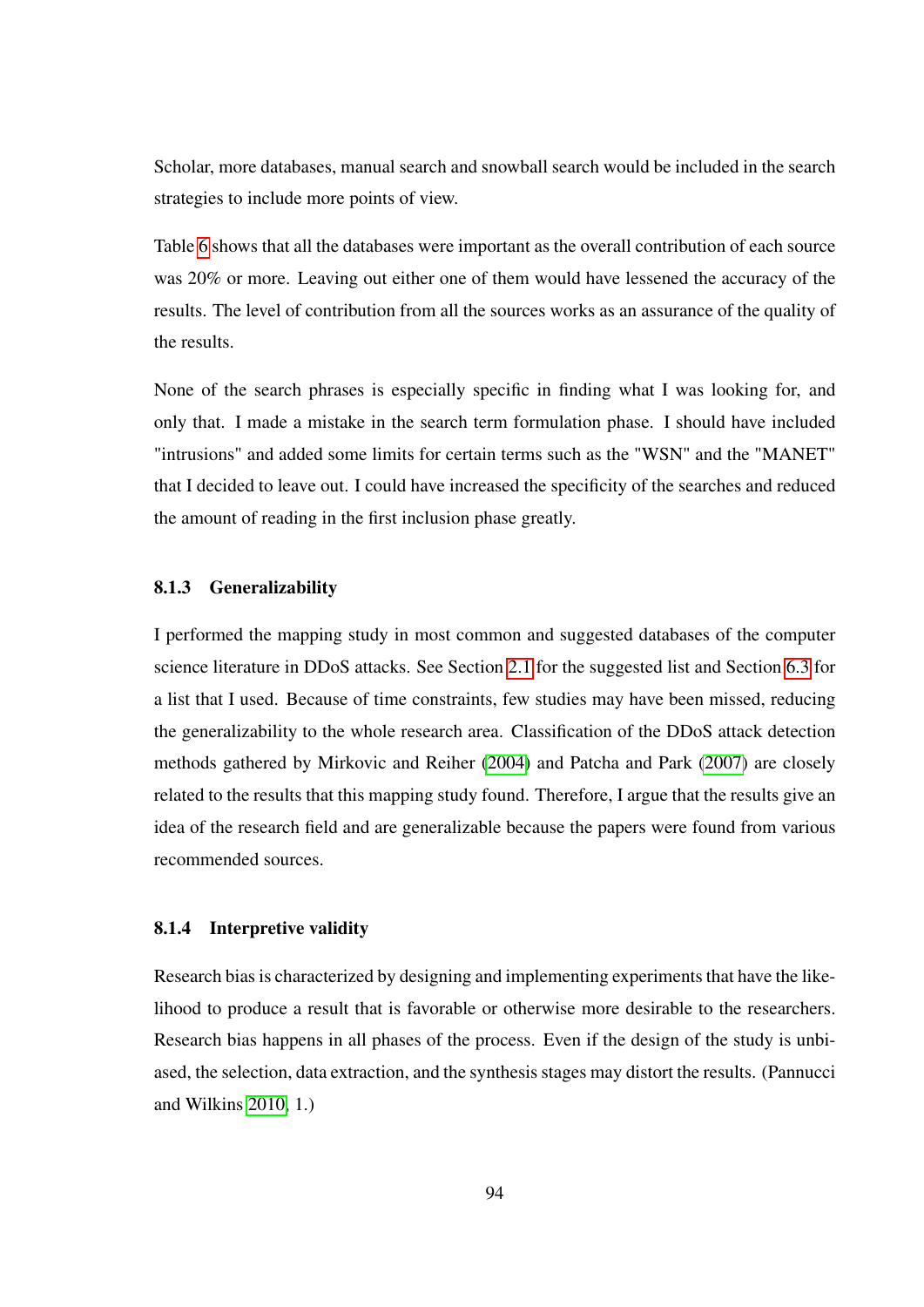Research bias may play a role in summarizing and synthesizing methods from the papers. Because of the number of methods, I explain the classification decision of all included methods in the text (see Section [6.4.2\)](#page-80-0). This way, possible mistakes can be found or results confirmed. Methods presented in the papers were reported very differently. I had to extract the information with care, and I am confident that the classification decisions are correct.

#### 8.1.5 Repeatability

To address the repeatability concerns of the study, as notes and an example for myself and anyone who is interesting in mapping studies, I recorded the whole process as precisely as I could. I put the protocol with all the changes as an Appendix [A.](#page-122-0) The process is described in Chapter [6](#page-55-0) starting from the classification schemes of the studies, search terms, the process itself and finally the synthesis. Following the process, with its imperfections, I argue that it is possible to reach the same conclusions.

#### 8.1.6 Research bias and confidence in results

I minimized research bias by conducting a systematic mapping study and searching for possible keywords to expand the search. In contrast, if I had done the literature review in an unsystematic way or only a snowball search round, the results would have looked different. Using this method, I was able to avoid identical authors problem (Jalali and Wohlin [2012,](#page-116-3) 36).

The results of the mapping study can be seen as skewed because four out of 14 (see Section [6.4.1\)](#page-73-0) studies are written by my supervisors. The presumption that there are not many encrypted DDoS attack detection methods in the literature was the basis for the first research question. The wording of the question directly influenced the keywords and search queries. I asked for comments on the search terms from Mikhail Zolotukhin as an expert opinion.

I conducted the mapping study and reported the process in a neutral way. This particular research group is one of few, and that is the reason why the results tend to favor these particular papers. Since the results of the mapping study follow the assumption of few studies in the encrypted DDoS attack research (see Section [1.2\)](#page-13-0), I argue that the results are correct.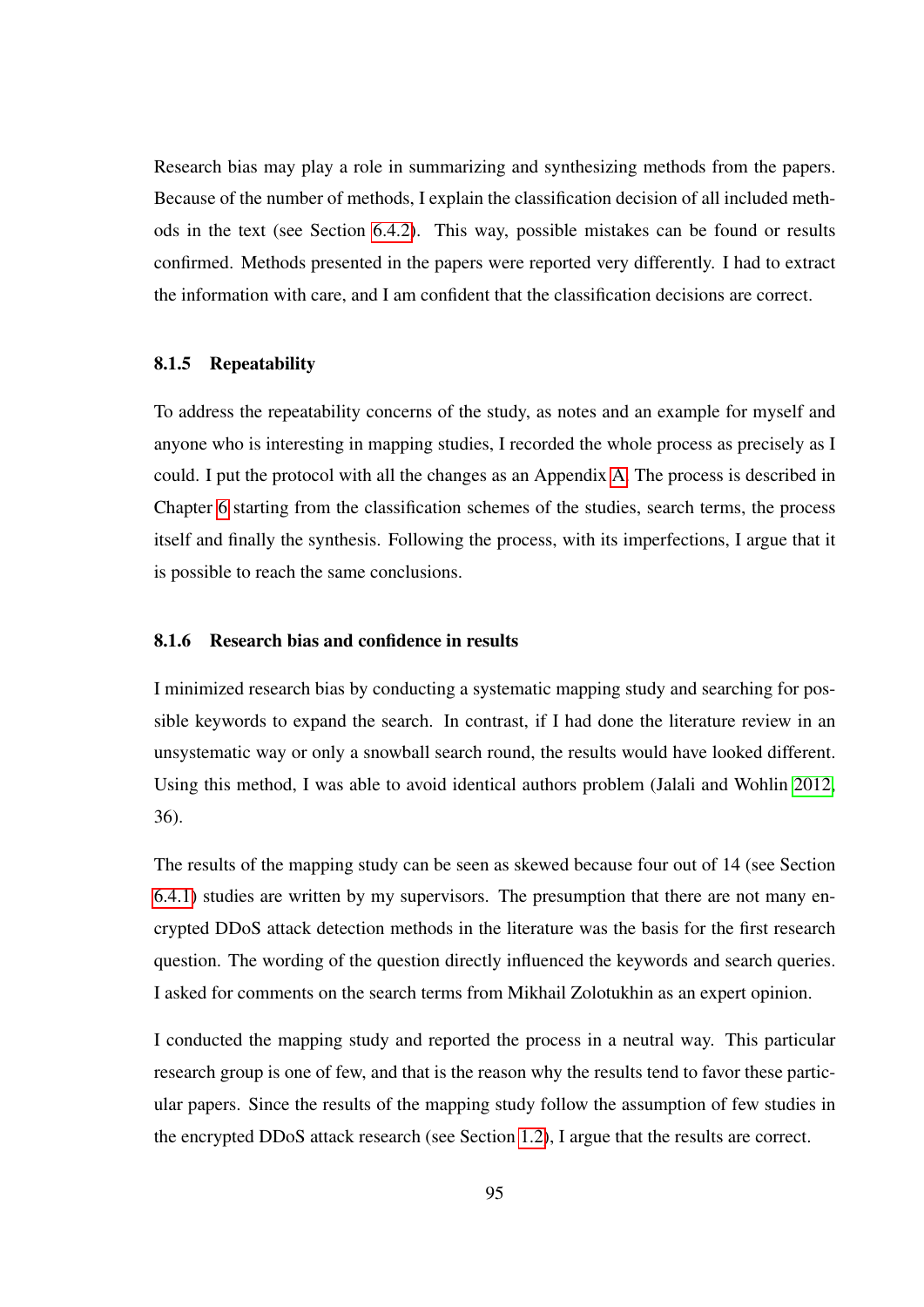## <span id="page-107-0"></span>8.2 Limitations of the simulations

The purpose of the simulation experiments was to explain the selected method in detail and detect application layer DDoS attacks in an SSL/TLS encrypted network traffic and discuss the accuracy issues related to anomaly-based methods. Nevertheless, the limitations of the setup are apparent. First, the size of the botnet is significantly smaller than nearly any network where such an NIDS would be implemented. As Sommer and Paxson [\(2010,](#page-119-2) 312) argue, smaller networks rarely produce results that are completely applicable to bigger networks. Second, the traffic that is considered normal is created by a bot program. Human traffic is never that predictable, and that is one of the reasons I got inconsistent results with the HTTPS GET attack when the normal traffic was mainly considered as anomalous as well. The inconsistency with the results happened because the connection times of the "normal" bots got longer as the connection pool filled. Third, I did not test the online capabilities of the method, i.e. the possibility to detect a live DDoS attack. Regardless of these clear limitations of the simulations, the results are in line with the previous research, and they give an idea of the problems of the DDoS detection research.

## <span id="page-107-1"></span>8.3 Discussion on the results of the thesis

As I said in the introduction, the numbers of application layer and encrypted DDoS attacks are growing. Research in this area is important for these reasons. The mapping study found that the majority of the research focuses on anomaly detection, which is logical considering the inability to read the payload.

Datasets vary greatly, and that tells about the difficulty of producing reliable datasets. DARPA1999 and KDD'99 datasets are still being used for comparison reasons. They, however, include only trivial flood attacks which are easily detectable with the current anomalybased methods.

As I saw the number of times the DARPA-based datasets were used, I also downloaded a sample of it to see how the K-means++ method would do. The method detected all the malicious flows with ease. However, the proof of the accuracy of the method from those tests cannot be trusted considering the trivial attacks in the datasets. Also, the virtual network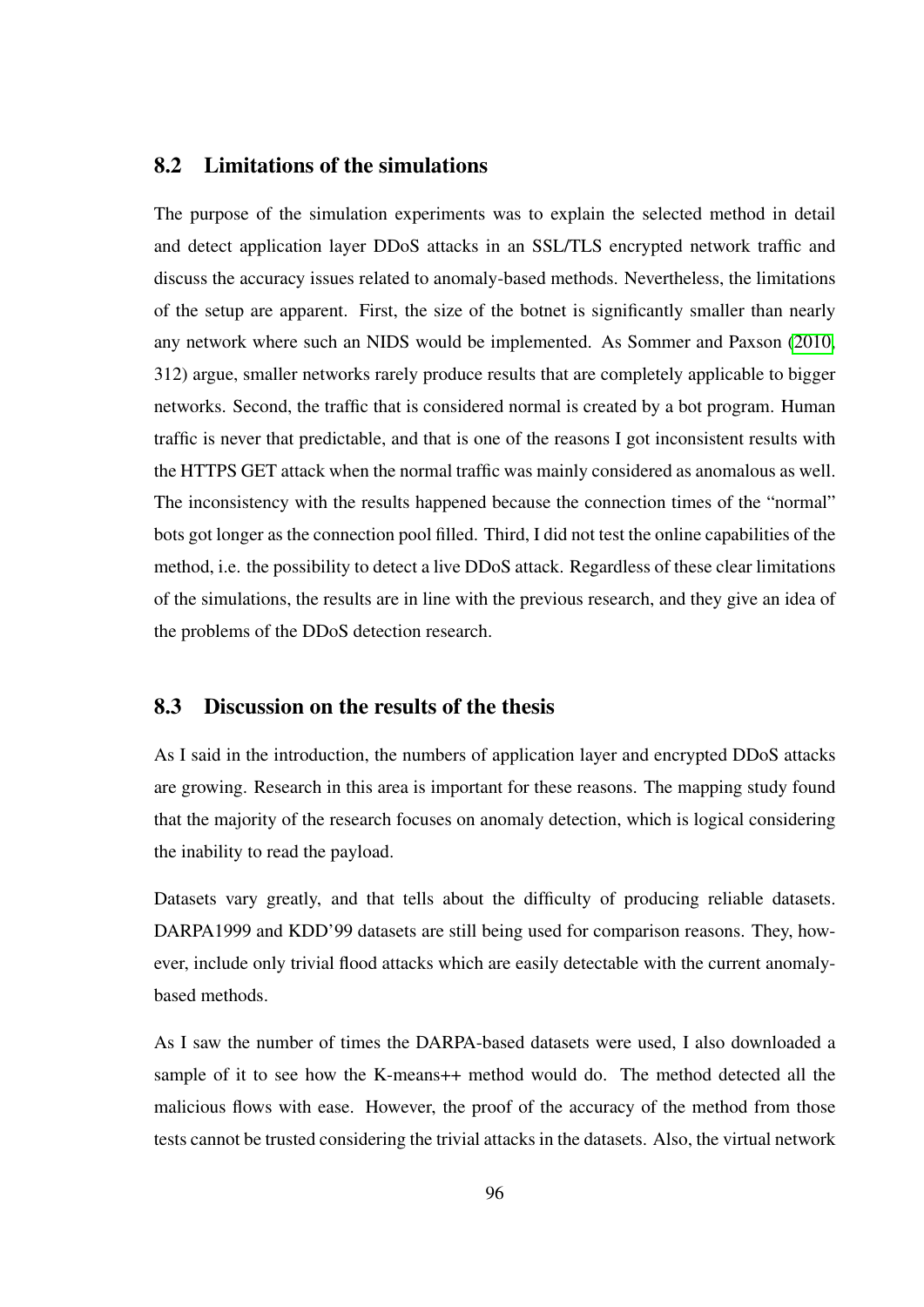datasets are not ideal, because the normal data is generated by a bot and it is too similar to a malicious attack when the server is not able to answer anymore. The slow HTTPS POST attack likely was easier to detect for that very reason. Because of the datasets I used, the only contribution of the simulations is the comparison with the DARPA-dataset and comparable results with the previous tests what Zolotukhin et al. [\(2015\)](#page-121-0) made.

The main contribution of this thesis, therefore, is in the results of the mapping study. The results show that there are gaps in the research. Figure [11](#page-85-0) shows that system call sequence analysis, Bayesian networks, PCA, Markov models, classification and association rules are underrepresented. These same methods are used in non-encrypted research.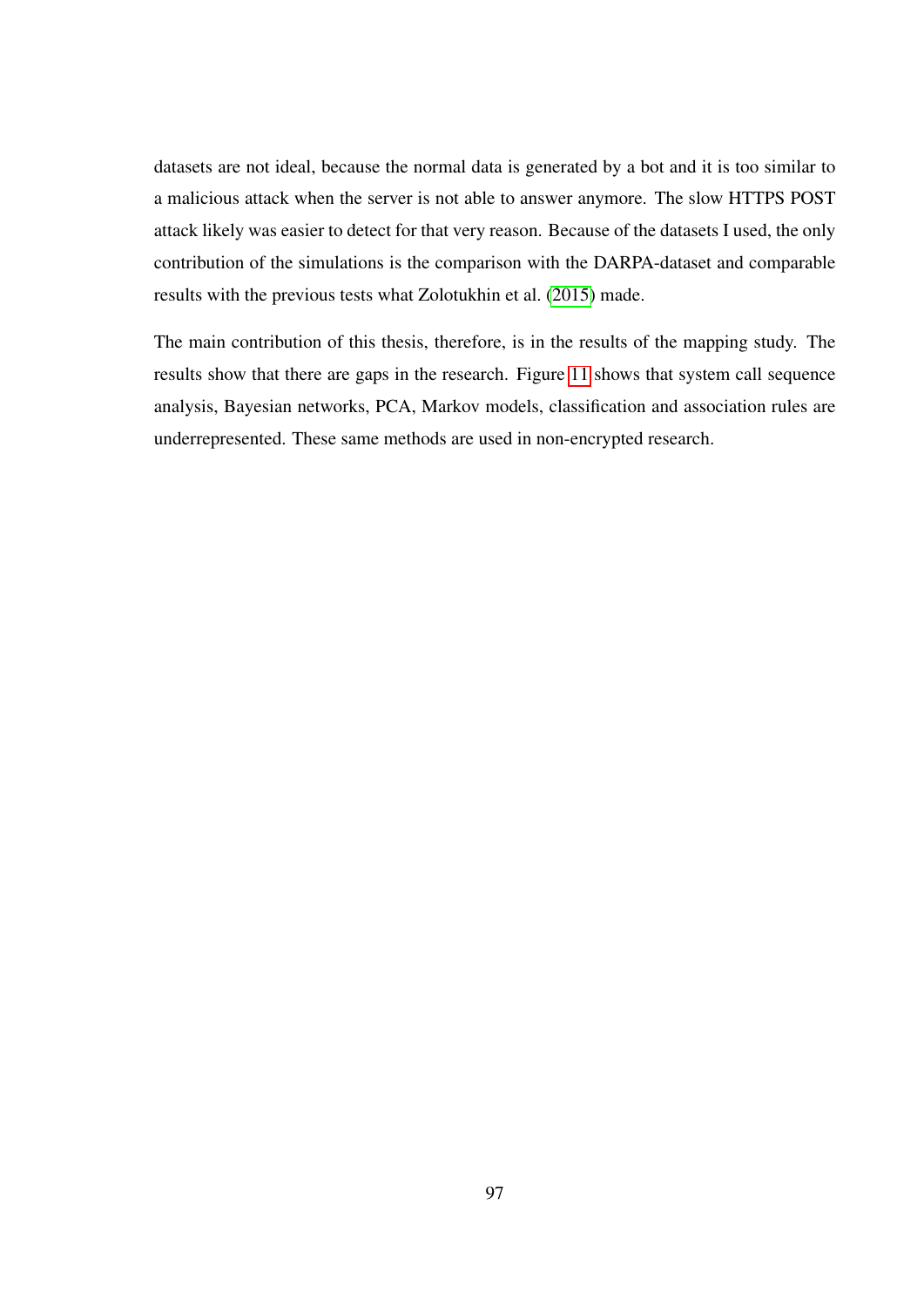## 9 Conclusion

DDoS attacks are becoming larger and more disguised. This thesis explored the research into DDoS attacks in encrypted network traffic because it was not clear how much and what kind of methods exist according to Zolotukhin et al. [\(2015\)](#page-121-0). The method used for literature review was a systematic mapping study. To study the functioning of the anomaly detection methods, I experimented with a clustering-based method and conducted simulations for trivial application layer DDoS attacks that were created in a controlled virtual network environment.

Based on the results of the mapping study, I conclude that there exist only ten papers on the topic and four additional methods that can detect encrypted DDoS without experimenting with it. The methods presented have concentrated in statistical and clustering methods. The prevalence of statistical methods can be explained by the lack of access to the payload features to distinguish DDoS attacks from normal traffic. The methods use various metrics for detecting DDoS attacks because of the limitation, flow statistics and packet header information being the most prevalent ones. The identified gaps in research methods were system call sequence analysis, Bayesian networks, PCA, Markov models, classification, and association rules.

In the simulation experiment, I identified that the K-means++ clustering method detects with near 100% accuracy trivial application layer attacks despite a lower result for a slow HTTP GET attack. The accuracy was near 70% with low values of false positives. The slow HTTPS GET result shows, however, how the K-means++ clustering method classifies the legitimate traffic as anomalous because it is similar to the attack traffic. The reasons for the similarity also lie in the setup and normal traffic being also generated rather than real. The same concept applies when a more advanced DDoS attack is compared to a real human-generated traffic.

The limitations of the mapping study restrict the results. Even though the results show that there are gaps in the research compared to non-encrypted methods, there are resources (such as Web of Science, Google Scholar, snowball searching and gray literature) that could change this assumption. For this reason, a more thorough mapping study of anomaly-based DDoS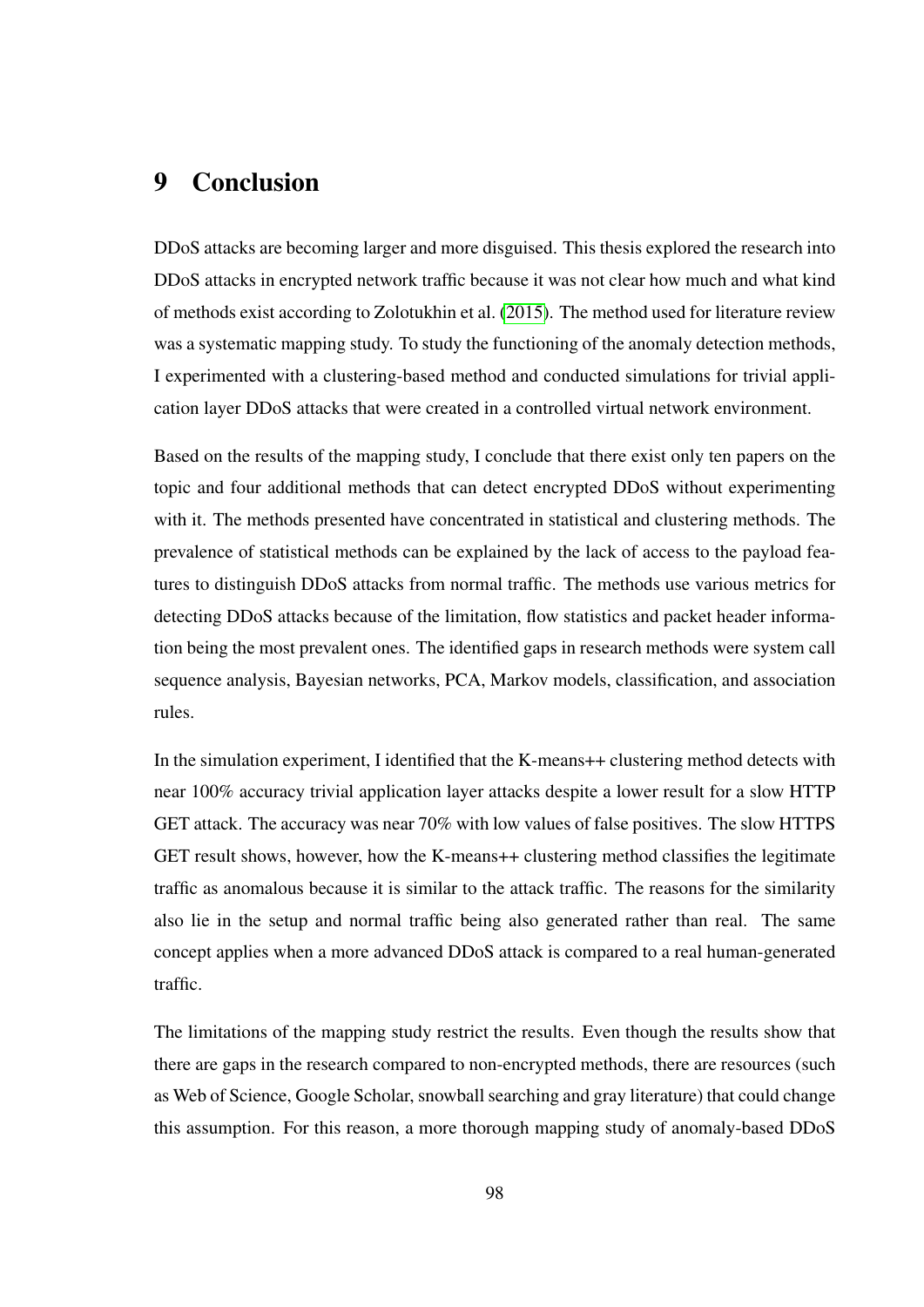detection methods in encrypted network traffic would be an excellent contribution to the research area. Based on a comprehensive map, further systematic reviews could be conducted to draw conclusions on the state of the existing methods. As more and more traffic gets encrypted and DDoS attacks are changing to more advanced ones, this becomes even more important to study.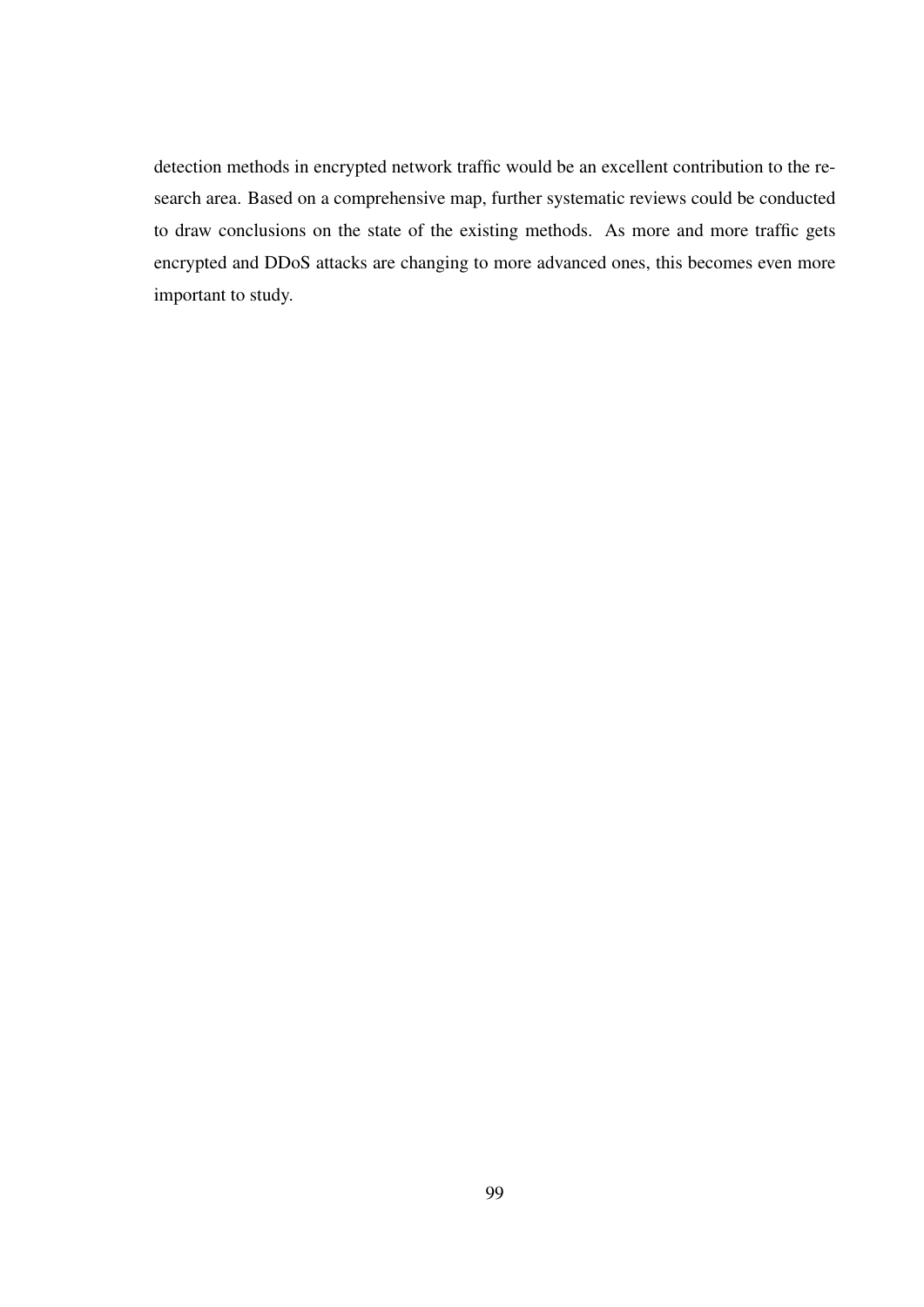## Bibliography

928 F.2d 504. 1991. *US v. Morris.* Visited on September 18, 2016. [https://scholar.](https://scholar.google.com/scholar_case?case=551386241451639668) [google.com/scholar\\_case?case=551386241451639668](https://scholar.google.com/scholar_case?case=551386241451639668).

Abdi, Hervé, and Lynne J Williams. 2010. "Principal component analysis". *Wiley Interdisciplinary Reviews: Computational Statistics* 2 (4): 433–459.

Abimbola, Abiola, Qi Shi, and Madjid Merabti. 2003. "Nethost-sensor: a novel concept in intrusion detection systems". In *Computers and Communication, 2003.(ISCC 2003). Proceedings. Eighth IEEE International Symposium on,* 232–237. IEEE.

Aiello, M., E. Cambiaso, M. Mongelli, and G. Papaleo. 2014. *An on-line intrusion detection approach to identify low-rate DoS attacks.* doi:[10.1109/CCST.2014.6987039](http://dx.doi.org/10.1109/CCST.2014.6987039).

Ailon, Nir, Ragesh Jaiswal, and Claire Monteleoni. 2009. "Streaming k-means approximation". In *Advances in Neural Information Processing Systems,* 10–18.

Amoli, Payam Vahdani, and Timo Hämäläinen. 2013. "A real time unsupervised NIDS for detecting unknown and encrypted network attacks in high speed network". In *Measurements and Networking Proceedings (M&N), 2013 IEEE International Workshop on,* 149– 154. IEEE.

Arbor Networks. 2011. *Worldwide infrastructure security report.* Volume VII. Arbor Networks Inc.

. 2013. *Worldwide infrastructure security report.* Volume IX. Arbor Networks Inc.

. 2015. *Worldwide infrastructure security report.* Volume X. Arbor Networks Inc.

. 2016. *Worldwide infrastructure security report.* Volume XI. Arbor Networks Inc.

Arthur, David, and Sergei Vassilvitskii. 2007. "k-means++: The advantages of careful seeding". In *Proceedings of the eighteenth annual ACM-SIAM symposium on Discrete algorithms,* 1027–1035. Society for Industrial and Applied Mathematics.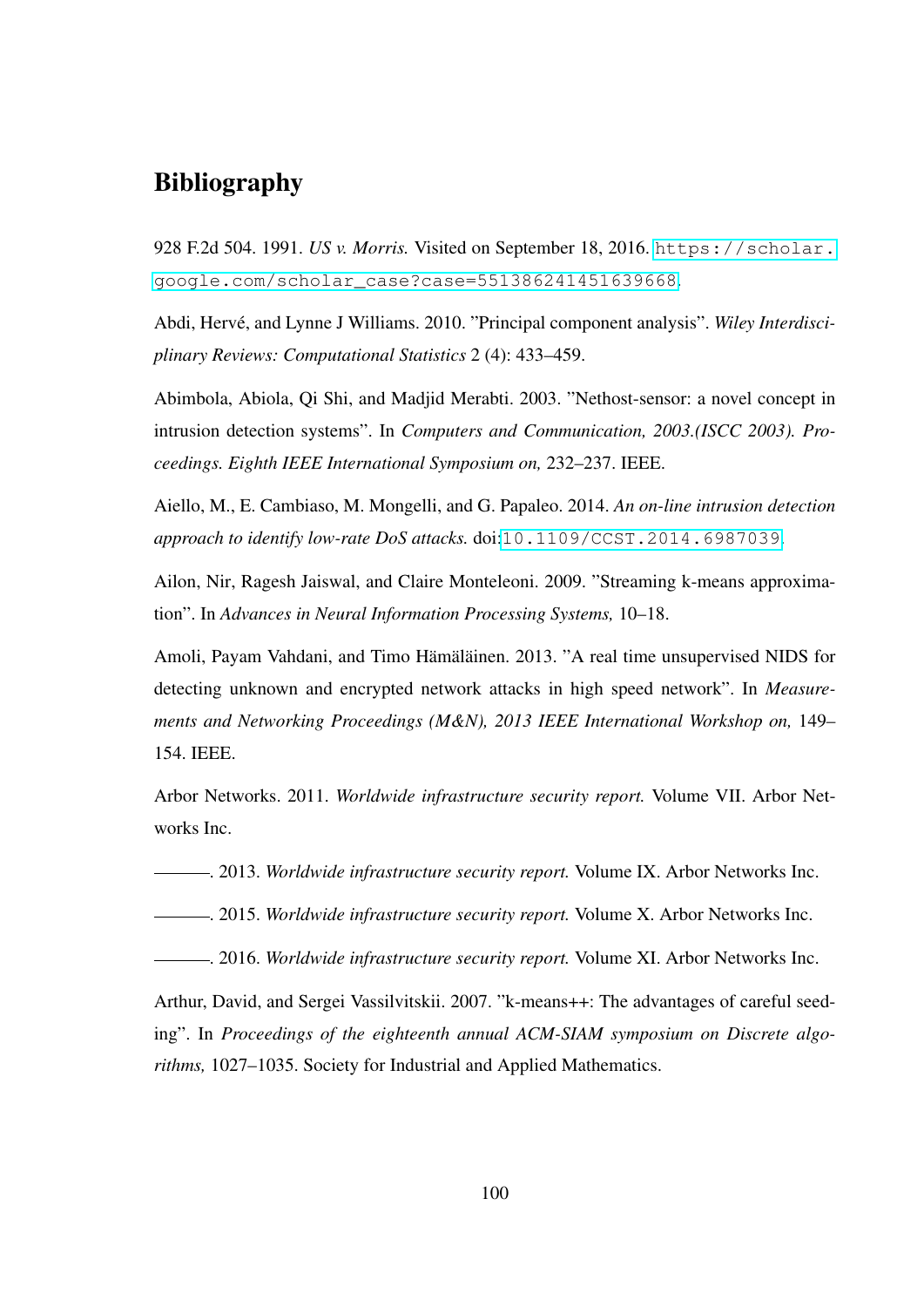AsSadhan, Basil, José MF Moura, David Lapsley, Christine Jones, and W Timothy Strayer. 2009. "Detecting botnets using command and control traffic". In *Network Computing and Applications, 2009. NCA 2009. Eighth IEEE International Symposium on,* 156–162. IEEE.

Bégin, François. 2011. *BYOB: Build Your Own Botnet and learn how to mitigate the threat posed by botnets.* SANS Institute. [https : / / www . sans . org / reading - room /](https://www.sans.org/reading-room/whitepapers/covert/byob-build-botnet-33729) [whitepapers/covert/byob-build-botnet-33729](https://www.sans.org/reading-room/whitepapers/covert/byob-build-botnet-33729).

Birrell, Andrew D. 1985. "Secure communication using remote procedure calls". *ACM Transactions on Computer Systems* 3 (1): 1–14. ISSN: 0734-2071. doi:[10.1145/214451.](http://dx.doi.org/10.1145/214451.214452) [214452](http://dx.doi.org/10.1145/214451.214452).

Blank, Andrew G. 2006. *TCP/IP Foundations.* John Wiley & Sons.

Botnet Carna. 2013. "Internet census 2012—port scanning/0 using insecure embedded devices". <http://internetcensus2012.bitbucket.org/paper.html>.

Bradley, Andrew P. 1997. "The use of the area under the ROC curve in the evaluation of machine learning algorithms". *Pattern Recognition* 30 (7): 1145–1159. ISSN: 0031-3203. doi:[10.1016/s0031-3203\(96\)00142-2](http://dx.doi.org/10.1016/s0031-3203(96)00142-2).

Braverman, Vladimir, Adam Meyerson, Rafail Ostrovsky, Alan Roytman, Michael Shindler, and Brian Tagiku. 2011. "Streaming k-means on well-clusterable data". In *Proceedings of the twenty-second annual ACM-SIAM symposium on Discrete Algorithms,* 26–40. SIAM.

Brereton, Pearl, Barbara A Kitchenham, David Budgen, Mark Turner, and Mohamed Khalil. 2007. "Lessons from applying the systematic literature review process within the software engineering domain". *Journal of systems and software* 80 (4): 571–583.

Caulkins, Bruce D, Joohan Lee, and Morgan Wang. 2005. "A dynamic data mining technique for intrusion detection systems". In *Proceedings of the 43rd annual Southeast regional conference-Volume 2,* 148–153. ACM.

US-CERT. 2013. "Security Tip (ST04-015): Understanding Denial-of-Service Attacks". Visited on September 17, 2016. https://www.us-cert.gov/ncas/tips/ST04-[015](https://www.us-cert.gov/ncas/tips/ST04-015).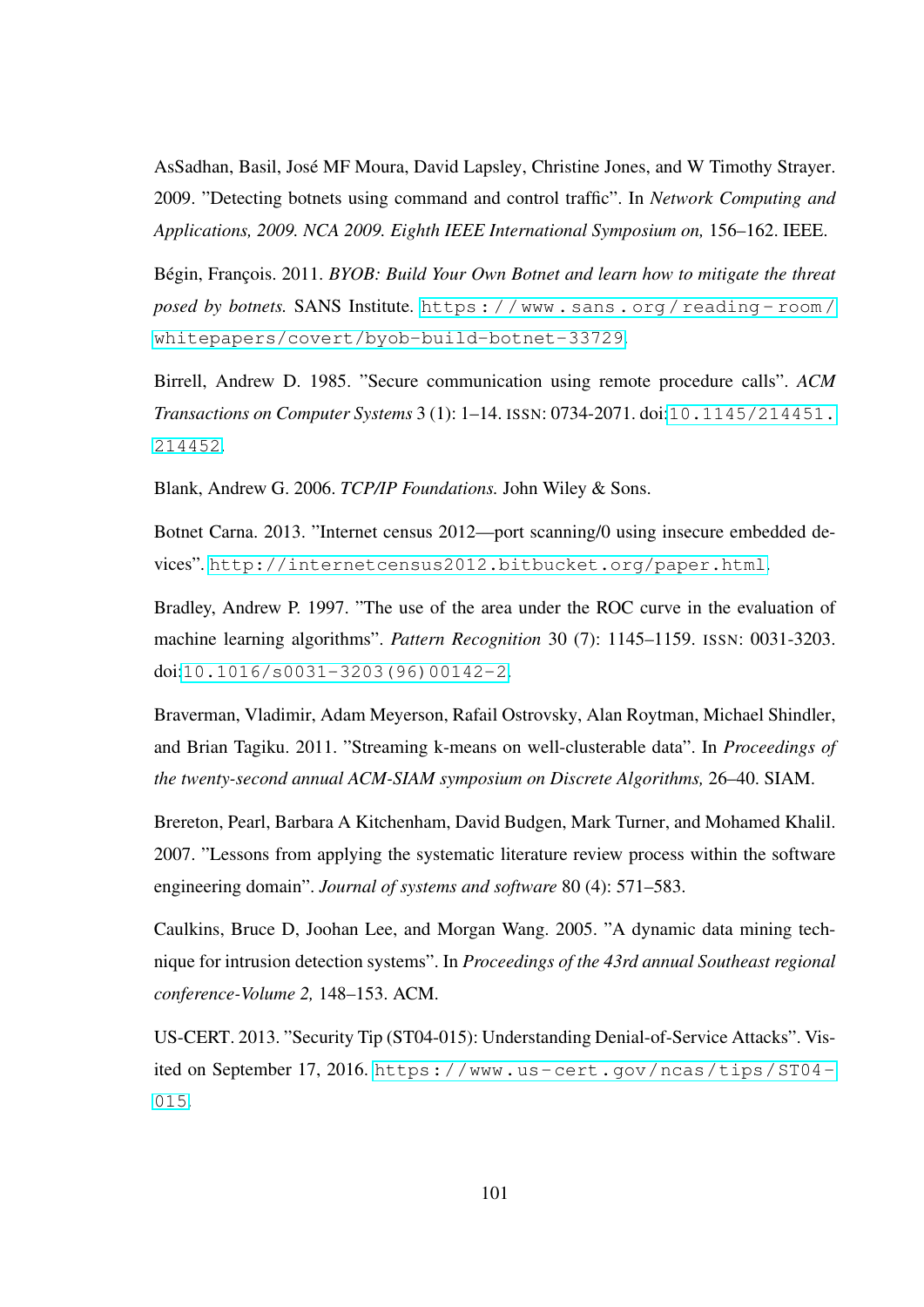Chandola, Varun, Arindam Banerjee, and Vipin Kumar. 2009. "Anomaly detection: A survey". *ACM computing surveys (CSUR)* 41 (3): 15.

Chen, Lianping, Muhammad Ali Babar, and He Zhang. 2010. "Towards an evidence-based understanding of electronic data sources". In *In Proc. 14th International Conference on Evaluation and Assessment in Software Engineering (EASE).*

Chen, Zhongqiang, Zhongrong Chen, and Alex Delis. 2007. "An inline detection and prevention framework for distributed denial of service attacks". *The Computer Journal* 50 (1):  $7-40.$ 

Cherdantseva, Yulia, and Jeremy Hilton. 2013. "A reference model of information assurance & security". *2013 International Conference on Availability, Reliability and Security.* doi:[10.](http://dx.doi.org/10.1109/ares.2013.72) [1109/ares.2013.72](http://dx.doi.org/10.1109/ares.2013.72).

Claise, Benoit. 2008. *RCF5101 Specification of the IP flow information export (IPFIX) protocol for the exchange of IP traffic flow information.* Technical report.

Coull, Scott E, Fabian Monrose, Michael K Reiter, and Michael Bailey. 2009. "The challenges of effectively anonymizing network data". In *Conference For Homeland Security, 2009. CATCH'09. Cybersecurity Applications & Technology,* 230–236. IEEE.

da Silva, Carlo Marcelo Revoredo, Jose Lutiano Costa da Silva, Ricardo Batista Rodrigues, Leandro Marques do Nascimento, and Vinicius Cardoso Garcia. 2013. "Systematic mapping study on security threats in cloud computing". *(IJCSIS) International Journal of Computer Science and Information Security* 11 (3).

Das, Debasish, Utpal Sharma, and DK Bhattacharyya. 2011. "Detection of HTTP flooding attacks in multiple scenarios". In *Proceedings of the 2011 International Conference on Communication, Computing & Security,* 517–522. ACM.

Dupont, Benoît, Anne-Marie Côté, Claire Savine, and David Décary-Hétu. 2016. "The ecology of trust among hackers". *Global Crime* 17 (2): 129–151.

Durcekova, V., L. Schwartz, and N. Shahmehri. 2012. *Sophisticated Denial of Service attacks aimed at application layer.* doi:[10.1109/ELEKTRO.2012.6225571](http://dx.doi.org/10.1109/ELEKTRO.2012.6225571).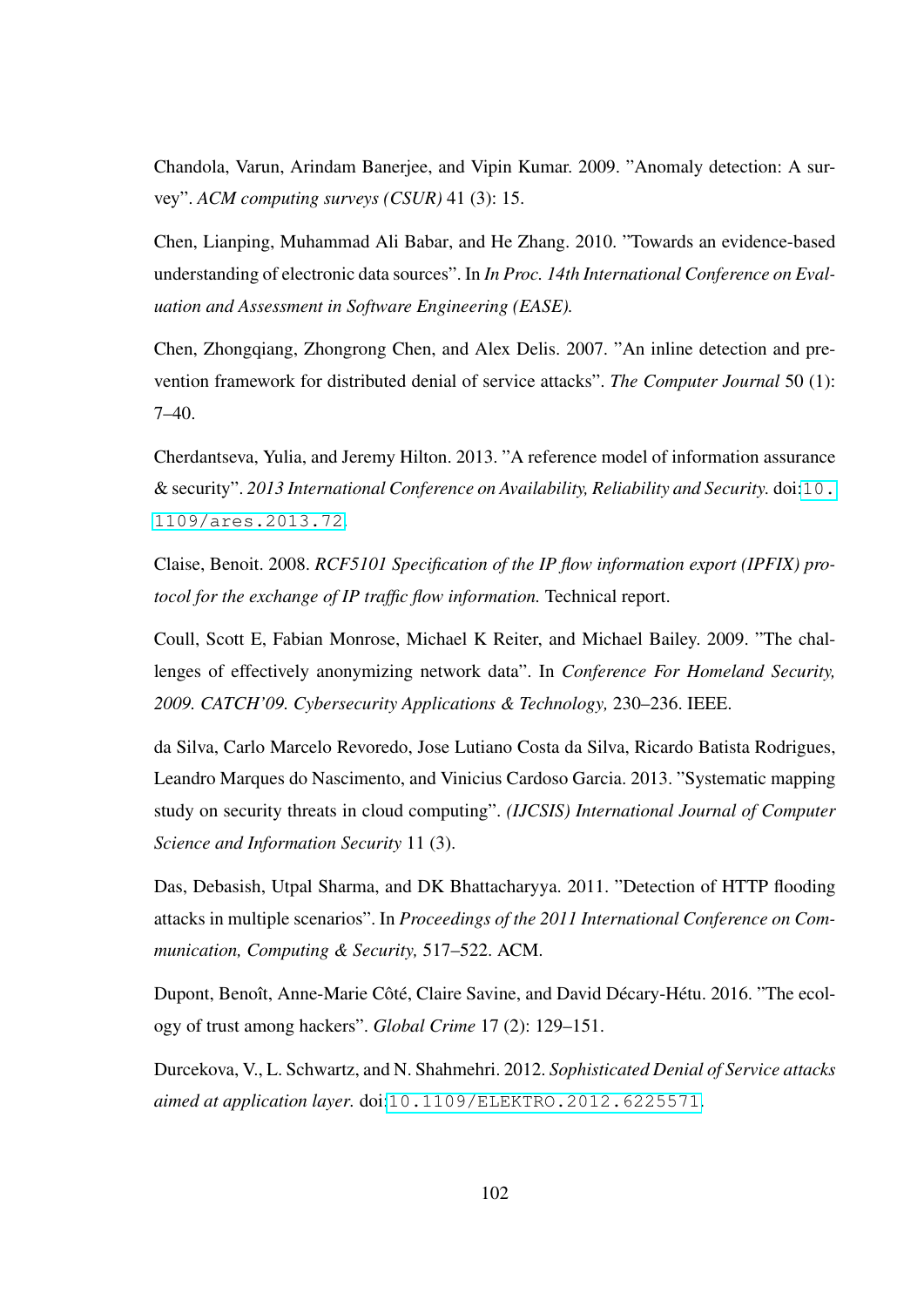Dybå, Tore, Torgeir Dingsøyr, and Geir Kjetil Hanssen. 2007. "Applying Systematic Reviews to Diverse Study Types: An Experience Report." In *ESEM,* 7:225–234.

Eliseev, Vladimir, and Anastasiya Gurina. 2016. "Algorithms for network server anomaly behavior detection without traffic content inspection". In *Proceedings of the 9th International Conference on Security of Information and Networks,* 67–71. ACM.

Fawcett, Tom. 2006. "An introduction to ROC analysis". *Pattern Recognition Letters* 27 (8): 861–874. ISSN: 0167-8655. doi:[10.1016/j.patrec.2005.10.010](http://dx.doi.org/10.1016/j.patrec.2005.10.010).

Fellows, D., and D. Jones. 2001. "DOCSISTM cable modem technology". *IEEE Communications Magazine* 39 (3): 202–209. ISSN: 0163-6804. doi:[10.1109/35.910608](http://dx.doi.org/10.1109/35.910608).

Ferguson, D., R. Clouston, and A. Talerico. 2003. *Method and apparatus for SNA/IP correlation with multiple DSW peer connections.* US Patent 6,571,272. [https://www.google.](https://www.google.com/patents/US6571272) [com/patents/US6571272](https://www.google.com/patents/US6571272).

Friedman, Nir, Dan Geiger, and Moises Goldszmidt. 1997. "Bayesian network classifiers". *Machine learning* 29 (2-3): 131–163.

Fürnkranz, Johannes, Dragan Gamberger, and Nada Lavrač. 2012. *Foundations of rule learning.* Springer Science & Business Media.

Garber, Lee. 2000. "Denial-of-service attacks rip the Internet". *IEEE Computer* 33 (4): 12– 17.

Grira, Nizar, Michel Crucianu, and Nozha Boujemaa. 2004. "Unsupervised and semisupervised clustering: a brief survey". *A review of machine learning techniques for processing multimedia content* 1:9–16.

Gutiérrez, Sergio Armando, and John Willian Branch. 2014. "Application of Machine Learning Techniques to Distributed Denial of Service (DDoS) Attack Detection: A Systematic Literature Review." *Revista NOOS* 4.

Han, Jiawei, Jian Pei, and Micheline Kamber. 2011. *Data mining: concepts and techniques.* Elsevier.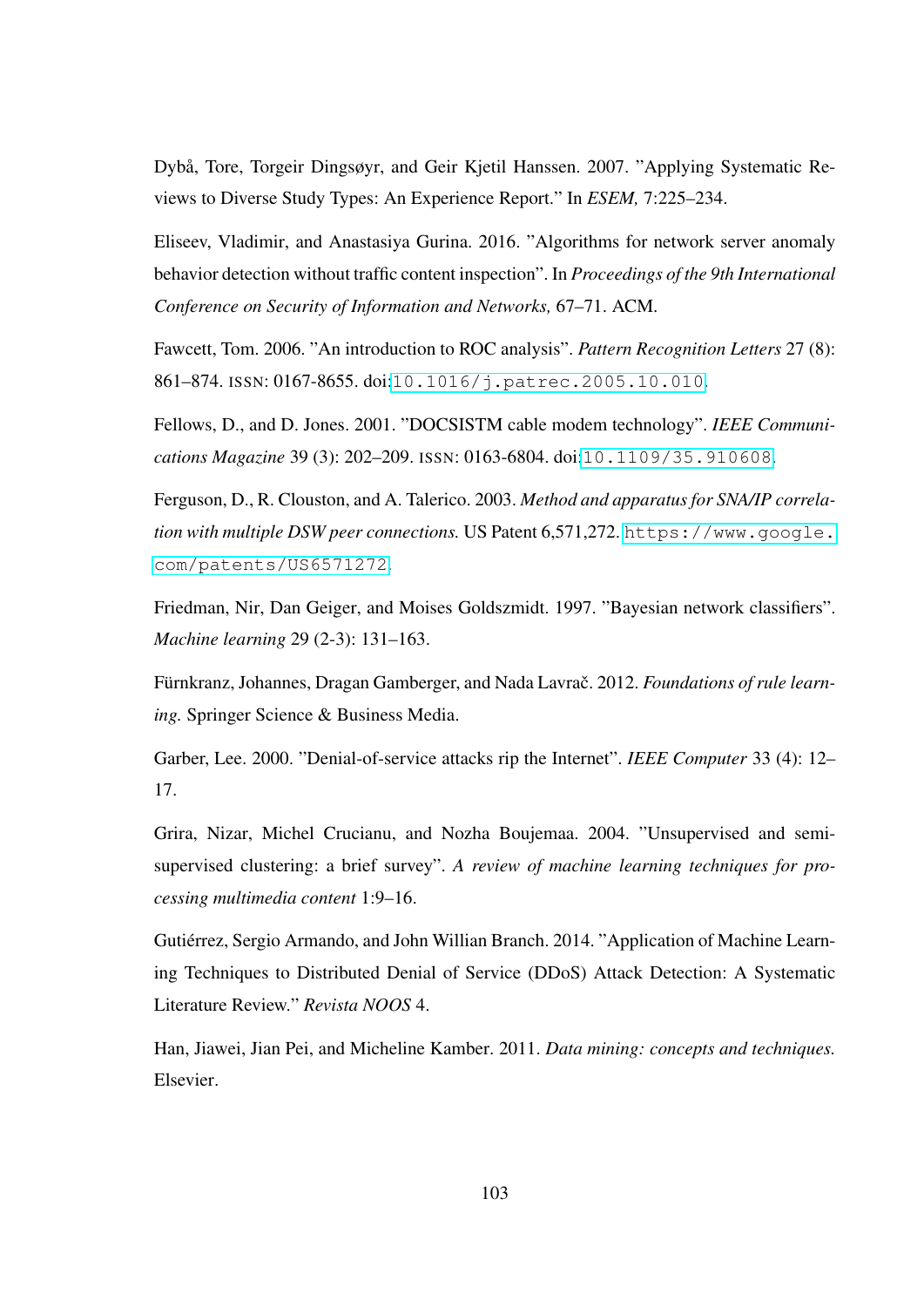Hankey, James A. 1989. "Receiver operating Characteristic (ROC) Methodology: A State of the Art". *Crit Rev Diagn Imaging 1989* 29 (3): 307–335.

Harris, B, and R Hunt. 1999. "TCP/IP security threats and attack methods". *Computer Communications* 22 (10): 885–897.

Hawkins, Simon, Hongxing He, Graham Williams, and Rohan Baxter. 2002. "Outlier detection using replicator neural networks". In *International Conference on Data Warehousing and Knowledge Discovery,* 170–180. Springer.

He, Yaobin, Haoyu Tan, Wuman Luo, Shengzhong Feng, and Jianping Fan. 2013. "MR-DBSCAN: a scalable MapReduce-based DBSCAN algorithm for heavily skewed data". *Frontiers of Computer Science* 8 (1): 83–99. doi:[10.1007/s11704-013-3158-3](http://dx.doi.org/10.1007/s11704-013-3158-3).

Hearst, Marti A., Susan T Dumais, Edgar Osman, John Platt, and Bernhard Scholkopf. 1998. "Support vector machines". *IEEE Intelligent Systems and their Applications* 13 (4): 18–28.

Hoeve, Maarten. 2013. "Detecting intrusions in encrypted control traffic". In *Proceedings of the first ACM workshop on Smart energy grid security,* 23–28. ACM.

Hu, Wenjie, Yihua Liao, and V Rao Vemuri. 2003. "Robust Support Vector Machines for Anomaly Detection in Computer Security." In *ICMLA,* 168–174.

Ingham, Kenneth L, and Anil Somayaji. 2007. "A methodology for designing accurate anomaly detection systems". In *Proceedings of the 4th international IFIP/ACM Latin American conference on Networking,* 139–143. ACM.

ISO/IEC 27000. 2016. *ISO/IEC 27000:2016(en) Information technology - Security techniques - Information security management systems - Overview and vocabulary.* Visited on August 2, 2016. [https://www.iso.org/obp/ui/#iso:std:iso-iec:27000:](https://www.iso.org/obp/ui/#iso:std:iso-iec:27000:ed-4:v1:en:term:2.21) [ed-4:v1:en:term:2.21](https://www.iso.org/obp/ui/#iso:std:iso-iec:27000:ed-4:v1:en:term:2.21).

ISO/IEC 27002. 2013. *ISO/IEC 27002:2013(en) Information technology - Security techniques - Code of practice for information security controls.* Visited on August 2, 2016. <https://www.iso.org/obp/ui/#iso:std:iso-iec:27002:ed-2:v1:en>.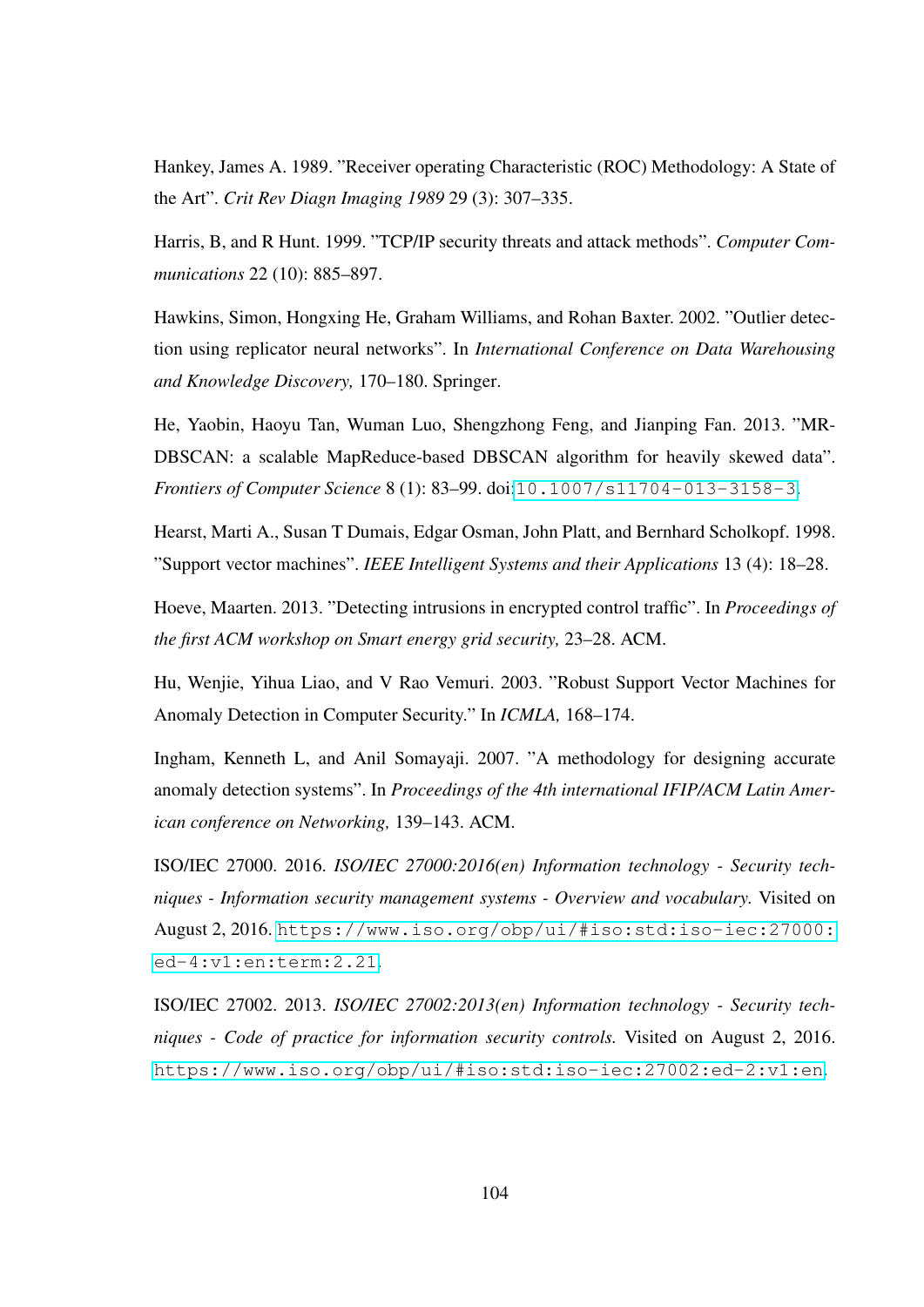ISO/IEC 27032. 2012. *ISO/IEC 27032:2012(en) Information technology - Security techniques - Guidelines for cybersecurity.* Visited on August 2, 2016. [https://www.iso.](https://www.iso.org/obp/ui/#iso:std:iso-iec:27032:ed-1:v1:en) [org/obp/ui/#iso:std:iso-iec:27032:ed-1:v1:en](https://www.iso.org/obp/ui/#iso:std:iso-iec:27032:ed-1:v1:en).

Jaffee, Larry. 2016. "Waiting for DDoS". Visited on September 17, 2016. [http://www.](http://www.scmagazine.com/waiting-for-ddos/article/523247/) [scmagazine.com/waiting-for-ddos/article/523247/](http://www.scmagazine.com/waiting-for-ddos/article/523247/).

Jalali, Samireh, and Claes Wohlin. 2012. "Systematic literature studies: database searches vs. backward snowballing". In *Proceedings of the ACM-IEEE international symposium on Empirical software engineering and measurement,* 29–38. ACM.

Jarvinen, PH. 2000. "Research questions guiding selection of an appropriate research method". *ECIS 2000 Proceedings:*26.

Jeon, Byeungwoo, and David A Landgrebe. 1999. "Partially supervised classification using weighted unsupervised clustering". *IEEE Transactions on Geoscience and Remote Sensing* 37 (2): 1073–1079.

Kaijanaho, Antti-Juhani. 2015. "Evidence-based programming language design : a philosophical and methodological exploration". Visited on September 24, 2016. [http://urn.](http://urn.fi/URN:ISBN:978-951-39-6388-0) [fi/URN:ISBN:978-951-39-6388-0](http://urn.fi/URN:ISBN:978-951-39-6388-0).

Kitchenham, Barbara, O Pearl Brereton, David Budgen, Mark Turner, John Bailey, and Stephen Linkman. 2009. "Systematic literature reviews in software engineering–a systematic literature review". *Information and software technology* 51 (1): 7–15.

Kitchenham, Barbara, and Stuart Charters. 2007. *Guidelines for performing systematic literature reviews in software engineering.*

Kokkonen, Tero, Timo Hämäläinen, Marko Silokunnas, Jarmo Siltanen, Mikhail Zolotukhin, and Mikko Neijonen. 2015. "Analysis of Approaches to Internet Traffic Generation for Cyber Security Research and Exercise". In *Conference on Smart Spaces,* 254–267. Springer.

Krawetz, Neal. 2007. *Introduction to network security.* United States: Charles River Media. ISBN: 9781584506430.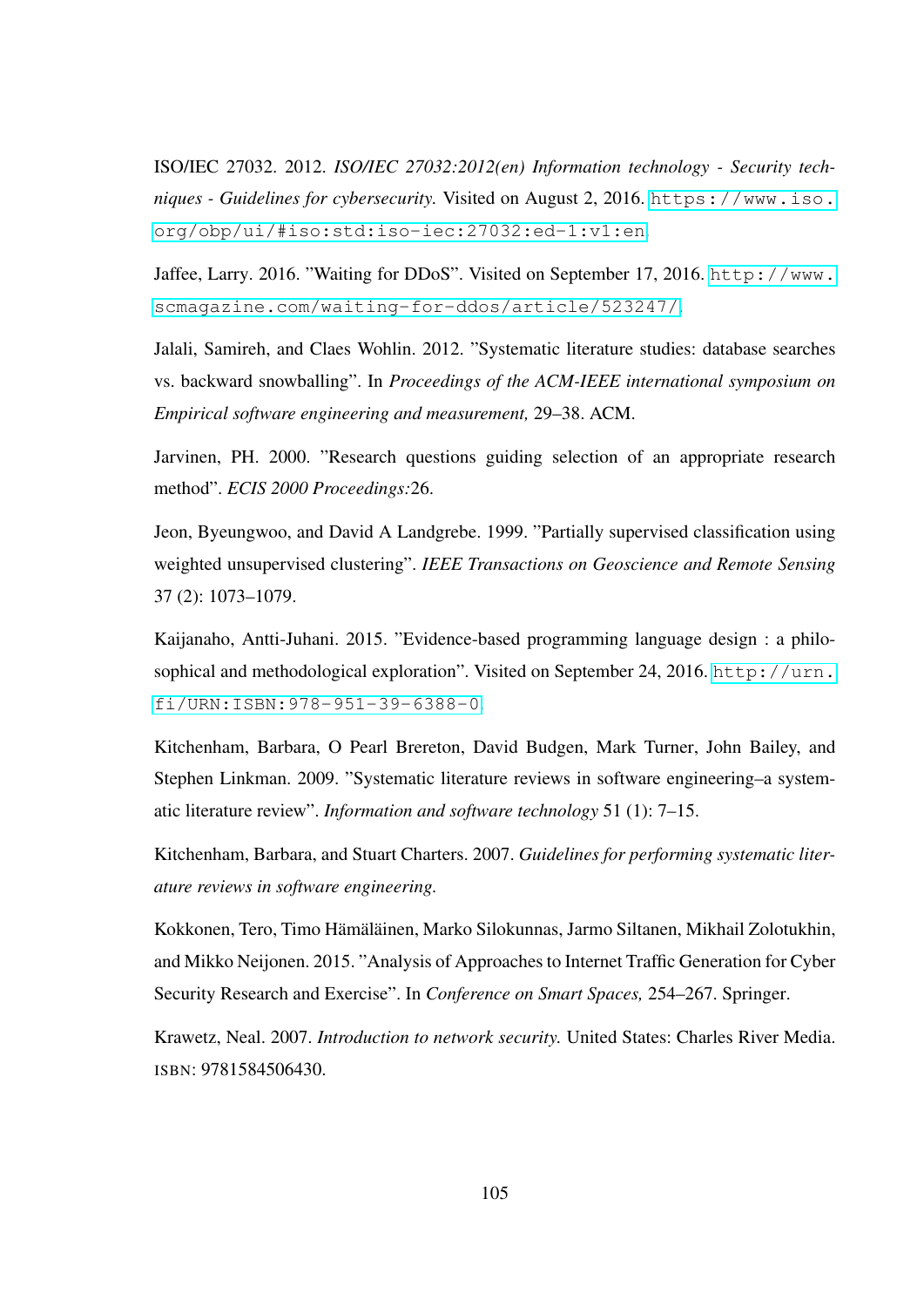Krebs, Brian. 2016. "KrebsOnSecurity hit with record DDoS". *KrebsOnSecurity.* Visited on October 31, 2016. [https : / / krebsonsecurity . com / 2016 / 09 /](https://krebsonsecurity.com/2016/09/krebsonsecurity-hit-with-record-ddos/) [krebsonsecurity-hit-with-record-ddos/](https://krebsonsecurity.com/2016/09/krebsonsecurity-hit-with-record-ddos/).

Latif, Rabia, Haider Abbas, and Saïd Assar. 2014. "Distributed denial of service (DDoS) attack in cloud-assisted wireless body area networks: a systematic literature review". *Journal of medical systems* 38 (11): 1–10.

Lee, Keunsoo, Juhyun Kim, Ki Hoon Kwon, Younggoo Han, and Sehun Kim. 2008. "DDoS attack detection method using cluster analysis". *Expert Systems with Applications* 34 (3): 1659–1665.

Levillain, Olivier, Arnaud Ebalard, Benjamin Morin, and Herve Debar. 2012. *One Year of SSL Internet Measurement.* Orlando, Florida, USA. doi:[10.1145/2420950.2420953](http://dx.doi.org/10.1145/2420950.2420953).

Lin, Shun-Chieh, and Shian-Shyong Tseng. 2004. "Constructing detection knowledge for DDoS intrusion tolerance". *Expert Systems with applications* 27 (3): 379–390.

Linge, N, M Hope, et al. 2007. "Active router approach to defeating denial-of-service attacks in networks". *IET communications* 1 (1): 55–63.

Madhavi, SaniKommu. 2008. "An intrusion detection system in mobile adhoc networks". In *Information Security and Assurance, 2008. ISA 2008. International Conference on,* 7–14. IEEE.

Mahoney, Matthew V, and Philip K Chan. 2003. "An analysis of the 1999 DARPA/Lincoln Laboratory evaluation data for network anomaly detection". In *International Workshop on Recent Advances in Intrusion Detection,* 220–237. Springer.

Mansfield-Devine, Steve. 2011. "Anonymous: serious threat or mere annoyance?" *Network Security* 2011 (1): 4–10.

Mirkovic, Jelena, and Peter Reiher. 2004. "A Taxonomy of DDoS Attack and DDoS Defense Mechanisms". *SIGCOMM Comput. Commun. Rev.* (New York, NY, USA) 34 (2): 39–53. doi:[10.1145/997150.997156](http://dx.doi.org/10.1145/997150.997156).

Mitchell, Tom M. 1997. "Machine learning. 1997". *Burr Ridge, IL: McGraw Hill* 45:37.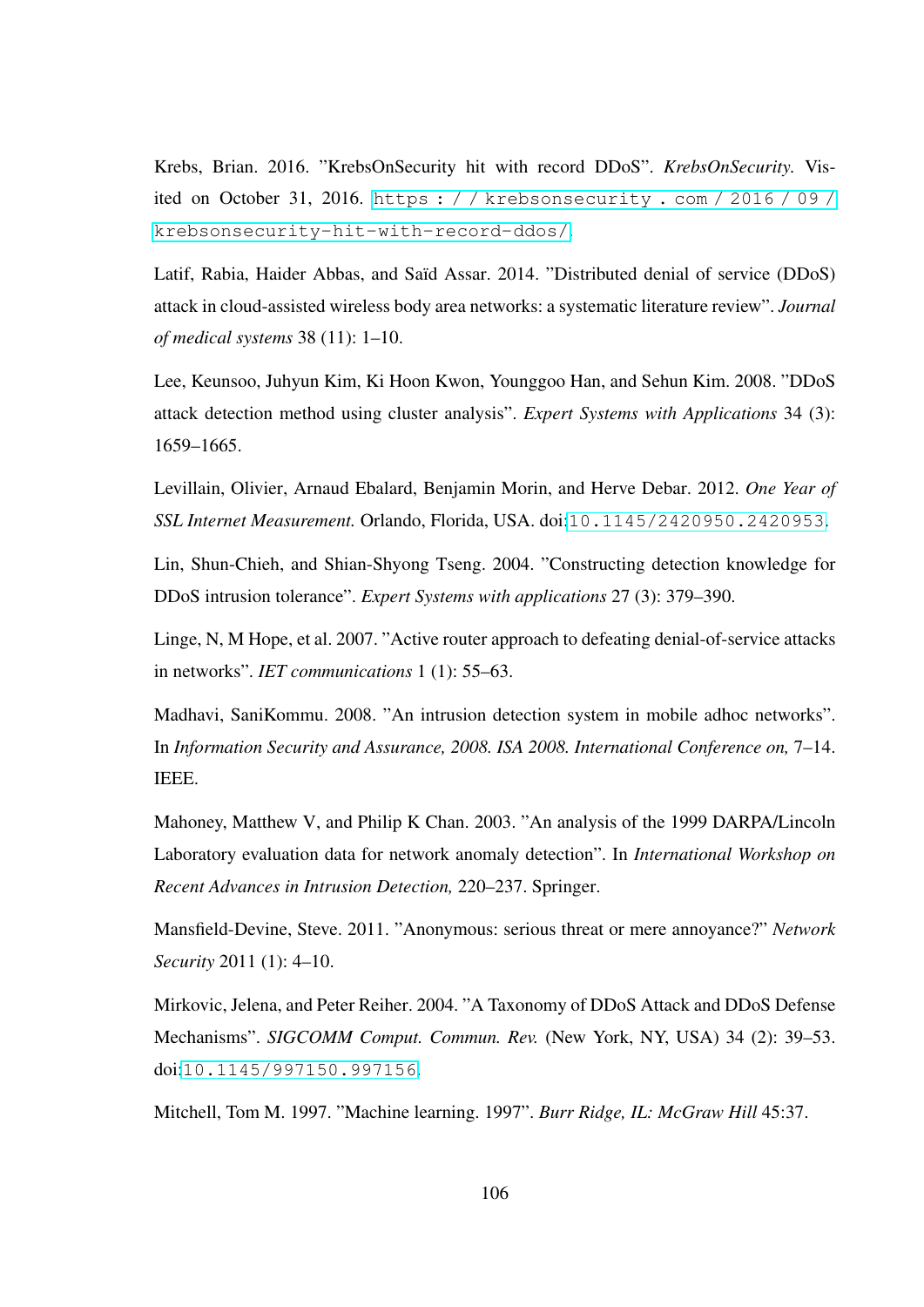Mouli, Varsha R, and KP Jevitha. 2016. "Web Services Attacks and Security-A Systematic Literature Review". *Procedia Computer Science* 93:870–877.

Nagaratna, M, V Kamakshi Prasad, and S Tanuz Kumar. 2009. "Detecting and preventing IP-spoofed DDOS attacks by Encrypted Marking Based Detection and Filtering (EMDAF)". In *Advances in Recent Technologies in Communication and Computing, 2009. ARTCom'09. International Conference on,* 753–755. IEEE.

"HE 153/2006". 2006. Oikeusministeriö. Visited on September 17, 2016. [http://www.](http://www.finlex.fi/fi/esitykset/he/2006/20060153) [finlex.fi/fi/esitykset/he/2006/20060153](http://www.finlex.fi/fi/esitykset/he/2006/20060153).

Pa, Yin Minn Pa, Shogo Suzuki, Katsunari Yoshioka, Tsutomu Matsumoto, Takahiro Kasama, and Christian Rossow. 2015. "IoTPOT: Analysing the Rise of IoT Compromises". In *9th USENIX Workshop on Offensive Technologies (WOOT 15).* Washington, D.C.: USENIX Association.

Pannucci, Christopher J, and Edwin G Wilkins. 2010. "Identifying and avoiding bias in research". *Plastic and reconstructive surgery* 126 (2): 619.

Patcha, Animesh, and Jung-Min Park. 2007. "An overview of anomaly detection techniques: Existing solutions and latest technological trends". *Computer networks* 51 (12): 3448–3470.

Petersen, Kai, Robert Feldt, Shahid Mujtaba, and Michael Mattsson. 2008. "Systematic mapping studies in software engineering". In *12th international conference on evaluation and assessment in software engineering,* volume 17. 1. sn.

Petersen, Kai, Sairam Vakkalanka, and Ludwik Kuzniarz. 2015. "Guidelines for conducting systematic mapping studies in software engineering: An update". *Information and Software Technology* 64:1–18. ISSN: 0950-5849. doi:[10.1016/j.infsof.2015.03.007](http://dx.doi.org/10.1016/j.infsof.2015.03.007).

Petiz, Ivo, Paulo Salvador, António Nogueira, and Eduardo Rocha. 2014. "Detecting DDoS attacks at the source using multiscaling analysis". In *Telecommunications Network Strategy and Planning Symposium (Networks), 2014 16th International,* 1–5. IEEE.

Raghavan, S V, and E Dawson. 2011. *An investigation into the detection and mitigation of denial of service (DoS) attacks critical information infrastructure protection.* New Delhi: Springer India Pvt. ISBN: 9788132202776.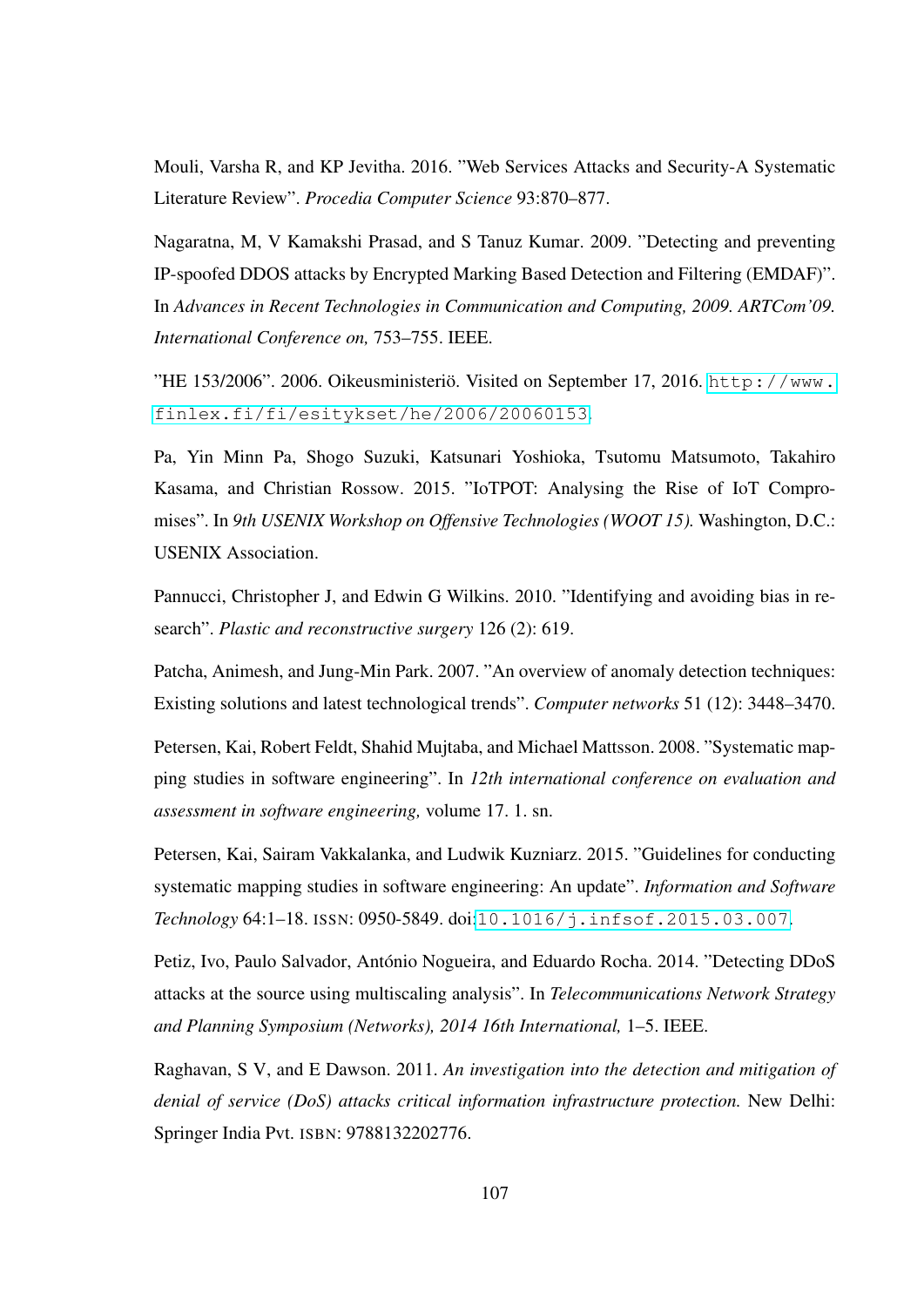Rastegari, Samaneh, Philip Hingston, and Chiou-Peng Lam. 2015. "Evolving statistical rulesets for network intrusion detection". *Applied Soft Computing* 33:348–359.

RFC706. 1975. "On the Junk Mail Problem". Visited on September 18, 2016. https: [//tools.ietf.org/html/rfc706](https://tools.ietf.org/html/rfc706).

Saltzer, J.H., and M.D. Schroeder. 1975. "The protection of information in computer systems". *Proceedings of the IEEE* 63 (9): 1278–1308. ISSN: 0018-9219. doi:[10 . 1109 /](http://dx.doi.org/10.1109/proc.1975.9939) [proc.1975.9939](http://dx.doi.org/10.1109/proc.1975.9939).

Schneider, Fred. 1999. *Trust in Cyberspace.* Volume ISBN 0-309-06558-5. Washington, D.C.: The National Academies Press. doi:[10.17226/6161](http://dx.doi.org/10.17226/6161).

Sedjelmaci, Hichem, and Sidi Mohammed Senouci. 2014. "A lightweight hybrid security framework for wireless sensor networks". In *2014 IEEE International Conference on Communications (ICC),* 3636–3641. IEEE.

Shanthi, K, and D Seenivasan. 2015. "Detection of botnet by analyzing network traffic flow characteristics using open source tools". In *Intelligent Systems and Control (ISCO), 2015 IEEE 9th International Conference on,* 1–5. IEEE.

Shiaeles, Stavros N, Vasilios Katos, Alexandros S Karakos, and Basil K Papadopoulos. 2012. "Real time DDoS detection using fuzzy estimators". *Computers & Security* 31 (6): 782–790.

Shiravi, Ali, Hadi Shiravi, Mahbod Tavallaee, and Ali A Ghorbani. 2012. "Toward developing a systematic approach to generate benchmark datasets for intrusion detection". *Computers & Security* 31 (3): 357–374.

Silva, SéRgio SC, Rodrigo MP Silva, Raquel CG Pinto, and Ronaldo M Salles. 2013. "Botnets: A survey". *Computer Networks* 57 (2): 378–403.

Sommer, Robin, and Vern Paxson. 2010. "Outside the closed world: On using machine learning for network intrusion detection". In *2010 IEEE symposium on security and privacy,* 305– 316. IEEE.

Sourav, Kumar, and Debi Prasad Mishra. 2012. "DDoS detection and defense: client termination approach". In *Proceedings of the CUBE International Information Technology Conference,* 749–752. ACM.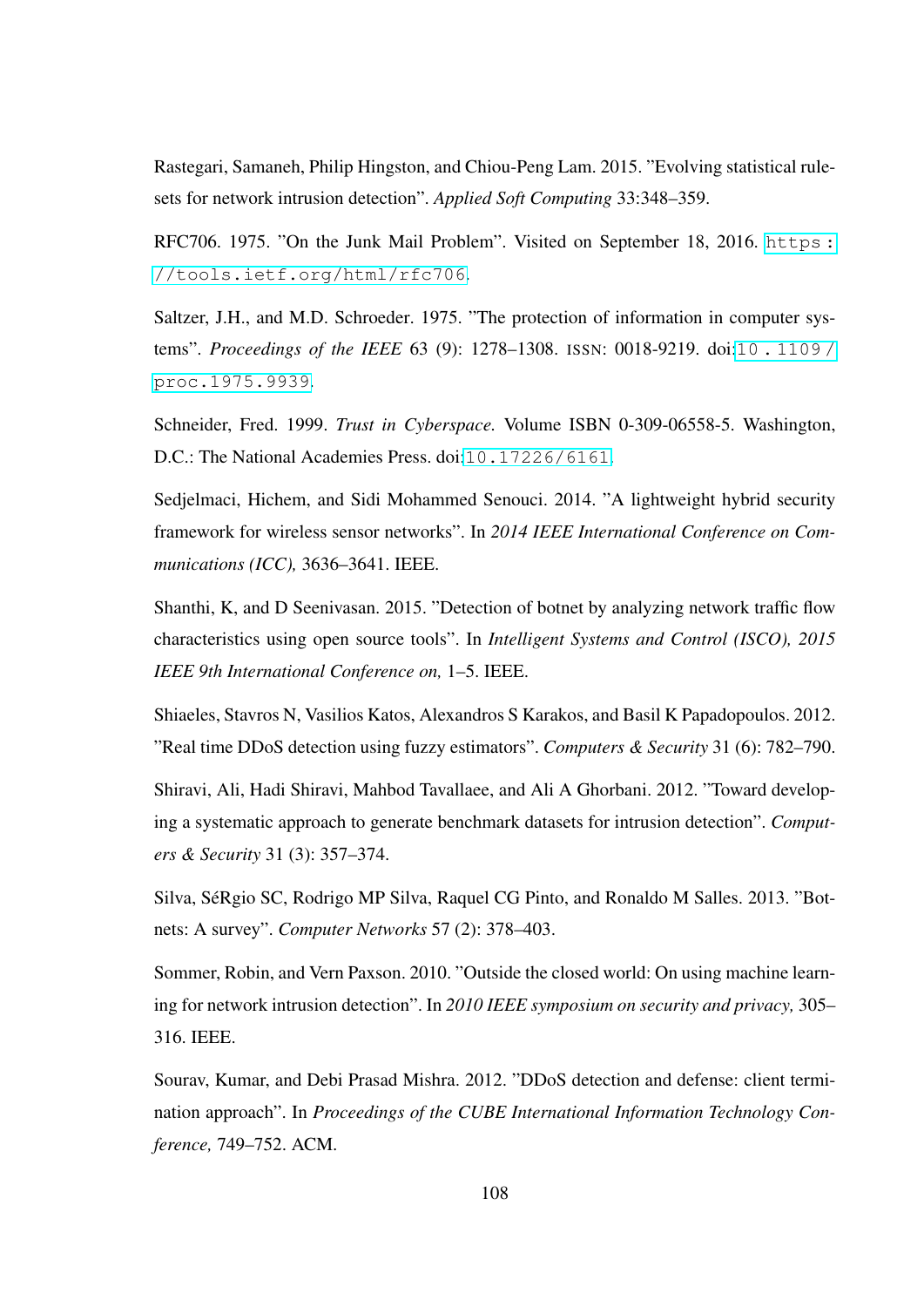Spackman, Kent A. 1989. "Signal Detection Theory: Valuable Tools for Evaluating Inductive Learning". In *Proceedings of the Sixth International Workshop on Machine Learning,* 160– 163. Ithaca, New York, USA: Morgan Kaufmann Publishers Inc. ISBN: 1-55860-036-1.

Stern, Henry. 2009. "The rise and fall of reactor Mailer". *Proc. MIT Spam Conference 2009.* Visited on July 3, 2016. [http://projects.csail.mit.edu/spamconf/](http://projects.csail.mit.edu/spamconf/SC2009/Henry_Stern/) [SC2009/Henry\\_Stern/](http://projects.csail.mit.edu/spamconf/SC2009/Henry_Stern/).

Sun, Jimeng, Huiming Qu, Deepayan Chakrabarti, and Christos Faloutsos. 2005. "Relevance search and anomaly detection in bipartite graphs". *ACM SIGKDD Explorations Newsletter* 7 (2): 48–55.

Tama, Bayu Adhi, and Kyung-Hyune Rhee. 2015. "Data Mining Techniques in DoS/DDoS Attack Detection: A Literature Review". *International Information Institute (Tokyo). Information* 18 (8): 3739–3747.

Tavallaee, Mahbod, Ebrahim Bagheri, Wei Lu, and Ali-A Ghorbani. 2009. "A detailed analysis of the KDD CUP 99 data set". In *Proceedings of the Second IEEE Symposium on Computational Intelligence for Security and Defence Applications 2009.*

Tirthani, Neha, and Ganesan R. 2013. "Data security in cloud architecture based on Diffie Hellman and elliptical curve Cryptography". *IACR Cryptology ePrint Archive, 2014* 49. doi:[10.1.1.644.4623](http://dx.doi.org/10.1.1.644.4623).

van Erkel, Arian R, and Peter M.Th Pattynama. 1998. "Receiver operating characteristic (ROC) analysis: Basic principles and applications in radiology". *European Journal of Radiology* 27 (2): 88–94. doi:[10.1016/S0720-048X\(97\)00157-5](http://dx.doi.org/10.1016/S0720-048X(97)00157-5).

Viaene, Stijn, Richard Derrig, and Guido Dedene. 2002. "Boosting naive Bayes for claim fraud diagnosis". In *International Conference on Data Warehousing and Knowledge Discovery,* 202–211. Springer.

von Solms, Rossouw, and Johan van Niekerk. 2013. "From information security to cyber security". *Computers & Security* 38:97–102. ISSN: 0167-4048. doi:[10.1016/j.cose.](http://dx.doi.org/10.1016/j.cose.2013.04.004) [2013.04.004](http://dx.doi.org/10.1016/j.cose.2013.04.004).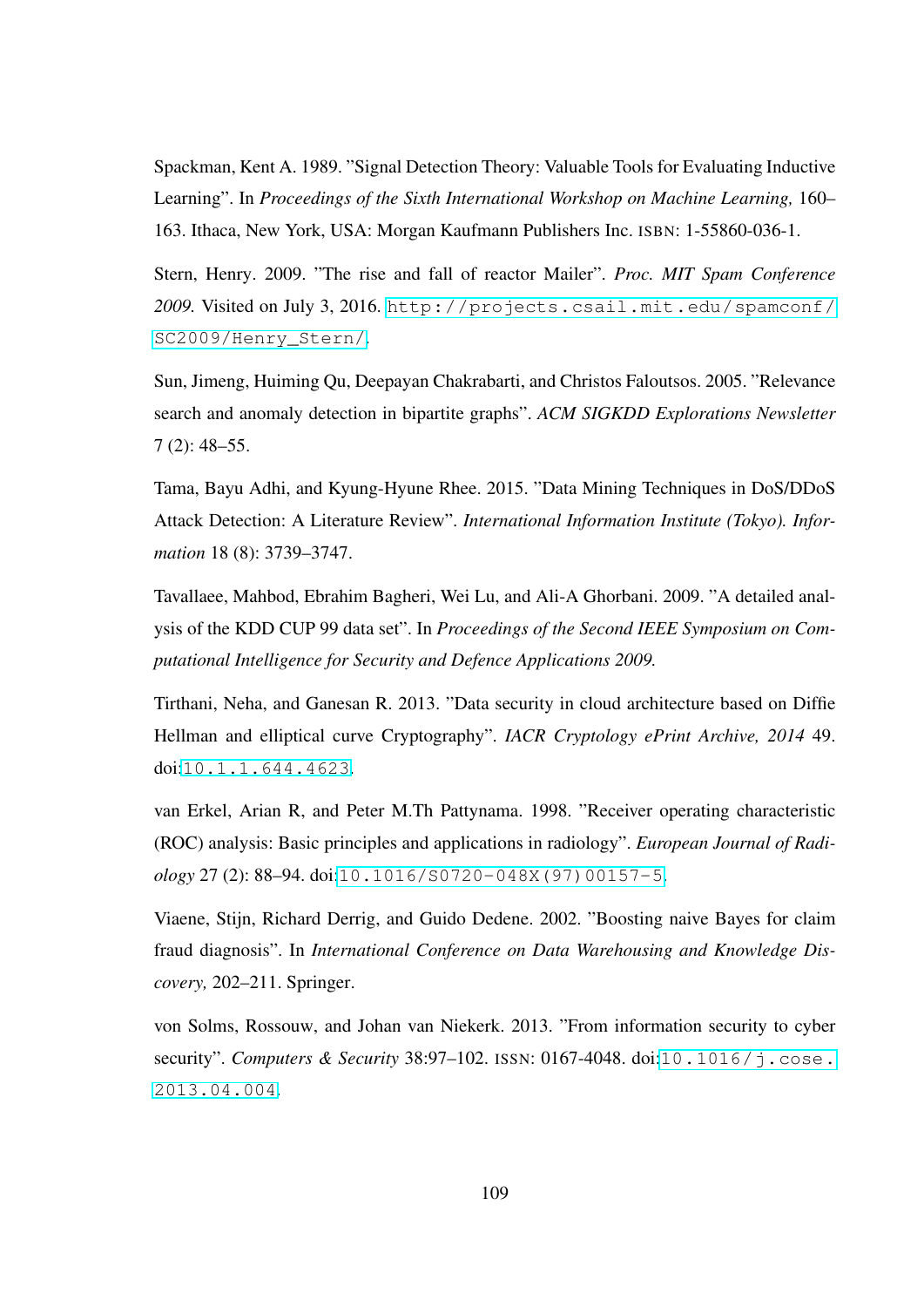Wang, Bing, Yao Zheng, Wenjing Lou, and Y Thomas Hou. 2015. "DDoS attack protection in the era of cloud computing and software-defined networking". *Computer Networks* 81:308–319.

Whitman, Michael E., and Herbert J. Mattord. 2011. *Principles of information security.* 4th. Cengage Learning. ISBN: 978-1-111-13821-9.

Zapata, Belén Cruz, José Luis Fernández Alemán, and Ambrosio Toval. 2015. "Security in cloud computing: A mapping study". *COMSIS Computer Science and Information Systems* 12 (1): 161–184.

Zelkowitz, Marvin V, and Dolores R. Wallace. 1998. "Experimental models for validating technology". *Computer* 31 (5): 23–31.

Zolotukhin, Mikhail. 2016. *Detection of trivial DDoS attacks with streaming k-means.* Unpublished simulations.

<span id="page-121-0"></span>Zolotukhin, Mikhail, Timo Hämäläinen, Tero Kokkonen, Antti Nieme ä, and Jarmo Siltanen. 2015. "Internet of Things, Smart Spaces, and Next Generation Networks and Systems: 15th International Conference, NEW2AN 2015, and 8th Conference, ruSMART 2015, St. Petersburg, Russia, August 26-28, 2015, Proceedings". Edited by Sergey Balandin, Sergey Andreev, and Yevgeni Koucheryavy. (Cham):274–285. doi:[10 . 1007 / 978 - 3 - 319 -](http://dx.doi.org/10.1007/978-3-319-23126-6_25) [23126-6\\_25](http://dx.doi.org/10.1007/978-3-319-23126-6_25).

Zolotukhin, Mikhail, Timo Hämäläinen, Tero Kokkonen, and Jarmo Siltanen. 2016a. "Increasing web service availability by detecting application-layer DDoS attacks in encrypted traffic". In *Telecommunications (ICT), 2016 23rd International Conference on,* 1–6. IEEE.

. 2016b. "Weighted Fuzzy Clustering for Online Detection of Application DDoS Attacks in Encrypted Network Traffic". In *International Conference on Next Generation Wired/Wireless Networking,* 326–338. Springer.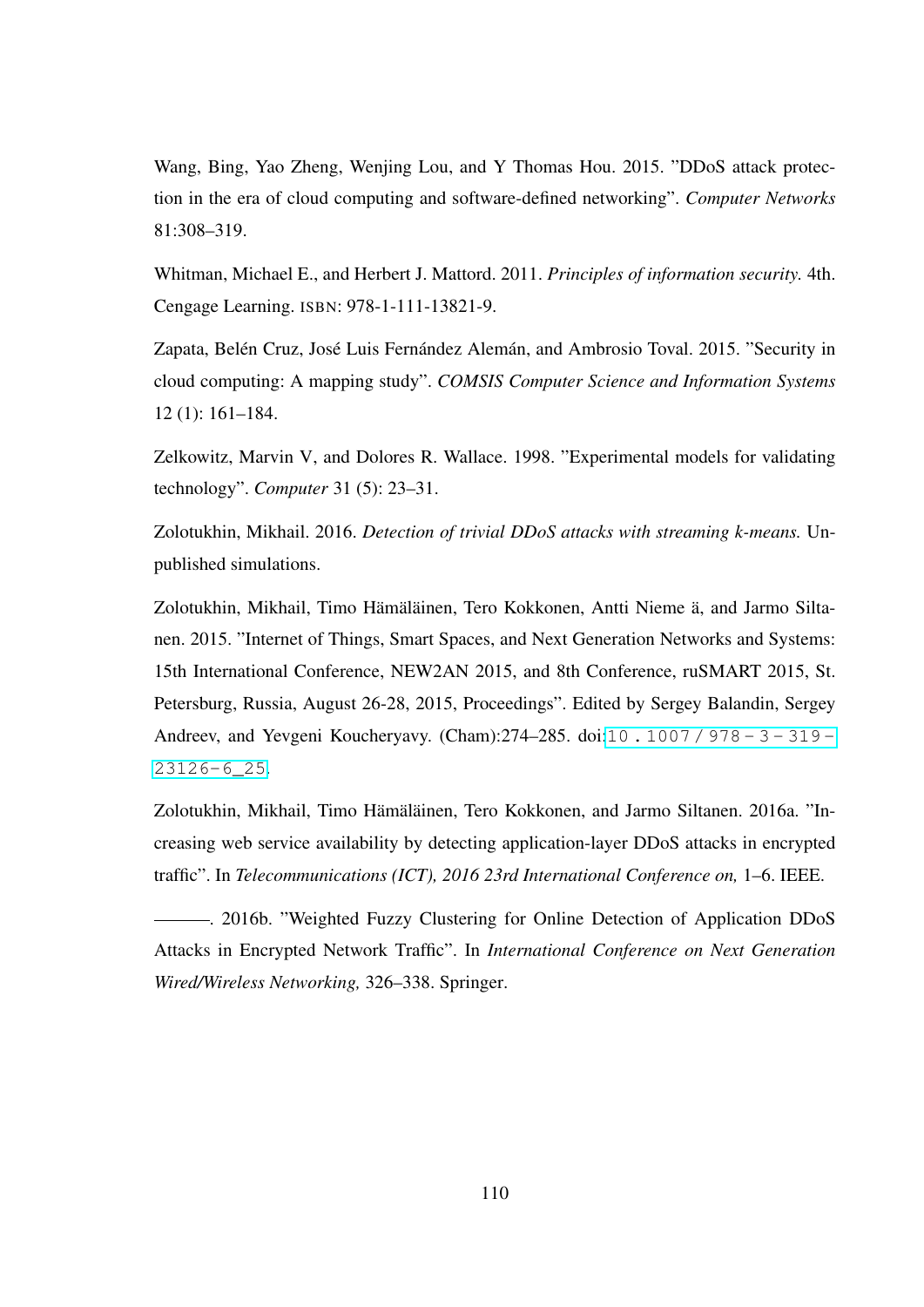# Appendices

## A Systematic mapping study protocol

Version: 16.10.13

## 1 Change record

| Date       | <b>Changes</b>                                                           |
|------------|--------------------------------------------------------------------------|
| 23.9.2016  | The first draft                                                          |
| 26.9.2016  | Add extraction features from each study                                  |
| 3.10.2016  | Change time spam of the search, change the outlook of the protocol to    |
|            | Markdown style in Git, refine the inclusion and exclusion criteria based |
|            | on the initial pilot search, drop the PICO method because the guidelines |
|            | say that only P and I can be used in mapping studies                     |
| 5.10.2016  | Change EC                                                                |
| 6.10.2016  | Change EC slightly to exclude non-encrypted protocols                    |
| 8.10.2016  | Fix a typo in RQ                                                         |
| 12.10.2016 | Add change record, scope, expert opinion, roles, synthesis, data ext.    |
|            | method, limitations, reporting and schedule. Fix IC and EC, data col-    |
|            | lection and quality criteria                                             |
| 13.10.2016 | Add the expert opinion                                                   |

#### Table 16. Change record

## 2 Scope of the study

- There are no mapping studies for DDoS detection methods in encrypted traffic
- Previous systematic literature reviews do not address this part, therefore an overview of the research is needed to understand the current state of the field of study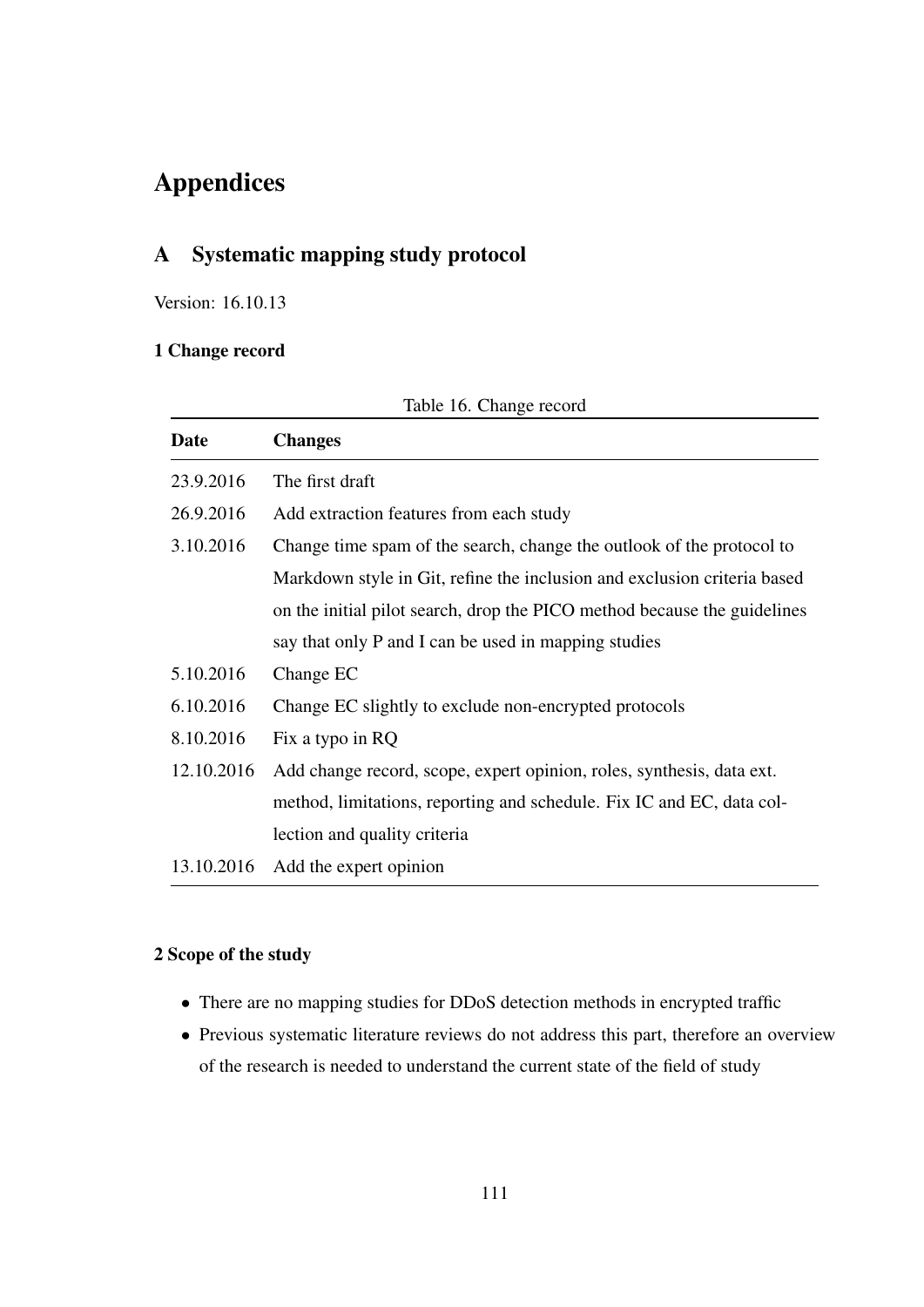## 2.1 Search strategy

Electronic online databases are searched. Because of a lack of time, no manual search or snowball methods are done.

- IEEE Xplore (ieeexplore.ieee.org)
- ACM Digital Library (dl.acm.org)
- Google Scholar (scholar.google.com)
- Scopus (www.scopus.com)
- ScienceDirect (www.sciencedirect.com)

I ruled out a manual search because of the amount of time available. A large set of online databases was chosen because I expected to find only a few methods.

## 2.2 Publication date limit

• Search time span: until 2016 September

## 2.3 Research questions

• RQ1: What methods for detecting encrypted DDoS attacks are presented in the scientific literature?

## 2.4 Search terms

- DDoS attacks
- encrypted network traffic
- detection methods

## 2.5 Search term formulation

- "DoS" OR "DDoS" OR "denial of service" OR "denial-of-service"
- "detection method" OR "detection methods" OR "detecting" OR "detection" OR "detect"
- "encrypted" OR "SSL" OR "TLS" OR "HTTPS"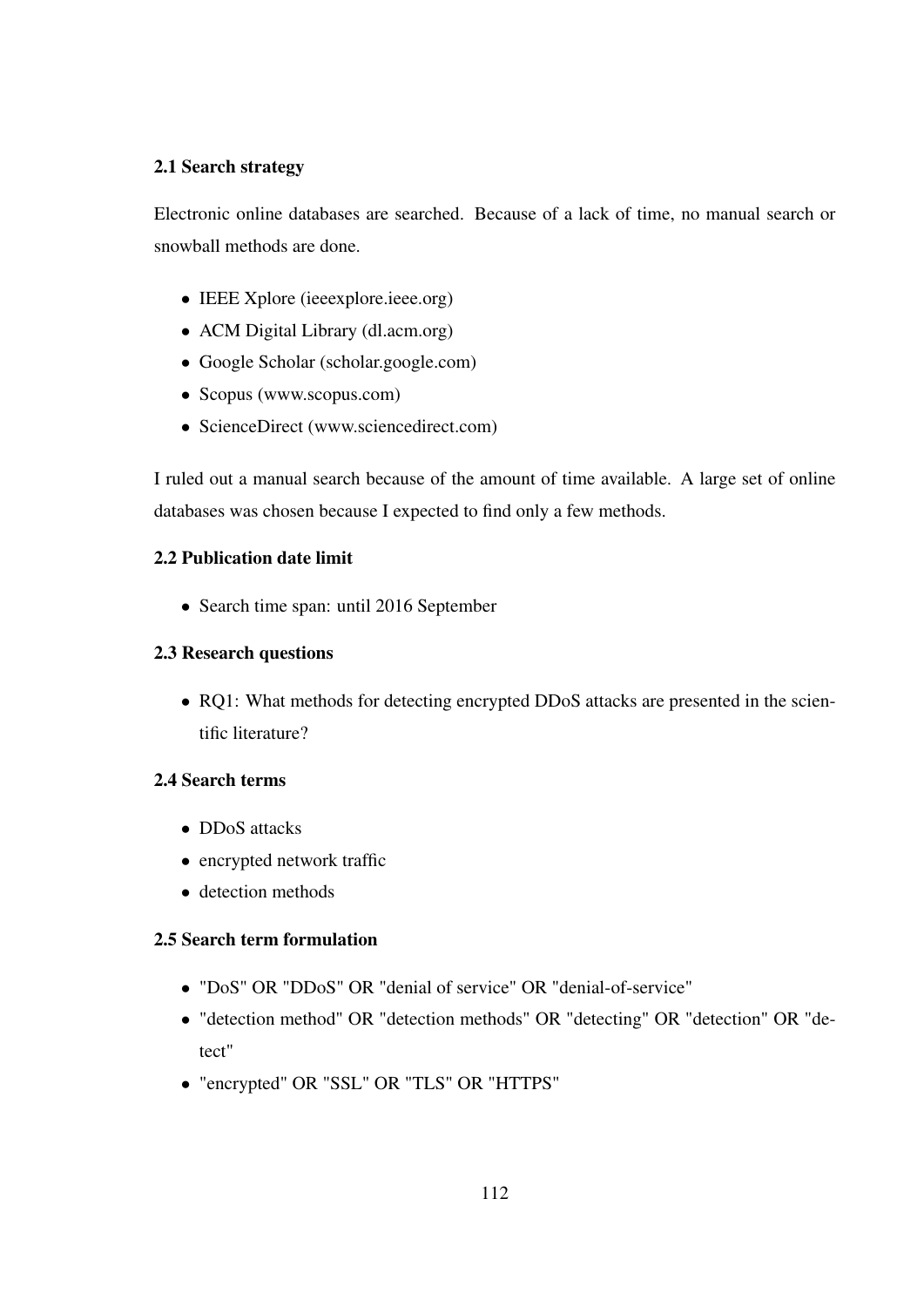#### 2.6 Expert opinions

• I contacted Mikhail Zolotukhin to get comments about the search terms. He noted that they seem the only option.

#### 2.7 Thesaurus check

- I checked Thesaurus.com, MOT Collins Compact Thesaurus, Oxford Thesaurus of British English:
	- (1) detect (verb)
	- (2) encrypt (verb)

The word "attack" was dropped since the term denial-of-service implies an attack in the literature. If this would not be the case, the paper could easily be rejected. The word "network traffic" was also dropped for the same reason. The main body of literature focuses on DDoS attacks coming from the network, not caused by other means such as physical threats.

Also the terms "Secure Socket Layer" and "Transport Layer Security" were considered, but the paper which would include these would also include the abbreviations. The term "scientific literature" in the RQ1 limits the search to the literature which has been published in a journal, conference proceedings, a technical paper or theses. It rules out e.g. patents and gray literature. The thesaurus check did not yield additional terms, but I added the various forms of "detect" and "encrypt."

#### 2.8 Article that should be found

• Zolotukhin, M., Hämäläinen, T., Kokkonen, T., Niemelä, A., and Siltanen, J. (2015). Data Mining Approach for Detection of DDoS Attacks Utilizing SSL/TLS Protocol. Conference on Smart Spaces.

#### 3 Roles

• One person (the author) conducts the entire mapping study

#### 4 Screening process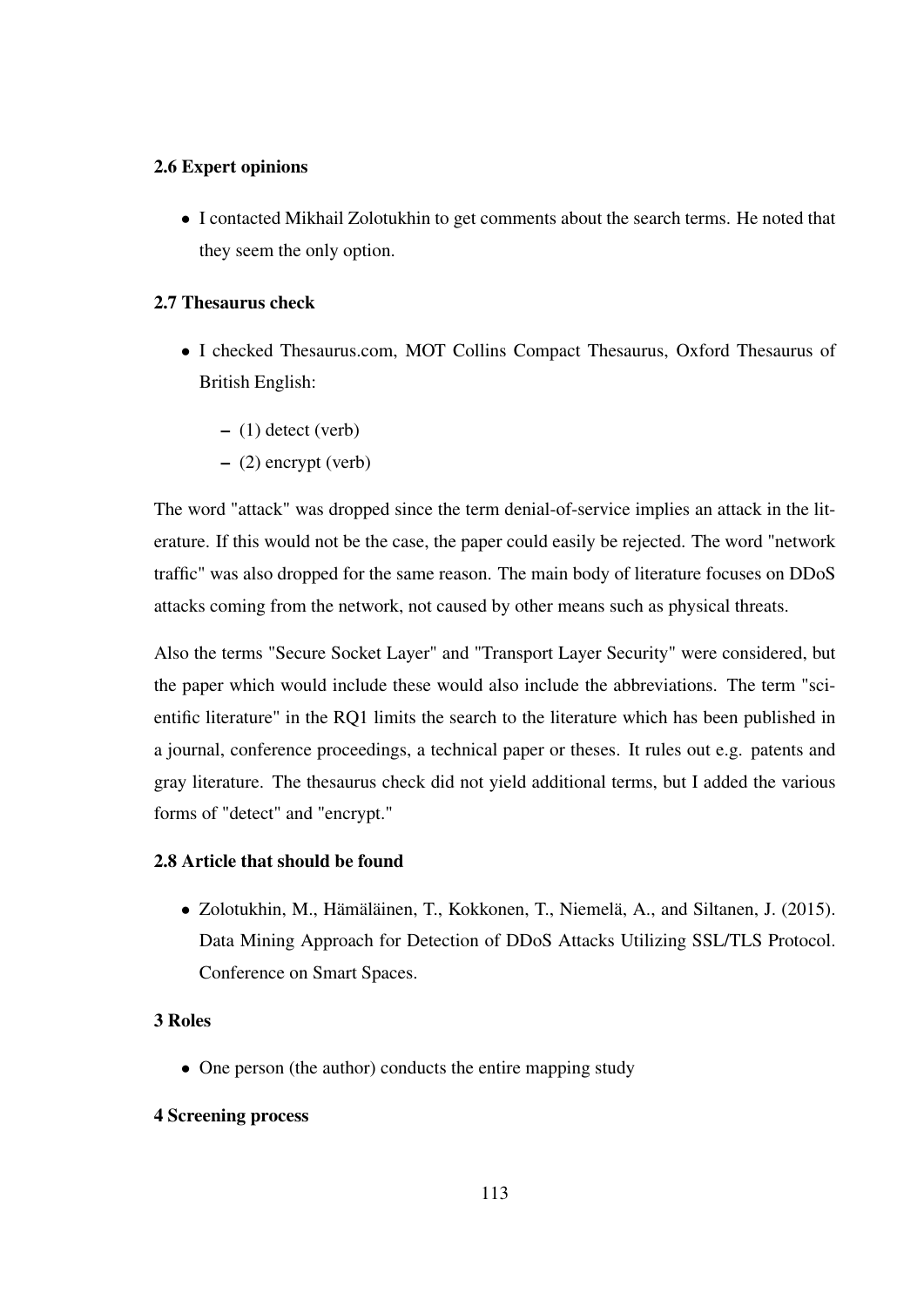## 4.1 Inclusion criteria

- IC1: Papers that present a DDoS detection method
- IC2: Papers which were published until 2016 September
- IC2: Papers written in English
- IC4: Papers which I can access in full text (JYU has access or the article is free)
- IC5: Papers where the detection method could be applied to the TCP/IP network

I decided to exclude DoS papers that were about MANETs or WSNs as they were not directly applicable to the detection methods in the Internet

## 4.2 Exclusion criteria

- EC1: Papers which do not present results, but merely hypothesize of a detection method
- EC2: Papers which are already included from another source
- EC3: Papers which present a detection method based on packet payload analysis
- EC4: Gray literature, lecture notes, and books

## 5 Data extraction and mapping

## 5.1 Quality criteria

• Do the authors acknowledge the efficacy of the method for encrypted traffic? 1 or 0

The quality criteria were implemented to include detection methods that are not based on payload inspection, and they could work as detection methods for encrypted traffic.

## 5.2 Data to be collected

- Title of the paper
- Authors of the paper
- Source: conference/journal
- Year of publication
- Name of the method for detection (algorithm, tool or set of steps)
- Strategy/category of detection method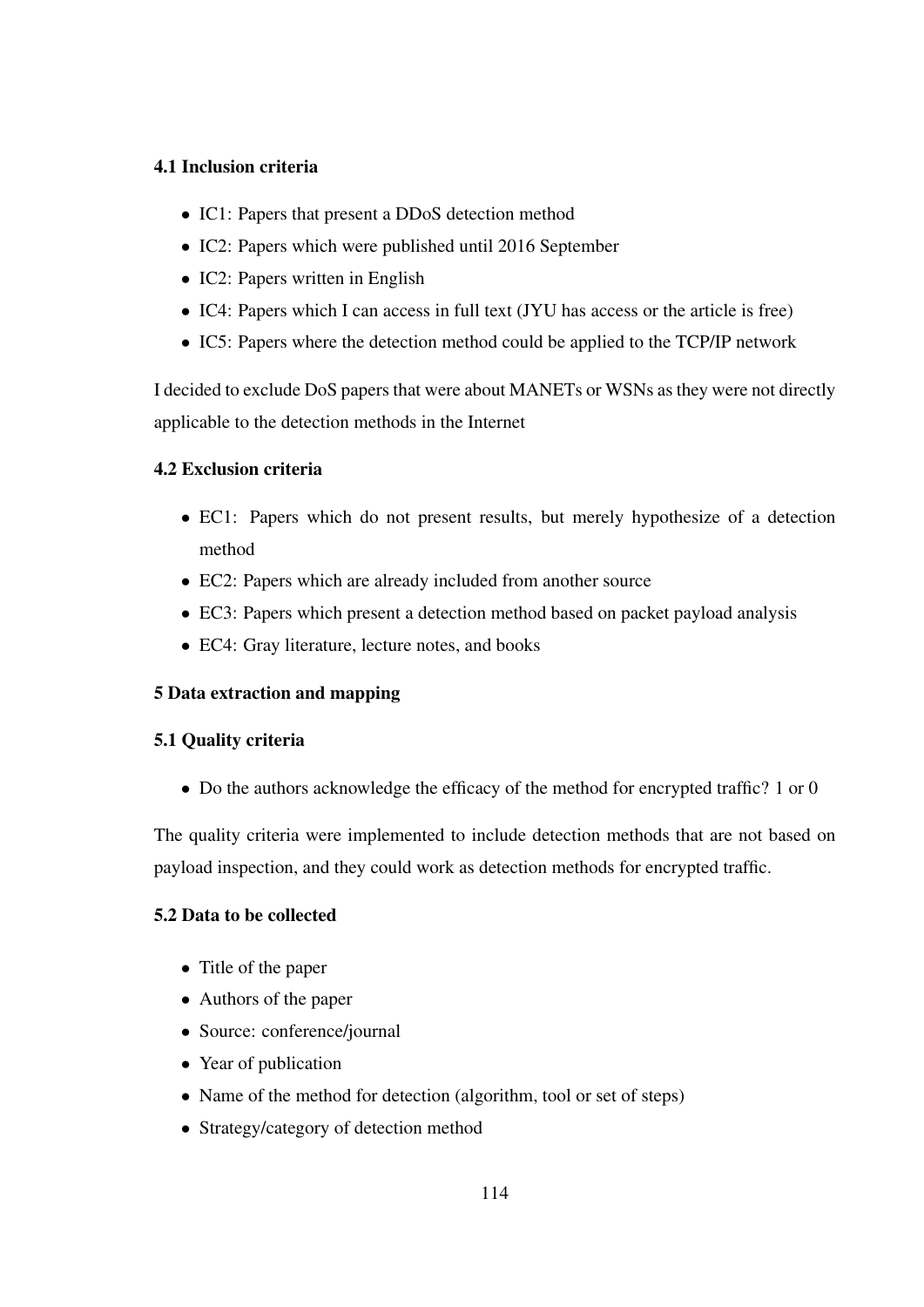- Sample DDoS attack used in the paper
- Example dataset used in the research
- Quality score of the paper

If several methods are presented in one paper, both methods should be listed separately in the results.

## 5.3 Data collection method

- An Excel spreadsheet is used to collect all the information
- In case there is an issue, the information has to be double checked

## 6 Synthesis

- The years of publication are reported in a bar chart
- All the strategies and the methods are listed in a table
- Example data and sample DDoS attacks are shown in a table
- The methods, publication year and number of studies are presented in a bubble plot
- The tables, graphs, and plot are analyzed for a conclusion about what are the detection methods in the scientific literature to detect DDoS attacks in encrypted traffic

## 7 Limitations of the study

- The author is alone with the search, inclusion and data extraction phases which might lead to mistakes
- In the search phase, a random sample has to be re-evaluated to reduce errors and researcher bias
- Only one example paper is the basis of the research and might cause skewed results

## 8 Reporting

• The study is a chapter in a master's thesis

## 9 Schedule

- Start of the mapping study 23.09.2016
- Pilot search 29.09.2016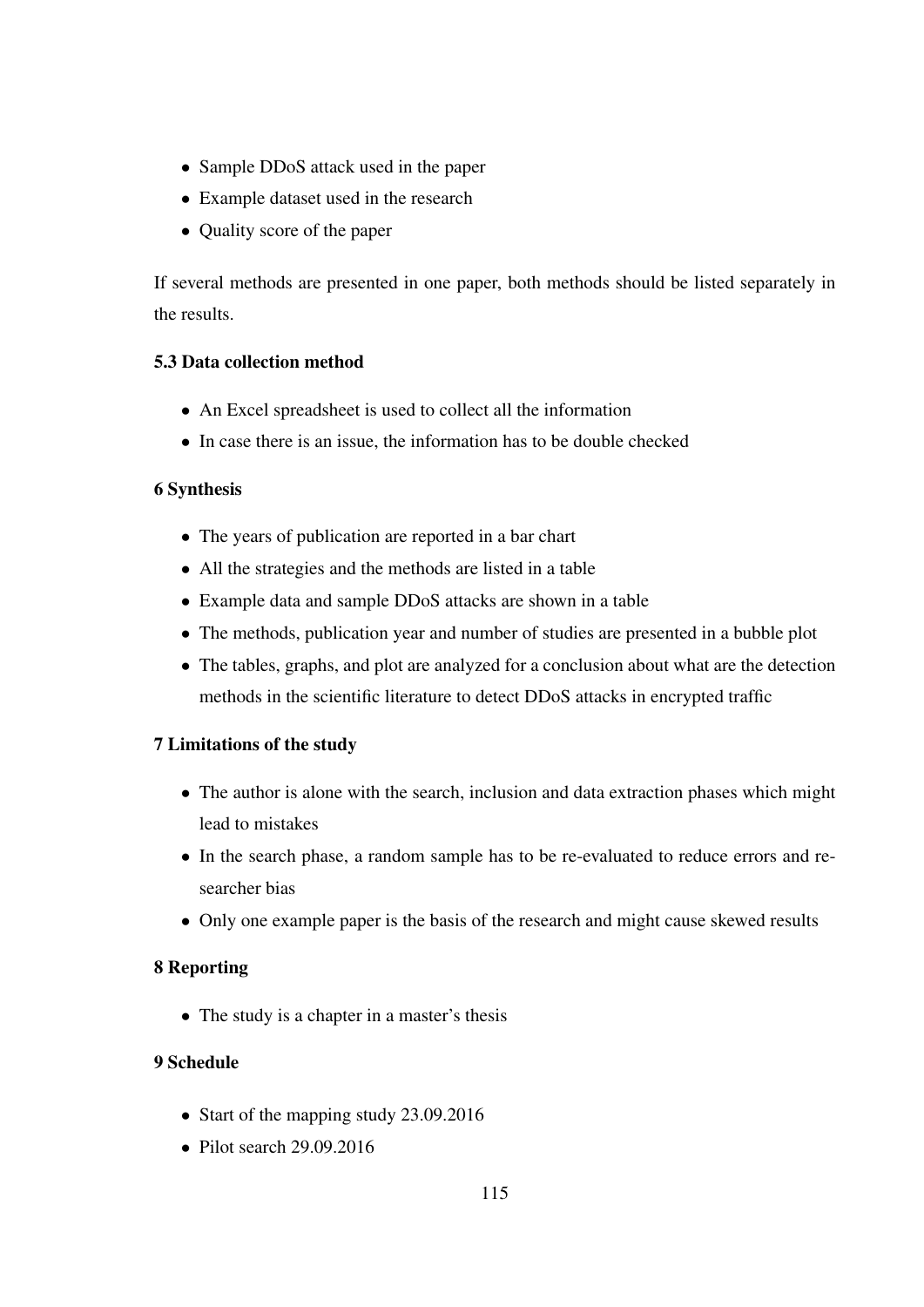- Pilot inclusion and extraction 03.10.2016 09.10.2016
- Ouery for comments 12-13.10.2016
- Search 13-14.10.2016
- Inclusion and extraction 15-19.10.2016
- Synthesis and reporting 19-23.10.2016

## B Excluded studies after inclusion criteria

Tables [17,](#page-127-0) [18,](#page-128-0) [19](#page-129-0) and [20](#page-130-0) show the full list of studies after inclusion criteria, and their reasons for exclusion (based on the exclusion criteria). The studies that were included in the mapping study are marked with a dot character (•) and their font style is *italics*. The studies included in the random retest of the screening phase (see Section [6.3.4\)](#page-66-0) are marked with a circle character (◦).

<span id="page-127-0"></span>

|                | <b>Authors</b>              | <b>Title</b>                                                           | <b>Exclusion reason</b>    |
|----------------|-----------------------------|------------------------------------------------------------------------|----------------------------|
| 1              | $\bullet$ Zolotukhin et al. | Increasing Web Service Availability by Detecting Application-Layer     |                            |
|                | (2016)                      | DDoS Attacks in Encrypted Traffic                                      |                            |
| 2              | $\bullet$ Zolotukhin et al. | Weighted Fuzzy Clustering for Online Detection of Application DDoS     |                            |
|                | (2016)                      | Attacks in Encrypted Network Traffic                                   |                            |
| 3              | $\bullet$ Zolotukhin et al. | Data Mining Approach for Detection of DDoS Attacks Utilizing SSL/TLS   |                            |
|                | (2015)                      | Protocol                                                               |                            |
| $\overline{4}$ | Goel et al. (2013)          | Wireless LAN (WLAN) Spoofing Detection Methods - Analysis and the      | WLAN spoofing detection    |
|                |                             | victim Silent case                                                     |                            |
| 5              | Jaber et al. (2013)         | Highly Effective Filtration and Prevention Framework for Secure Incom- | Ourmon and Snort rules.    |
|                |                             | ing VoIP Calls                                                         | SIP packet payload         |
| 6              | Ramesh et al.               | Wireless Sensor Network Security: Real-Time Detection and Prevention   | DDoS in WSN                |
|                | (2012)                      | of Attacks                                                             |                            |
| 7              | $\circ$ Chen et al.         | Detecting SIP flooding attacks on IP Multimedia Subsystem (IMS)        | SIP packet payload (p.     |
|                | (2012)                      |                                                                        | 157)                       |
| 8              | Hantehzadeh et al.          | Statistical analysis of self-similar Session Initiation Protocol (SIP) | SIP packet payload         |
|                | (2012)                      | messages for anomaly detection                                         |                            |
| 9              | Son et al. (2010)           | Detecting Anomaly Traffic using Flow Data in the real VoIP network     | SIP packet payload         |
| 10             | $\bullet$ Chen et al.       | An Inline Detection and Prevention Framework for Distributed Denial of |                            |
|                | (2007)                      | Service Attacks                                                        |                            |
| 11             | Yan et al. (2004)           | Defending Against Traffic Analysis Attacks with Link Padding for       | Prevention system on       |
|                |                             | <b>Bursty Traffics</b>                                                 | Traffic Analysis, not DDoS |

Table 17. Scopus studies after inclusion criteria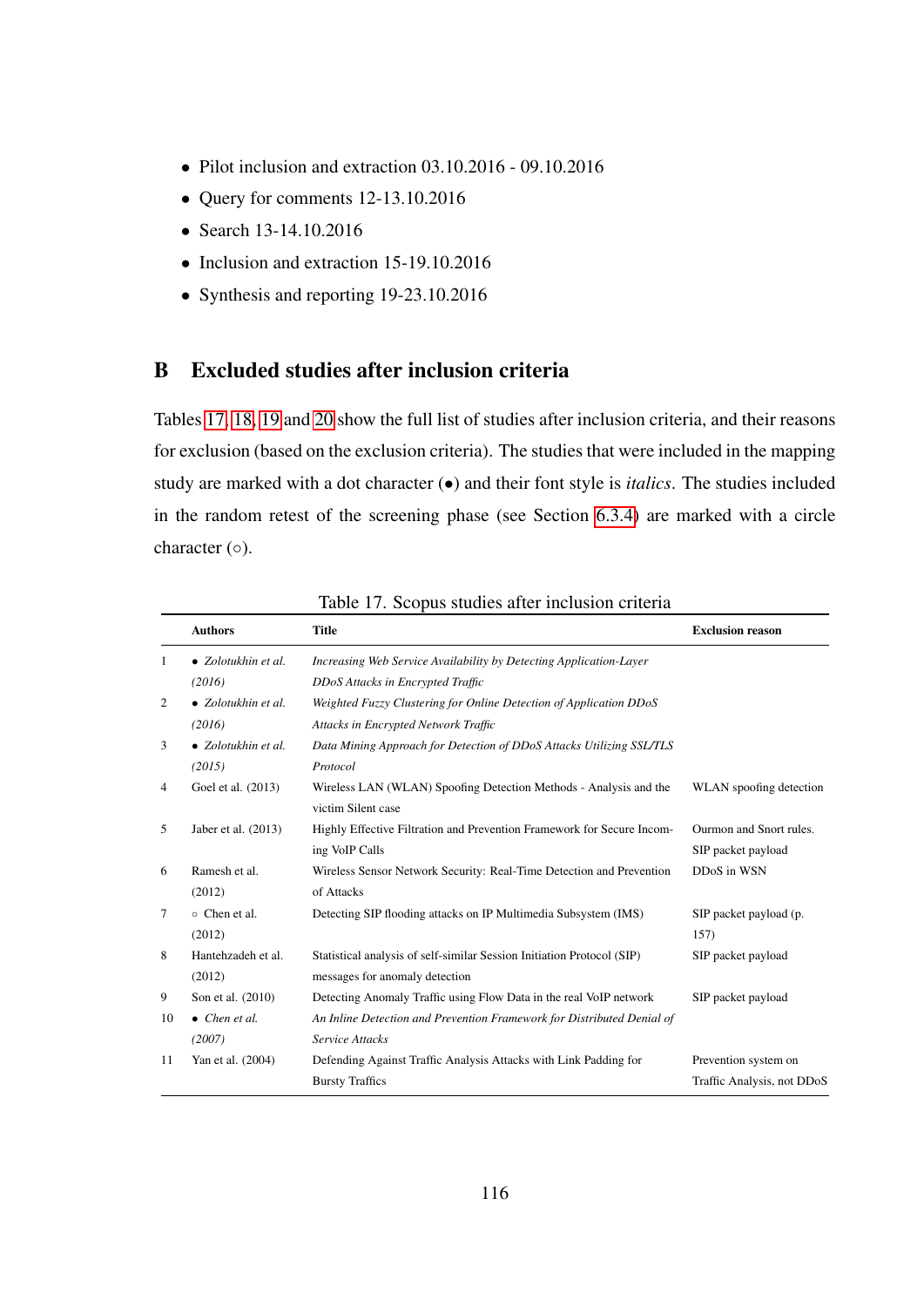<span id="page-128-0"></span>

|    | <b>Authors</b>                               | <b>Title</b>                                                                                   | <b>Exclusion reason</b>                                                                             |
|----|----------------------------------------------|------------------------------------------------------------------------------------------------|-----------------------------------------------------------------------------------------------------|
| 1  | $\bullet$ V. Eliseev and A.<br>Gurina (2016) | Algorithms for network server anomaly behavior detection without traffic<br>content inspection |                                                                                                     |
| 2  | J. Brynielsson and                           | Detectability of Low-Rate HTTP Server DoS Attacks using Spectral Anal-                         | HTTP Apache log analy-                                                                              |
|    | R. Sharma (2015)                             | ysis                                                                                           | sis, not encrypted traffic                                                                          |
| 3  | • Hoeve, M. $(2013)$                         | Detecting Intrusions in Encrypted Control Traffic                                              |                                                                                                     |
| 4  | Bansal et al. (2012)                         | Detection of NDP Based Attacks using MLD                                                       | Not encrypted IPv6. DoS<br>detection based on a<br>threshold                                        |
| 5  | K. Sourav and D.P.<br>Mishra $(2012)$        | DDoS Detection and Defense: Client Termination Approach                                        | HTTP packet payload<br>detection                                                                    |
| 6  | Benton et al. (2011)                         | SignatureCheck A Protocol to Detect Man-In-The-Middle Attack in SSL                            | Context correct, but no<br><b>DDoS</b>                                                              |
| 7  | W. Wang and X.<br>Zhang (2011)               | High-speed Web Attack Detection through Extracting Exemplars from<br><b>HTTP</b> Traffic       | Packet payload analysis                                                                             |
| 8  | $\bullet$ Das et al. (2011)                  | Detection of HTTP Flooding Attacks in Multiple Scenarios                                       |                                                                                                     |
| 9  | Y. Lee and Y. Lee<br>(2011)                  | Detecting DDoS Attacks with Hadoop                                                             | Requires payload inspec-<br>tion to filter non-HTTP<br>GET packets out                              |
| 10 | o Jamdagni et al.<br>(2010)                  | Intrusion Detection Using GSAD Model for HTTP Traffic on Web Services                          | HTTP payload features<br>(p. 1194)                                                                  |
| 11 | Wang et al. (2009)                           | A General Framework for Adaptive and Online Detection of Web attacks                           | Does not specify the<br>nature of the traffic nor<br>the features extracted for<br>the HTTP traffic |
| 12 | ○ Kloft et al.<br>(2008)                     | Automatic Feature Selection for Anomaly Detection                                              | Payload features (p. 74)                                                                            |
| 13 | K. L. Ingham and<br>A. Somayaji (2007)       | A Methodology for Designing Accurate Anomaly Detection Systems                                 | Packet payload analysis                                                                             |
| 14 | • Caulkins et al.<br>(2005)                  | A Dynamic Data Mining Technique for Intrusion Detection Systems                                |                                                                                                     |
| 15 | M. V. Mahoney<br>(2003)                      | Network traffic anomaly detection based on packet bytes                                        | Payload analysis                                                                                    |

## Table 18. ACM Digital Library studies after inclusion criteria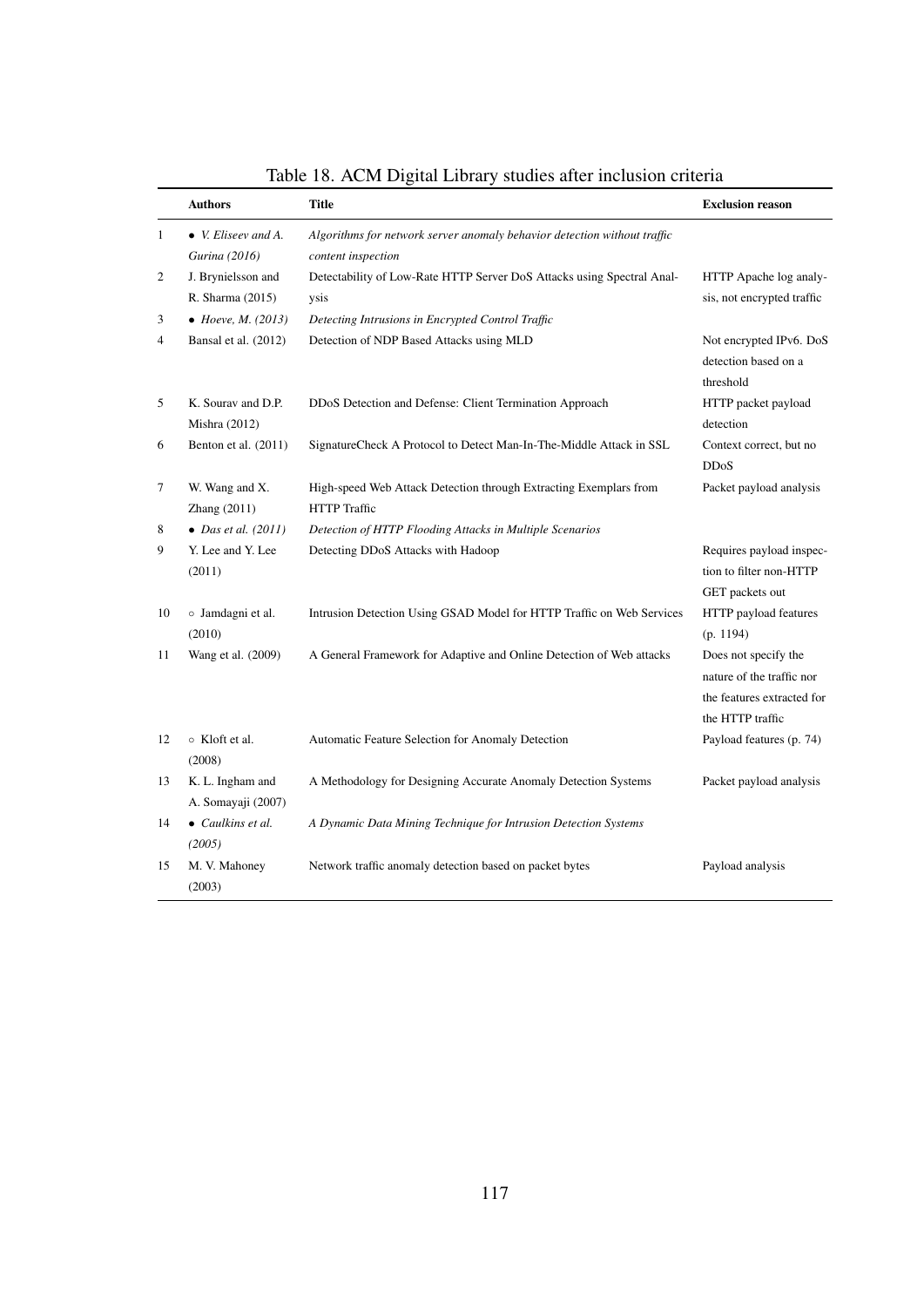<span id="page-129-0"></span>

|              | <b>Authors</b>                            | <b>Title</b>                                                                              | <b>Exclusion reason</b>                                    |
|--------------|-------------------------------------------|-------------------------------------------------------------------------------------------|------------------------------------------------------------|
| $\mathbf{1}$ | $\bullet$ Zolotukhin et al.               | Increasing Web Service Availability by Detecting Application-Layer DDoS                   |                                                            |
|              | (2016)                                    | Attacks in Encrypted Traffic                                                              |                                                            |
| 2            | Nagpal et al. (2016)                      | DDoS Tools: Classification, Analysis and Comparison                                       | DDoS tools, not detection                                  |
| 3            | Agarwal et al. (2015)                     | Detection of De-authentication DoS attacks in Wi-Fi Networks: A Machine                   | Needs to analyze payload                                   |
|              |                                           | Learning Approach                                                                         | for Deauth-packets                                         |
| 4            | H. Sedjelmaci and S.<br>M. Senouci (2014) | A Lightweight Hybrid Security Framework for Wireless Sensor Networks                      | WSN                                                        |
| 5            | Soryal et al. (2014)                      | Combating Insider Attacks in IEEE 802.11 Wireless Networks with Broad-<br>cast Encryption | MANET, RTS/CTS<br>handshake exploit DoS                    |
| 6            | • Petiz et al. $(2014)$                   | Detecting DDoS Attacks at the Source Using Multiscaling Analysis                          |                                                            |
| 7            | $\bullet$ P. V. Amoli and T.              | A Real Time Unsupervised NIDS for Detecting Unknown and Encrypted                         |                                                            |
|              | Hämäläinen (2013)                         | Network Attacks in High Speed Network                                                     |                                                            |
| 8            | Liying et al. $(2013)$                    | A SECURE MECHANISM FOR NETWORKED CONTROL SYSTEMS<br><b>BASED ON TRUETIME</b>              | Only models DDoS<br>attacks in a mathematical<br>model     |
| 9            | Agarwal et al. (2013)                     | Detection of De-authentication Denial of Service attack in 802.11 networks                | Needs to analyze payload<br>for Deauth-packets             |
| 10           | ○ Doh et al. (2013)                       | Secure Aggregation and Attack Detection for Smart Grid System                             | Not encr. DDoS (p. 274)                                    |
| 11           | Taylor and Fokum                          | Securing Wireless Sensor Networks from Denial-of-Service Attacks using                    | DDoS in WSN                                                |
|              | (2013)                                    | Artificial Intelligence and the CLIPS Expert System Tool                                  |                                                            |
| 12           | D. Dudek (2012)                           | Collaborative Detection of Traffic Anomalies using First Order Markov<br>Chains           | DDoS in WSN                                                |
| 13           | Chen et al. (2012)                        | Detecting SIP flooding attacks on IP Multimedia Subsystem (IMS)                           | SIP packet payload                                         |
| 14           | Hantehzadeh et al.                        | Statistical analysis of self-similar Session Initiation Protocol (SIP) mes-               | SIP packet payload                                         |
|              | (2012)                                    | sages for anomaly detection                                                               |                                                            |
| 15           | ○ Ramesh et al.                           | Wireless Sensor Network Security: Real-Time Detection and Prevention of                   | DDoS in WSN (p. 783)                                       |
|              | (2011)                                    | Attacks                                                                                   |                                                            |
| 16           | H. Son, Y. Lee (2010)                     | Detecting Anomaly Traffic using Flow Data in the real VoIP network                        | SIP packet payload                                         |
| 17           | J. H. Sarker and H. T.                    | Throughput and Stability Improvements of Slotted ALOHA Tasks289                           | ALOHA ad-hoc network                                       |
|              | Mouftah (2010)                            | Wireless Networks under the Random Packet Destruction DoS Attack                          | <b>DDoS</b>                                                |
| 18           | Nagaratna et al.                          | Detecting and Preventing IP-spoofed DDoS Attacks by Encrypted Marking                     | No proof that the method                                   |
|              | (2009)                                    | based Detection And Filtering (EMDAF)                                                     | works                                                      |
| 19           | Zhao et al $(2009)$                       | Exception Triggered DoS Attacks on Wireless Networks                                      | Signature Snort based                                      |
| 20           | S. Madhavi (2008)                         | AN INTRUSION DETECTION SYSTEM IN MOBILE ADHOC NET-<br><b>WORKS</b>                        | DDoS in MANET                                              |
| 21           | El-Moussa et al<br>(2007)                 | Active router approach to defeating denial-of-service attacks in networks                 | Detection method: signa-<br>ture                           |
| 22           | Padmanabhuni et al.                       | Preventing Service Oriented Denial of Service (PreSODoS): A Proposed                      | Payload analysis of the                                    |
|              | (2006)                                    | Approach                                                                                  | XML body                                                   |
| 23           | D. S. Phatak (2005)                       | Spread-Identity mechanisms for DOS resilience and Security                                | Resilience architecture<br>for WLAN, not DDoS<br>detection |
| 24           | • Abimbola et al.<br>(2003)               | NetHost-Sensor: A Novel Concept in Intrusion Detection Systems                            |                                                            |

Table 19. IEEE included studies after inclusion criteria